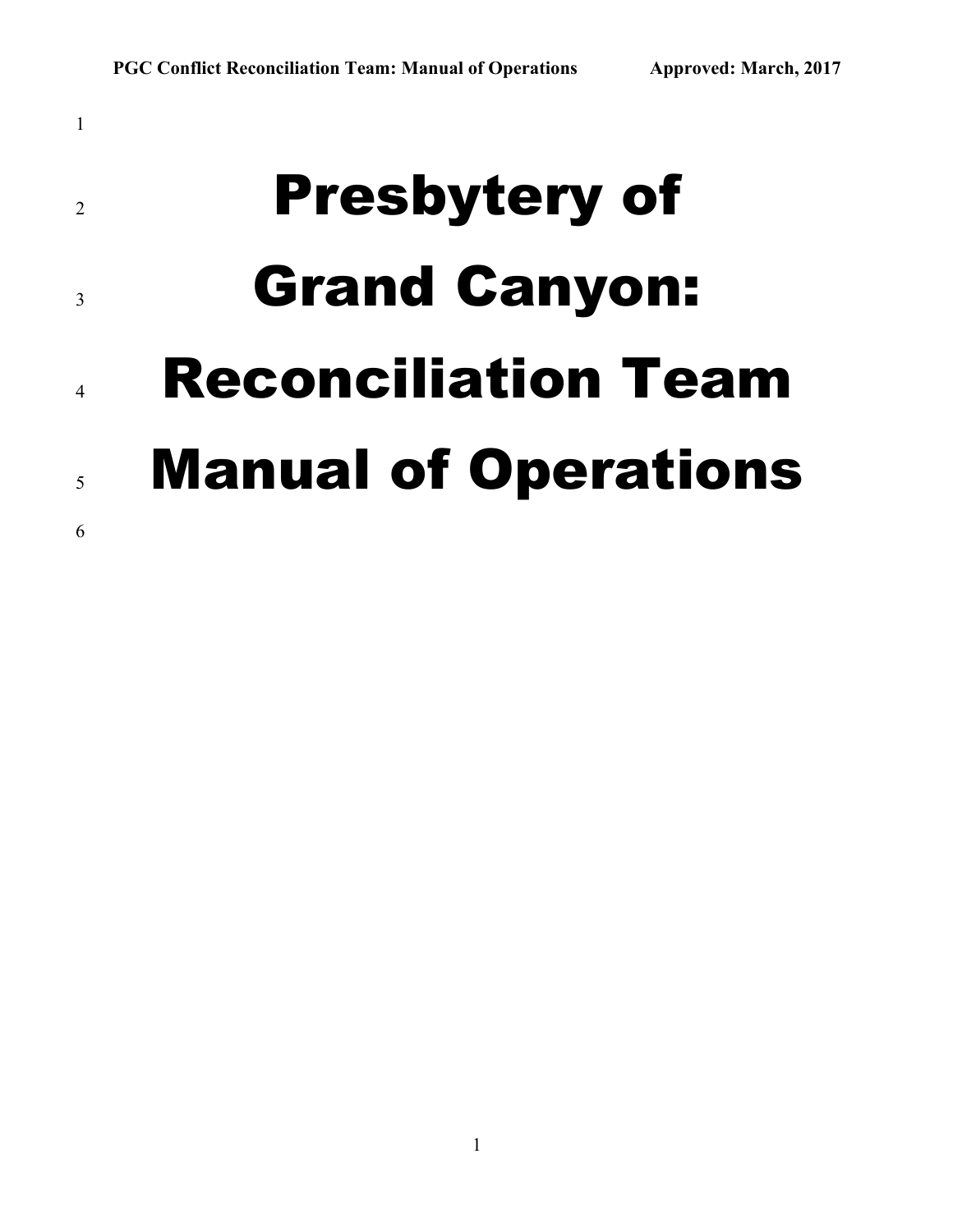27

| 7  | <b>Contents</b>                                               |                |
|----|---------------------------------------------------------------|----------------|
| 8  | Purpose                                                       | $\overline{3}$ |
| 9  | Membership                                                    | 5              |
| 10 | Training                                                      | $\tau$         |
| 11 | Oversight                                                     | 8              |
| 12 | <b>Stage One: Covenant to One's Convictions</b>               |                |
| 13 | <b>Initial Contact and Discernment</b>                        | 10             |
| 14 | Session and Congregational Covenant                           | 16             |
| 15 | <b>Stage Two: Lower the Temperature, Begin to Build</b>       |                |
| 16 | Pre-Reconciliation Survey                                     | 24             |
| 17 | Educational Workshop(s)                                       | 27             |
| 18 | One-to-One interviews                                         | 33             |
| 19 | Small Group, Structured Dialogues                             | 36             |
| 20 | Reconciliation Facilitator's Interim Report                   | 41             |
| 21 | <b>Stage Three: Engage Creatively, Connect Constructively</b> |                |
| 22 | Large Group Healing Circles                                   | 44             |
| 23 | Large Group Problem-Solving                                   | 52             |
| 24 | Closing Worship of Reconciliation and Final Team Report       | 63             |
| 25 | <b>Appendices</b>                                             |                |
| 26 |                                                               |                |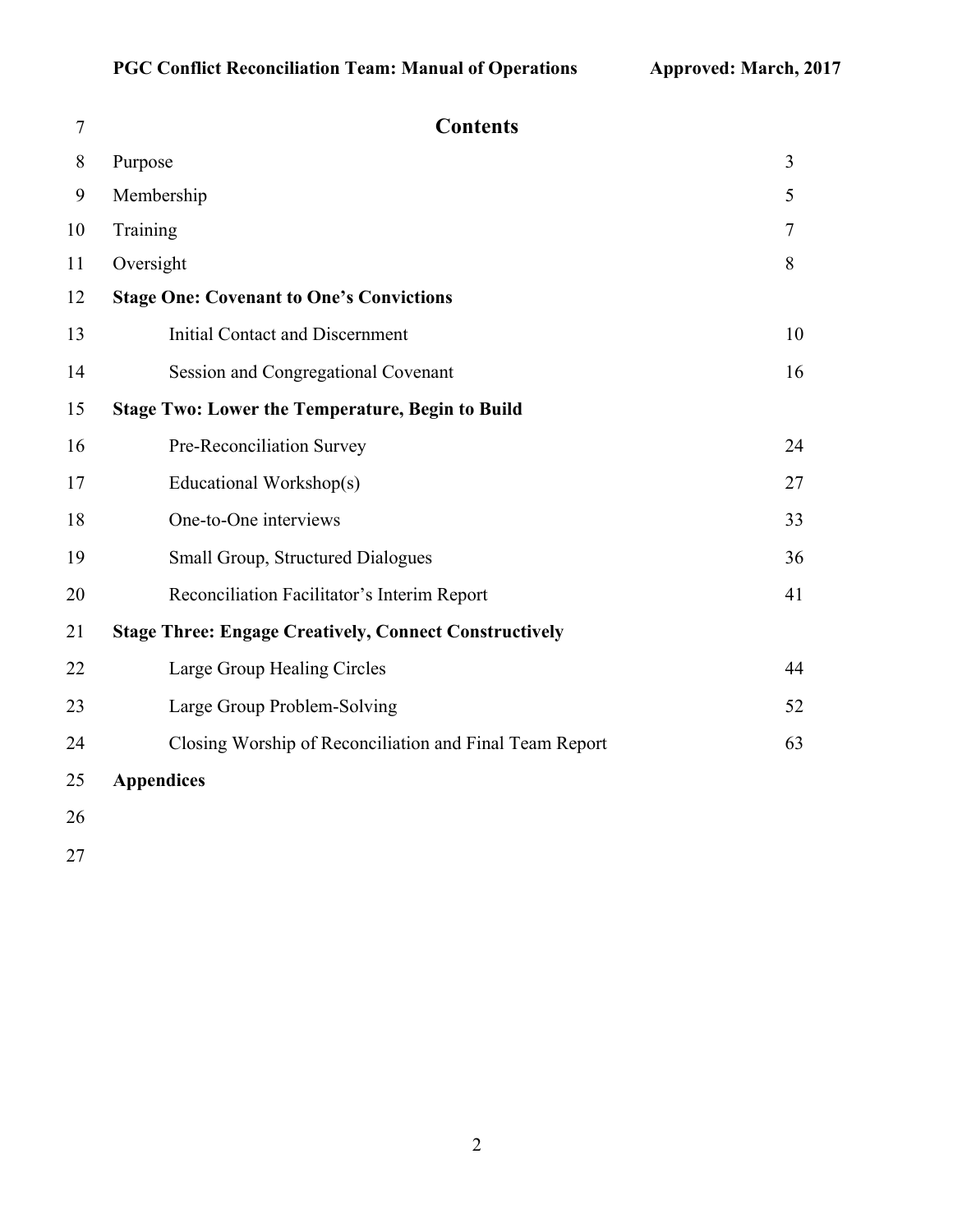# **PURPOSE**

29 The Presbytery of Grand Canyon Reconciliation Team was created in March 2015 by approval of the Leadership Team and the Commission on Ministry. Funds were authorized by the Resources Committee and the Leadership Team from a restricted fund for missional initiatives to send six persons to the Lombard Mennonite Peace Center's (LMPC) week-long Mediation Skills Training Institute. Subsequent training was received by Reconciliation Team leaders through the LMPC's Clergy Clinic in Family Emotional Process and Healthy Congregation's Facilitator Training, both of which are family systems theory-based training regimens. Reconciliation Team members meet monthly for continuing education in applying family systems theory to understanding congregational dynamics as they apply to their work of promoting health and facilitating reconciliation in the presbytery's congregations.

The purpose of the Reconciliation Team is,

*to promote health and facilitate reconciliation within congregations and the presbytery as a whole.* 

 This purpose statement needs to be unpacked. Because good relations are built upon spiritual and emotional well-being, the Reconciliation Team's first focus is to promote health in the presbytery and its congregations. The Team approaches the promotion of health through the lens of family systems theory. While family systems theory is not the only modality ecclesiastical governing bodies can use to promote health and facilitate reconciliation, it has proven to be a successful approach in varied and complex situations and is our chosen modality. To promote health in congregations the Team will provide a variety of training workshops in various settings throughout the presbytery. An illustrative, though not exhaustive, list of such workshops and settings includes the following:

# *Workshops*

- Conflict and Communication in the Bible
- Developing Interpersonal Conflict Transformation Skills
- Understanding Congregations as a System to Promote Health
- Cultivating Congregational Conflict Transformation Skills
- 

*Settings*

- 
- As a congregational retreat or adult education offering,
- as an educational offering at the Presbytery's annual "Big Event," or
- as part of a congregation's reconciliation process.

The RT's second focus is the facilitation of reconciliation in congregations that have experienced

- or are experiencing conflict. Congregational conflict can exist at varying levels of intensity. As
- such, the RT has a variety of approaches depending on the extent of the divisions within the church
- setting, ranging from workshops to coaching church leaders to full-scale mediation approaches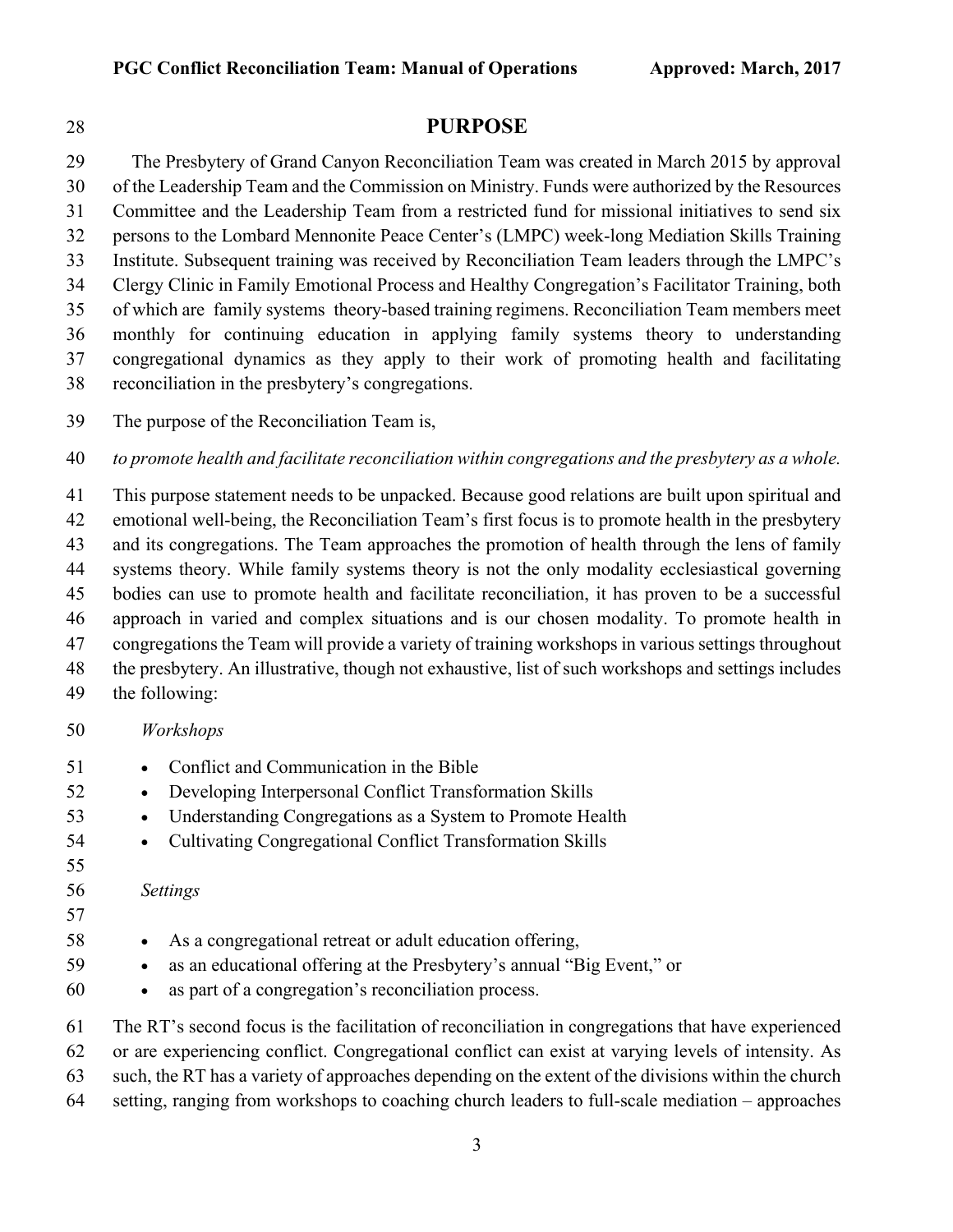outlined in the LMPC Mediation Skills Training Institute workbook or originating from the Healthy Congregations Inc.

The approach outlined in this Manual represents a full-scale mediation, which in practice will be

rare. It is included in its totality to communicate the full complement of tools at the RT's disposal.

More common will be scaled down interventions An illustrative, though not exhaustive, list of

- such limited interventions include the following:
- educational workshops,
- guided conversations for the purpose of healing between parties experiencing intense conflict,
- coaching of pastors, elders or others in leadership in non-anxious, self-differentiated communication, and/or
- the creation of mutually agreed upon covenants among members.

 The RT will discuss with each congregation and its leadership the possibilities available and their recommendations for RT engagement. Caution is encouraged both for RT facilitators and for congregational leadership to avoid the temptation of moving too soon to seek a solution. Family systems theory coaches those in conflict that unless and until the group anxiety is calmed, no real conversation will take place, and therefore no solution found. Therefore, though full interventions will be rare, true engagement will still require significant investment of time, effort, energy, prayer, and goodwill from all concerned.

 It should be noted that the Team facilitates reconciliation by invitation only. The Team's "conversation partners" in the reconciliation process are a congregation's Session, the Commission on Ministry, and the congregation. The Team will only pursue the reconciliation process (1) upon an invitation from a Session, (2) with prior authorization from the Commission on Ministry, and (3) following a subsequent vote of the congregation to participate in the reconciliation process. There may be circumstances in which (1) and (2) above are re-ordered; that is, COM may authorize the Team to contact the Session to initiate a dialogue prior to the Session's affirmation of their participation. However, in no circumstance shall the process move forward without approval of all three conversation partners: Session, COM, and the congregation. The Reconciliation Team operates at the discretion of COM (see: Oversight, page 9, for additional information).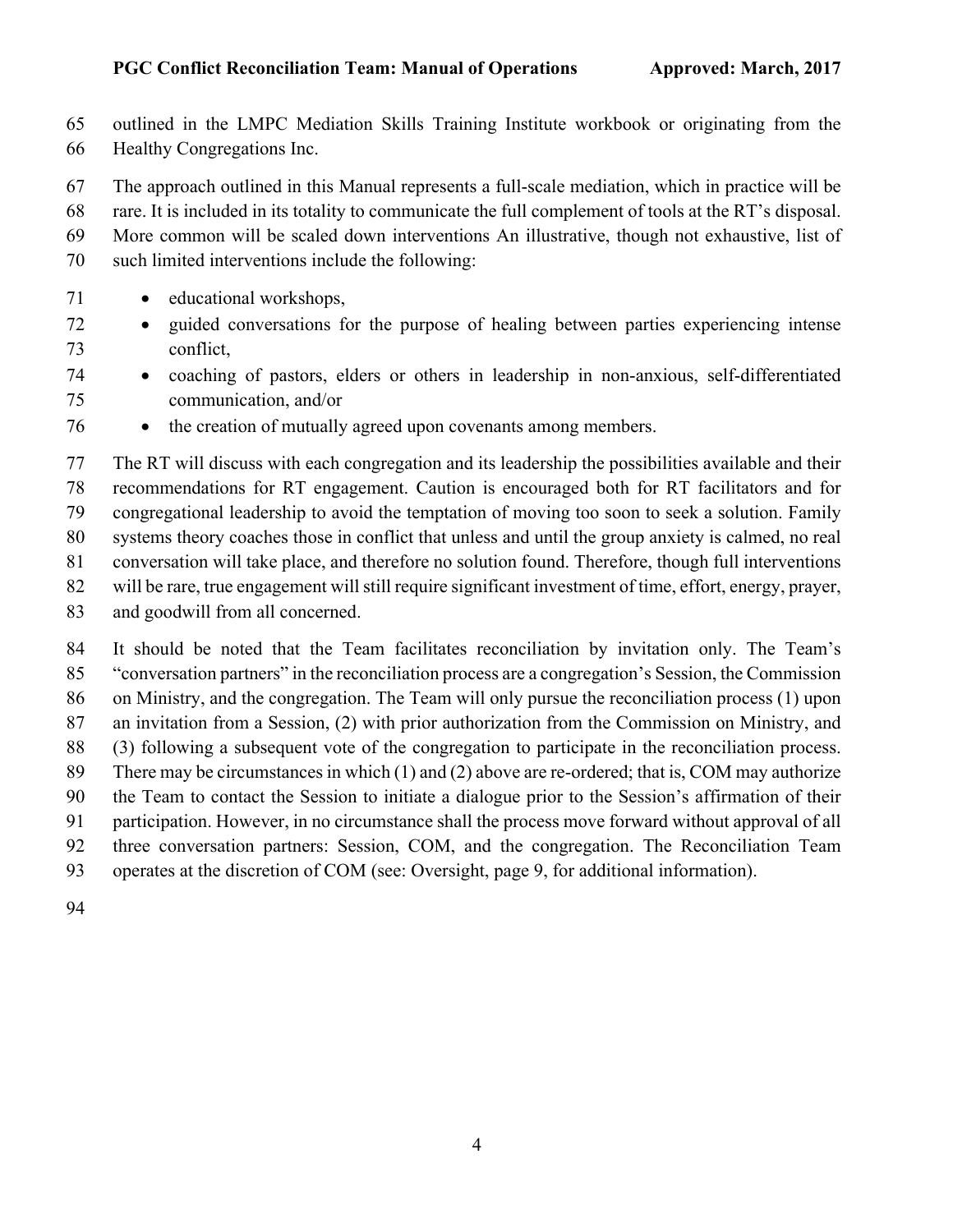| 95                                                                        | <b>MEMBERSHIP*</b>                                                                                                                                                                                                                                                                                                                                                                                                                                                                                                                                                                                                                                                                                                                                                                                                           |
|---------------------------------------------------------------------------|------------------------------------------------------------------------------------------------------------------------------------------------------------------------------------------------------------------------------------------------------------------------------------------------------------------------------------------------------------------------------------------------------------------------------------------------------------------------------------------------------------------------------------------------------------------------------------------------------------------------------------------------------------------------------------------------------------------------------------------------------------------------------------------------------------------------------|
| 96<br>97<br>98<br>99<br>100<br>101<br>102<br>103                          | Mediating congregational conflicts can involve facilitating highly charged emotional exchanges,<br>participating in confidential conversations, as well as listening to sensitive and personal<br>reflections. Therefore, members of the RT should embody qualities that enable them to manage<br>themselves in stressful situations as well as recognize opportunities for their own personal growth.<br>To ensure success, appointment to the RT will proceed through a collaborative process of<br>discernment by both the current RT members and the COM rather than through the ordinary<br>Presbytery nominating process. The unique needs required of members for the RT to function<br>effectively include the following:                                                                                            |
| 104<br>105<br>106<br>107<br>108                                           | 1. specialized training in conflict transformation and family systems theory,<br>2. personal aptitude and ministry-specific gifts for conflict transformation, and<br>the ability to function well as a member of a cohesive unit "through demonstration of the<br>3.<br>following characteristics:<br>1) they will be members in good standing of churches or the Presbytery,                                                                                                                                                                                                                                                                                                                                                                                                                                               |
| 109                                                                       | 2) they will be people who refrain from assigning blame during conflict,                                                                                                                                                                                                                                                                                                                                                                                                                                                                                                                                                                                                                                                                                                                                                     |
| 110                                                                       | 3) they will have a history of exercising emotional control under stressful situations, and                                                                                                                                                                                                                                                                                                                                                                                                                                                                                                                                                                                                                                                                                                                                  |
| 111                                                                       | 4) they will have a history of demonstrating well developed listening skills.                                                                                                                                                                                                                                                                                                                                                                                                                                                                                                                                                                                                                                                                                                                                                |
| 112<br>113                                                                | To be approved for participation on the Reconciliation Team, all members shall fulfill the<br>following requirements:                                                                                                                                                                                                                                                                                                                                                                                                                                                                                                                                                                                                                                                                                                        |
| 114<br>115<br>116<br>117<br>118<br>119<br>120<br>121<br>122<br>123<br>124 | 1. Attend the Lombard Mennonite Peace Center Mediation Skills Training Institute or its<br>equivalent.<br>2. Commit to regular participation in the RT's monthly training in family systems theory and<br>conflict transformation exercises.<br>3. Submit a written application to COM and the RT, to include the following:<br>name, church, contact information, church role (teaching elder, ruling elder, etc.),<br>a description of a congregational conflict and your role in the conflict - what happened?<br>your analysis of the congregational conflict – how and why the conflict unfolded the<br>way it did?<br>a statement on your sense of call to the ministry of reconciliation, and<br>$\bullet$<br>a statement on the gifts, skills and training you bring to the ministry of reconciliation.<br>$\bullet$ |
| 125<br>126<br>127<br>128<br>129                                           | Both the RT and the COM shall review the application. Approval of both groups is required for<br>membership on the RT. The RT chairperson shall communicate the decision to approve or decline<br>membership to the applicant in writing followed by an in-person meeting to review the decision.<br>Applicants may appeal the decision to decline membership through a written request and<br>subsequent in-person meeting with either the RT or the COM, depending on the declining party.                                                                                                                                                                                                                                                                                                                                 |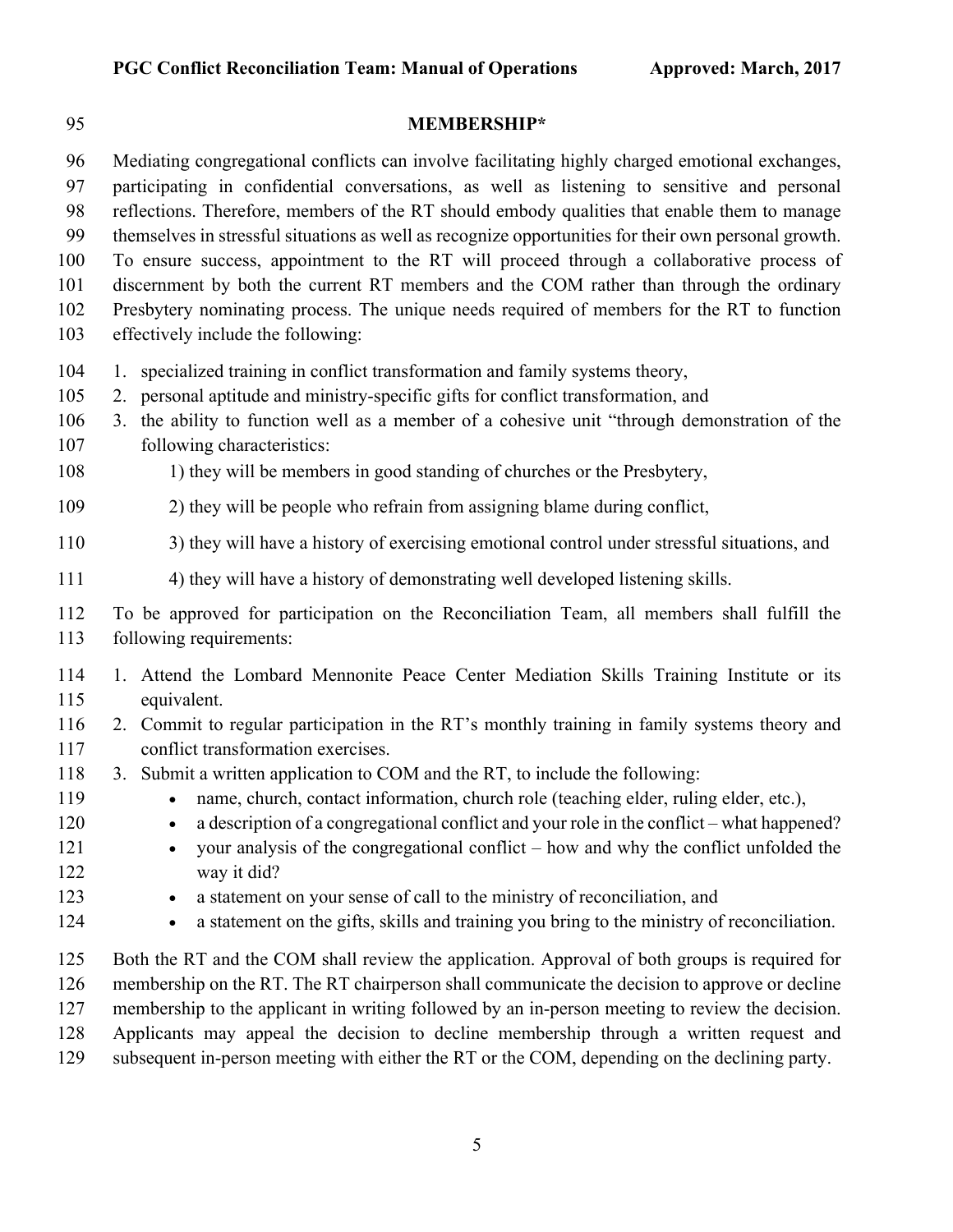The Reconciliation Team shall consist of at least seven members whenever a sufficient number of

- trained, willing, and appropriate candidates present themselves for service. The number of
- Teaching Elders and Ruling Elders should be in approximately equal number to the extent possible
- given the need for all team members to have received training. Every effort should be made to
- recruit Ruling Elders to the RT. All RT members serve as volunteers of the Presbytery and are
- unpaid. Any remuneration or gifts offered by a congregation to a member or members of the RT
- shall be directed to the presbytery's finance manager for deposit in a restricted fund account for
- the training new members.
- Appointment to the RT is for a three-year term renewable by affirmation of the RT and the Commission on Ministry. A one year sabbatical is required of all RT members after two-terms,
- 
- (six continuous years) of service. All decisions to approve or decline the renewal of a term shall
- be communicated in writing to the team member and a subsequent in-person meeting to review
- 142 the decision. RT members may appeal the decision to decline the renewal of term through a written request and subsequent in-person meeting with either the RT or the COM, depending on the
- declining party. The RT chairperson shall be elected annually by the team. To the extent possible
- based on the need for additional training to be held by the chairperson, the RT should seek to
- balance leadership between Teaching Elders and Ruling Elders.
- The Presbytery Pastor shall serve on the RT as an ex-officio member but shall not serve as a reconciliation facilitator. This boundary is in accord with the standards of the International 149 Federation of Ombudsman<sup>1</sup> and protects both the Presbytery Pastor, the pastor of a local congregation, and the congregation from having someone serve in a dual-role capacity. The Presbytery Pastor can best serve the Presbytery, its congregations and pastors by avoiding the inherent conflicts of interest and triangled relationships a dual-role creates. Rather, the Presbytery Pastor will function on the RT in the following ways:
- As a consultant in the decision to recommend reconciliation and in the development of the reconciliation approach.
- As a coach and support to pastors of churches in the reconciliation process.
- As an encouraging, supportive voice to the congregation for their participation in the reconciliation process.
- As an advisor to the RT regarding the dynamics of specific conflicts and the dynamics of conflict in general.
- If it is discerned that an RT member may need to be removed from service on the team, the RT chairperson and the Presbytery Pastor shall convey in writing and in face-to-face conversation their concerns. The concerns should point to specific behaviors such as regular absences and/or relate to the same characteristics identified as important for membership:

 www.ombudsmanassociation.org. See also, Dues, Michael, *The Art of Conflict Management*. The Teaching Company: Chantilly, VA, 2017.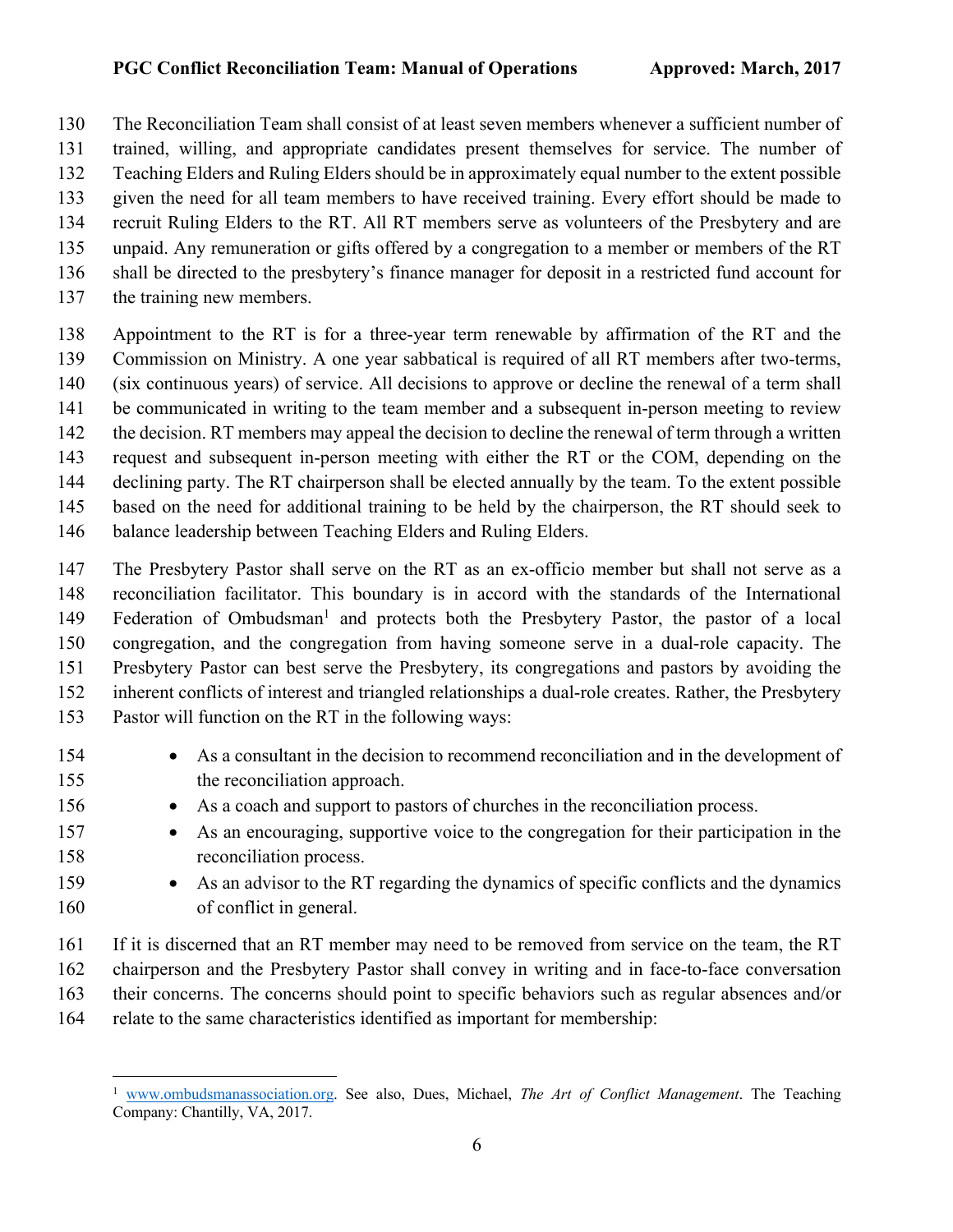- 165 1) they will be people who refrain from assigning blame during conflict,
- 2) they will have a history of exercising emotional control under stressful situations, and
- 3) they will have a history of demonstrating well developed listening skills.
- The RT chairperson and the Presbytery Pastor shall consult with the RT member regarding their continued participation on the team and any modifications to one's behavior requested.

 Removal from the RT shall be at the recommendation of the RT chairperson and Presbytery Pastor and with the concurrence of the COM. The RT member may request an appeal of the recommendation to the COM and maintains the right to speak on her or his behalf before the COM meeting in plenary.

 \*Current RT members as of the initial approval of this Manual by the COM shall be "grandfathered / grandmothered in" as members of the RT.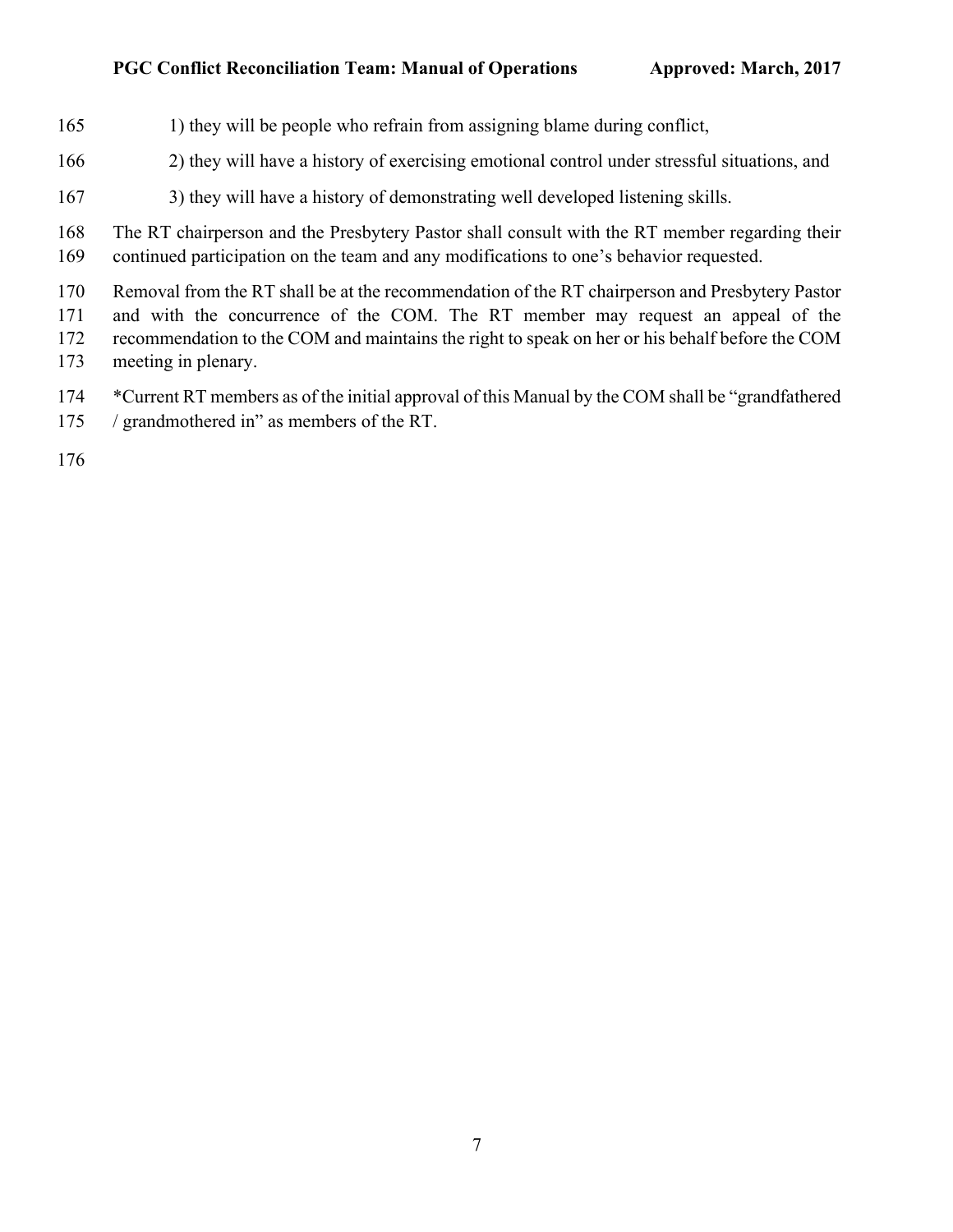| 1/7                                                                | <b>TRATIATIE</b>                                                                                                                                                                                                                                                                                                                                                                                                                                                                                                                                                                                                                                                                                                                                                                                                                                                                                                                                         |
|--------------------------------------------------------------------|----------------------------------------------------------------------------------------------------------------------------------------------------------------------------------------------------------------------------------------------------------------------------------------------------------------------------------------------------------------------------------------------------------------------------------------------------------------------------------------------------------------------------------------------------------------------------------------------------------------------------------------------------------------------------------------------------------------------------------------------------------------------------------------------------------------------------------------------------------------------------------------------------------------------------------------------------------|
| 178<br>179<br>180<br>181<br>182<br>183<br>184<br>185<br>186<br>187 | All Reconciliation Team members are required to attend the Lombard-Mennonite Peace<br>Center's Mediation Skill Training Institute workshop or its equivalent. Applicants who have<br>attended an equivalent training event shall submit the course curriculum to the Team and to the<br>COM for review. While all training in conflict resolution, conflict transformation, mediation,<br>reconciliation, communication, and various forms of family systems training are to be commended<br>and can prove beneficial to the Team's effectiveness, the LMPC Mediation Skills Training<br>Institute forms the basis of the modality used by the Presbytery's Reconciliation Team and all<br>Team members are asked to adopt and utilize the LMPC process as described in this manual of<br>operations. While affirming the existence of multiple effective strategies for facilitating<br>reconciliation, the Team must operate from the same "playbook." |
| 188<br>189                                                         | All Reconciliation Team members are asked to participate regularly in a monthly cohort<br>that will be guided by the Team chairperson and whose subject matter may include,                                                                                                                                                                                                                                                                                                                                                                                                                                                                                                                                                                                                                                                                                                                                                                              |
| 190<br>191                                                         | 1. Review and discussion of family systems theory as it relates to congregational dynamics;                                                                                                                                                                                                                                                                                                                                                                                                                                                                                                                                                                                                                                                                                                                                                                                                                                                              |
| 192<br>193<br>194                                                  | 2. Voluntary discussion of team members' own family system, including diagram and<br>discussion of one's genogram;                                                                                                                                                                                                                                                                                                                                                                                                                                                                                                                                                                                                                                                                                                                                                                                                                                       |
| 195<br>196                                                         | 3. Role plays of various conflicted situation requiring mediation;                                                                                                                                                                                                                                                                                                                                                                                                                                                                                                                                                                                                                                                                                                                                                                                                                                                                                       |
| 197<br>198                                                         | 4. Review of Reconciliation Team procedures and "best practices"; and                                                                                                                                                                                                                                                                                                                                                                                                                                                                                                                                                                                                                                                                                                                                                                                                                                                                                    |
| 199                                                                | 5. Other topics as necessary.                                                                                                                                                                                                                                                                                                                                                                                                                                                                                                                                                                                                                                                                                                                                                                                                                                                                                                                            |
| 200<br>201<br>202<br>203<br>204                                    | The scope of the above required training extends beyond technique and encourages<br>meaningful and transformative reflection on one's own relationships and relationship skills. One<br>of the core convictions of family systems theory is that who we are is more important than what<br>we know, so the training of reconciliation facilitators prioritizes personal capability over<br>professional competencies, or at least balances these training values.                                                                                                                                                                                                                                                                                                                                                                                                                                                                                        |
| 205<br>206<br>207<br>208                                           | While successful participation in the process of conflict mediation does not require<br>academic expertise, all team members may find it helpful to participate in personal or professional<br>training events, provided it does not distract from the hard work of honest self-examination. Should<br>a Team member wish to explore current materials on conflict transformation a list of books,                                                                                                                                                                                                                                                                                                                                                                                                                                                                                                                                                       |

# **TRAINING**

trainings, and workshops recommended for on-going training and development of conflict

transformation skills can be found in Appendix I on page 77.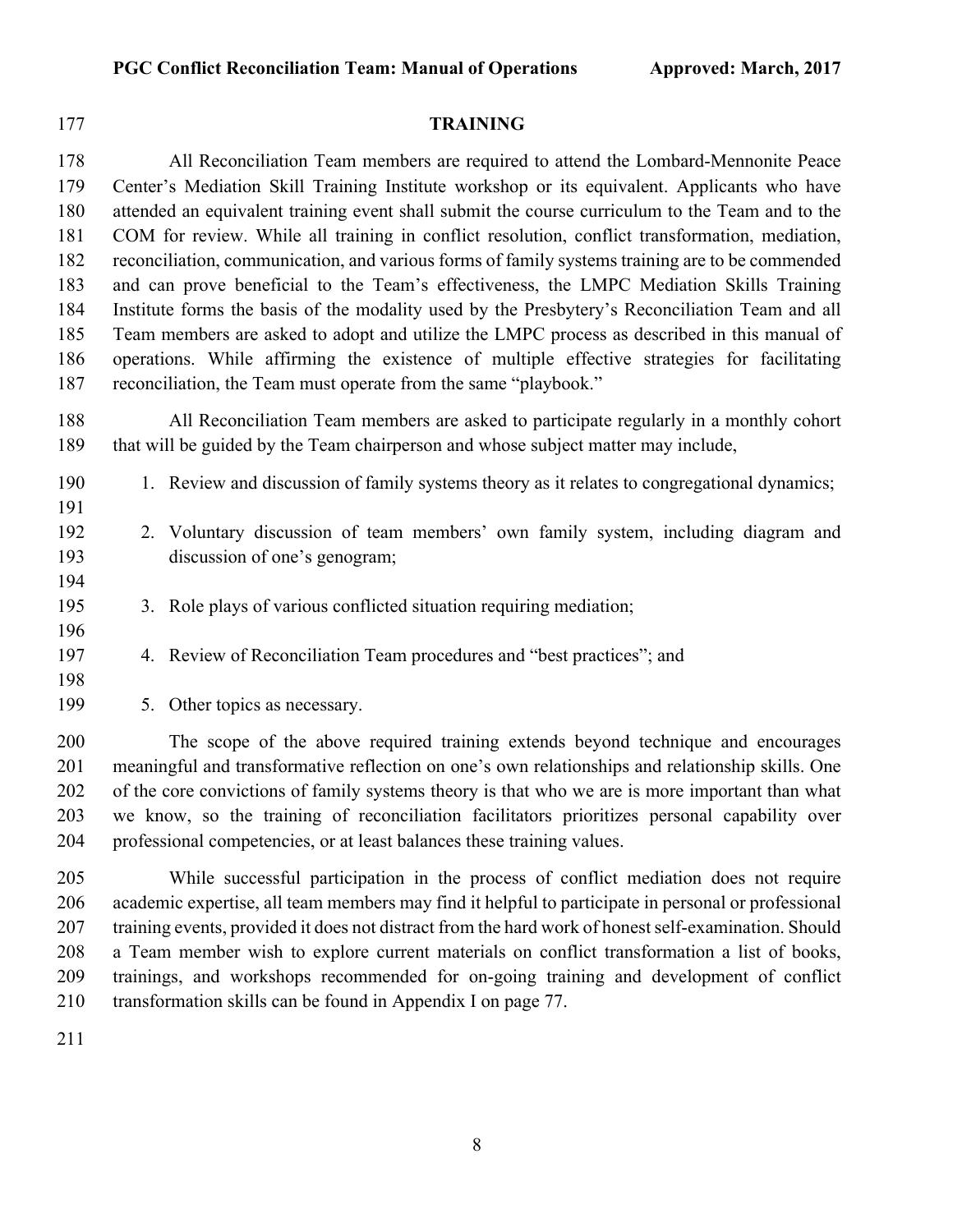# **OVERSIGHT**

213 The Reconciliation Team serves upon authorization by – and at the request of – the Commission on Ministry. The RT's work is guided by the third primary purpose set forth for the COM: "to settle difficulties on behalf of the presbytery" (COM Handbook, page 7). It is understood the COM has the capability and responsibility among its members "to settle difficulties" in the majority of circumstances. The Reconciliation Team may be invited to function in this capacity when it is discerned that a congregation's conflict is at a level three or level four on the Speed Leas 219 Conflict Scale.<sup>2</sup>

 Although the COM has the capacity to authorize the Reconciliation Team to act as facilitators in a congregational reconciliation, this does not suggest that they should seek to direct the work of the Reconciliation Team, whose particular function, specialized training, and engagement in the complexities of a congregation's social, emotional, and leadership dynamics require a certain amount of latitude to perform its work; simply put, micro-managing is not appropriate. The latitude offered the Reconciliation Team by COM recognizes the Team's need to serve in a "neutral and impartial" manner and have "independence in structure, function, and appearance," according to recognized standards of practice as expressed in the literature on conflict 228 transformation.<sup>3</sup>

229 However, accountability from the Reconciliation Team to the Commission on Ministry is both appropriate and necessary. All RT members shall comply with the COM's Code of Ethics and all RT actions shall comply with COM policies and procedures as stated in the COM Handbook. If RT facilitators discern the need to utilize an intervention, they suspect may contravene COM policies and procedures, they will seek approval of the COM before taking action. Reconciliation Team accountability may be further affirmed through one or more of the following means, upon request of the COM:

- 1. A quarterly report from the Team to the COM regarding interactions taken with congregations.
- 

- a. Each quarterly report shall be written and submitted to the COM for distribution to its full membership.
- 

 The five levels of conflict as identified by Speed Leas of the Alban Institute are: (1) **Problem to Solve** – specific issues, open and honest conversation, and sharing of ideas; (2) **Disagreement** – self-protections, seeking to look good, some holding back of ideas as well as joking with a hard edge; (3) **Contest** – make sure your side wins, factions emerge, language tends toward assuming things about, over-generalizing and magnifying other's faults and one's own strengths; (4) **Fight or Flight** – seeking to break the relationship with a strong desire to punish or detach as well as question others' integrity; and (5) **Intractable** – goal becomes to destroy the other; take their job, their reputation, and their well-being, and the ends justify the means.

 www.ombudsmanassociation.org. See also, Dues, Michael, *The Art of Conflict Management*. The Teaching Company: Chantilly, VA, 2017.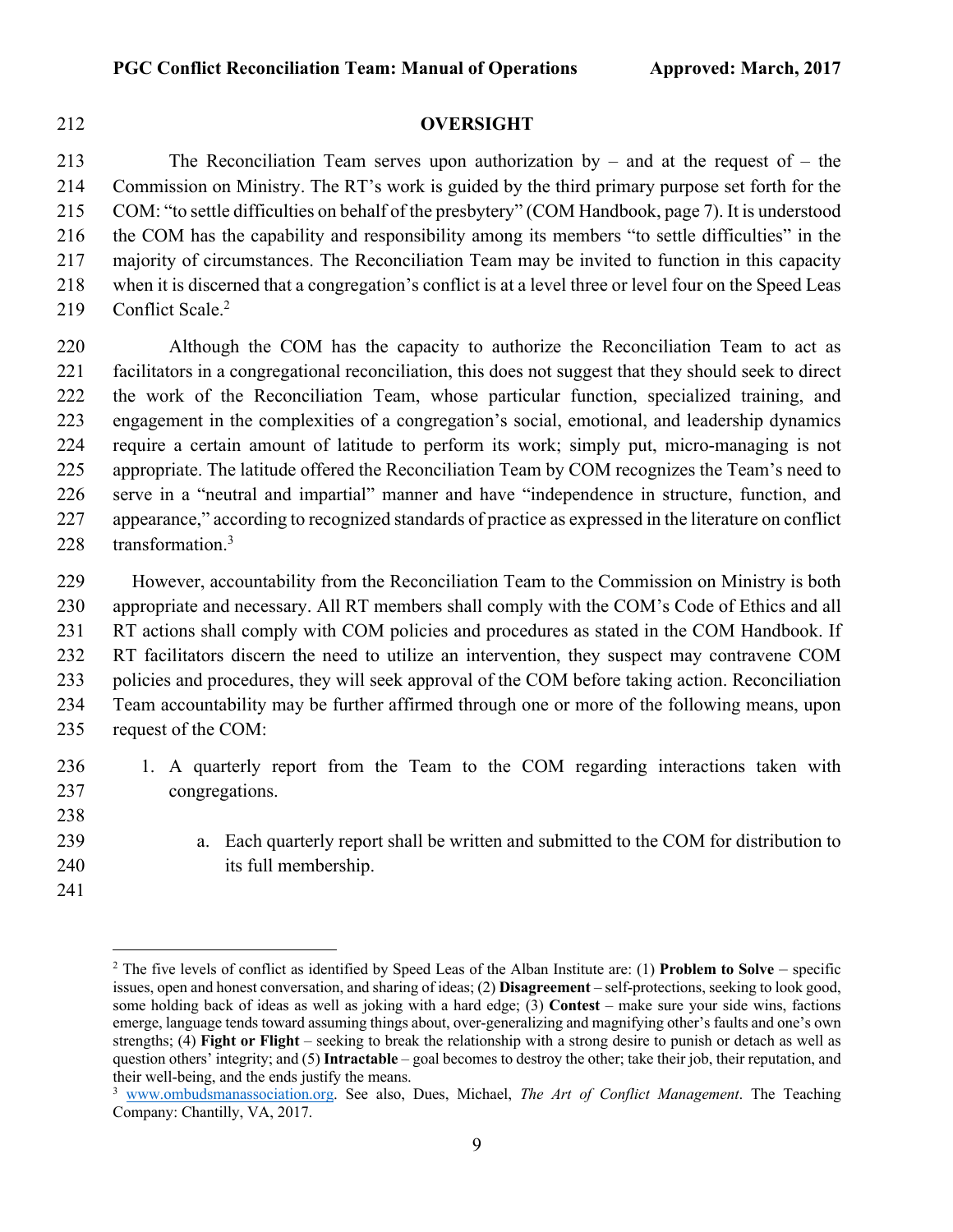| 242<br>243<br>244 | b. Any particular report shall be accompanied by an in-person conversation upon the<br>request of either the Team or the COM. |
|-------------------|-------------------------------------------------------------------------------------------------------------------------------|
| 245               | c. All reports shall be considered confidential information not to be shared with                                             |
| 246               | anyone outside of the COM or the Reconciliation Team without express consent by                                               |
| 247               | vote of the COM.                                                                                                              |
| 248               |                                                                                                                               |
| 249               | d. It is understood that the Team will be as forthcoming as is reasonably possible in                                         |
| 250               | each report but that certain, confidential information may be withheld.                                                       |
| 251               |                                                                                                                               |
| 252               | e. It is understood that the COM is free to ask questions, seek clarification, and make                                       |
| 253               | comments, and that the Team will respond to all requests for information to the best                                          |
| 254               | of their ability.                                                                                                             |
| 255               |                                                                                                                               |
| 256               | 2. Response(s) to specific question(s) or issue(s), using the criteria in number 1 above.                                     |
| 257               |                                                                                                                               |
| 258               | 3. During the period of time in which the RT is engaged with a congregation, the COM liaison                                  |
| 259               | will be invited to attend the monthly RT meetings for the portion of the meeting in which                                     |
| 260               | their congregation's issues will be addressed. In addition, the RT facilitators will                                          |
| 261               | communicate to the COM liaison all substantive activities and communications.                                                 |
| 262               |                                                                                                                               |
| 263               | 4. Written copies of the Reconciliation Team's Final Report to the Congregation shall also be                                 |
| 264               | submitted to the Commission on Ministry. This report will be filed in the Presbytery office                                   |
| 265               | and communicated, as appropriate, during pastoral transitions. All pastoral candidates                                        |
| 266               | within five years of the reconciliation process shall be informed of the report and have                                      |
| 267               | access to it upon request.                                                                                                    |
| 268               | 5. An Annual Report of RT actions shall be submitted to the COM, with a subsequent review                                     |
| 269               | of the report at a stated meeting of COM to which the RT chair shall be invited.                                              |
|                   |                                                                                                                               |
| 270               | In addition to the COM's supervision of the Reconciliation Team as a whole, Team                                              |
| 271               | members will be supervised in their work by the Team's chairperson and each other. The Team's                                 |
| 272               | work is highly collaborative in nature; therefore, it is appropriate and necessary for the supervision                        |
| 273               | of its members to be primarily through mutual, collegial support and encouragement yet also                                   |
| 274               | through the direct communication of respectful challenge and constructive critique. The Team's                                |
| 275               | chairperson has the responsibility to moderate group discussions, feedback dialogues, and the                                 |
| 276               | evaluation of Team member's facilitation of the reconciliation process with a congregation.                                   |
| 277               |                                                                                                                               |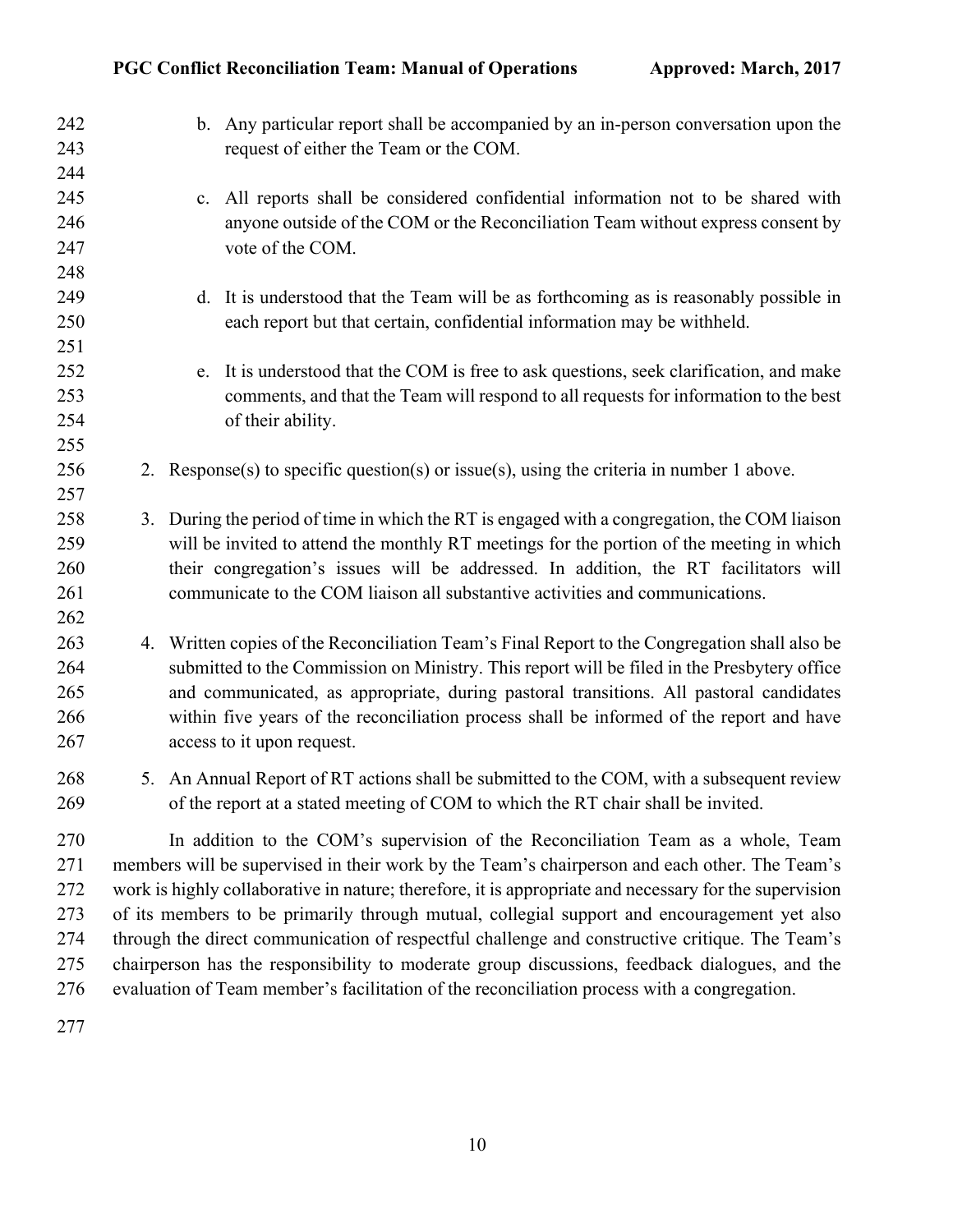# **STAGE ONE: COVENANTING TO ONE'S CONVICTIONS**

# **INITIAL CONTACT AND DISCERNMENT**

280 The initial contact alerting members of presbytery to the perception of – or potential for – congregational conflict may come from a variety of sources: the pastor of a particular congregation, an elder, a congregational member, a pastor from a neighboring church, or some other concerned person. It is less important *from whom a report comes but rather that the report is taken seriously and responded to in an appropriate manner*. Ordinarily, the initial contact is responded to by either the Commission on Ministry liaison or a member of Presbytery staff, typically the Presbytery Pastor. All such responses should be considered as having the potential to set an appropriate tone for any reconciliation process that might follow, and, therefore, should be handled with care and sensitivity.

289 As it is determined by COM and congregational leadership that the situation may be appropriate for Reconciliation Team involvement, the Team chairperson should be contacted and initial conversations explored with appropriate persons in the congregation, including, but not limited to the pastor, the clerk of Session, and any complainant(s) willing to speak with a Presbytery representative. The Team chairperson will assign the Team member(s) to conduct these initial conversations.

 Given that even these initial conversations are already a part of any reconciliation process that may emerge, it is necessary to remain cognizant of the following needs and temptations:

- the *need* to listen respectfully, attentively, and with humility, while avoiding the *temptation* to take a side;
- • the *need* to keep this initial conversation circle small; that is, speak to enough persons to confirm that some conflict exists while avoiding the *temptation* of beginning to function as the reconciliation facilitator on an ad hoc basis.
- the *need* to answer questions and provide information about the reconciliation process in as simple and direct a manner possible while avoiding the *temptation* to try to convince, compel, or coerce someone into participating in the process<sup>4</sup>; and
- 

 • the *need* for clear agreement with all parties on the rules for confidentiality thereby avoiding the *temptation* to be triangled by keeping secrets. (See below, ages 14-16: "A Note on Confidentiality.")

 During these initial conversations, the Team member(s) should seek to evaluate the situation so as to be able to answer the question, "Is this situation appropriate for the Reconciliation

Adapted from MSTI, "Getting People to Mediation, #4," page D3.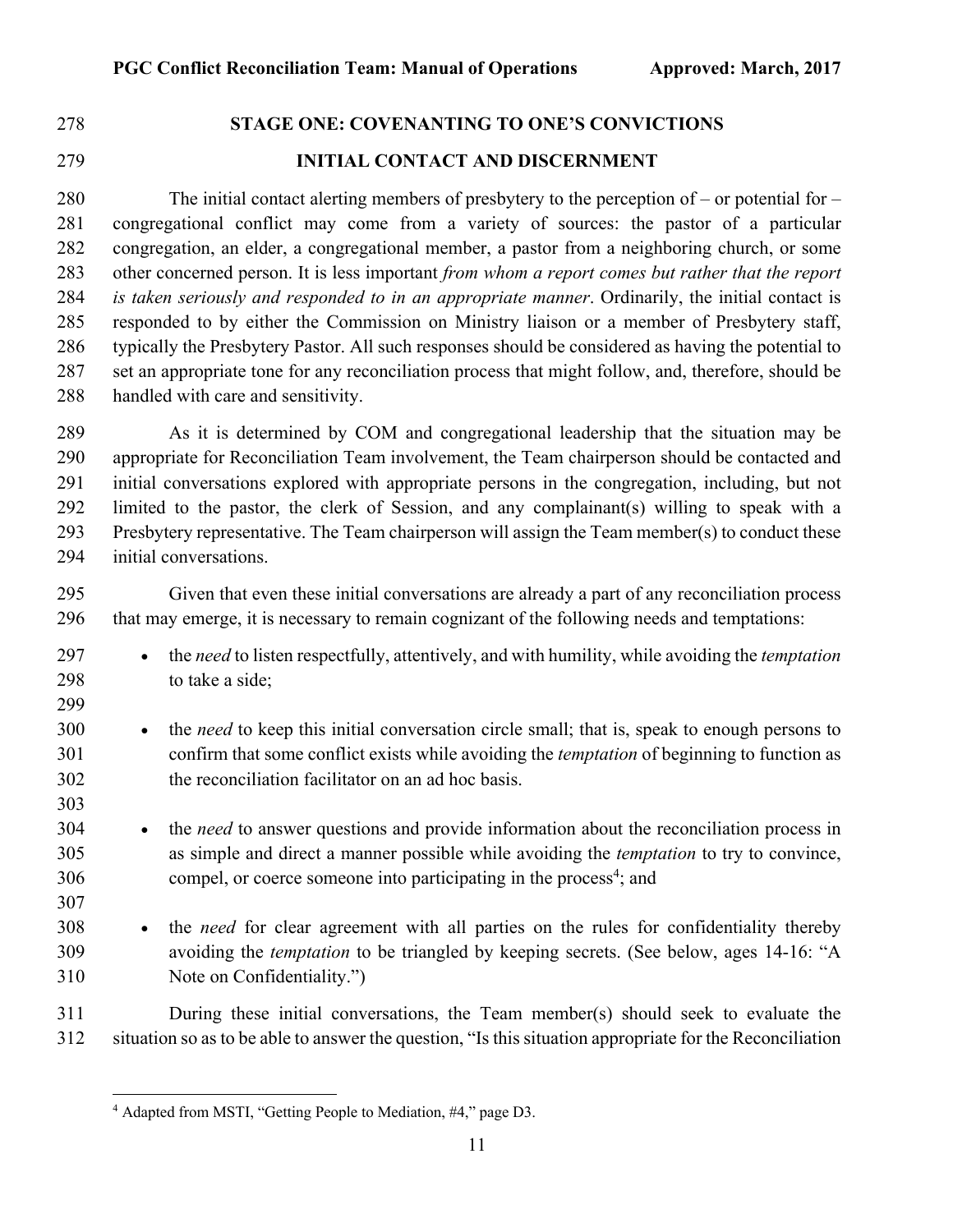Team?" The following lists may be used as a template as one sorts through the information, 314 perceptions and emotions of those one is interviewing.<sup>5</sup>

# **The reconciliation process is NOT appropriate:**

- 1. *As a substitute for counseling or therapy* "When one or several parties to the conflict are emotionally ill, or under so much stress that rational discussion would be impossible, mediation should be avoided or delayed…This does not preclude mediation *in addition to* professional counseling or therapy."6
- 
- 

 2. *When physical, sexual, or emotional abuse is alleged* – these circumstances require a referral to law enforcement and/or the Stated Clerk for ecclesiastical discipline.

 3. *When power should not be balanced* – particular care and sensitivity must be shown to cultural factors that influence the way reconciliation is invited, communicated, and embraced in our Native American, Hispanic, Korean, and African-American congregations; simply put, there are times when it is inappropriate to impose the majority (Anglo) culture's values on our sister congregations.

 4. *When it appears reconciliation is being coerced or used as a power-play –* When "the goal of the dominant group is repression or the goal of the subordinate group is revolution,"<sup>7</sup> one must ensure the process is not hijacked for the purpose of being used as a weapon in a congregational dispute.

 5. *When the conflict level is at level one (Problem to Solve), two (Disagreement) or five (Intractable)<sup>8</sup>* – Generally speaking, level one and level two conflicts remain within the congregation, while level five conflicts are most appropriately adjudicated by the COM and, as necessary, a Permanent Judicial Commission, as such conflicts are generally about severance negotiations or judicial proceedings. Following closure of said negotiations or PJC proceedings, the reconciliation process may resume.

# **The Reconciliation Process IS Appropriate:**

 1. *When level three conflict (Contest) is already present and moving forward* – Indicators of level three conflict include participants making sure his/her side wins, factions emerge, language tends toward assuming things about others, over-generalizing, and magnifying others' faults and one's own strengths.

<sup>&</sup>lt;sup>5</sup> Ibid., pages D27-D30, adapted slightly.

Ibid., page D27.

James Laue, *MCS Conciliation Quarterly*, Fall, 1986, and ibid.

For a description of Speed Leas' five levels of conflict, see footnote on page 9.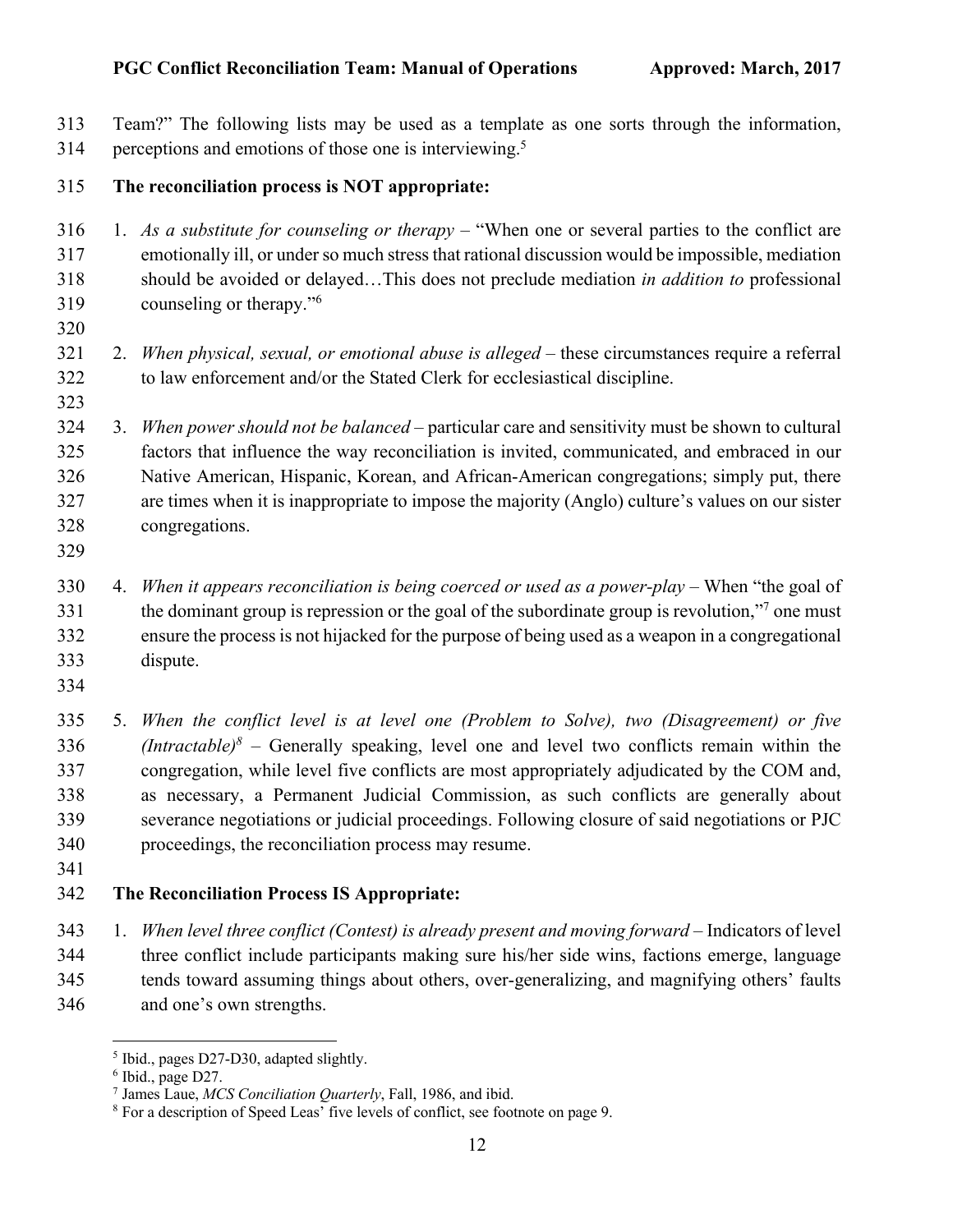- 347 2. *When level four conflict (Fight or Flight) is present or beginning to emerge* Indicators of level four conflict include seeking to break the relationship with a strong desire to punish or detach as well as questioning others' integrity.
- 3. *When disputes are about behaviors* How people treat each other; sharing space; respecting boundaries; communicating about problems; or following through on promises and responsibilities.
- 

- 4. *When disputes are about things –* Property, repairs, maintenance, loans, reimbursements, arranging payments, budgeting, or use of restricted funds.
- 
- 5. *When disputes are about structures and systems –* How decisions are made, rules and regulations, procedures, schedules, or job responsibilities.
- 
- 6. *When disputes are about leadership values and practices* Core principles, ministry values, personal style, or management style.
- 
- 7. *When disputes are about subjective topics that can be discussed if not adjudicated* Emotions (anger, hurt feelings, trust, blame, fault); and/or perceptions (what "really" happened, interpretations of what "really" happened, and/or right from wrong).
- 

 Following initial contact with the small circle of conversation partners, Team member(s) shall make a recommendation to the Team and to COM seeking to answer the question, "Is this situation appropriate for the Reconciliation Team?" Team member(s)' recommendation should provide a brief overview of why the situation seems amenable to the reconciliation process. At a minimum, the overview, while protecting the confidentiality of participants in the initial contact, should 373 include responses to the following:<sup>9</sup>

| 374<br>375 | 1. This dispute is about:                                                      |
|------------|--------------------------------------------------------------------------------|
| 376        | 2. One perspective is:                                                         |
| 377        |                                                                                |
| 378        | 3. A differing perspective is:                                                 |
| 379        |                                                                                |
| 380        | 4. What attempts to resolve the dispute have been made to date:                |
| 381        |                                                                                |
| 382        | 5. How may this dispute be resolved if the reconciliation process is not used? |
|            |                                                                                |

<sup>&</sup>lt;sup>9</sup> MSTI, page D4. Note: participants names shall remain confidential in this report.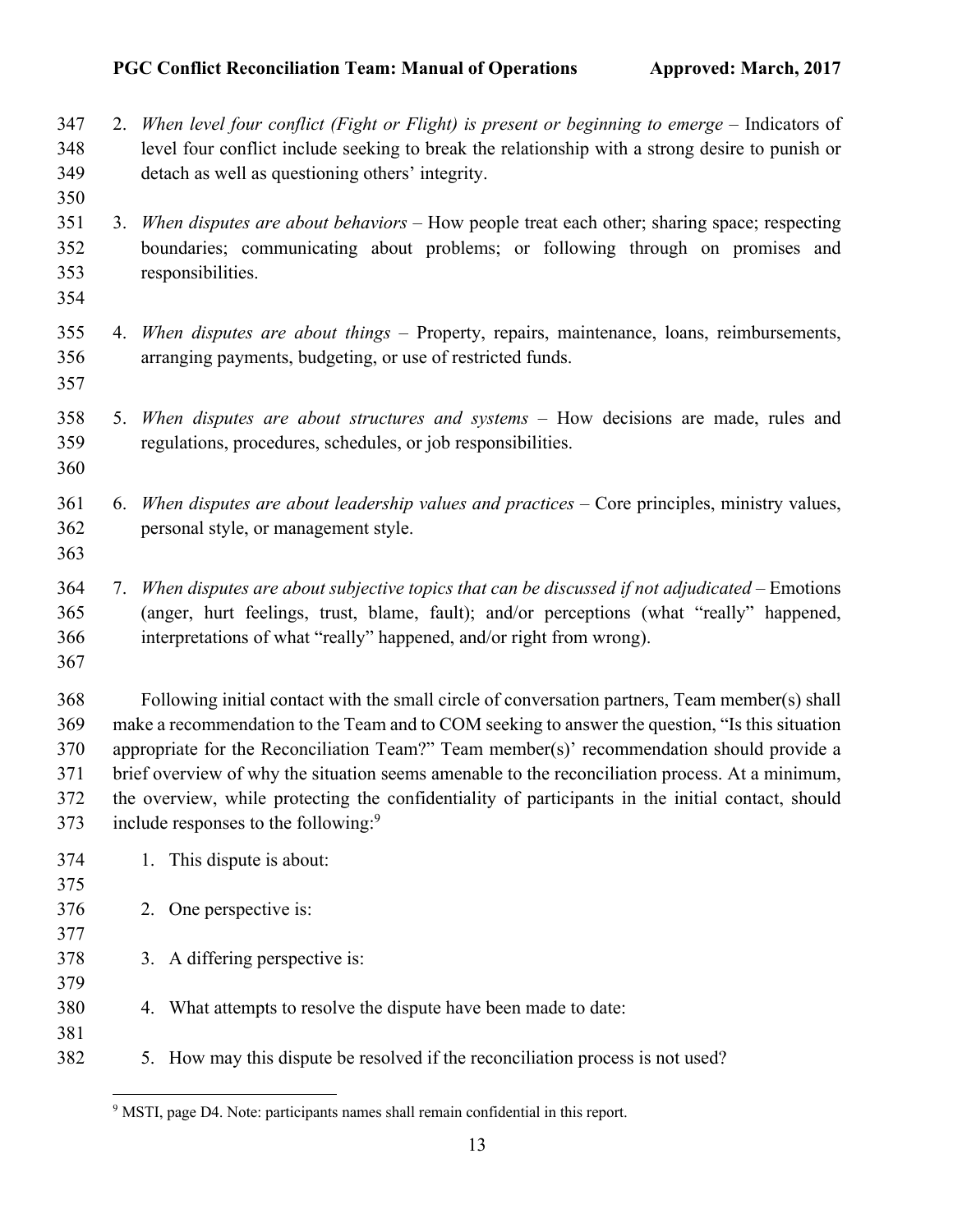6. Are the interested parties open to the reconciliation process?

 COM shall take action on the Team's initial report, either to approve or deny the reconciliation process, or to defer action in order to gather more information.

# *A Note on Confidentiality and Triangles*

388 The proper use of information is one of the greatest needs in the reconciliation process, and reconciliation facilitators are susceptible to temptation in this regard: to withhold information that should be shared, to share information that should remain confidential, to manipulate information for reasons of gaining power, or to distort information for reasons of avoiding risk are common temptations. Diligence and discernment are the reconciliation facilitator's necessary companions.

393 A further difficulty for reconciliation facilitators is the way customary rules for confidentiality in the ordinary pastor-parishioner or therapist-client type relationship are understood. These rules for confidentiality are broadly known throughout our culture and carry the expectation that all care professionals will strictly adhere to a policy of absolute confidentiality. However, these rules may conflict with the facilitator's purpose of encouraging healthy communication through the free flow of information throughout a congregation.

399 It is common for people under stress to co-opt care professionals by using confidentiality rules to share information in a manner that reinforces personal and congregational dysfunction. Often such people will be unaware of the patterns and consequences of their behavior in this regard. At times, a facilitator will find him or herself in the position of needing to keep information confidential, while at other times a facilitator's work will be compromised by strict adherence to these same rules. Family systems theory describes this position as triangulation. Facilitators who find themselves in this position can actually use it to advance reconciliation if they respond appropriately. In these situations, calm discernment and input from fellow Reconciliation Team members can help determine the most effective approach.

408 The following guidelines suggest ways to employ the aforementioned companions of diligence and discernment:

410 1. Information about imminent danger of harm to self or other is NEVER confidential; therefore, it is always appropriate for facilitators to share such information with others who may provide safety and health.

 2. Specific and personal information about another person such as their feelings, medical history, and emotional well-being is ALWAYS confidential; therefore, it is never appropriate for facilitators to share such information with another without express permission.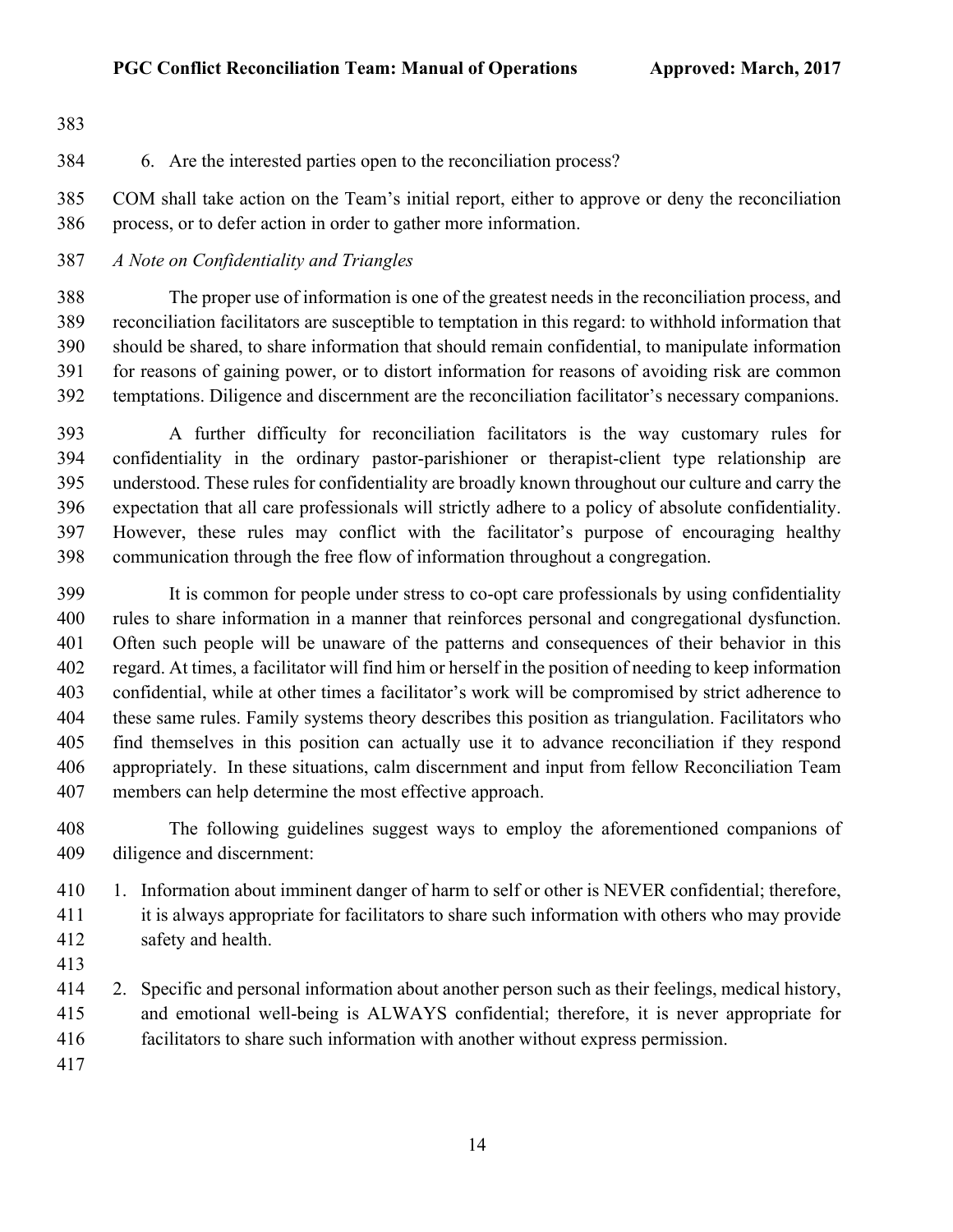3. Secret keeping, the withholding of information from congregational leadership and other members, and the unwillingness to "speak the truth in love" (Ephesians 4:15) are the greatest 420 blocks to reconciliation.<sup>10</sup> Therefore, at each phase of the reconciliation process, certain best practices should guide facilitators:

- a. **Encourage direct communication** say what needs to be said, to whom it needs to be said, in the manner it needs to be said. The reconciliation process is an exercise in (a) encouraging each person to take responsibility for oneself - i.e., self-differentiation, (b) encouraging the community to inculcate practices of direct, open, and respectful dialogue, and (c) building both capacity and competency toward (a) and (b) through teaching, modelling and practice. Facilitators are encouraged to coach individuals on ways to communicate directly, including through the use of role play with the individual.
- b. **Request permission to share the information** *with the person's name attached to the information*. Explain to the person sharing the information that a request will be made for an appropriate leader to respond to the individual and to the facilitator. Such a "communication circle" or completion of the "feedback loop" will provide a level of accountability for the leader to respond to the individual in an appropriate manner.
- 

 c. **Refuse to "accept" information shared anonymously or without attribution**. Obviously, once information has been communicated, one cannot "un-hear" the information. However, it is appropriate for a facilitator to communicate to another their unwillingness to communicate to a third party or act upon anonymous information. In such a circumstance, it is appropriate for the facilitator to seek the other person's verbal acknowledgement that they understand no action will be taken on the anonymous information.

 4. Having noted the need to balance confidentiality with the need to encourage the free flow of congregational communication, it is appropriate to clarify the "rules of engagement" for confidentiality at each phase of the reconciliation process. It is often necessary during early phases of the reconciliation process to promise confidentiality until sufficient trust develops among the congregation that open dialogue and direct communication can be requested. Therefore, at different times in the reconciliation process, confidentiality may be negotiated according to the phase in the process:

 a. *Initial Contact* – it is appropriate to promise confidentiality in order to gather a sense of people's *perceptions of a situation*, recognizing one person's perception and another person's may differ.

Ibid., page F14.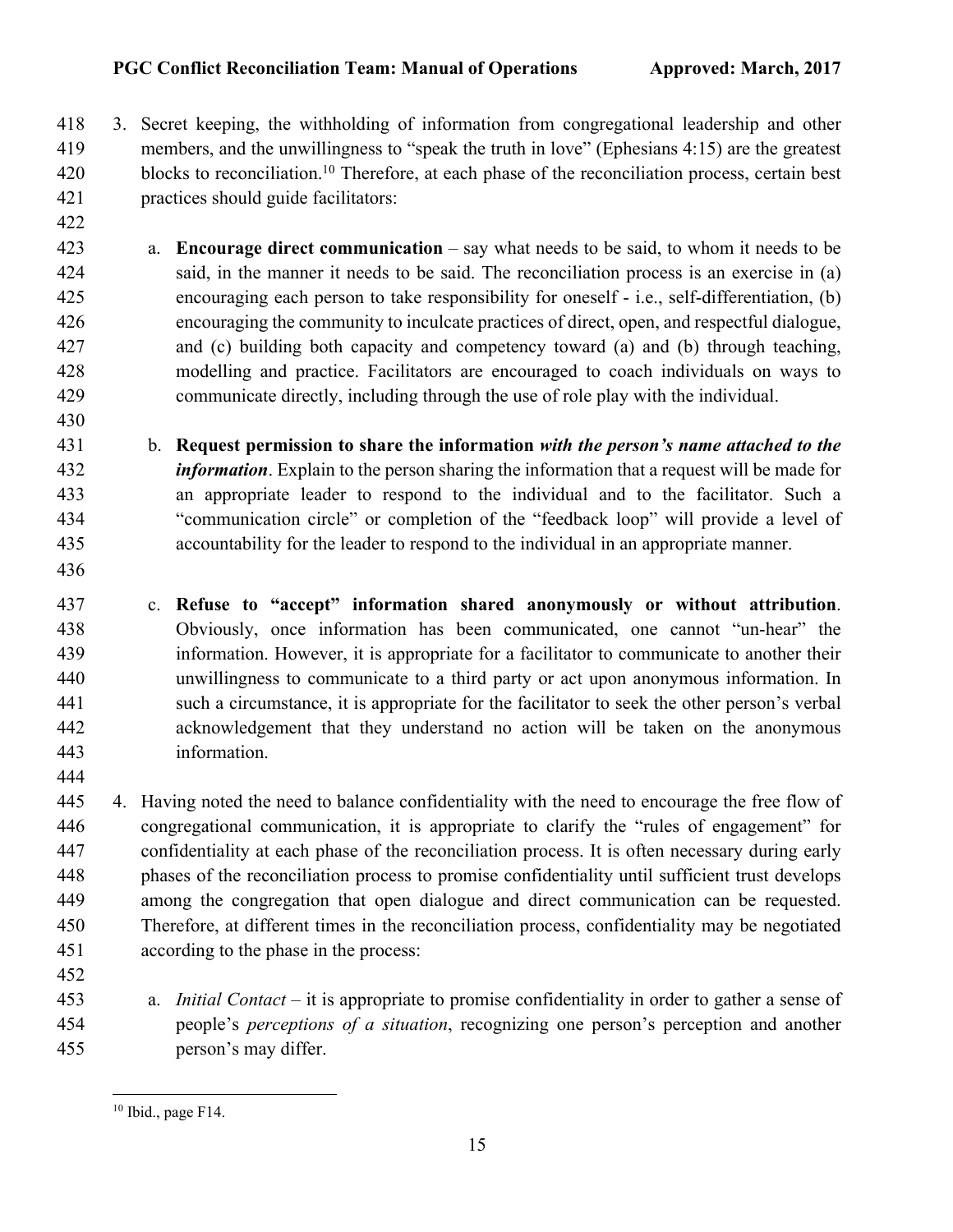| 456 |                                                                                                       |
|-----|-------------------------------------------------------------------------------------------------------|
| 457 | b. <i>Pre-Reconciliation Survey</i> – it is appropriate to promise confidentiality in order to gather |
| 458 | a wider sense of the congregation's <i>perceptions</i> of their situation and to demonstrate to       |
| 459 | the congregation the reconciliation facilitators can be trusted with sensitive information            |
| 460 | (c.f. Appendix A, page $67$ ). <sup>11</sup>                                                          |
| 461 |                                                                                                       |
| 462 | c. <i>One-to-One Interview</i> – it is not appropriate to promise confidentiality; the people invited |
| 463 | to the interviews are core members of the community and should be invited to lead by                  |
| 464 | their example through speaking the truth in love (Ephesians 4:15).                                    |
| 465 |                                                                                                       |
| 466 | d. <i>Small Group Structured Dialogues</i> – it is appropriate to promise confidentiality outside     |
| 467 | of the small group context and to ask group members to honor the group's confidentiality.             |
| 468 | Participants will share within the limited circle of their small group but are not to                 |
| 469 | communicate others' information outside of the group.                                                 |
| 470 |                                                                                                       |
| 471 | e. <i>Large Group Dialogues</i> – it is not appropriate to promise confidentiality as the large group |
| 472 | dialogues are public gatherings.                                                                      |
| 473 |                                                                                                       |
|     |                                                                                                       |

 Ibid., pages F9-10. Used with permission from LMPC for the Presbytery of Grand Canyon use only. May not be reproduced. For information on obtaining copies, contact LMPC.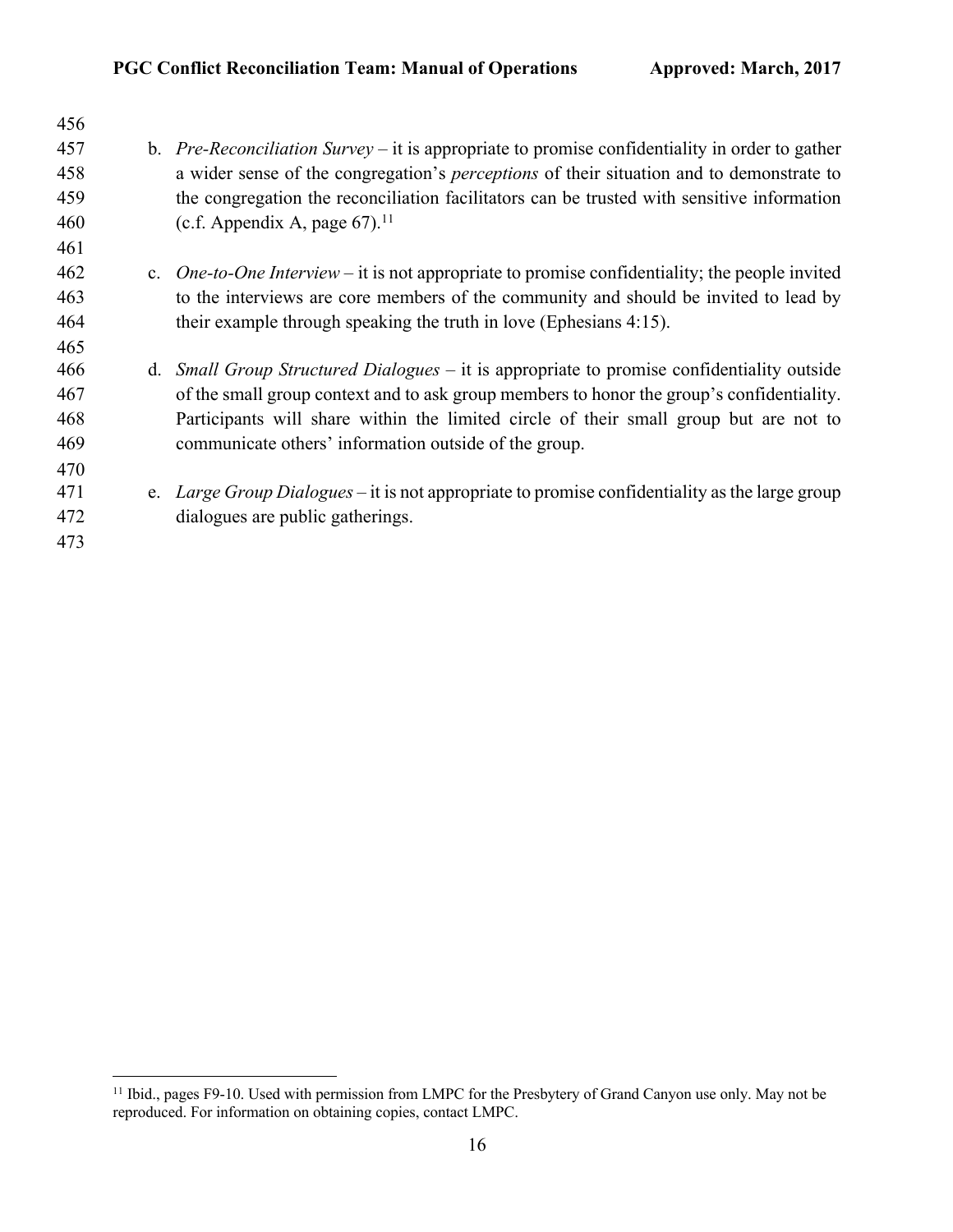| 474               |                          | <b>STAGE ONE: COVENANT TO ONE'S CONVICTIONS</b>                                                                                                                                             |
|-------------------|--------------------------|---------------------------------------------------------------------------------------------------------------------------------------------------------------------------------------------|
| 475               |                          | SESSION AND CONGREGATIONAL COVENANT                                                                                                                                                         |
| 476<br>477<br>478 | following: <sup>12</sup> | Reconciliation Team facilitators will meet with the Session of a congregation with whom COM<br>has approved interaction in the reconciliation process. The purposes of this meeting are the |
| 479<br>480        |                          | 1. articulate the purposes of the reconciliation process,                                                                                                                                   |
| 481<br>482        |                          | 2. clarify the facilitator's role and purpose,                                                                                                                                              |
| 483<br>484        |                          | 3. review the expected timeline,                                                                                                                                                            |
| 485<br>486        |                          | 4. clarify the Session's minimal and maximal goals for the process,                                                                                                                         |
| 487<br>488<br>489 |                          | 5. clarify the Session's role in the process, including the appointment of a Logistics<br>Committee, and                                                                                    |
| 490               |                          | 6. clarify the terms of the covenant to enter the reconciliation process.                                                                                                                   |
| 491               |                          | Articulate the Purpose of the Reconciliation Process                                                                                                                                        |
| 492               |                          | The purposes for the reconciliation process are as follows: <sup>13</sup>                                                                                                                   |
| 493<br>494        |                          | 1. to discern accurately the exact nature of the disagreement;                                                                                                                              |
| 495<br>496<br>497 |                          | 2. to give all of those involved in the conflict, or even all members of the congregation, a<br>chance to voice their views on the disagreement;                                            |
| 498<br>499        |                          | 3. to reduce tension in the congregation and facilitate healing of relationship;.                                                                                                           |
| 500<br>501<br>502 |                          | 4. to resolve underlying interests behind people's differing positions, arriving at a solution<br>everyone can at least live with, even if it is not their preferred choice;                |
| 503<br>504        |                          | 5. to illustrate and teach conflict transformation techniques, to equip parties for the future;                                                                                             |
| 505<br>506        | 6.                       | to offer recommendations for improving the way the congregational system functions; and                                                                                                     |
| 507               |                          | 7. to do all of this in a way that glorifies God and strengthens the church.                                                                                                                |

 $\frac{12 \text{ Ibid., page F2, quoted with slight modifications.}}$ 

<sup>&</sup>lt;sup>13</sup> Ibid., quoted verbatim.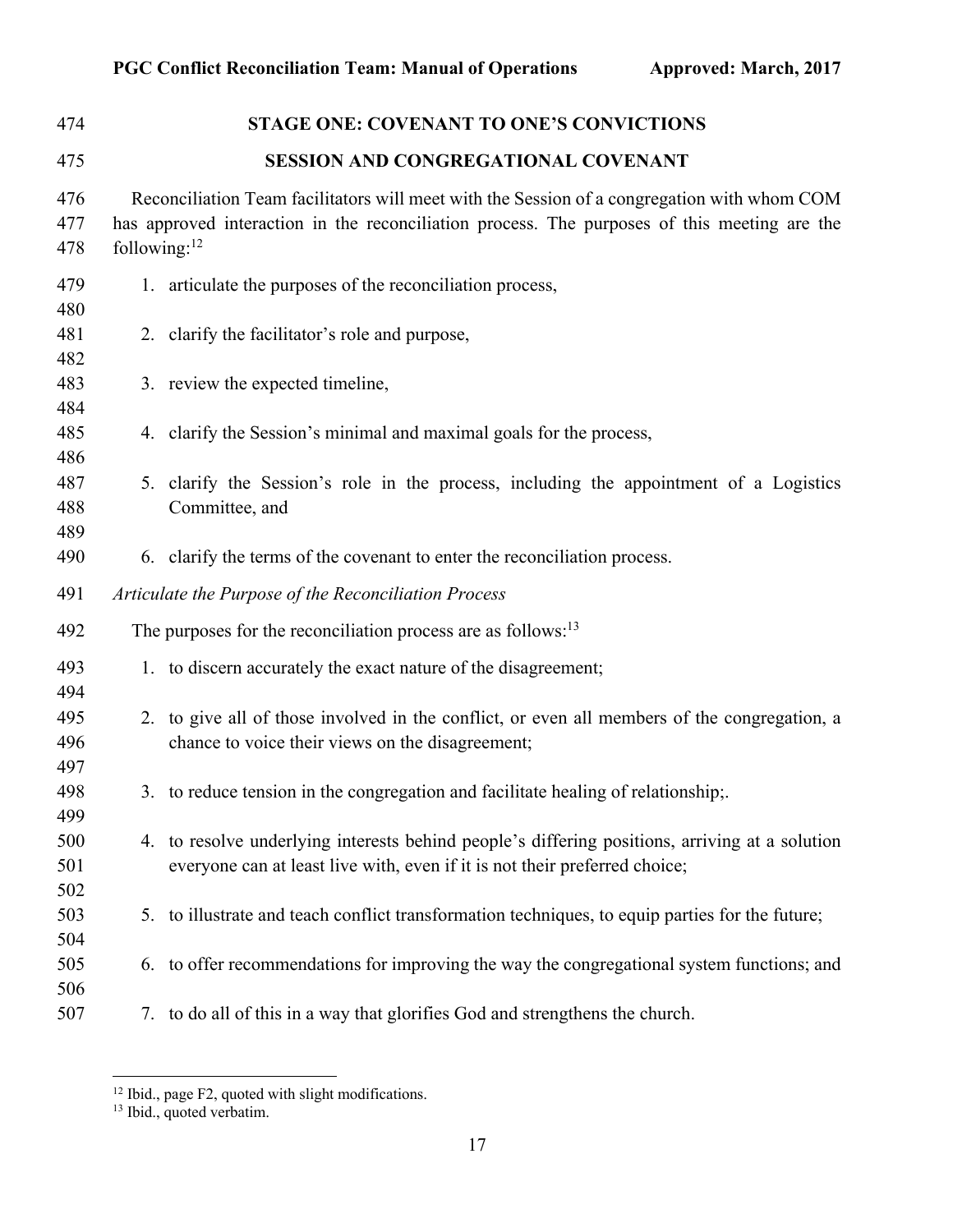508 Clarify the Facilitator's Role and Purpose<sup>14</sup>

509 It is necessary to discuss the different roles the reconciliation facilitator's can adopt. While each of the roles listed below are appropriate for reconciliation facilitators, the purposes and appropriateness of each role should be discussed with the Session in order to hear their counsel. However, it is the facilitator's decision regarding which role they will adopt for the different phases of the reconciliation process.

- 1. **Fact-Finder**: identify issues and parties involved, separate rumors from facts, etc.; identify destructive patterns within the congregational system.
- 

- 2. **Educator**: trainer for congregational leaders and/or members in conflict transformation skills and strategies, as well as introducing basic concepts of Bowen Family Systems Theory.
- 3. **Process Consultant**: recommend processes for collaborative decision-making; identify destructive patterns within the congregational system.
- 
- 4. **Facilitator**: manage structured dialogues that create a safe environment for respectful, honest dialogue, especially for the sharing of feelings and experiences; manage discussions that invite healing, brainstorming of solutions, evaluation of ideas, and seek agreement regarding forward action. *This role is always a primary role for Reconciliation Team facilitators*
- 
- In addition to the above roles facilitators customarily adopt, there are roles common to the work of reconciliation and mediation but not appropriate to Reconciliation Team work. They are:
- 1. **Pastor to Clergy**: counselor, coach, and supportive colleague. This role should be reserved for the Presbytery Pastor or her/his designee. It is inappropriate for one of the reconciliation facilitators to serve in such a dual-role capacity.
- 

 2. **Arbitrator**: when the conflict becomes unmanageable for the congregation, an arbitrator may make a decision for disputants after thoroughly hearing all views. This role may be appropriate for the entire COM, and is certainly the role of the Permanent Judicial Commission; however, it is not a role Reconciliation Team facilitators shall adopt.

*Review the Expected Timeline*

540 The reconciliation process is not crisis management. This truth cannot be overstated because it is ordinary and to be expected that congregational leaders will feel a sense of urgency to "solve the problem" when conflict erupts. While the Reconciliation Team is sympathetic to the urgency congregational leaders may feel, it is necessary to take a longer view of church conflict in order to

<sup>&</sup>lt;sup>14</sup> Ibid., page F4, quoted verbatim.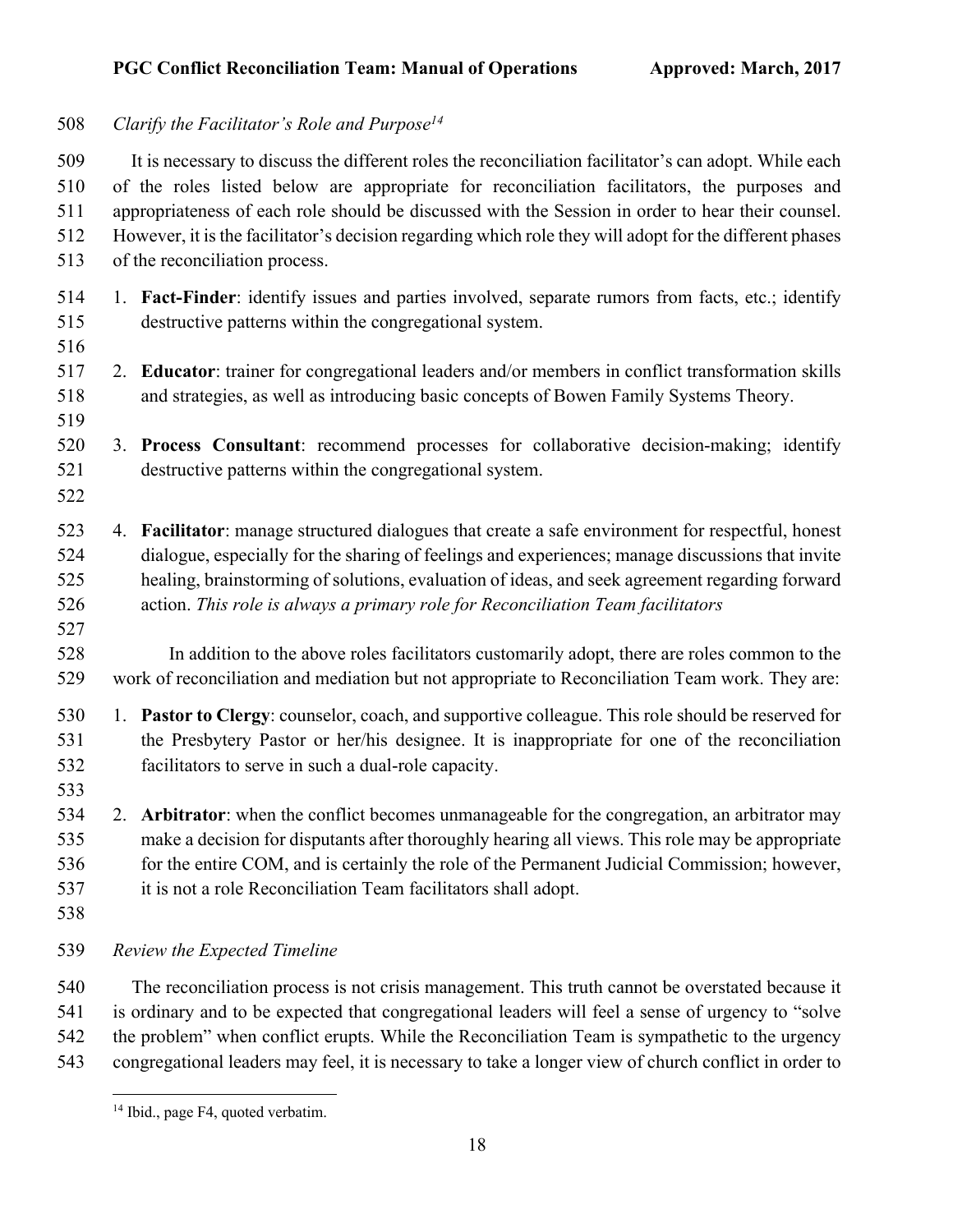| 544<br>545 | make an impact that leads to authentic healing, appropriate systemic change, and the prospect of<br>covenantal agreements a majority of congregants will embrace. Therefore, facilitators must gently     |
|------------|-----------------------------------------------------------------------------------------------------------------------------------------------------------------------------------------------------------|
|            |                                                                                                                                                                                                           |
| 546<br>547 | lead congregational leaders toward acceptance that just as the underlying issues, ingrained habits,<br>and root causes that created the conflict took time to develop, so will the process of identifying |
| 548        | issues, unraveling unhelpful practices, and reordering patterns of thought, attitude and structure                                                                                                        |
| 549        | take time to evolve. Simply put: the reconciliation process is defined in months rather than weeks.                                                                                                       |
| 550        | Reconciliation Team facilitators will communicate to the Session, and, as appropriate, the                                                                                                                |
| 551        | congregation, that there are distinct stages to the reconciliation process and each stage has its own                                                                                                     |
| 552        | "work" to do and "purpose" to accomplish.                                                                                                                                                                 |
| 553        | 1. Stage One: Covenant to One's Convictions                                                                                                                                                               |
| 554        | a. Meet with Session:                                                                                                                                                                                     |
| 555        | i. Expectations                                                                                                                                                                                           |
| 556        | Timeline<br>11.                                                                                                                                                                                           |
| 557        | Roles Session and Facilitators<br>iii.                                                                                                                                                                    |
| 558        | iv. Minimal and Maximal Goals                                                                                                                                                                             |
| 559        | b. Meet with Congregation                                                                                                                                                                                 |
| 560        | i. Covenant as a Community                                                                                                                                                                                |
| 561        | Stage One Purpose: to communicate the clear path and covenant to the process.                                                                                                                             |
| 562        |                                                                                                                                                                                                           |
| 563        | Stage Two: Lower the Temperature, Begin to Build<br>2.                                                                                                                                                    |
| 564        | a. Review of Documents                                                                                                                                                                                    |
| 565        | b. Pre-Reconciliation Survey                                                                                                                                                                              |
| 566        | c. Educational Workshop(s)                                                                                                                                                                                |
| 567        | d. One-to-One interviews                                                                                                                                                                                  |
| 568        | <b>Small Group, Structured Dialogues</b><br>e.                                                                                                                                                            |
| 569        | Reconciliation Facilitator's Interim Report<br>f.                                                                                                                                                         |
| 570        | Stage Two Purpose: to calm the congregational anxiety by encouraging, teaching, and                                                                                                                       |
| 571        | modelling clear, calm and connected communication.                                                                                                                                                        |
| 572        |                                                                                                                                                                                                           |
| 573        | Stage Three: Engage Creatively, Connect Constructively<br>3.                                                                                                                                              |
| 574        | a. Large Group Healing Circles                                                                                                                                                                            |
| 575        | Neutralizing History<br>1.                                                                                                                                                                                |
| 576        | Interpersonal Mediation as Needed<br>$\overline{\mathbf{11}}$ .                                                                                                                                           |
| 577        | b. Large Group Problem-Solving                                                                                                                                                                            |
| 578        | Brainstorming, Evaluating Ideas<br>1.                                                                                                                                                                     |
| 579        | Building Consensus and Writing Covenantal Agreements<br>ii.                                                                                                                                               |
| 580        | Closing Worship of Reconciliation and Final Team Report<br>$c_{\cdot}$                                                                                                                                    |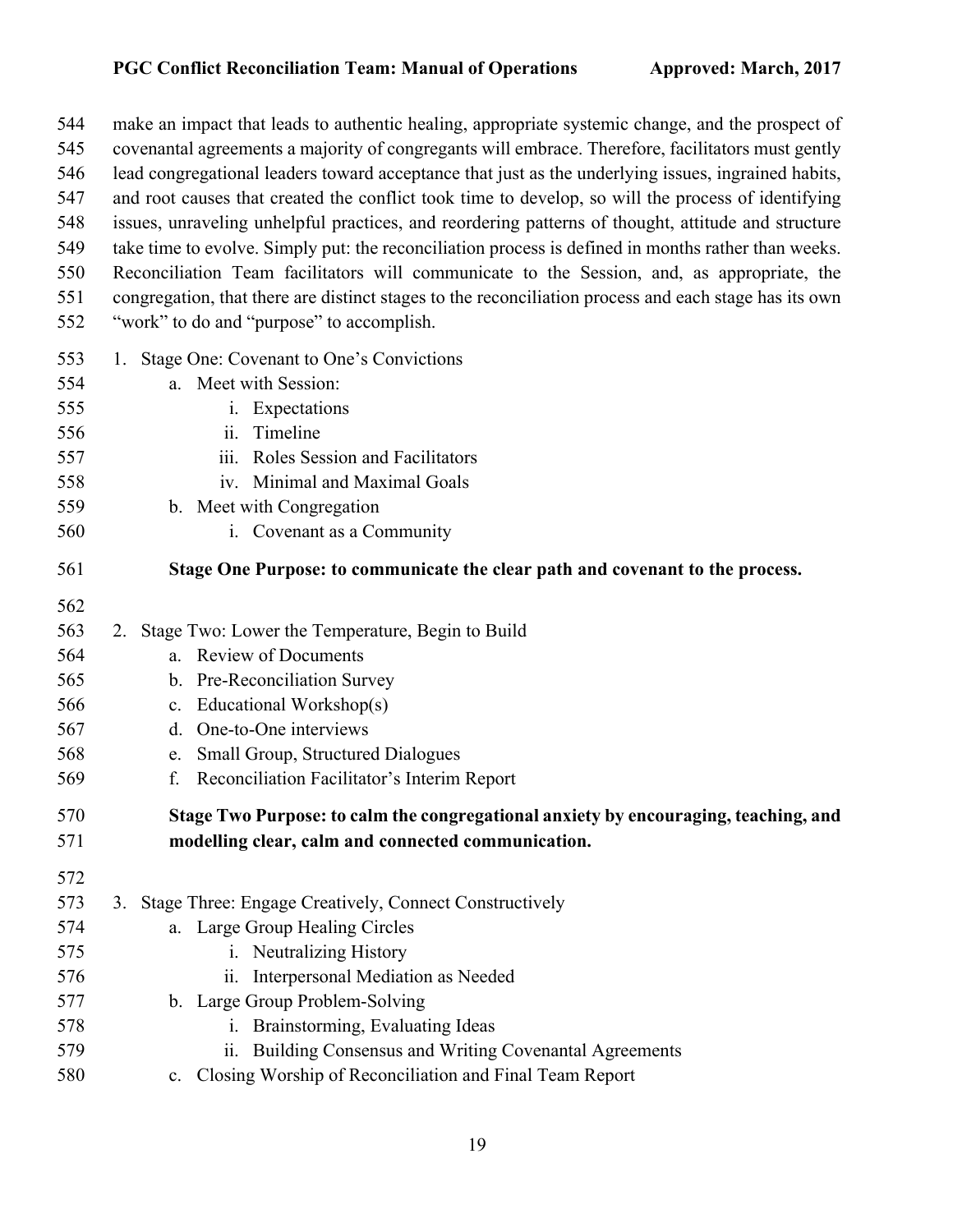# **Stage Three Purpose: to build creative, constructive agreements that address sources of congregational conflict, especially foundational sources of repeating patterns of conflict.**

584 Stages One and Two are *preparation* phases, by which is meant the work and purpose of these phases is to prepare congregants as individuals and as a community to enter into the latter phases in which the work of reconciliation happens. It is in these preparation phases the community lowers its corporate anxiety as it learns to speak with clarity and kindness, discovers the gift of hearing and being heard, and begins to practice the initial steps of direct communication, open dialogue, and interest-based collaboration. The preparation phases are necessary precursors to conducting the community's work of reconciliation and cannot be skipped, bypassed or truncated if the reconciliation process is to fulfill the congregational leadership's desired outcomes. The estimated time to work through the preparation phases is six to eight weeks but can be as much as ten to twelve weeks depending on a congregation's schedule and the complexity of the conflict.

594 Stage Three is the *reconciliation* phase, in which the congregation as a faith community gathers to speak the truth in love to one another, listening with respect and humility, seeking to discover the places of shared interests and mutual agreements that can form the basis for healthier congregational life. It is in the reconciliation phase that the actual work of community reconciliation takes place as relationships find healing, creative ways to be the church together are brainstormed, and covenantal agreements are formed. The reconciliation phases are the intended expression and fulfillment of the reconciliation process. The estimated time to work through the reconciliation phases is four to six weeks but can be as much as eight to twelve weeks depending 602 on a congregation's schedule and the complexity of the conflict.<sup>15</sup>

- The *preparation* phases in a bit more detail are described as follows:
- 1. **Covenanting Phase**: this phase includes the conversation with the Session, (which may require multiple meetings before the Session is prepared to affirm the reconciliation process), and the congregation in a called meeting.

# **Purpose: to seek commitment to the process through core convictions that unity in the Body of Christ is a primary value (c.f. self-differentiation).**

- 2. **Education Phase**: this phase comprises the appropriate training workshops, including
- a. Conflict and Communication in the Bible
- b. Developing Interpersonal Conflict Transformation Skills
- c. Understanding the Congregation as a System

<sup>&</sup>lt;sup>15</sup> A natural question regarding these times is, "Why do the early stages take longer?" The brief answer is that much of the work of the preparation phases is done in one-to-one and small group settings, requiring a larger quantity of scheduled activities and work for the reconciliation facilitators. The reconciliation phases are primarily large group activities, for which a fewer number of scheduled events are necessary.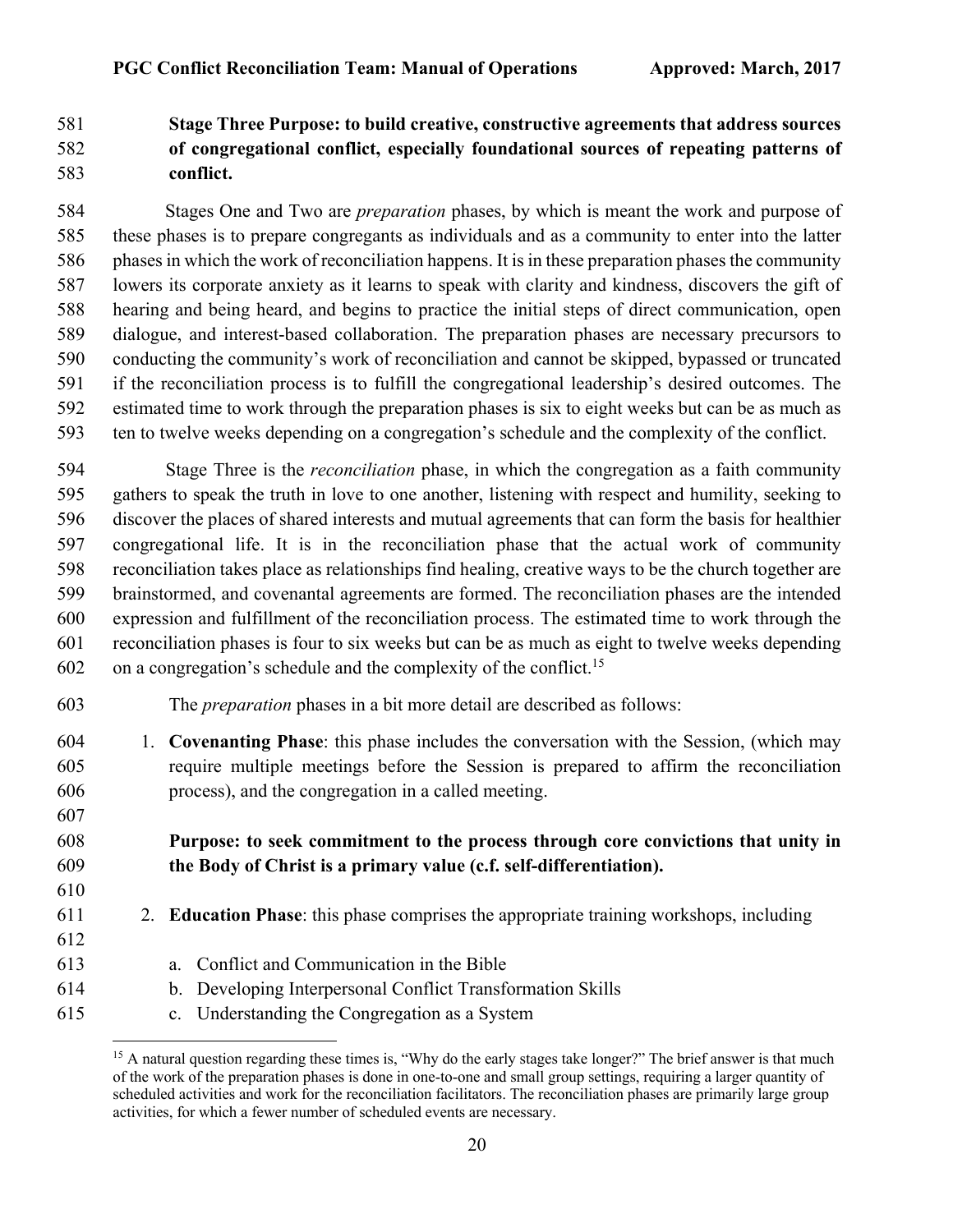- d. Cultivating Congregational Conflict Transformation Skills
- 

 **Purpose: to introduce concepts of personal growth in responsibility: listening, speaking and acting from a place of core convictions (c.f. self-differentiation); recognizing the importance of calming oneself in order to communicate (c.f. non-**

- **anxious presence); learning to recognize and respond to common group dynamics that discourage unity, openness, and participation (c.f. managing triangles).**
- Reconciliation facilitators will provide an outline for each of these workshops. Upon receiving the results of the pre-reconciliation survey (See Appendix A, page 67), the Session and facilitators will discuss what workshops are most appropriate to offer.
- 3. **Information Gathering Phase**: this phase incorporates four steps for gathering information on the congregation, its history and current situation. These four actions do not need to be sequential but can be scheduled more or less simultaneously as facilitator and congregational schedules allow. The Information Gathering Phase concludes with an interim assessment report, which is the fifth step. The four acts of gathering information are:
- 1. a review of relevant documents, including the church by-laws, manuals of operation, past minutes, and/or other pertinent documents;<sup>16</sup>
- 2. a pre-reconciliation survey sent to all church members and "congregational friends";
- 3. telephone interviews of a representative number of core members who can speak to the congregation's history and/or current situation, and who represent different perspectives; and
- 4. small group structured dialogues of 7-12 persons to document interests.
- **Purpose: to teach, encourage, model, and practice clear, calm, and connected communication that improves active listening, respectful seeking, awareness of congregational patterns (both healthy and otherwise), and invites taking personal responsibility for one's part in conflict.**
- The *reconciliation* phases are:
- 

<sup>&</sup>lt;sup>16</sup> Most congregations have people who are long-time participants who have not officially joined into membership. It is appropriate for the Session to decide to whom the survey will be sent, but facilitators should encourage a wide distribution of the survey to all who are *relationally involved in the social networks, life and ministry of the congregation.*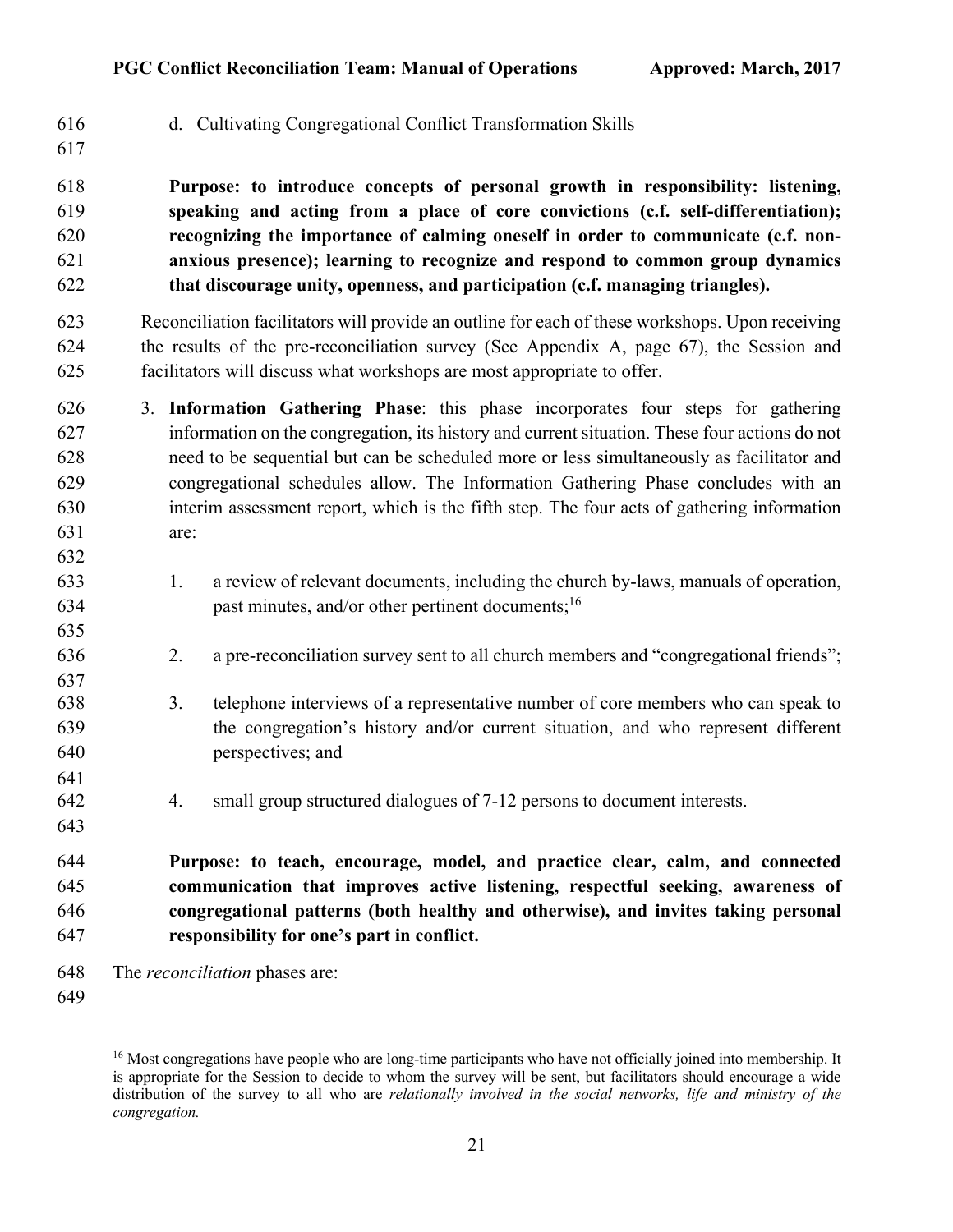4. **Healing Phase**: The healing phase always incorporates a large group, structured dialogue to which the entire congregation is invited. Thislarge group, structured dialogue is intended for the purpose of "neutralizing history" of the distant or more recent past. Small group dialogues for interpersonal mediation between specific individuals may occur during this phase as needed and as congregants are willing to confront ruptures in their relationships with one another.

- 
- 

**Purpose: to allow for the opportunity to let go of the past, its hurts, grief and sadness.**

 5. **Problem Solving Phase**: this phase is a large group, structured dialogue whose purpose is to discuss solution oriented ideas to which the congregation can covenant. Included in this phase are the following: reflection on interests, brainstorming ideas, evaluating ideas, building agreements for the future, and taking official action to endorse the agreements.

# **Purpose: to allow for the safe expression of people's core convictions in an atmosphere where ideas can be evaluated, negotiated, and for which covenantal agreement can be found that meets a wide variety of congregational interests.**

 6. **Closure Phase**: this phase concludes the reconciliation process with a written report to the congregation and a concluding worship service of reconciliation. The Session will be asked to affirm the report for inclusion into its minutes, and the worship service will be led by the Reconciliation Team facilitators. Team facilitators will check-in with congregational leaders at least twice during the six-month period after the concluding worship service.

# **Purpose: to affirm and confirm the commitments the congregation has made together, to support their shared efforts in moving toward healthier unity, and to celebrate that all this was done in a manner that glorified God.**

*Clarify the Session's Minimal and Maximal Goals for the Process*

677 The initial meeting with the Session is already an opportunity for the reconciliation process to begin. Even without formal approval of the process, reconciliation facilitators should model and encourage the skills of active listening, direct communication, open dialogue, and interests based decision-making. To this end, facilitators will ask the Session to list their *minimal* and *maximal* goals for the reconciliation process. Both the minimal and maximal goals are those results Session would like to see occur through the process. This exercise has value as a diagnostic tool to help facilitators begin to evaluate the communication dynamics of the Session, and has value as a proscriptive tool to help facilitators encourage healthy communication.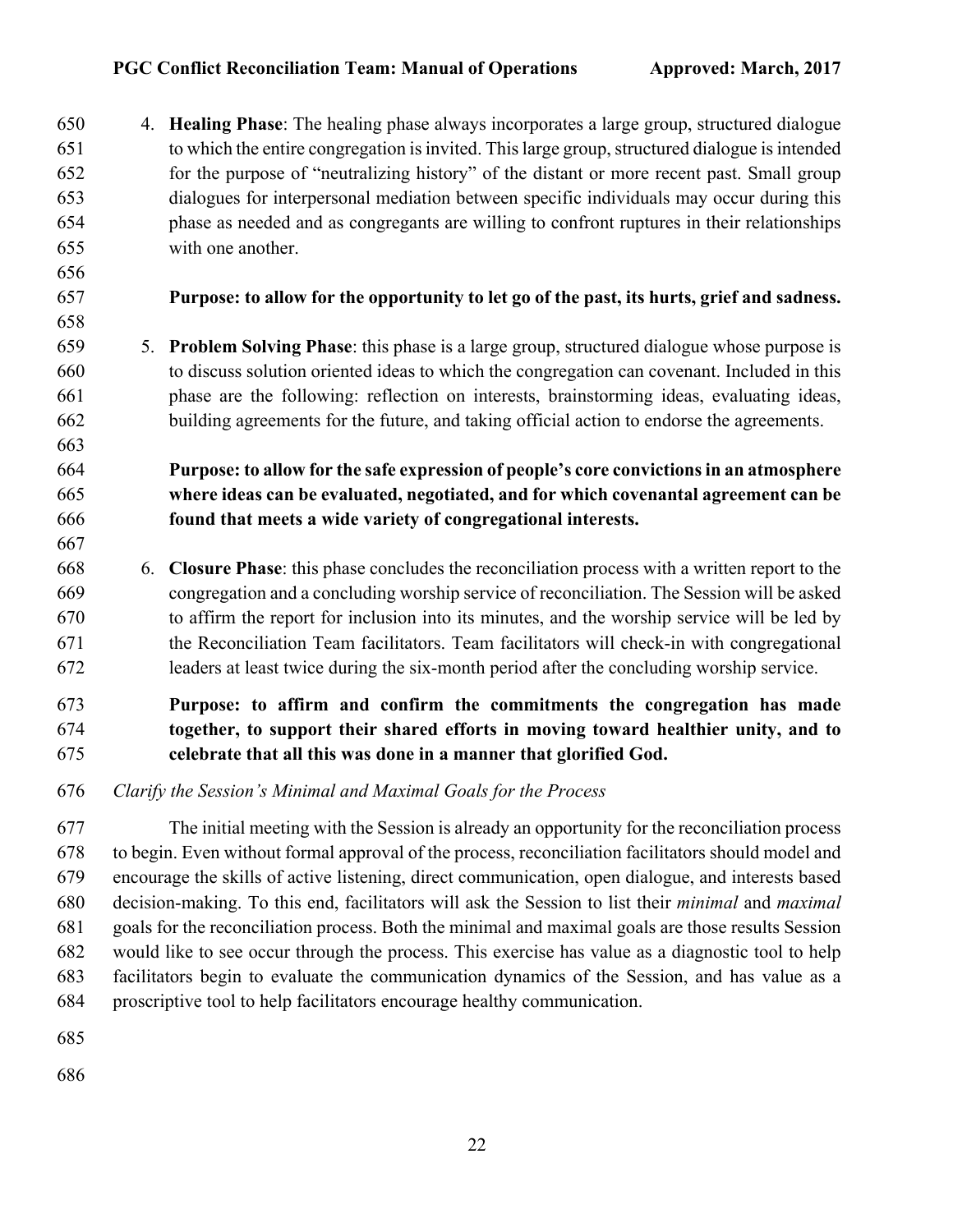| 687                                           | Clarify the Session's Role in the Process, including the Appointment of a Logistics Committee                                                                                                                                                                                                                                                                                                                                                                                                                                                     |  |  |
|-----------------------------------------------|---------------------------------------------------------------------------------------------------------------------------------------------------------------------------------------------------------------------------------------------------------------------------------------------------------------------------------------------------------------------------------------------------------------------------------------------------------------------------------------------------------------------------------------------------|--|--|
| 688<br>689<br>690                             | The Session is instrumental in the success of the reconciliation process. Resistance or<br>passivity from the Session is difficult for even the most accomplished facilitators to overcome.<br>Simply put: the reconciliation process is a team sport.                                                                                                                                                                                                                                                                                            |  |  |
| 691                                           | Therefore, facilitators will communicate the Session responsibilities as follows:                                                                                                                                                                                                                                                                                                                                                                                                                                                                 |  |  |
| 692<br>693<br>694                             | 1. Approve participation in the reconciliation process and call a congregational meeting for the<br>purpose of seeking congregational approval of the process (see below).                                                                                                                                                                                                                                                                                                                                                                        |  |  |
| 695<br>696<br>697                             | Participate in the reconciliation process to the best of one's ability, including attending the<br>2.<br>training workshops and both the small and large group structured dialogues.                                                                                                                                                                                                                                                                                                                                                              |  |  |
| 698<br>699<br>700<br>701<br>702<br>703<br>704 | 3. Seek to lead by example by participating in the process as a more neutral observer; that is,<br>rather than "taking a side," Session members individually and the Session acting as a whole,<br>should invite all perspectives to be communicated and addressed in appropriate ways. (This<br>may be difficult if Session members have already taken a side, but each elder should endeavor<br>to open one's heart and mind to the possibilities of God's healing grace that may create a "new<br>thing" one cannot currently imagine.)        |  |  |
| 705<br>706<br>707<br>708<br>709<br>710<br>711 | 4. Encourage the congregation to participate in the reconciliation process. Such encouragement<br>includes both the more general work of playing "cheerleader" for the process but also the more<br>specific and difficult work of playing "emissary" to members, some of whom may be close<br>friends, who are so alienated or angry that they have dropped out. Session members can play<br>a vital role in the reconciliation process by extending themselves personally and relationally to<br>invite their friends to engage in the process. |  |  |
| 712<br>713<br>714<br>715<br>716               | 5. Create a logistics committee. The logistics committee will be responsible for organizing and<br>implementing recruitment, marketing, and set-up for the various events in the reconciliation<br>process, including the provision of meals and snacks when appropriate (e.g. at the training<br>workshops).                                                                                                                                                                                                                                     |  |  |
| 717                                           | Clarify the Terms of the Covenant to Enter the Reconciliation Process                                                                                                                                                                                                                                                                                                                                                                                                                                                                             |  |  |
| 718<br>719<br>720<br>721                      | The Session shall both approve the Agreement to Enlist Reconciliation Services (See<br>Appendix C, page 70) and the <i>Reconciliation Waiver and Consent Form</i> (See Appendix B, page<br>69). Both documents require the signature of the reconciliation facilitators and the clerk of Session.<br>It is necessary to determine the date by which the Session and congregation will sign the                                                                                                                                                    |  |  |

 documents. Upon approval of the Session to enter into the reconciliation process, the Session shall call a congregational meeting for the exclusive purpose of seeking congregational approval of the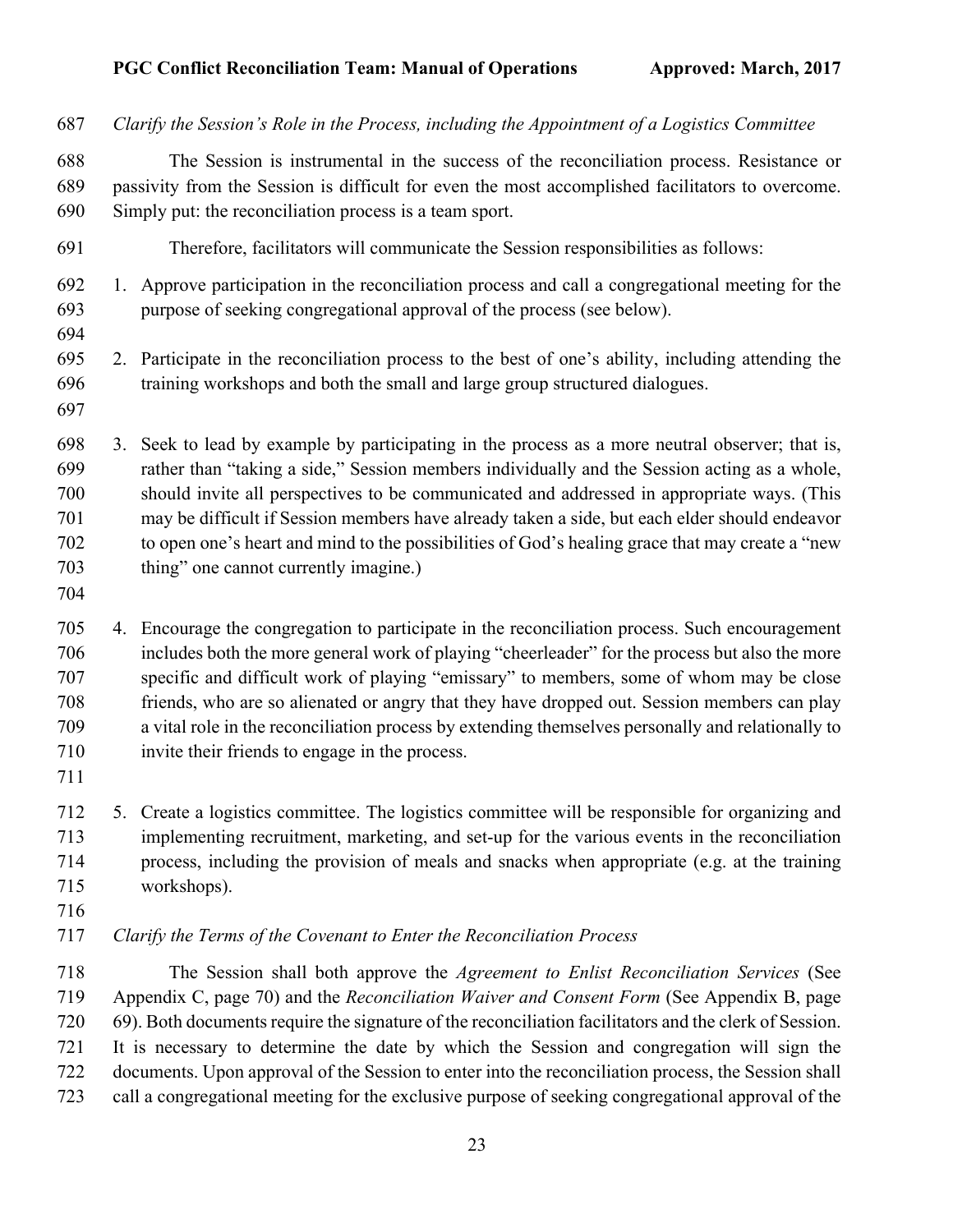process. Reconciliation facilitators shall be present at this meeting to provide an overview of the process and answer questions. Care should be taken to avoid trying to convince the congregation

to participate; rather, the congregation should be encouraged to choose their participation because

they see its benefits and the ways the process expresses Christian values of forgiveness,

reconciliation and healthy community.

# *Clarify the Cost and Budget for the Reconciliation Process*

 RT facilitators serve as volunteers of the Presbytery and are unpaid. However, certain, limited program expenses will be incurred by the congregation for such items as curriculum, testing, or supplies. The congregation shall be asked to cover these costs during this initial covenanting phase.

In addition, a sliding scale "honorarium" shall be requested from the congregation, with all

proceeds directed to the presbytery's finance manager for deposit in a restricted fund account for

the training new members.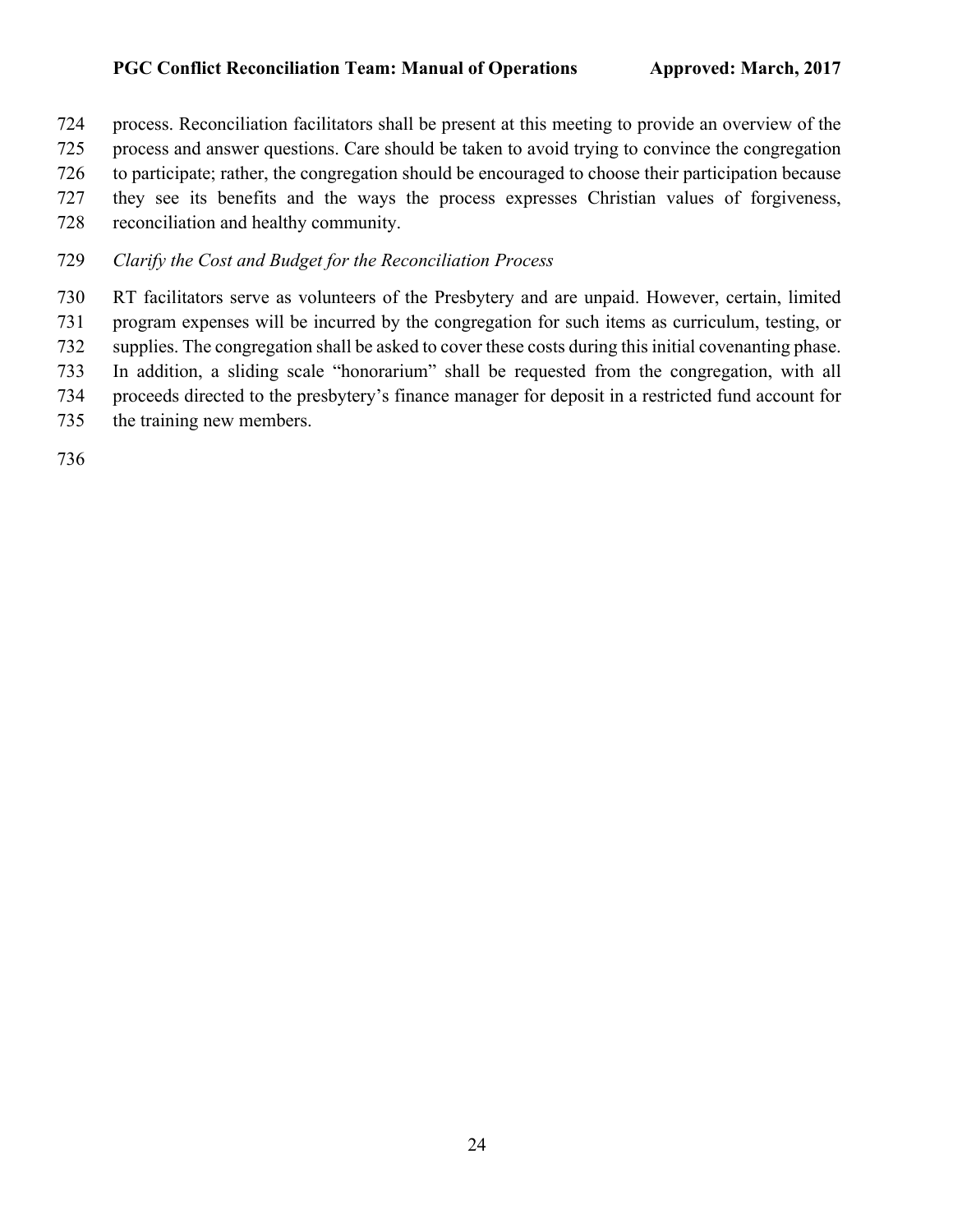| 737        |    | STAGE TWO: LOWER THE TEMPERATURE, BEGIN TO BUILD                                                                 |
|------------|----|------------------------------------------------------------------------------------------------------------------|
| 738        |    | PRE-RECONCILIATION SURVEY                                                                                        |
| 739        |    | The purposes of the information gathering phase are: $17$                                                        |
| 740        | 1. | To gather complete information.                                                                                  |
| 741        |    |                                                                                                                  |
| 742<br>743 | 2. | To 'complexify' the problems, rather than simplify them – search for the <b>multiple</b><br>sources of conflict. |
| 744        |    |                                                                                                                  |
| 745        | 3. | To hear from the broad range of <b>perspectives</b> in the congregation; document varying                        |
| 746        |    | interests.                                                                                                       |
| 747        |    |                                                                                                                  |
| 748        | 4. | To model open communication and begin the process of healing.                                                    |
| 749<br>750 | 5. | To assess the levels and types of conflict involved in the dispute.                                              |
| 751        |    | The key information gathered is: $18$                                                                            |
| 752        | 1. | The current conflict issues, people's basic interests, and their ideas for resolution.                           |
| 753        |    |                                                                                                                  |
| 754        | 2. | The current dynamics, behaviors, and relationship patterns in the congregation.                                  |
| 755        |    |                                                                                                                  |
| 756        | 3. | Trends over the past five years: membership, worship attendance, financial giving.                               |
| 757        |    |                                                                                                                  |
| 758<br>759 | 4. | History of <b>pastoral leadership</b> over the past 30 to 40 years.                                              |
| 760        | 5. | Major changes occurring in the church recently.                                                                  |
| 761        |    | The information gathering phase consists of three steps: (1) the pre-reconciliation survey,                      |
| 762        |    | (2) one-to-one interviews, and (3) small group, structured dialogues. The first step is the pre-                 |
| 763        |    | reconciliation survey, and the Reconciliation Team uses the survey found in the MSTI workbook                    |
| 764        |    | that can be found in reproducible format in Appendix G on page 75. <sup>19</sup> The survey asks for the         |
| 765        |    | following information:                                                                                           |
| 766        | 1. | Demographic information on survey respondent,                                                                    |
| 767        |    |                                                                                                                  |
| 768        | 2. | The five current strengths of the church,                                                                        |
| 769        |    |                                                                                                                  |

<sup>&</sup>lt;sup>17</sup> Ibid., page F7, quoted verbatim, emphasis included in the original.

<sup>&</sup>lt;sup>18</sup> Ibid., quoted verbatim, emphasis included in the original.

<sup>&</sup>lt;sup>19</sup> Ibid., page F9-10.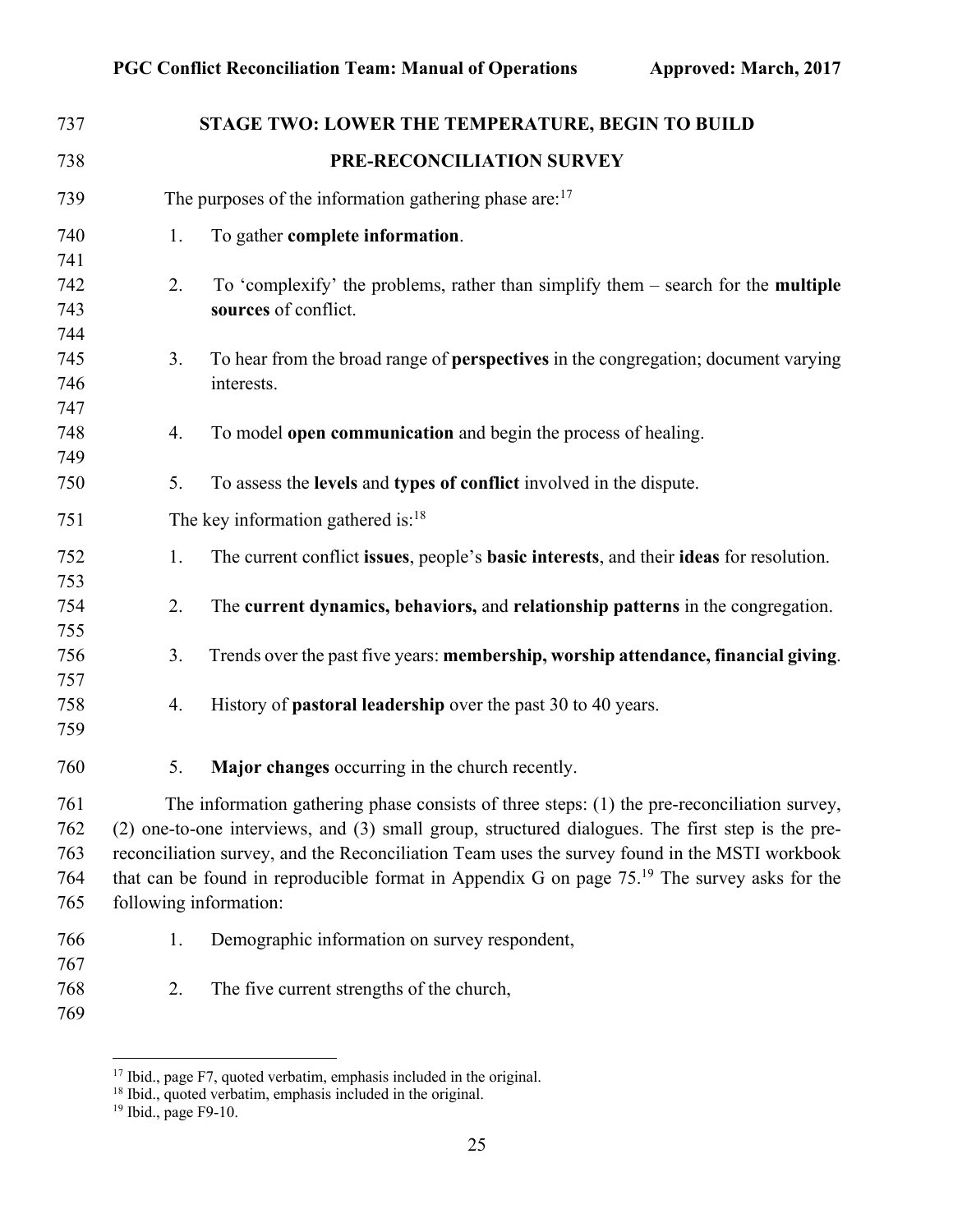| 770<br>771        | 3.                                                                                                                                                                                                | The five current challenges being faced by the church,                                                                                                                                        |  |
|-------------------|---------------------------------------------------------------------------------------------------------------------------------------------------------------------------------------------------|-----------------------------------------------------------------------------------------------------------------------------------------------------------------------------------------------|--|
| 772               | 4.                                                                                                                                                                                                | A Likert Scale that represents the level of stress and intensity of the existing situation,                                                                                                   |  |
| 773<br>774<br>775 | 5.                                                                                                                                                                                                | The historical factors, secrets or repeating patterns that might shed light on recent<br>tensions,                                                                                            |  |
| 776               |                                                                                                                                                                                                   |                                                                                                                                                                                               |  |
| 777               | 6.                                                                                                                                                                                                | Previous times in the past when the congregation experienced intense conflict, and,                                                                                                           |  |
| 778<br>779        |                                                                                                                                                                                                   | if so, the issues, approximate dates, and how well each situation was resolved,                                                                                                               |  |
| 780<br>781        | 7.                                                                                                                                                                                                | Whether there are any persons in the church with whom the respondent thinks there<br>may be a broken or injured relationship, and, if yes, would they like the opportunity                    |  |
| 782<br>783        |                                                                                                                                                                                                   | to be reconciled to that person or those persons,                                                                                                                                             |  |
| 784               |                                                                                                                                                                                                   | 8. An invitation for respondents to reflect upon their ability to move beyond blame, to do                                                                                                    |  |
| 785               |                                                                                                                                                                                                   | serious self-examination, and to be open to mutual confession and exploring ways they                                                                                                         |  |
| 786               |                                                                                                                                                                                                   | may have contributed to congregational anxiety either knowingly or unknowingly.                                                                                                               |  |
| 787<br>788        |                                                                                                                                                                                                   | The pre-reconciliation survey is sent to all congregational members and "friends." It is not<br>strictly necessary to distinguish between "members" and "non-members," as defined in the Book |  |
| 789               |                                                                                                                                                                                                   | of Order. Rather it is appropriate for the Session to define the scope of survey participants. The                                                                                            |  |
| 790               |                                                                                                                                                                                                   | criteria suggested by the Reconciliation Team is that surveys can be sent to all of the following                                                                                             |  |
| 791               |                                                                                                                                                                                                   | persons for whom at least one affirmative response can be given:                                                                                                                              |  |
| 792<br>793        |                                                                                                                                                                                                   | 1. Is the person on the active church membership role?                                                                                                                                        |  |
| 794<br>795        |                                                                                                                                                                                                   | 2. Does the person regularly participate in the congregation, even though they are not a<br>member of the congregation (e.g. "snowbirds," or "Winter visitors")?                              |  |
| 796               |                                                                                                                                                                                                   |                                                                                                                                                                                               |  |
| 797               |                                                                                                                                                                                                   | 3. Is the person employed by the church?                                                                                                                                                      |  |
| 798               |                                                                                                                                                                                                   |                                                                                                                                                                                               |  |
| 799               |                                                                                                                                                                                                   | There are several functions the pre-reconciliation survey performs. First, it <i>protects against</i>                                                                                         |  |
| 800<br>801        |                                                                                                                                                                                                   | confirmation bias and recency bias by seeking the broadest possible, congregational input. Such a                                                                                             |  |
| 802               | broad spectrum of input helps the reconciliation facilitators and congregational leadership avoid<br>confirmation bias through not listening only to the loudest voices. Second, the survey helps |                                                                                                                                                                                               |  |
| 803               | participants begin to "think systems" through the type of questions it asks. Questions regarding                                                                                                  |                                                                                                                                                                                               |  |
| 804               |                                                                                                                                                                                                   | both congregational strengths as well as challenges, and questions about repeating patterns, secrets,                                                                                         |  |
| 805               |                                                                                                                                                                                                   | and historical factors point beyond the current eruption of conflict to the wider, potentially multi-                                                                                         |  |
| 806               |                                                                                                                                                                                                   | generational nature of the conflict. <sup>20</sup> Third, the survey invites participants to move toward self-                                                                                |  |

<sup>&</sup>lt;sup>20</sup> Paul Lederach distinguishes between an "episode" (the most recent eruption of conflict) and the "epicenter" (a source of conflict possible rooted in a prior event that has not been adequately processed by the congregation, (e.g.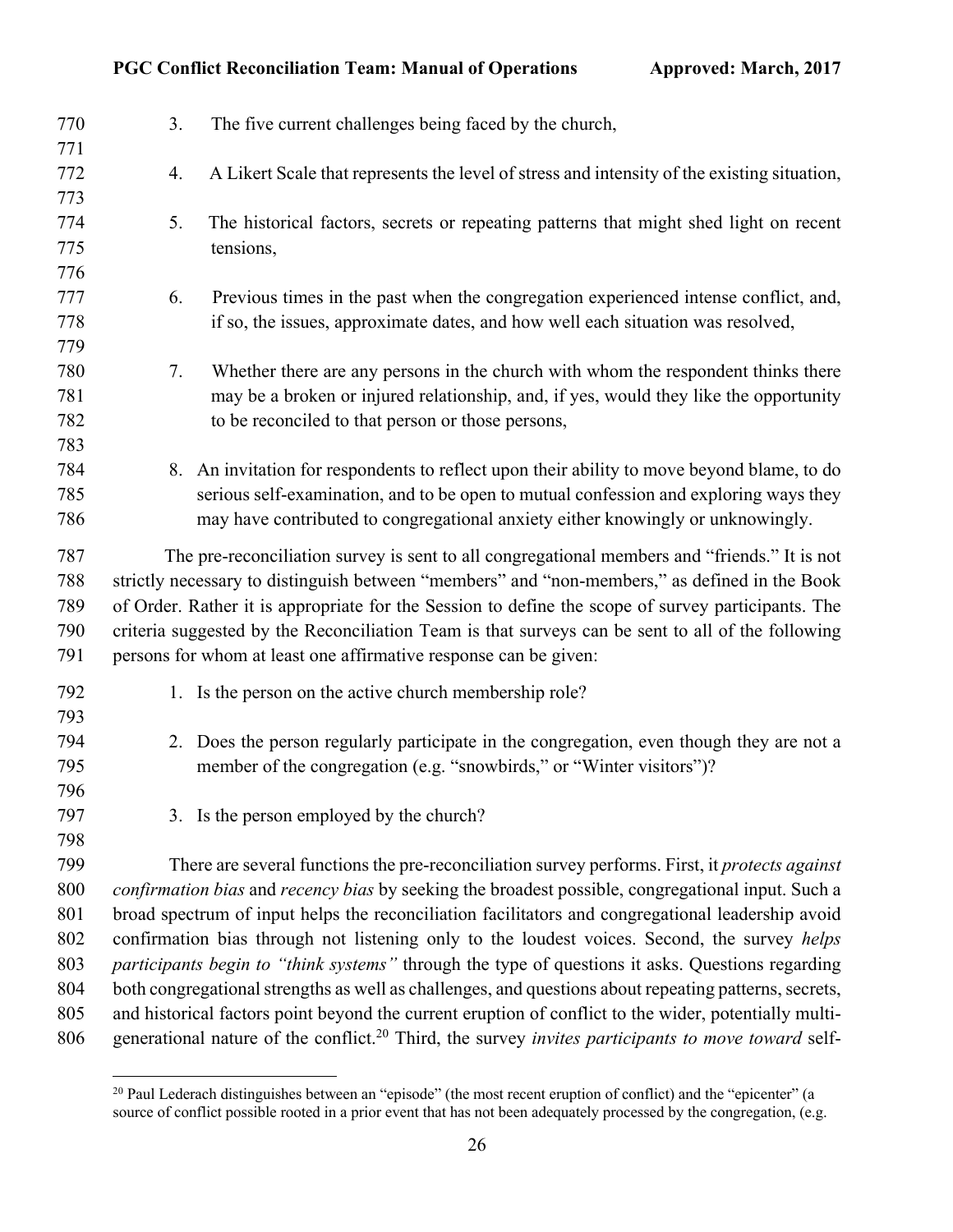awareness, responsibility for one's own role, personal confession, the willingness to forgive, and the desire to be reconciled. The last two questions in the survey invite such a critical step by reframing participants' perspective away from an "it's not my fault," and "someone else is to blame" focus, and instead frames the reconciliation process as a journey of the entire faith community that requires each one to accept their own role in the work of building healthy community.

- As a reminder regarding appropriate expectations of confidentiality at this stage (c.f. page
- 16):
- *Pre-Reconciliation Survey* it is appropriate to promise confidentiality in order to gather a wider sense of the congregation's *perceptions* of their situation and to demonstrate to the congregation the reconciliation facilitators can be trusted with sensitive information.
- 
- 

era of a particular leadership style, or a pattern of response cultivated over years). C.f. Lederach, Paul, *The Little Book of Conflict Transformation*. Good Books: Intercourse, PA, 2003. pp. 34-39.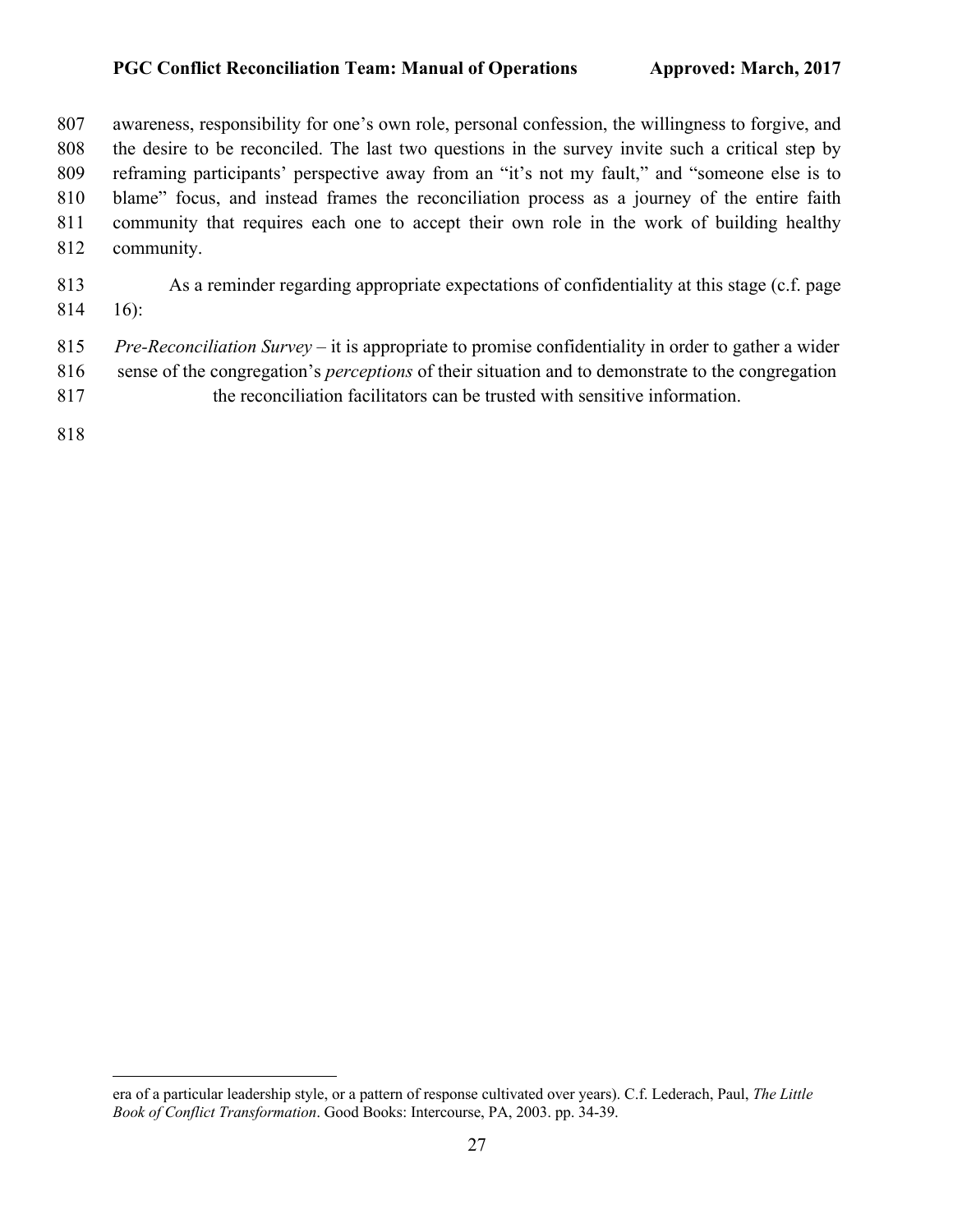| 819                      |                 | STAGE TWO: LOWER THE TEMPERATURE, BEGIN TO BUILD                                                                                                                                                                |
|--------------------------|-----------------|-----------------------------------------------------------------------------------------------------------------------------------------------------------------------------------------------------------------|
| 820                      |                 | EDUCATIONAL WORKSHOPS AND WORSHIP                                                                                                                                                                               |
| 821                      |                 | The purposes and benefits of the educational phase are: <sup>21</sup>                                                                                                                                           |
| 822                      | Purposes        |                                                                                                                                                                                                                 |
| 823<br>824<br>825        | 1.              | To equip people in caring communication skills: to introduce interest-based<br>bargaining.                                                                                                                      |
| 826<br>827               | 2.              | To introduce structured dialogue techniques.                                                                                                                                                                    |
| 828<br>829               | 3.              | To help parties gain insight into some of the root causes of the conflict.                                                                                                                                      |
| 830<br>831<br>832        | 4.              | To provide a common learning experience which serves to enrich and empower all<br>parties.                                                                                                                      |
| 833                      | 5.              | To build rapport and credibility; to model non-anxious presence (sic).                                                                                                                                          |
| 834                      | <b>Benefits</b> |                                                                                                                                                                                                                 |
| 835<br>836<br>837<br>838 | 1.              | Skills for caring communication are introduced which will be used by all<br>participants throughout the process; for example, active listening is covered and will<br>be the norm during the mediation process. |
| 839<br>840<br>841        | 2.              | Each participant gains an understanding of the negotiation principles to be used<br>later during the problem-solving phase.                                                                                     |
| 842<br>843<br>844        | 3.              | Feelings of powerlessness decrease as participants feel genuinely informed about<br>the process.                                                                                                                |
| 845<br>846               | 4.              | People emerge from the training with a new sense of hope for the future.                                                                                                                                        |
| 847<br>848<br>849        | 5.              | People enjoy themselves and are more likely to attend the upcoming intervention<br>sessions.                                                                                                                    |
| 850                      | 6.              | <b>Begins</b> the process of healing.                                                                                                                                                                           |
| 851                      | Workshops       |                                                                                                                                                                                                                 |

<sup>&</sup>lt;sup>21</sup> Ibid., page F5, quoted verbatim, emphasis included in the original.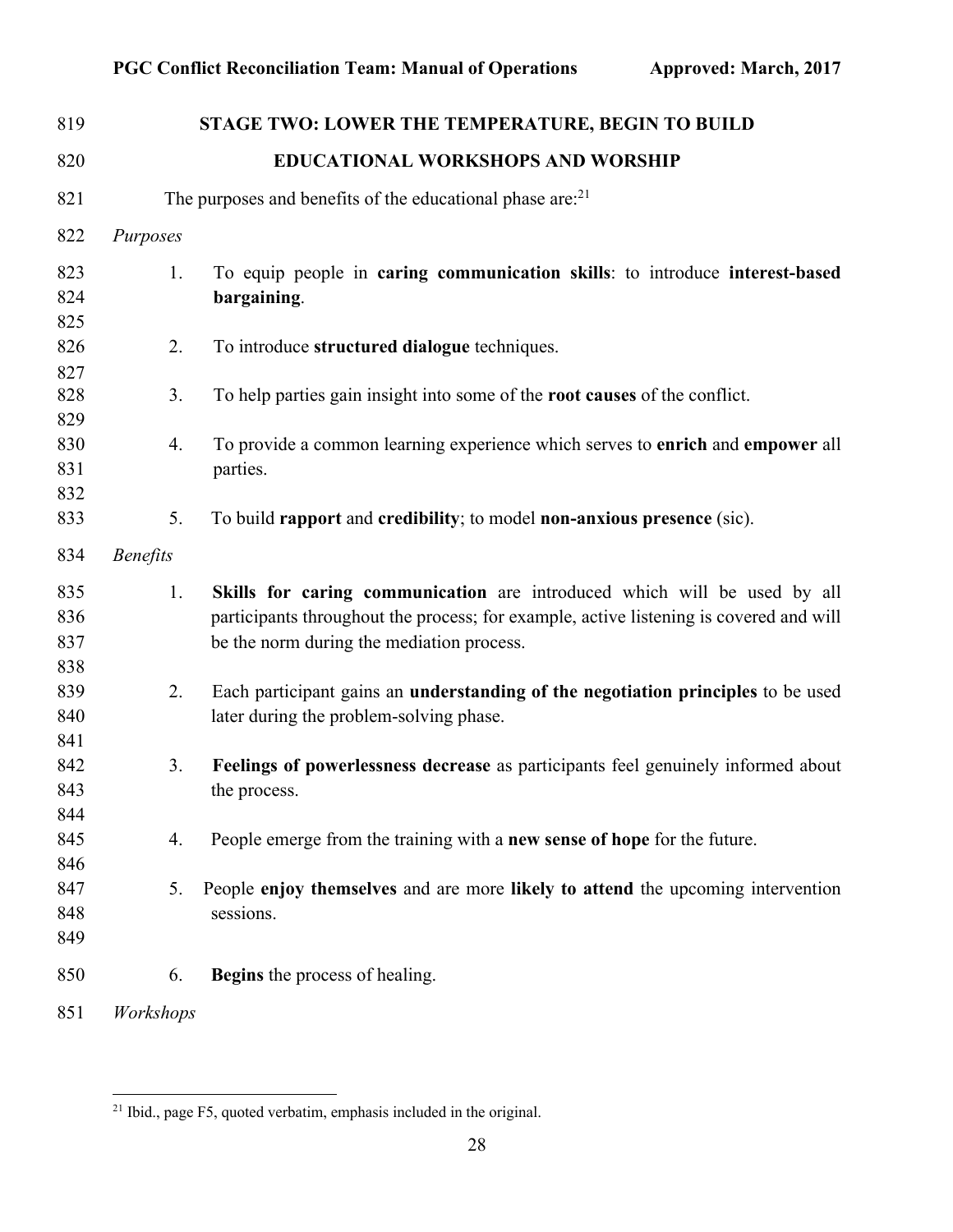852 The training workshops provide an overview of the material for skills-development offered to congregations. Workshop outlines are found in the appendices as noted next to each workshop title. Reconciliation facilitators should be guided by these outlines and are welcome to modify them according to their own teaching style without substantively changing the content.

 1. Conflict and Communication in the Bible 2. Developing Interpersonal Conflict Transformation Skills 3. Understanding Congregations as a System 4. Cultivating Congregational Conflict Transformation Skills

 Upon receiving the results of the pre-reconciliation survey, the Session and facilitators will discuss what workshops are most appropriate to offer. It is likely that two or more of these workshops can be combined into a single, congregational training event. For example, the *Conflict and Communication in the Bible* workshop pairs well with *Developing Interpersonal Conflict Transformation*. Other combinations are possible and can be tailored to address specific concerns and developmental needs of the congregation.

 In addition to the training workshops, reconciliation facilitators will preach appropriate messages at key, nodal points in the process: process beginning, during the transition from the small group structured dialogues and the beginning of the large group healing phase, and at the closing worship service of reconciliation. The purpose of these sermons, as well as the liturgies with which they will be surrounded, is to ground the reconciliation process as an act of faith by God's Beloved Community, to remind all that the reconciliation process is both a spiritual journey, a faith commitment, and an ethical choice of God's Church.

*Sermons*

877 In addition to the educational workshops for congregational skill building, reconciliation team facilitators will be invited to preach at three, key, nodal points in the reconciliation process: at the beginning of the information gathering stage, at the beginning of the large group, healing stage, and at the closing worship of reconciliation. Please note: it is *not a good idea* for reconciliation facilitators to preach prior to a congregation's covenanting to participate in the reconciliation process. Sermons preached prior to a congregation's making a covenantal commitment risk framing the question of their participation in moralistic terms of "should," "ought to," and "I suppose if we love Jesus we have to say yes." Sermons, by their nature, invite an amplification of a community's response, and it is in the best interest of the congregation to invite their response without amplification when asking them to commit to the kind of serious, extensive work of the reconciliation process. In family systems theory terms, reconciliation facilitators want first to lower congregational anxiety through calm presentation of factual material, measured dialogue, and open communication; actions more appropriate for presentation at a congregational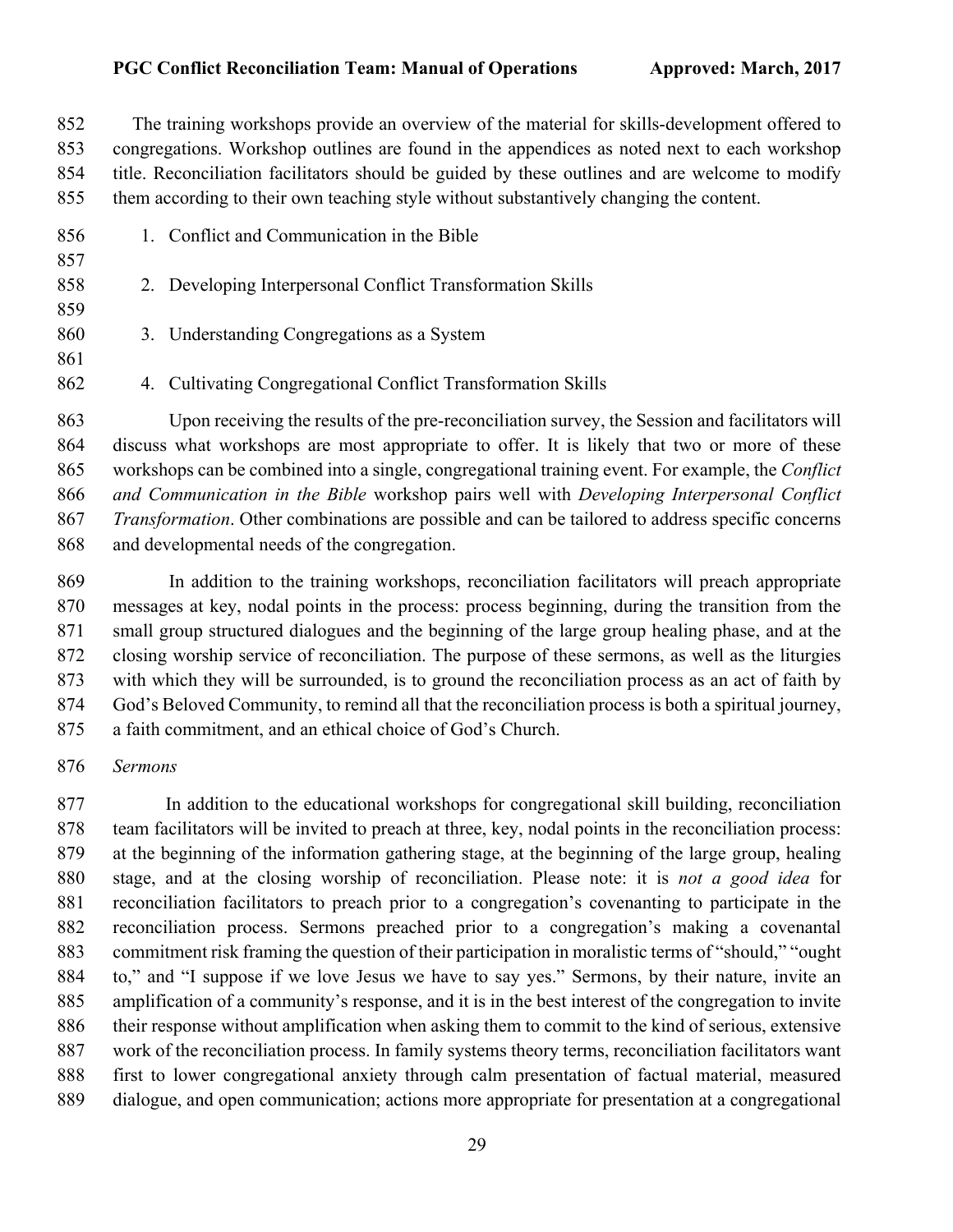meeting. Then, from the place of lower anxiety, reconciliation facilitators want to invite congregational self-differentiation (i.e., have them choose reconciliation).

892 While it would be contrary to our Reformed understanding of preaching for this manual to direct a particular form for the reconciliation facilitators' sermons, it is appropriate to suggest that those who would preach during the reconciliation process consider carefully (a) the sermon's 895 purpose at each stage of the process, (b) themes appropriate for this purpose,  $[1]$  (c) how the sermon may be best crafted to accomplish a given purpose, and (d) common pitfalls one may want to avoid.

*1. At the beginning of the information gathering stage* –

- *a. Purpose:* The sermon's purpose at this stage is to invite the congregation to enter into the reconciliation process with confidence that God's love precedes them, Jesus' call to reconciliation is upon them, and the Spirit's courage and guidance will accompany them. One's choice of text, sermon structure, thematic development, choice of illustrations, and tone in delivery should align with the above stated purpose.
- *b. Themes:* Themes appropriate to this purpose will focus on identity issues: the nature of the church as God's Beloved Community (John 17:21) or the nature of the church as having a ministry of reconciliation (2 Corinthians 5:17ff.); the nature of the God who loves us (Psalm 139, I John 4, et. al.) or the reality of our baptismal identity in Christ (Romans 6); or the reality that God's people often find themselves on a journey and that such journeys are often taken by the community rather than individuals 912 (Exodus 16 ff.).<sup>22</sup>
- *c. Crafting the Sermon:* Sermons crafted at this stage may want to focus on *descriptive* attributes of God and the Church as the Christian community (i.e., this is who God is and who we are in Christ) rather than *proscriptive* lists of behaviors, which may come across as judgmental or shaming. The sub-text for both theme and tone of the sermon is one of hope. Illustrations focusing on the reality that conflict is a part of life but that God is our companion are most appropriate.
- *d. Pitfalls:* As alluded to above, the sermon must avoid coming across as judgmental: guilt and shame will be counter-productive, or even possibly destructive, at this stage. Unless much care is given it is easy to convey a sub-text of "real Christians don't have conflict," "good churches don't have to get help like this," or "if you didn't have such problem people/pastors in your midst, you wouldn't be in this situation."
- 

<sup>&</sup>lt;sup>22</sup> For each section, these themes are illustrative, not exhaustive, and the preacher of the day must discern the Spirit's call upon text and pulpit; that is, the Reformed sense of freedom in conviction should be observed.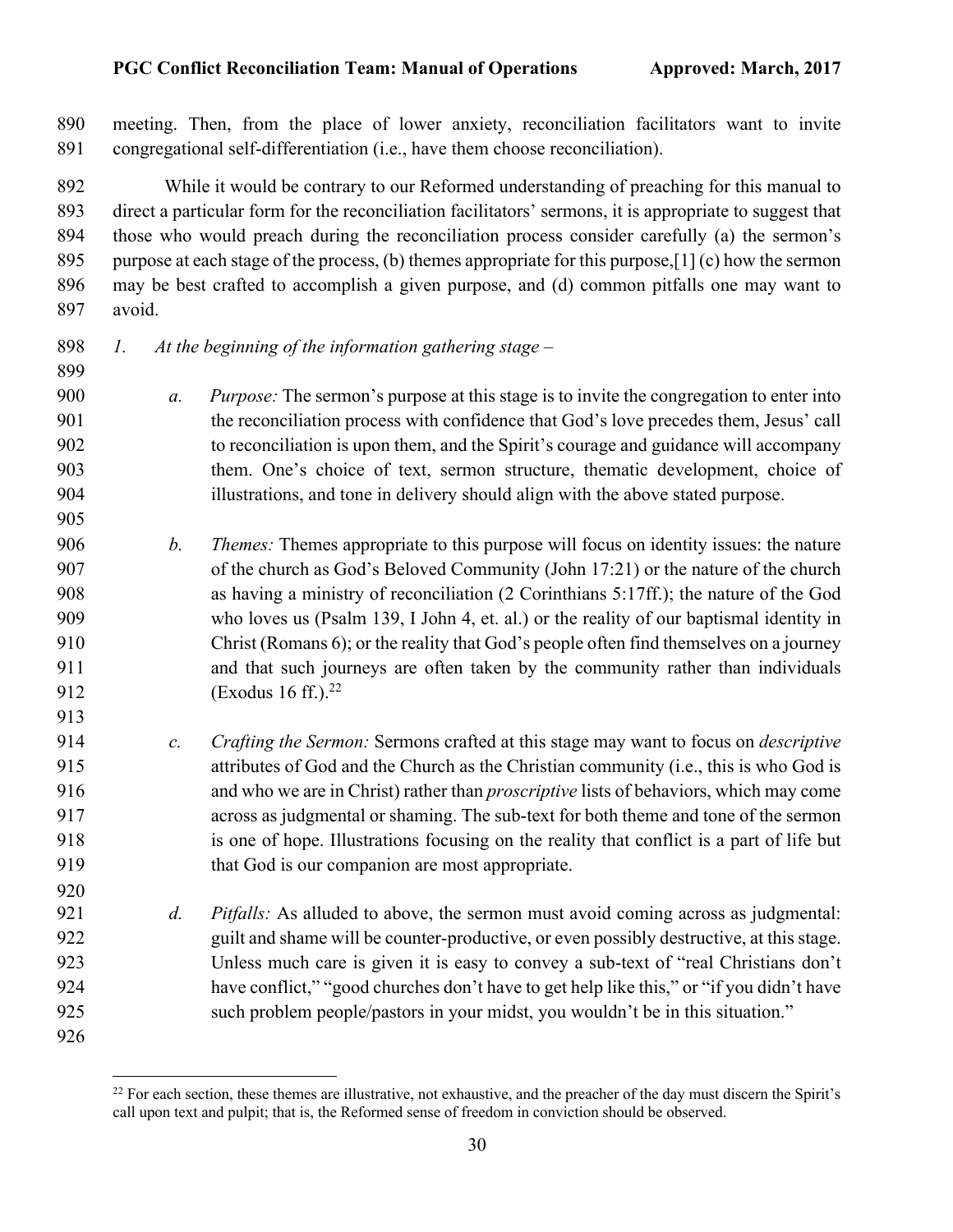## 2. *At the beginning of the large group, healing stage* –

 a. *Purpose:* The sermon's purpose at this stage is to invite the congregation to move forward boldly, immersing themselves in the reconciliation process, trusting that the God who has accompanied them to this point will continue with them on their journey. It is helpful to remember the congregation has already invested a significant amount of time and energy: the pre-reconciliation survey, one-to-one interviews, and small group dialogues all precede this stage. Moreover, due to holidays or, in Arizona, delays to accommodate the exodus of members during the summer months, it may have been several months since the initial congregational meeting to covenant to the process and even longer since the initial episode that led to the reconciliation team being called. Therefore, the sermon may need to "re-launch" or "re-ignite" the process and the congregation's enthusiasm for it.

- b. *Themes:* Themes appropriate to this purpose include reminders that reconciliation is, by definition, both relational work and community work, and therefore not one person's work to do but the entire family's work. It is appropriate to remind the congregation that reconciliation is about more than solving a single problem or getting beyond a particular issue but rather about healing fractured relationships among the people of God, the Body of Christ, the community of faith. Helpful Scriptures for preachers to consider include 1 Corinthians 13 (written to a community in conflict), Ephesians 4 (with its imagery of unity, oneness and being tossed about as on waves), or Joshua 3 (the culmination of Israel's exodus wanderings still require the people to move forward, together, into the Promised Land).
- c. *Crafting the Sermon:* Sermons crafted at this stage may still want to remain descriptive, focusing on the identity of God and the congregation as God's people. However, it is also appropriate to move in the direction of being *aspirational* in both tone and content. That is, it is appropriate to point people toward the *goal and expectation* that the reconciliation process is intended to facilitate healthier community functioning. While preachers will want to continue their care and caution to avoid conveying guilt and shame through an unintended judgmentalism, it is appropriate, even necessary, to call forth "My Utmost for His Highest" (to borrow a phrase made famous by Oswald Chambers).
- d. *Pitfalls:* While judgmentalism should once again be avoided, it is also the case that preachers at this stage must not have a failure of nerve and undersell the potential for healing. It is an easy mistake for a preacher not to want to "over-promise" regarding the results of the reconciliation process. However, it is during this coming large group process that reconciliation facilitators will ask congregants to trust them, to speak the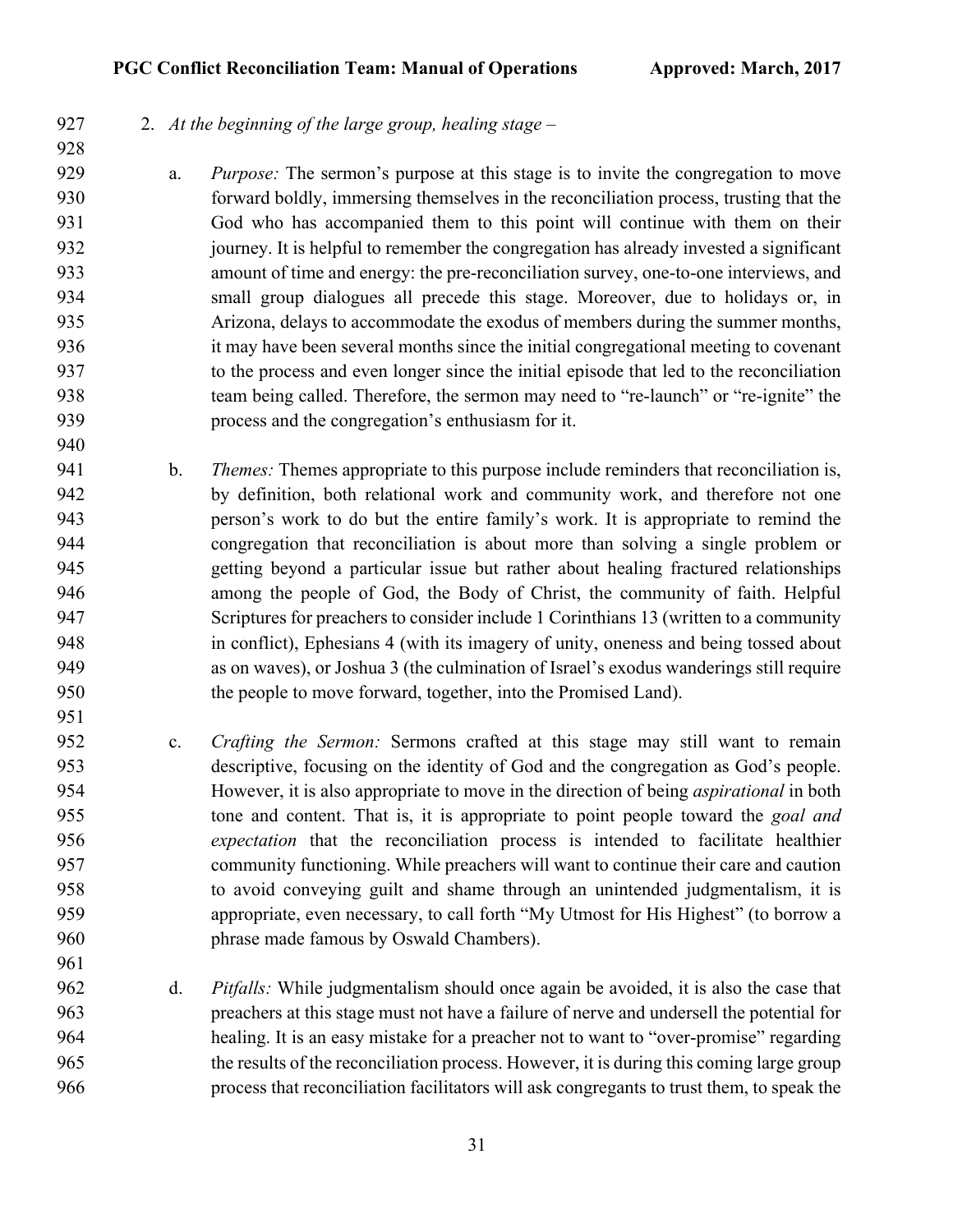truth in love to one another, to listen with respect and humility, to embrace the possibilities for their own need to confess or forgive sin. These things are a big deal, and they require a concomitant boldness from those who will lead them.

- *3. At the closing reconciliation worship –*
- a. *Purpose:* The sermon's purpose at this stage is to celebrate the gift and healing of God, to remind the congregation of the covenantal commitments they have made before God and to themselves and one another, and to call forth a commitment to persevere in the commitments they have made.
- b. *Themes:* Themes appropriate to this purpose include many of the identity based themes from previous stages, though framing them as promise fulfilled rather than promise hoped for. In addition, it is appropriate also to point toward the need for reconciliation to be practiced as a continuing commitment of God's people. Scriptures appropriate to this theme include Matthew 5:9, 5:23-24, or Acts 9:10-19). It is also appropriate to point toward the reality that reconciliation is difficult but blessed work. Among the myriad of examples that could be cited, we recommend mining the stories of Jacob and Esau (Genesis 25 - 36), Saul and David (1 Samuel 18:7-9 ff.), Paul and Barnabas (Acts 15:37 ff.), or Philemon and Onesimus (Philemon).
- c. *Crafting the Sermon:* Sermons crafted at this stage will want to affirm the risk and courage of the congregation's faith in taking the journey toward reconciliation as well as expressing thanksgiving for any healing that has occurred. It is necessary that any and all allusions to individuals seek permission from the individual before their story is told. It is at this closing worship that the preacher may choose to tread into the world of ethical exhortation. While such ethical exhortation at earlier stages of the reconciliation process risked conveying judgmentalism, at this stage exhortations may serve as a reminder of the high calling to which we are called as individuals in Christ and as God's Beloved Community.
- d. *Pitfalls:* Two dangers present for the preacher at this stage are (1) claiming premature victory, and (2) violating confidentiality. While it is appropriate to celebrate a congregation's success, the preacher should avoid conveying the meta-message of "your work is over, go ahead and resume your normal behavior." Instead of such premature closure to the work of reconciliation, it is more appropriate to remind congregants and their leadership that the work of reconciliation continues, that community is shaped and formed daily by the choices we continue to make. Also,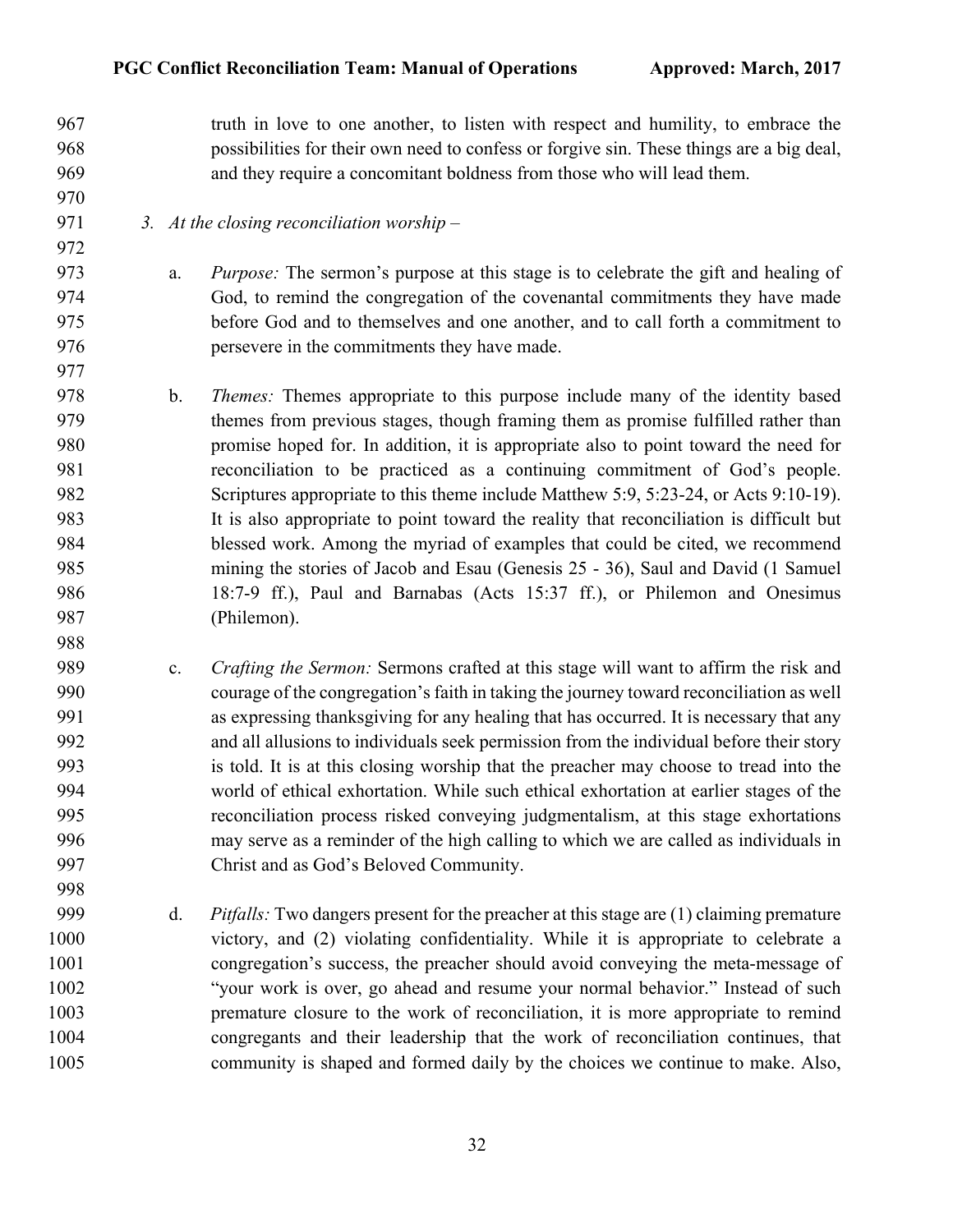while it is understandable for preachers to want to name successes, it is never appropriate to tell someone else's story without their permission.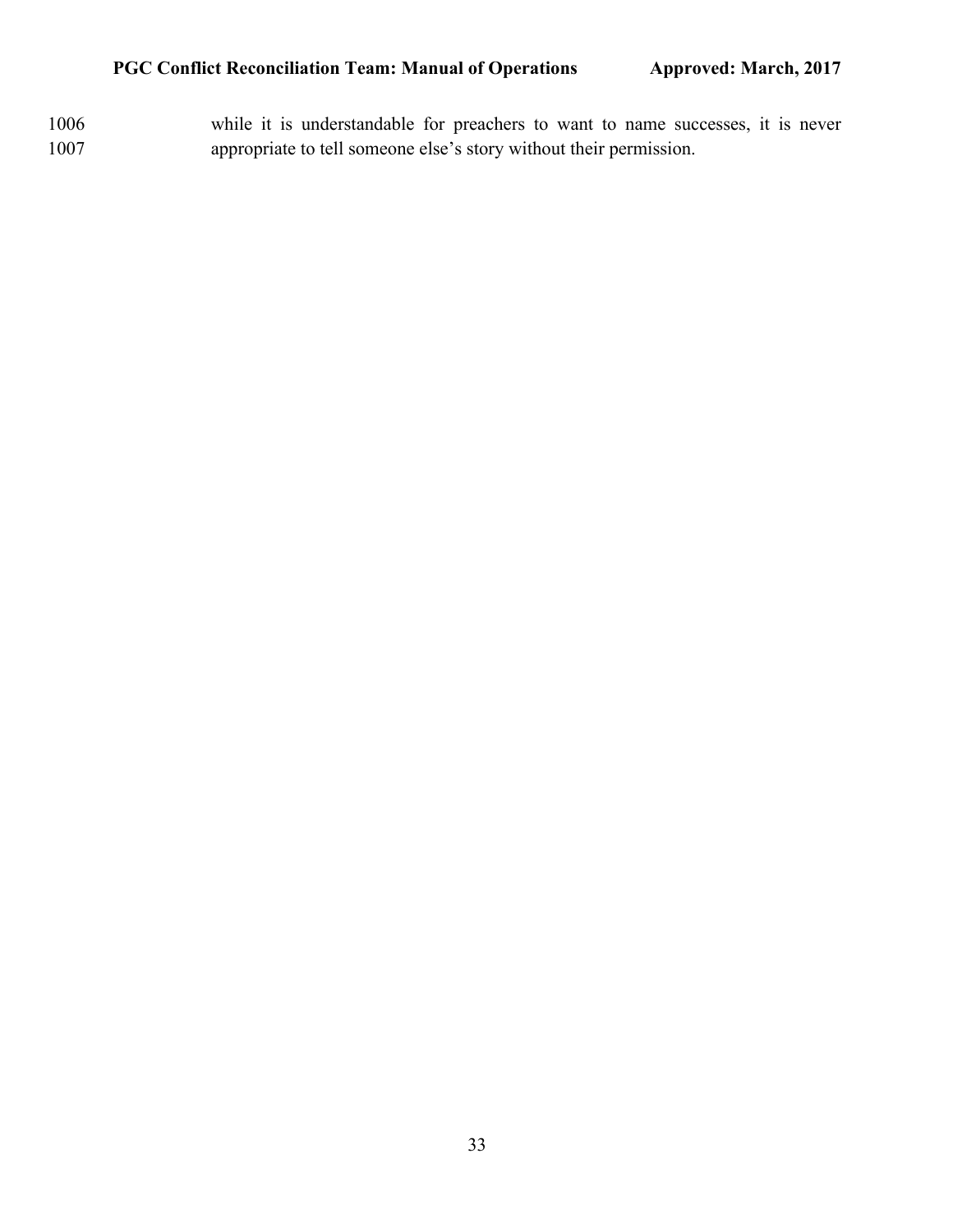| 1008 |                                                                                                       | STAGE TWO: LOWER THE TEMPERATURE, BEGIN TO BUILD                                                  |  |
|------|-------------------------------------------------------------------------------------------------------|---------------------------------------------------------------------------------------------------|--|
| 1009 |                                                                                                       | <b>ONE-TO-ONE INTERVIEWS</b>                                                                      |  |
| 1010 |                                                                                                       | Once again, the purposes of the information gathering phase are: $23$                             |  |
| 1011 | 1.                                                                                                    | To gather complete information.                                                                   |  |
| 1012 |                                                                                                       |                                                                                                   |  |
| 1013 | 2.                                                                                                    | To 'complexify' the problems, rather than simplify them – search for the <b>multiple</b>          |  |
| 1014 |                                                                                                       | sources of conflict.                                                                              |  |
| 1015 |                                                                                                       |                                                                                                   |  |
| 1016 | 3.                                                                                                    | To hear from the broad range of <b>perspectives</b> in the congregation; document varying         |  |
| 1017 |                                                                                                       | interests.                                                                                        |  |
| 1018 |                                                                                                       |                                                                                                   |  |
| 1019 |                                                                                                       | 4. To model open communication and begin the process of healing.                                  |  |
| 1020 |                                                                                                       |                                                                                                   |  |
| 1021 | 5.                                                                                                    | To assess the levels and types of conflict involved in the dispute.                               |  |
| 1022 |                                                                                                       | Also, the key information gathered is: $24$                                                       |  |
| 1023 | 1.                                                                                                    | The current conflict issues, people's basic interests, and their ideas for resolution.            |  |
| 1024 |                                                                                                       |                                                                                                   |  |
| 1025 | 2.                                                                                                    | The current dynamics, behaviors, and relationship patterns in the congregation.                   |  |
| 1026 |                                                                                                       |                                                                                                   |  |
| 1027 | 3.                                                                                                    | Trends over the past five years: membership, worship attendance, financial giving.                |  |
| 1028 |                                                                                                       |                                                                                                   |  |
| 1029 |                                                                                                       | 5. History of <b>pastoral leadership</b> over the past 30 to 40 years.                            |  |
| 1030 |                                                                                                       |                                                                                                   |  |
| 1031 | 5.                                                                                                    | Major changes occurring in the church recently.                                                   |  |
| 1032 |                                                                                                       | Once again, the information gathering phase consists of three steps: (1) the pre-                 |  |
| 1033 | reconciliation survey, (2) one-to-one interviews, and (3) small group, structured dialogues. The      |                                                                                                   |  |
| 1034 |                                                                                                       | second step is to conduct personal interviews with twelve members of the congregation. To prepare |  |
| 1035 | for this step, the Session will be asked to produce a list of twelve persons to be interviewed, using |                                                                                                   |  |

 similar criteria as defined above regarding to whom the pre-reconciliation survey should be sent (c.f. page 29). It is not necessary to draw a strict distinction between active members, "church friends," and staff. The interest of the reconciliation facilitators is for this list of twelve persons to cover the *full range of interests reflected in the congregation*. Therefore, it is appropriate to consider longer-term members and newcomers, active members and staff, people of differing ages or involved in a variety of activities in the church's life, as well as official leaders, unofficial leaders, and just, plain members. The key is that these persons, as a collective, be able to convey

MSTI, page F7, quoted verbatim, emphasis included in the original.

Ibid., quoted verbatim, emphasis included in the original.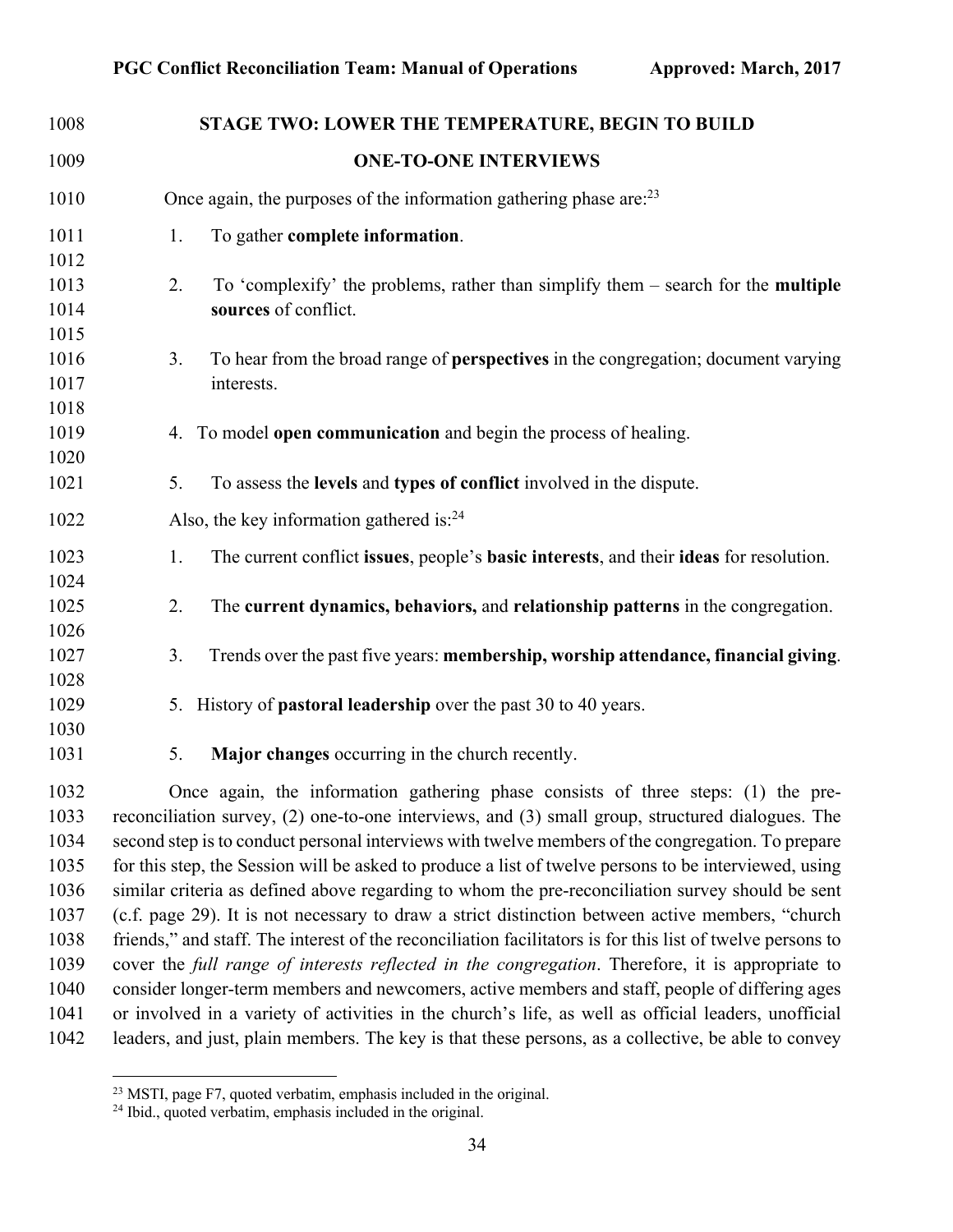the breadth of perspectives represented in the congregation regarding the current conflict and congregational dynamics

| 1045 |    | The content of the phone interview is: $25$                                               |
|------|----|-------------------------------------------------------------------------------------------|
| 1046 | 1. | Introduce yourself and create a connection that sets the interviewee at ease: the tone    |
| 1047 |    | one is going for is friendly, informal, and caring.                                       |
| 1048 |    |                                                                                           |
| 1049 | 2. | Begin with a purpose statement regarding the interview.                                   |
| 1050 |    |                                                                                           |
| 1051 | 3. | Invite interviewees to share their perspective on the key issues; listen for their hurts: |
| 1052 |    | Appropriate questions include, "How do you personally view these issues?" or,             |
| 1053 |    | "Tell me what's been happening here from your perspective?"                               |
| 1054 |    |                                                                                           |
| 1055 | 4. | Probe for information about historical background and any recurring patterns they         |
| 1056 |    | may have noticed.                                                                         |
| 1057 |    |                                                                                           |
| 1058 | 5. | Ask what their hopes are for the mediation process, especially positive ideas they        |
| 1059 |    | have for resolution.                                                                      |
| 1060 |    |                                                                                           |
| 1061 | 6. | Answer further questions about the reconciliation process.                                |
| 1062 |    |                                                                                           |
| 1063 |    | There are at least three benefits to the one-to-one interview process. <sup>26</sup>      |
| 1064 |    |                                                                                           |
| 1065 | 1. | The interviews clearly signal the consultant's neutrality. Neutrality is conveyed         |
| 1066 |    | both through the Session's selection of members able to document the full range of        |
| 1067 |    | diversity within the conflict – the congregation will know if the list of interviewees    |
| 1068 |    | is "stacked" in a particular direction - and through the reconciliation facilitators'     |
| 1069 |    | active, empathic listening to all parties.                                                |
| 1070 |    |                                                                                           |
| 1071 | 2. | The interviews help the reconciliation facilitators both to begin to understand the       |
| 1072 |    | history of the conflict within the congregation and also begin to develop a family        |
| 1073 |    | systems theory perspective on the current conflict and wider congregational               |
| 1074 |    | dynamics.                                                                                 |
| 1075 |    |                                                                                           |
| 1076 | 3. | Through their active, empathic listening, reconciliation facilitators model for key       |
| 1077 |    | members of the congregation the skills they seek to develop throughout the                |
| 1078 |    | community.                                                                                |

 $\frac{25 \text{ Ibid., pages F7 and F9, modified slightly.}}{25 \text{ Ibid., pages F7.}}$ 

The first two benefits are taken from MSTI, F7, quoted verbatim, emphasis included in the original.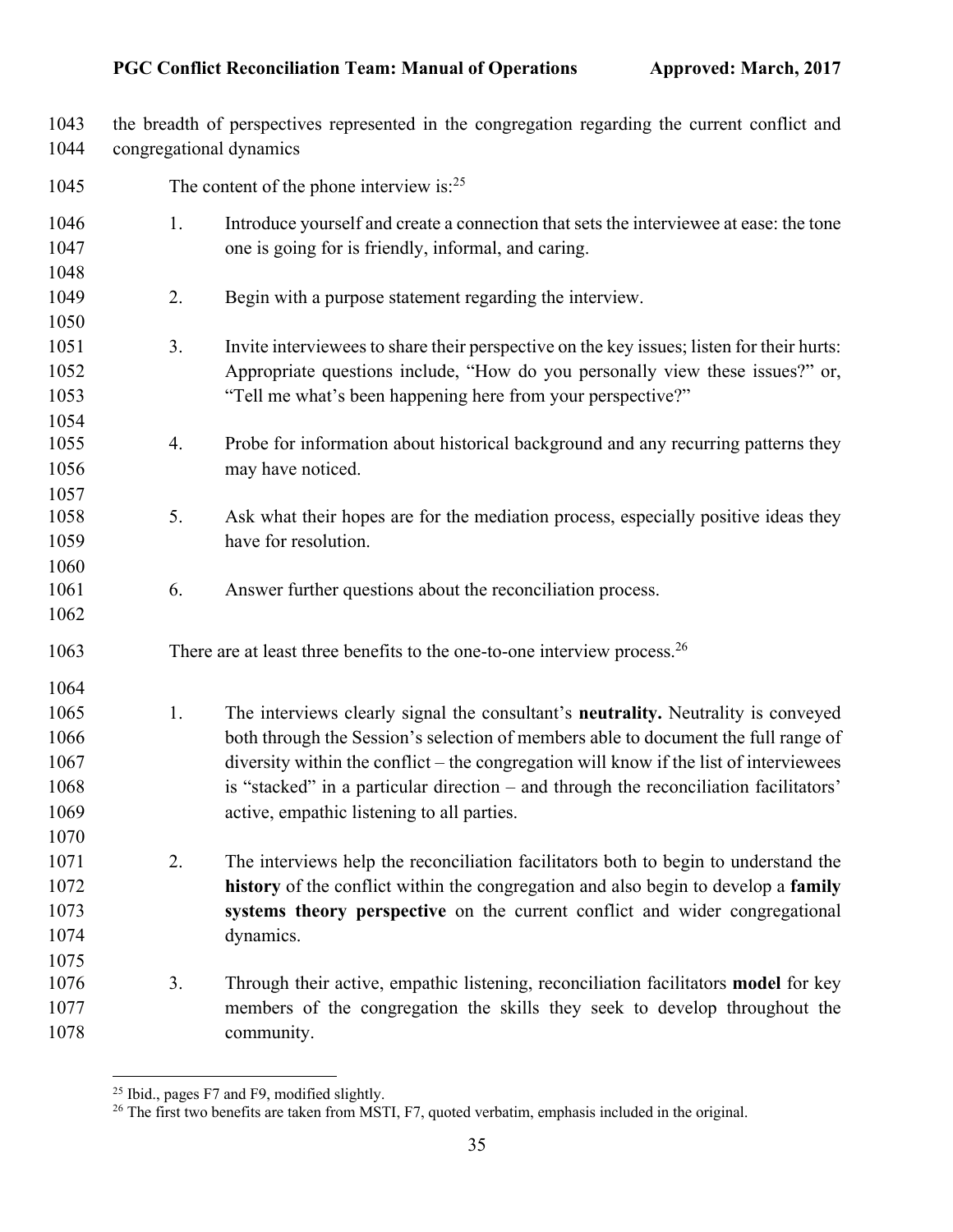| 1079 |                                                                                                    |
|------|----------------------------------------------------------------------------------------------------|
| 1080 | Through their participation at this early stage, interviewees are more likely to have<br>4.        |
| 1081 | commitment to a wider participation in the entire reconciliation process.                          |
| 1082 | As a reminder regarding appropriate expectations of confidentiality at the stage (c.f. page        |
| 1083 | $16)$ :                                                                                            |
| 1084 | <i>One-to-One Interview</i> – it is not appropriate to promise confidentiality; the people invited |
| 1085 | to the interviews are core members of the community and should be invited to lead by their         |
| 1086 | example.                                                                                           |
| 1087 |                                                                                                    |
| 1088 |                                                                                                    |
|      |                                                                                                    |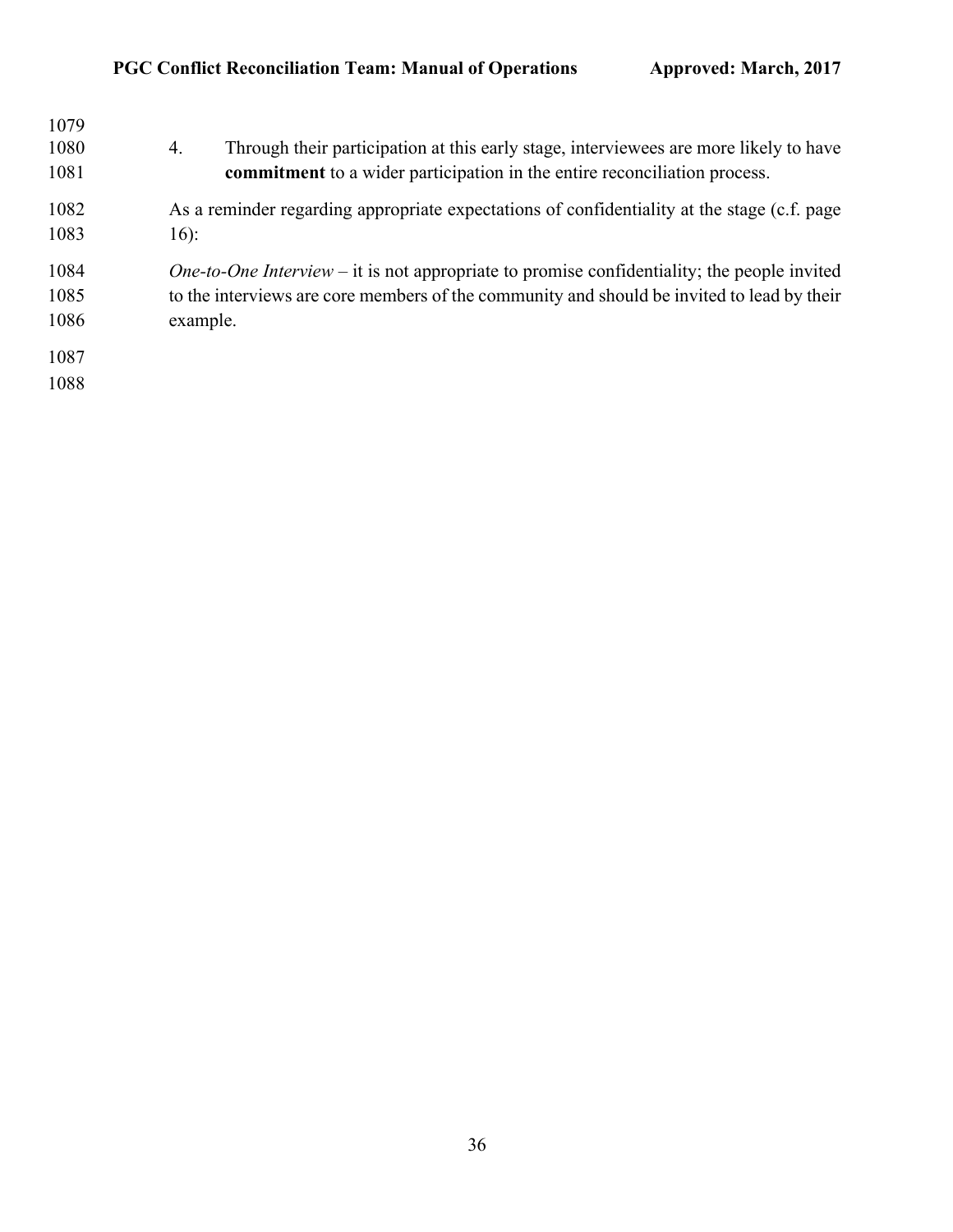| 1089 |                                                                                             | STAGE TWO: LOWER THE TEMPERATURE, BEGIN TO BUILD                                                     |  |
|------|---------------------------------------------------------------------------------------------|------------------------------------------------------------------------------------------------------|--|
| 1090 |                                                                                             | SMALL GROUP, STRUCTURED DIALOGUES                                                                    |  |
| 1091 |                                                                                             | Once again, the purposes of the information gathering phase are: $27$                                |  |
| 1092 | 1.                                                                                          | To gather complete information.                                                                      |  |
| 1093 |                                                                                             |                                                                                                      |  |
| 1094 | 2.                                                                                          | To 'complexify' the problems, rather than simplify them $-$ search for the <b>multiple</b>           |  |
| 1095 |                                                                                             | sources of conflict.                                                                                 |  |
| 1096 |                                                                                             |                                                                                                      |  |
| 1097 | 3.                                                                                          | To hear from the broad range of perspectives in the congregation; document varying                   |  |
| 1098 |                                                                                             | interests.                                                                                           |  |
| 1099 |                                                                                             |                                                                                                      |  |
| 1100 | 4.                                                                                          | To model open communication and begin the process of healing.                                        |  |
| 1101 |                                                                                             |                                                                                                      |  |
| 1102 | 5.                                                                                          | To assess the levels and types of conflict involved in the dispute.                                  |  |
| 1103 |                                                                                             |                                                                                                      |  |
| 1104 |                                                                                             | Also, the key information gathered is: $28$                                                          |  |
| 1105 | 1.                                                                                          | The current conflict issues, people's basic interests, and their ideas for resolution.               |  |
| 1106 |                                                                                             |                                                                                                      |  |
| 1107 | 2.                                                                                          | The current dynamics, behaviors, and relationship patterns in the congregation.                      |  |
| 1108 |                                                                                             |                                                                                                      |  |
| 1109 | 3.                                                                                          | Trends over the past five years: membership, worship attendance, financial giving.                   |  |
| 1110 |                                                                                             |                                                                                                      |  |
| 1111 | 4.                                                                                          | History of <b>pastoral leadership</b> over the past 30 to 40 years.                                  |  |
| 1112 |                                                                                             |                                                                                                      |  |
| 1113 | 5.                                                                                          | Major changes occurring in the church recently.                                                      |  |
| 1114 |                                                                                             | Once again, the information gathering phase consists of three steps: (1) the pre-                    |  |
| 1115 |                                                                                             | reconciliation survey, $(2)$ one-to-one interviews, and $(3)$ small group, structured dialogues. The |  |
| 1116 | third step is to conduct a series of small group, structured dialogues. These small groups, |                                                                                                      |  |
| 1117 |                                                                                             | consisting of seven to 12 persons, will last approximately 90 minutes and should be scheduled by     |  |
| 1118 |                                                                                             | the Logistics Committee (c.f., page 22, #5), who are to market the gatherings, enlist participants,  |  |
| 1119 |                                                                                             | reserve the room(s) to be used, and provide adequate chairs, markers, butcher paper and tape for     |  |

- 1120 the exercise.
- The primary purposes of the small group, structured dialogues are:

 $\frac{27}{27}$  MSTI, page F7, quoted verbatim, emphasis included in the original.

<sup>&</sup>lt;sup>28</sup> Ibid., emphasis included in the original.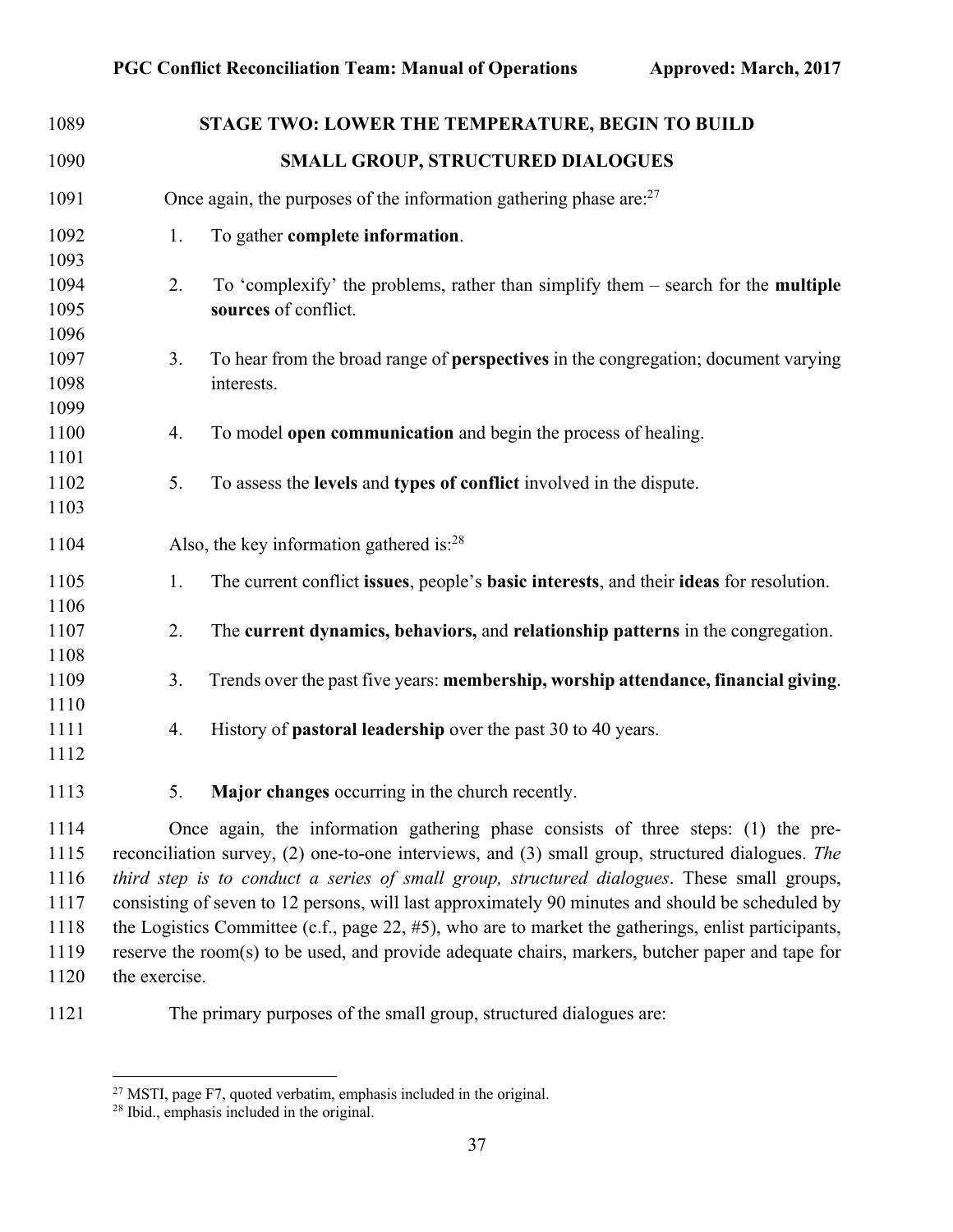| 1122 | 1. To document people's varying interests. <sup>29</sup>                                               |
|------|--------------------------------------------------------------------------------------------------------|
| 1123 |                                                                                                        |
| 1124 | 2. To create a safe space and structured process wherein participants are invited to                   |
| 1125 | speak of their personal perception and experience.                                                     |
| 1126 |                                                                                                        |
| 1127 | 3. To invite participants, through the creation of the aforementioned safe space, to                   |
| 1128 | begin to listen to one another with empathy and respect.                                               |
| 1129 |                                                                                                        |
| 1130 | 4. To be seen documenting people's interests in order to reinforce the message of the                  |
| 1131 | reconciliation facilitators's neutrality and the reality that because everyone's                       |
| 1132 | voice is important everyone's voice is heard.                                                          |
| 1133 |                                                                                                        |
| 1134 | These purposes listed above provide concomitant benefits for the reconciliation process: <sup>30</sup> |
| 1135 | 1. Reinforces the interest-based dialogue introduced in the educational workshops through              |
| 1136 | documentation of participants' needs.                                                                  |
| 1137 |                                                                                                        |
| 1138 | 2. Invites the practice of <b>self-differentiation</b> by asking participants to use measured, non-    |
| 1139 | polarizing language that articulates one's values, beliefs, perceptions, and experience.               |
| 1140 |                                                                                                        |
| 1141 | 3. "Lowers the temperature" within the congregation as congregants become less anxious                 |
| 1142 | as they both hear others and are heard by them.                                                        |
| 1143 |                                                                                                        |
| 1144 | 4. Starts people on the road to communicating on at least a hearing level with each other,             |
| 1145 | setting the stage for more complete communication later.                                               |
| 1146 |                                                                                                        |
| 1147 | 5. Further, it provides a safe setting for people to share who do not like large groups.               |
| 1148 |                                                                                                        |
| 1149 | The agenda <sup>31</sup> for the small group, structured dialogues is:                                 |
| 1150 | 1. Open with a <i>brief</i> devotion that frames the dialogue as a response of faith.                  |
| 1151 |                                                                                                        |
| 1152 | 2. Ask each participant to say <i>briefly</i> their level of participation at the church and something |
| 1153 | they like about the church. Document their commonalities and sources of appreciation.                  |
| 1154 |                                                                                                        |
| 1155 | Documenting commonalities highlights people's connectedness and begins<br>a.                           |
| 1156 | to fracture previously impermeable walls. Often in the midst of conflict, other                        |

 $\frac{29 \text{ Ibid., page F7, #1 quoted verbatim, emphasis included in the original, #2 - #4 added.}$ 

The first two benefits are found in MSTI, page F8, emphasis included in the original.

Ibid.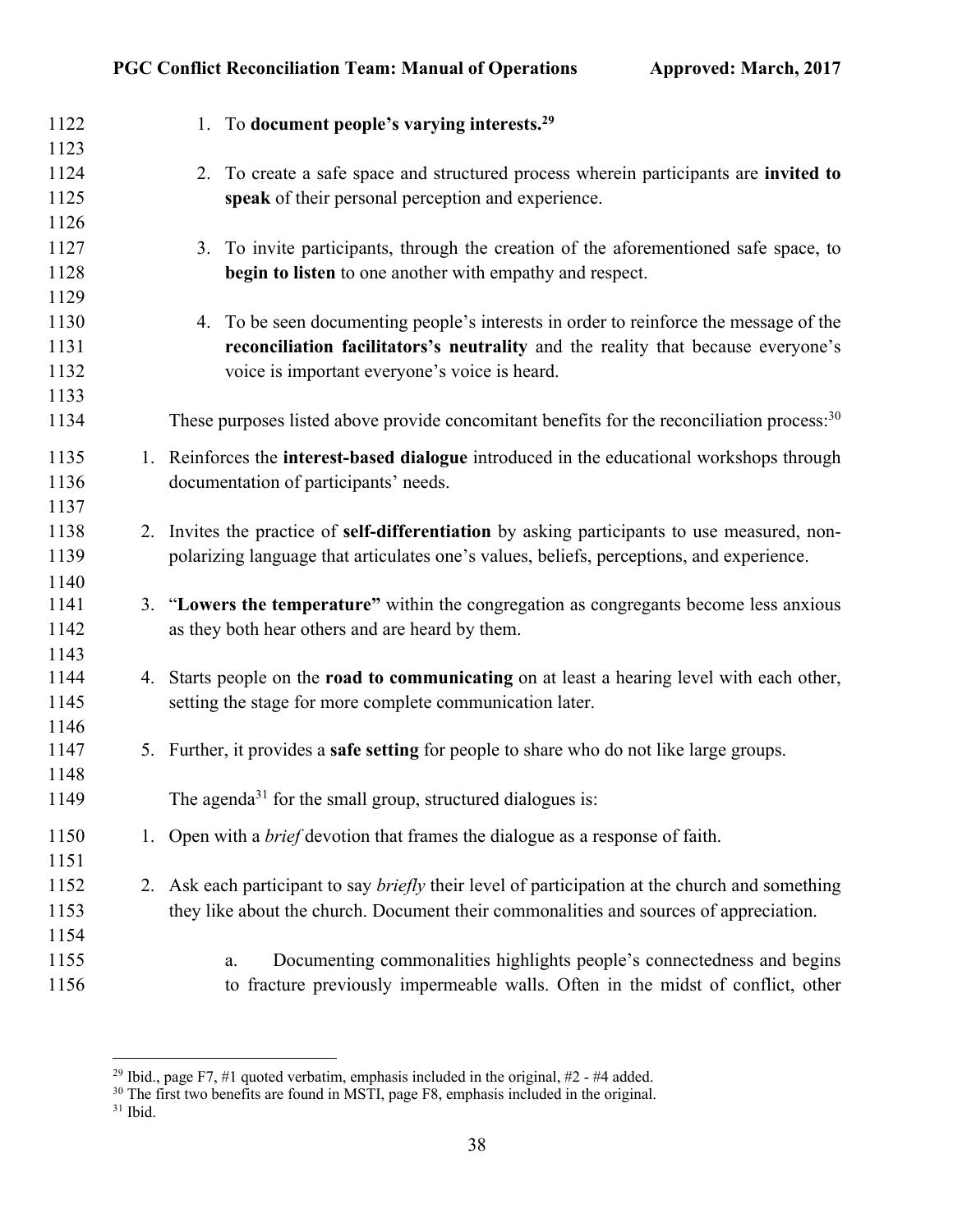| 1157 |    | members are seen as belonging to "the other side." It is necessary to convey the                  |
|------|----|---------------------------------------------------------------------------------------------------|
| 1158 |    | message there is only one side: those who belong to God's Beloved Community.                      |
| 1159 |    |                                                                                                   |
| 1160 |    | Documenting participants' sources of congregational appreciation <sup>32</sup> once<br>b.         |
| 1161 |    | again highlights people's connectedness. However, it also functions to highlight the              |
| 1162 |    | strengths present in the congregation. Often in the midst of conflict, the negative               |
| 1163 |    | effects of conflict hide the inherent strength and goodness of the congregation.                  |
| 1164 |    | Naming a congregation's strengths can be a source from which healing can                          |
| 1165 |    | emerge. <sup>33</sup>                                                                             |
| 1166 |    |                                                                                                   |
| 1167 |    | 3. Using the themes and statements below, and noting the perspective from which participants      |
| 1168 |    | are to respond to the theme (perspective noted in bold), do a series of spectrum exercises        |
| 1169 |    | based on a one to nine-point scale. One facilitator should lead the exercise while the other      |
| 1170 |    | facilitator documents the numerical range of the responses. Participants do not speak during      |
| 1171 |    | this spectrum time, in the interests of time; the structured-dialogue to follow will allow        |
| 1172 |    | them an opportunity to explain their choices.                                                     |
| 1173 |    |                                                                                                   |
| 1174 | 4. | The themes are:                                                                                   |
| 1175 |    |                                                                                                   |
| 1176 |    | <i>Mission and purpose</i> : (1) We lack a shared sense of purpose and most cannot state<br>a.    |
| 1177 |    | our mission statement versus (9) we know, affirm and can repeat our mission and                   |
| 1178 |    | purpose as a congregation.                                                                        |
| 1179 |    |                                                                                                   |
| 1180 |    | b. Worship and spirituality: (1) I feel spiritually stuck and do not experience our               |
| 1181 |    | worship and spirituality as giving me strength or vitality versus (9) I routinely feel            |
| 1182 |    | spiritually nurtured and challenged in appropriate ways.                                          |
| 1183 |    |                                                                                                   |
| 1184 |    | c. <i>Caring for one another</i> : (1) We allow many people's needs go unknown and, if            |
| 1185 |    | known, untended versus (9) we know and respond to one another's needs as a                        |
| 1186 |    | matter of habit.                                                                                  |
| 1187 |    |                                                                                                   |
| 1188 |    | <i>Caring for the pastor</i> : (1) We care for our pastor by respecting her/his Sabbath and<br>d. |
| 1189 |    | providing clear, reasonable expectations versus (9) we routinely violate the pastor's             |
| 1190 |    | Sabbath, expect her/him to work on their vacation or day off, and do not provide                  |
| 1191 |    | either clear or reasonable job expectations.                                                      |
| 1192 |    |                                                                                                   |

<sup>&</sup>lt;sup>32</sup> This activity functions as a mini-Appreciative Inquiry exercise and has similar benefits of naming strengths, vision, and vitality.

Friedman, Edwin, *A Failure of Nerve*, (Seabury Books: New York), 2007, pages 132-186.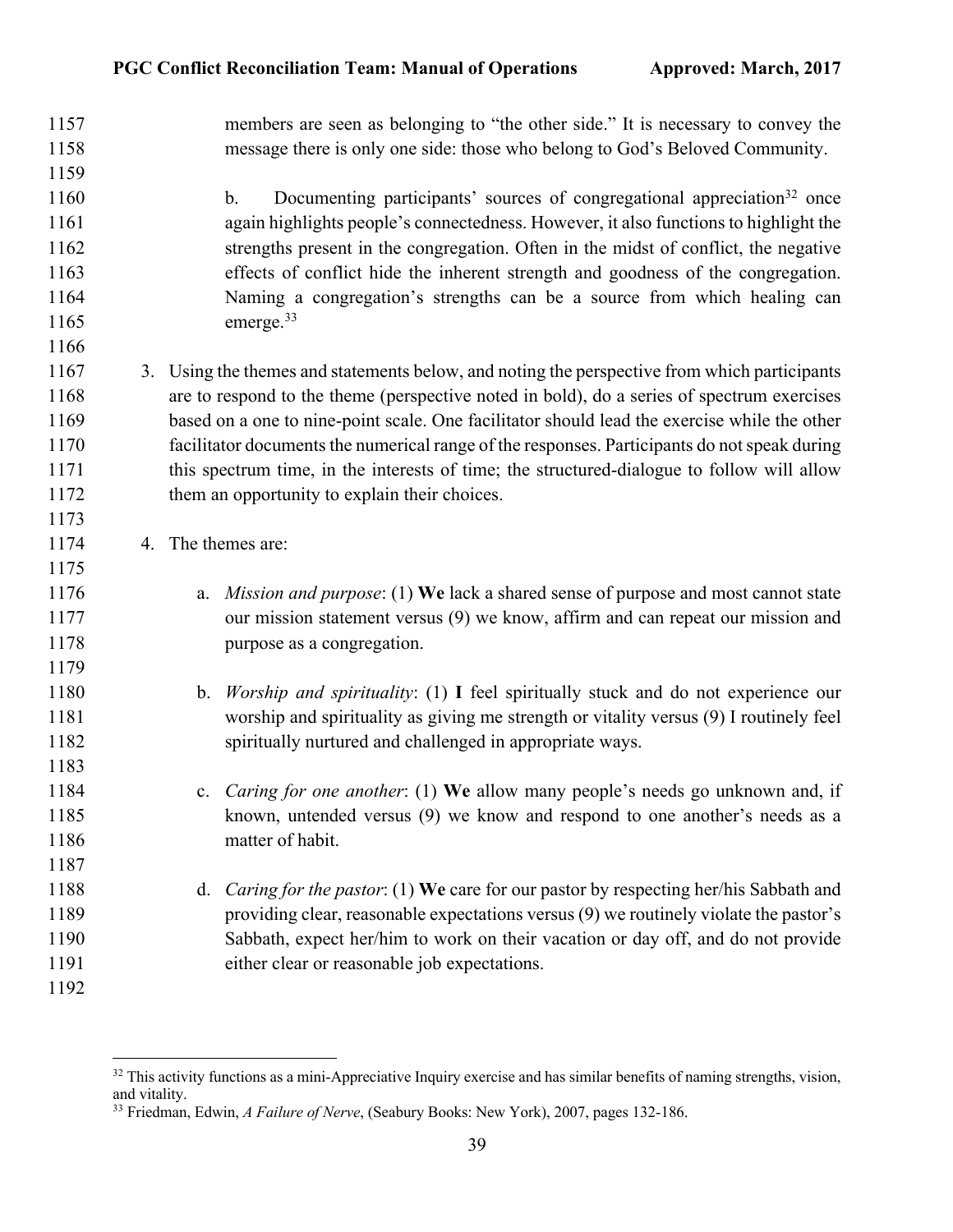| 1193 |    | e. Caring from the pastor: (1) I I do not experience the pastor as a caring person versus      |
|------|----|------------------------------------------------------------------------------------------------|
| 1194 |    | (9) I have experienced care from the pastor to me and/or my family.                            |
| 1195 |    |                                                                                                |
| 1196 |    | Caring conflict transformation: (1) We easily take sides, stop discussing with one<br>f.       |
| 1197 |    | another, and tend to compete over whose opinion will "win." Versus (9) we are able             |
| 1198 |    | to speak directly, openly and respectfully with one another when we disagree.                  |
| 1199 |    |                                                                                                |
| 1200 |    | <i>Communication and decision-making</i> : $(1)$ I often wonder who made a particular<br>g.    |
| 1201 |    | decision and am often left to guess why a decision was made versus (9) I experience            |
| 1202 |    | the congregation as having strong systems for communicating how and why                        |
| 1203 |    | decisions are made.                                                                            |
| 1204 |    |                                                                                                |
| 1205 |    | h. Structures and leadership: (1) I am often unclear how one gets appointed to a               |
| 1206 |    | committee or how one might be able to serve versus (9) I experience the                        |
| 1207 |    | congregation as having a clearly defined committee structure, clearly defined                  |
| 1208 |    | procedures and a well-known and understood process for nomination and election                 |
| 1209 |    | to service versus.                                                                             |
| 1210 |    |                                                                                                |
| 1211 |    | Other topics that may be relevant to the particular church.<br>i.                              |
| 1212 |    |                                                                                                |
| 1213 |    | 5. Have people take their seats and debrief, giving each person one opportunity for            |
| 1214 |    | uninterrupted time.                                                                            |
| 1215 |    |                                                                                                |
| 1216 |    | 6. Depending on the size of the group, there may not be time for each participant to explain   |
| 1217 |    | why they stood where they stood for each question on the spectrum exercise.                    |
| 1218 |    |                                                                                                |
| 1219 |    | 7. Facilitators may choose to frame people's responses according to their level of interest by |
| 1220 |    | saying something like, "Which of your responses do you most want to speak about?" or,          |
| 1221 |    | "What are two or three of your responses you feel strongest about?"                            |
| 1222 |    |                                                                                                |
| 1223 | 8. | The facilitator who leads will engage each person in conversation, modelling active            |
| 1224 |    | listening skills. The second facilitator will document people's interests by writing on the    |
| 1225 |    | butcher paper either a "need for" or "need to" statement. For example, if someone says, "I     |
| 1226 |    | answered how I did on worship because I find pastor's preaching simplistic," the facilitator   |
| 1227 |    | may write, "need to challenge in worship," or, "need for more complex preaching." If           |
| 1228 |    | someone says, "I often don't know people need help or prayer until weeks later," the           |
| 1229 |    | facilitator may write, "need to share prayer concerns," or, "need for clarity regarding how    |
| 1230 |    | prayer concerns get shared."                                                                   |
| 1231 |    |                                                                                                |
| 1232 |    | 9. Documenting these "need for" and "need to" statements will inform the facilitators' interim |
| 1233 |    | report in the next step as well as the topics to cover during the large group, healing phase.  |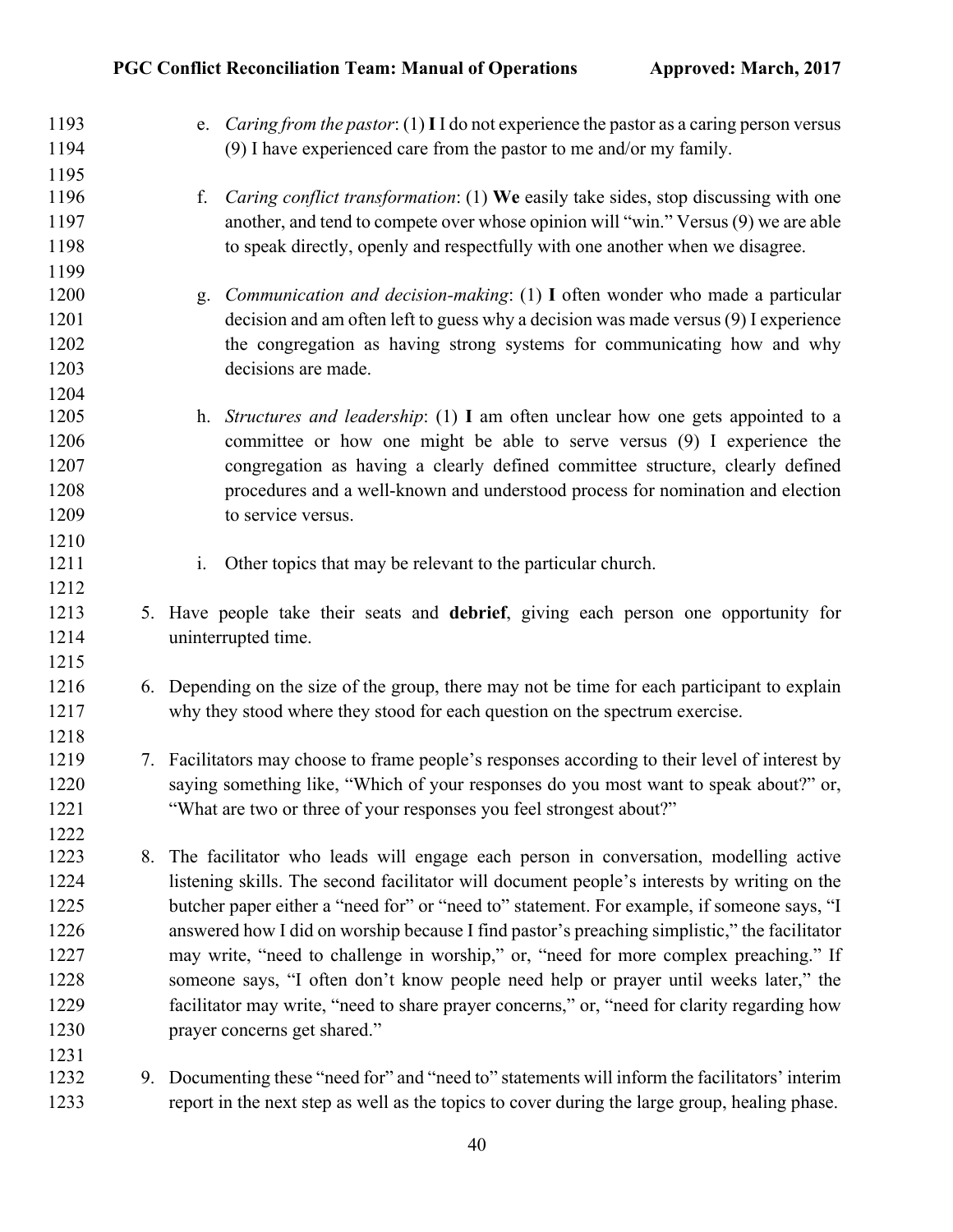| 1234<br>1235<br>1236<br>1237 | 10. Thank participants for their time, effort and energy. Close in prayer.<br>As a reminder regarding appropriate expectations of confidentiality at this stage (c.f. page 11ff.):                                                                                                                                                     |
|------------------------------|----------------------------------------------------------------------------------------------------------------------------------------------------------------------------------------------------------------------------------------------------------------------------------------------------------------------------------------|
| 1238<br>1239<br>1240<br>1241 | Small Group Structured Dialogues – it is appropriate to promise confidentiality outside of<br>the small group context and to ask group members to honor the group's confidentiality.<br>Participants will share within the limited circle of their small group but are not to<br>communicate others' information outside of the group. |
| 1242                         |                                                                                                                                                                                                                                                                                                                                        |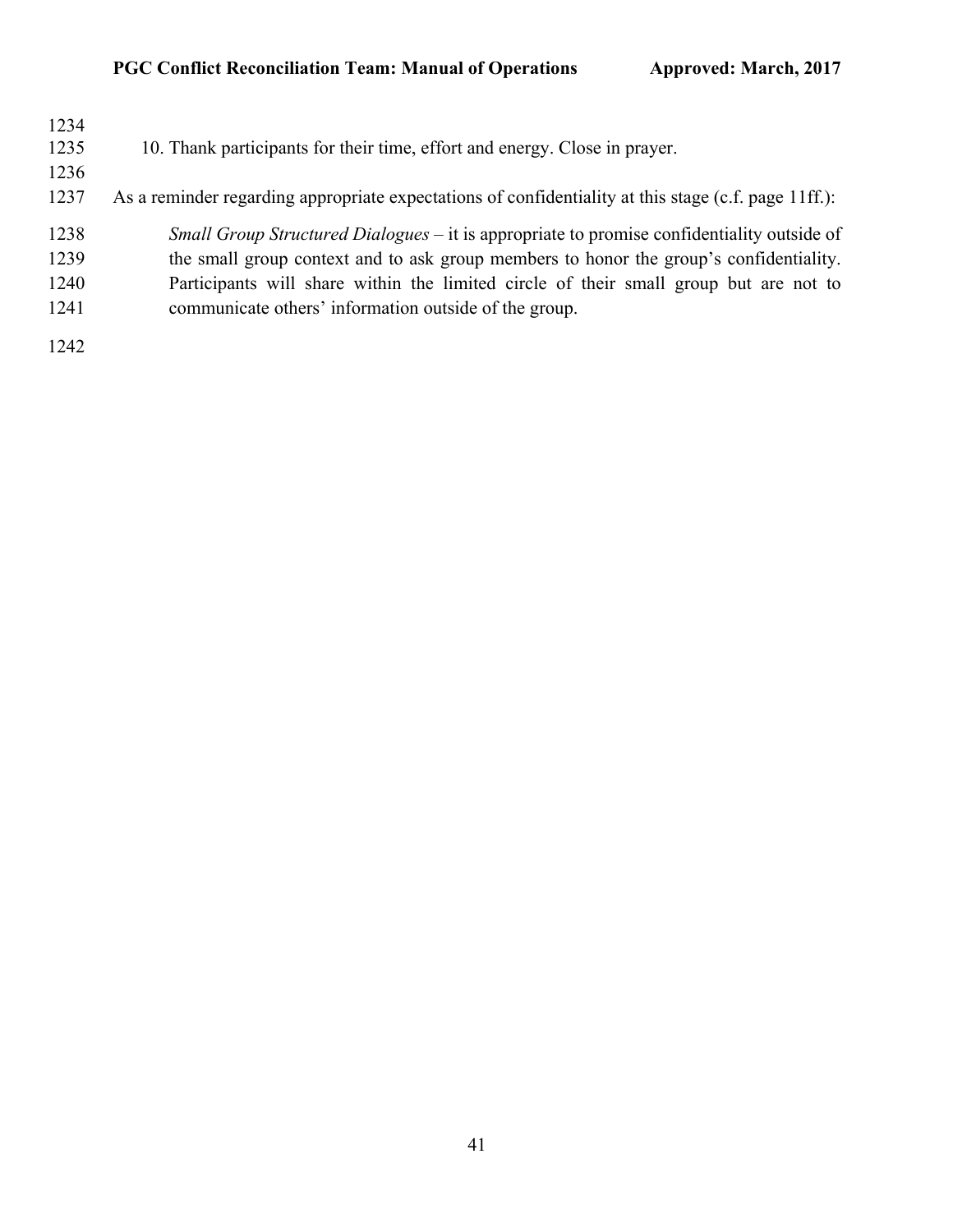# **STAGE TWO: LOWER THE TEMPERATURE, BEGIN TO BUILD RECONCILIAITON TEAM INTERIM REPORT**

1245 The end of the small group, structured dialogues marks a nodal point in the reconciliation process. The congregation will have done much work to get to the point: reaching out to the presbytery, agreeing to meet as a Session and congregation to discuss the reconciliation process, covenanting to their participation, completing a congregational survey, having twelve of their members interviewed personally, and participating in the small group dialogues. It is normal for congregants to wonder, "Are we there yet?" or, "When will we be done with this?"

1251 To mark the end of the information gathering phase and to frame the work to be done in the large group phases, the reconciliation facilitators will craft an interim assessment report to the Session, for the Session to distribute to the congregation through their customary channels (e.g., 1254 newsletter, email, copies in the Narthex, etc.). The interim report will include the following:

- 
- 1. A description of the **steps** of the reconciliation process to date.
- 2. A summary of the pre-reconciliation **survey results** and **other information** gathered.
- 
- 3. Report observations on the **congregational system** using specific and concrete descriptions of behavior, highlighting sources of **chronic anxiety**.
- 4. The **interests documented** at previous small group structured dialogue sessions, categorized under **workable problem areas**.

 The interim report is an opportunity to teach, to highlight, and to focus for the congregation the foundational sources of their conflict, the hidden expressions of it, and potential pathways for moving toward new patterns of health and wholeness.

 The interim report is an opportunity to teach. As the report will be read generally by a broad swath of the congregation and in detail by the leadership, it is an opportunity to help congregants deepen their ability to "think systems." While caution must be exercised in the use of technical 1267 terms from family systems' literature that are unfamiliar to lay readers,<sup>35</sup> reconciliation facilitators may be well served to *describe the phenomenon* directly preceding the use of family system's vocabulary. For example, rather than "the congregation is mired in triangles," one may choose to say, "We note that a common complaint is that friends do not speak directly to one another but speak to an intermediary. This is called a triangle or triangling, which is counter-productive to the communication goals of direct communication, open dialogue, and interest-based decision-1273 making."

 The interim report is an opportunity to highlight. Many if not most congregants will have notions regarding some sources of their conflict. Often these notions will be expressed through

MSTI, page F8, emphasis included in the original.

<sup>&</sup>lt;sup>35</sup> The authors have commented to one another that some presentations of family systems theory are "overly wonky," an imprecise term to be certain yet indicative of the dilemma: if one does not know the vocabulary, it is difficult to learn the concepts undergirding family systems theory.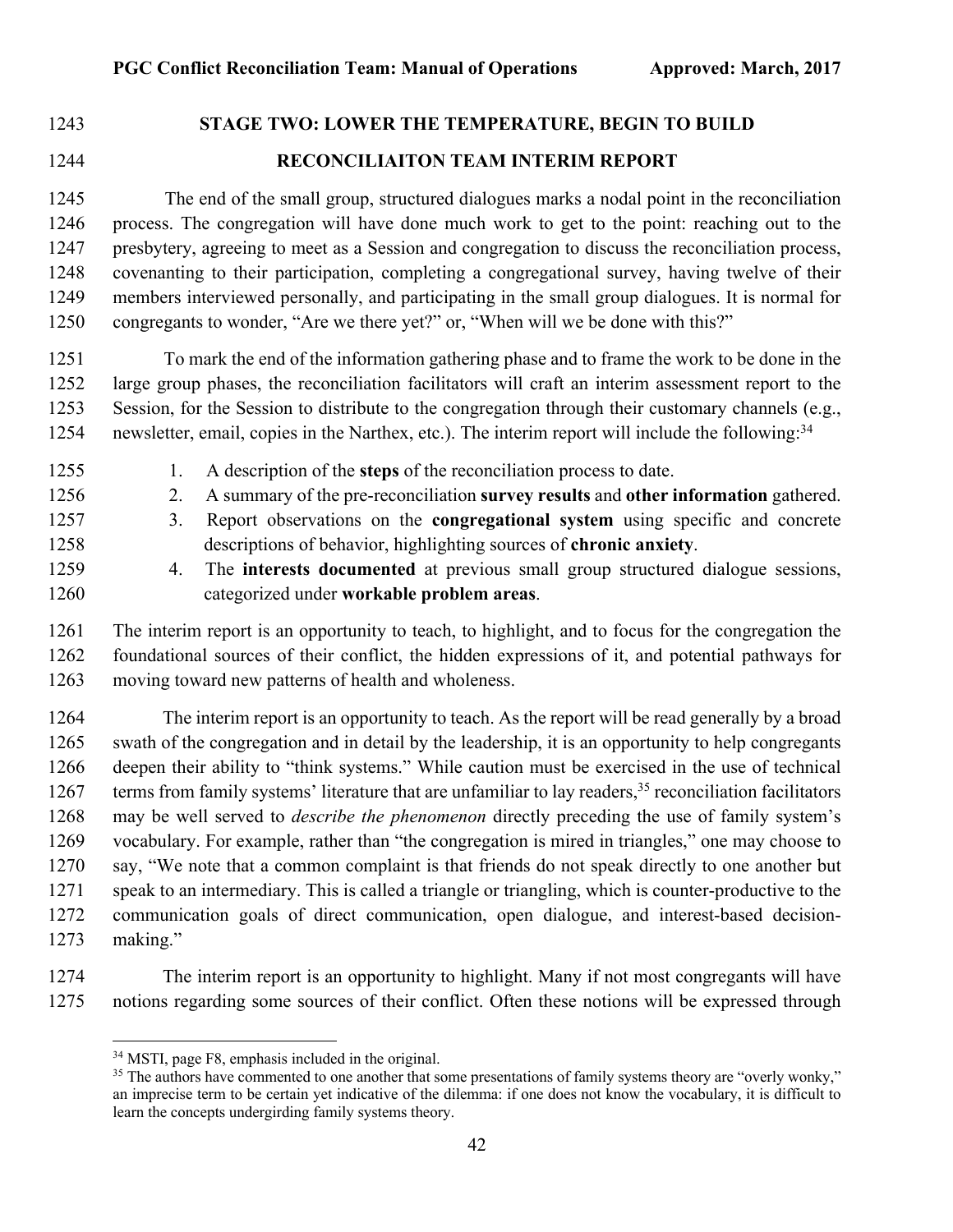blaming others and a lack of personal responsibility, as in, "If the pastor and elders would just listen to former elders and former deacons, like me, we would be fine." The psychological concepts 1278 of confirmation bias<sup>36</sup> and the fundamental attribution error<sup>37</sup> facilitate blame shifting and are an ordinary part of congregational life. However, that blaming others is common in churches does not imply it should not be confronted! Instead of the common phenomenon of blame, congregants should be invited to accept and acknowledge personal responsibility.

 Reconciliation facilitators can use highlighting to act as a mirror to the congregation. Reconciliation facilitators should pay particular attention to observe the family systems dynamics 1284 that create anxiety and which are expressions of health or dysfunction:<sup>38</sup>

- 1. Intense triangling: this may be marked by an over-focus on a particular person or issue; patterns of communicating to others rather than directly; and blaming others is a form of triangling and instances of it should be noted.
- 2. Cut-off or emotional distancing: does the congregation have a tendency for members to respond to conflict by leaving physically or emotionally? Are there patterns of cut-off and/or current expressions of it?
- 3. Under-functioning or over-functioning: who in the system is carrying more responsibility than is appropriate and who is not carrying enough responsibility?

 It is likely that congregations in conflict will express some of the above patterns. Acting as a mirror to the congregation by naming their patterns invites people to do serious self-examination, and to be open to mutual confession and exploring ways they may have contributed to congregational anxiety either knowingly or unknowingly. The key to highlighting is found in step three above: observations on the congregational system that highlight sources of chronic anxiety. As the reconciliation facilitators report their observations using specific, concrete descriptions of 1299 behavior, as if they are a researcher in a lab coat,<sup>39</sup> the congregation is encouraged<sup>40</sup> to look in the mirror at their own sins rather than out the window at other's sins. A final word of caution when observing patterns is in order: highlight the *process* that occurs between people more than the *substance* of an issue. Highlighting an issue's substance or specifics is a subtle form of framing a binary choice of "Who is right and who is wrong?" However, a focus on process frames an issue in terms of relational patterns of health.

 The interim report is an opportunity to focus. By highlighting documented interests, the reconciliation facilitators help the congregation focus on key issues for discussion, discernment, and covenantal action. By also categorizing these issues as workable problem areas, the

<sup>&</sup>lt;sup>36</sup> Confirmation bias is defined as focusing more attention and giving more weight to what is most noticeable.

<sup>&</sup>lt;sup>37</sup> The fundamental attribution error posits we are more likely to see other's sins and excuse ourselves than to notice our own responsibility and forgive others (c.f. Matthew 7:3-5).

Gilbert, Roberta, *The Eight Concepts of Bowen Theory*, chapter one.

<sup>&</sup>lt;sup>39</sup> Friedman, ibid., pages 187-200, posits this image as helpful for probing the dissonance between what one observes and what an individual or group would like to believe.

<sup>&</sup>lt;sup>40</sup> It is tempting to say that observations "force" members to look at their own behavior; alas, some folk cannot be forced to gaze inward and appear immune to self-awareness.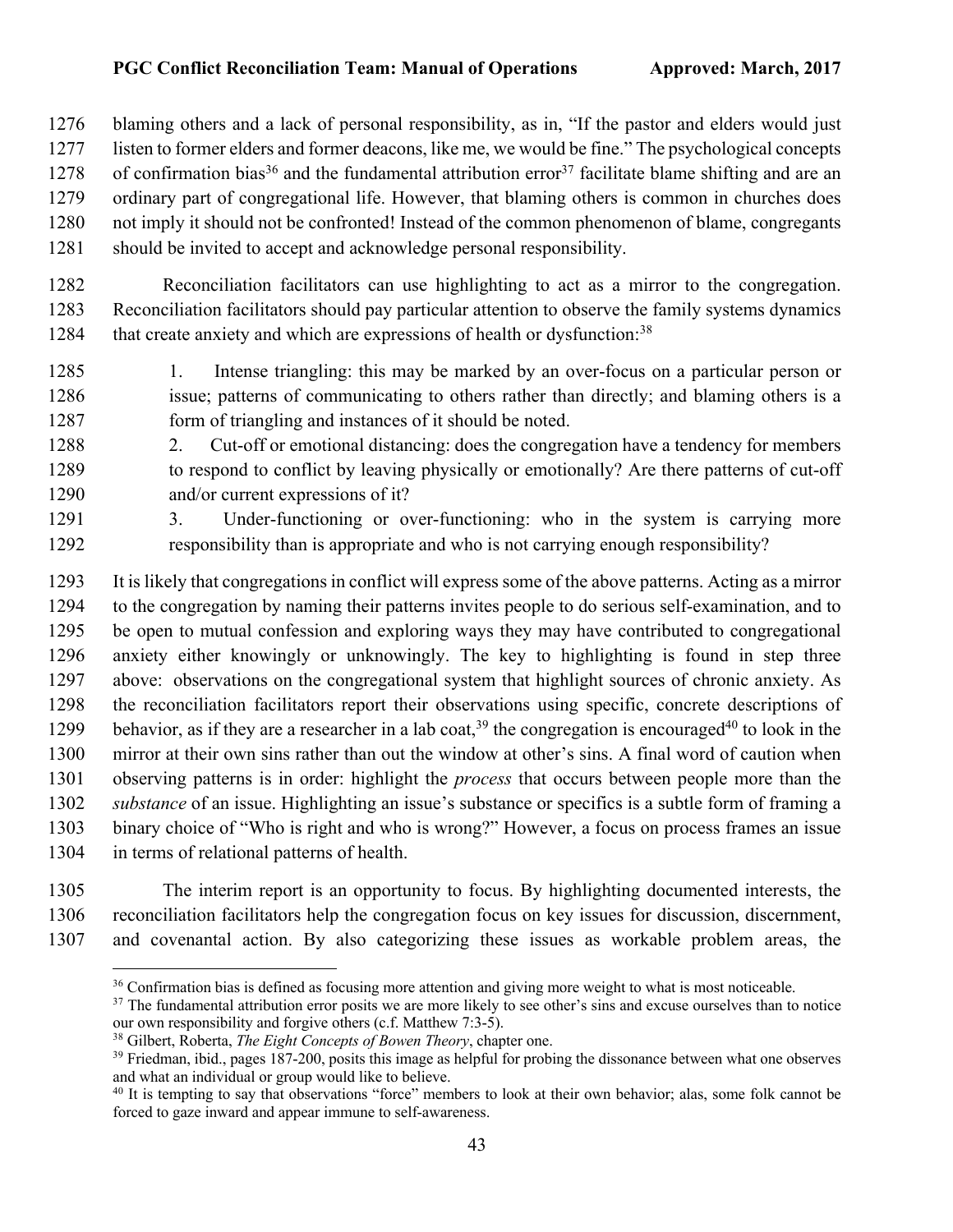reconciliation facilitators provide hope and further focus the congregation's attention toward concrete steps in the direction of the possible, doable, and helpful. Focusing the congregation and their leadership's attention through framing the issues and naming workable problems areas to be discussed, churches will be encouraged to move in the direction of healthy functioning.

 It is common for participants in a complex system, like a church, to resist efforts for them to confront sources of chronic anxiety, some of which may have been hidden yet operating in the congregation for decades. Common reactions to being asked to confront these sources of chronic 1315 anxiety are sabotage and resistance.<sup>41</sup> The strongest immunization against sabotage and resistance is the facilitator's own self-differentiation. As facilitators maintain their own focus and act according to their own values, principles, and integrity, responding to what they discern to be the key issues within the congregation, they are more likely rather than less likely to be able to help the congregation engage issues in a healthy manner. The same immune response is necessary to cultivate in the congregation's leadership, especially the pastor. Therefore, it is appropriate for the reconciliation facilitators to focus attention on the moments when leaders, be they clerical or lay leaders, responded to anxiety in a calm, clear and connected manner.

*A Word of Caution regarding "Consultancy"*

1324 A final word of caution regarding the writing of the interim report is in order. Reconciliation facilitators should avoid serving as a church consultant when drafting the report. The role of church consultant differs from the role of reconciliation process facilitator:

| 1327 | <b>Church Consultant</b>                 | <b>Reconciliation Process Facilitator</b>          |
|------|------------------------------------------|----------------------------------------------------|
| 1328 | Focus is on knowledge, potential actions | Focus is on process for communicating and relating |
| 1329 | Listens in order to give answers         | Listens to facilitate discovery of answers         |
| 1330 | Suggests the way forward                 | Facilitates the congregation's way forward         |

1331 Standing as they do with one foot in the congregation (so they are intimately aware of its inner workings) and with one foot not in the congregation (as outsiders, reconciliation facilitators will have a measure of objectivity), reconciliation facilitators may be able to see potential paths for the congregation's future that are hidden from congregational leadership. It may even be that several of these paths are good ideas! However, reconciliation facilitators must avoid the role of church consultant, for their purpose is *to help the congregation discover its best path*, and this purpose can only be accomplished if *the congregation does its own work of communication, discernment, repentance, and restoration*. A primary goal of the reconciliation facilitators is to help the leadership to lead; consultancy is, by design, a form of over-functioning that does leadership's work for them. Consultancy is the enemy of self-differentiation.

Friedman, ibid., pages 229-247.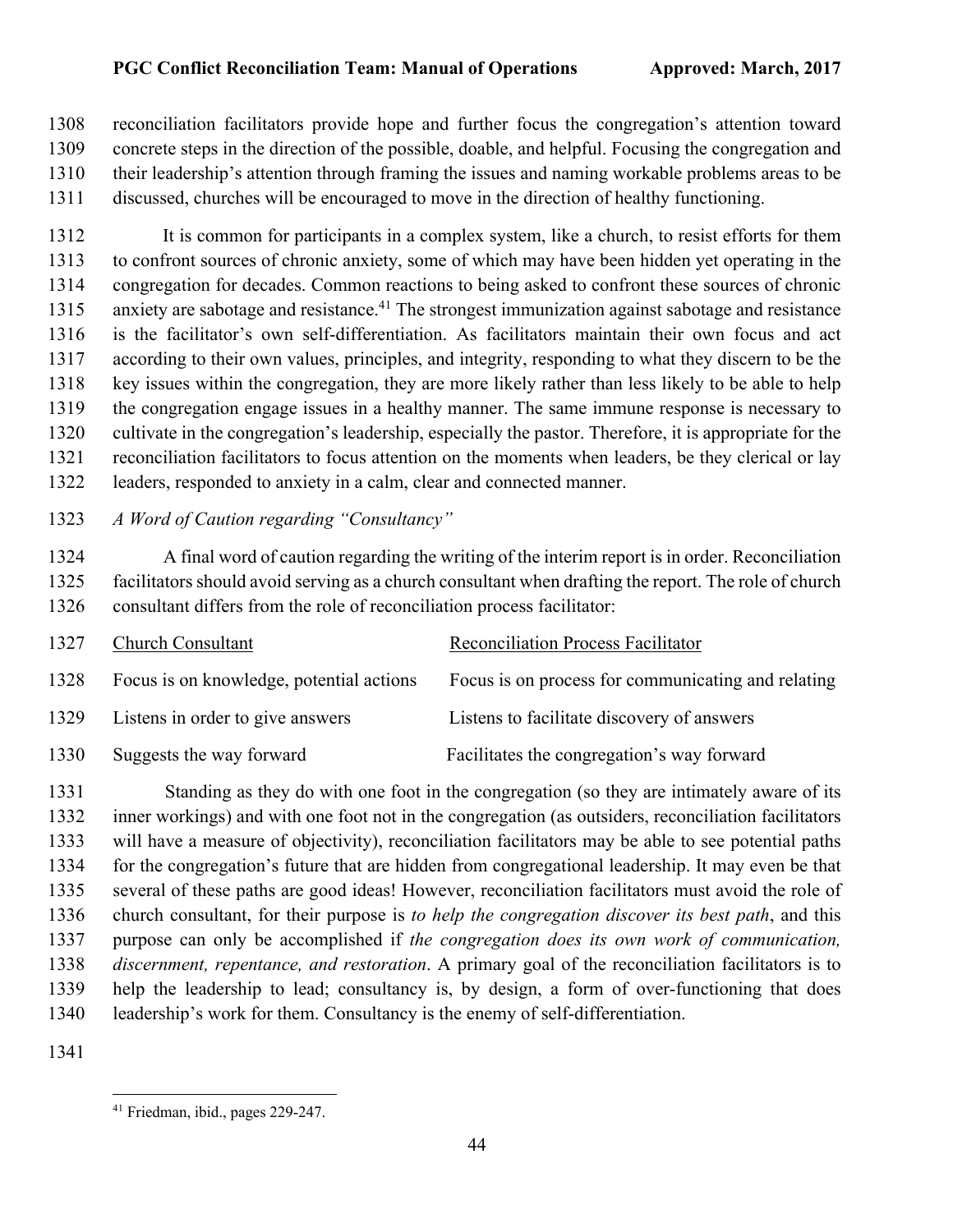| 1342                                 |                 | STAGE THREE: ENGAGE CREATIVELY, CONNECT CONSTRUCTIVELY                                                                                                                                                                                                                                                                                      |
|--------------------------------------|-----------------|---------------------------------------------------------------------------------------------------------------------------------------------------------------------------------------------------------------------------------------------------------------------------------------------------------------------------------------------|
| 1343                                 |                 | <b>LARGE GROUP HEALING CIRCLES</b>                                                                                                                                                                                                                                                                                                          |
| 1344<br>1345<br>1346<br>1347         |                 | The congregation's work to this point in the reconciliation process has been preparatory to<br>the healing phase and its tasks. The congregation is likely developing the self-understanding and<br>interpersonal skills to move toward healing. Among the strengths gained during the earlier stages<br>in the reconciliation process are: |
| 1348<br>1349<br>1350                 | 1.              | A focus on self: personal responsibility for one's feelings, choices, and how one<br>chooses to express her or his opinions (self-differentiation).                                                                                                                                                                                         |
| 1351<br>1352<br>1353                 | 2.              | Systems thinking: a congregation consists of many individuals, but the way they relate<br>to one another shapes and forms the church's unique identity (family emotional processes).                                                                                                                                                        |
| 1354<br>1355<br>1356<br>1357         | 3.<br>anxiety). | Lowering the emotional temperature: an understanding of the importance of noticing<br>one's own emotions and not reacting to other's emotions in order to be empowered to speak<br>clearly and respectfully as well as listen with empathy and openness (effects of chronic                                                                 |
| 1358<br>1359<br>1360<br>1361<br>1362 | 4.              | <i>Communication skills:</i> a general understanding of $-$ including limited practice with $-$<br>using foundational skills: direct communication, open dialogue, and interest-based<br>decision-making (avoidance of triangles).                                                                                                          |
| 1363<br>1364                         | 5.              | Trust of the reconciliation facilitators: the key word is "facilitators," as their focus is<br>on the process by which to communicate rather than the content of what is decided.                                                                                                                                                           |
| 1365                                 |                 | The purposes $42$ of the healing phase include:                                                                                                                                                                                                                                                                                             |
| 1366<br>1367<br>1368                 | 1.              | To reduce tension in the congregational system by creating an opportunity to model<br>healthy dialogue.                                                                                                                                                                                                                                     |
| 1369<br>1370                         | 2.              | To facilitate direct dialogue and to coach listening.                                                                                                                                                                                                                                                                                       |
| 1371<br>1372<br>1373<br>1374         | 3.              | To give each person the opportunity to <b>confront</b> inwardly and openly the events or<br>actions of others which they have experienced as painful, especially in cases where a<br>relationship is burdened by a hoarding a past hurts that need to be released.                                                                          |
| 1375                                 | 4.              | To invite parties to let go of past grievances and hurts.                                                                                                                                                                                                                                                                                   |

MSTI, pages F17 and D25, emphasis included in the original, quoted verbatim.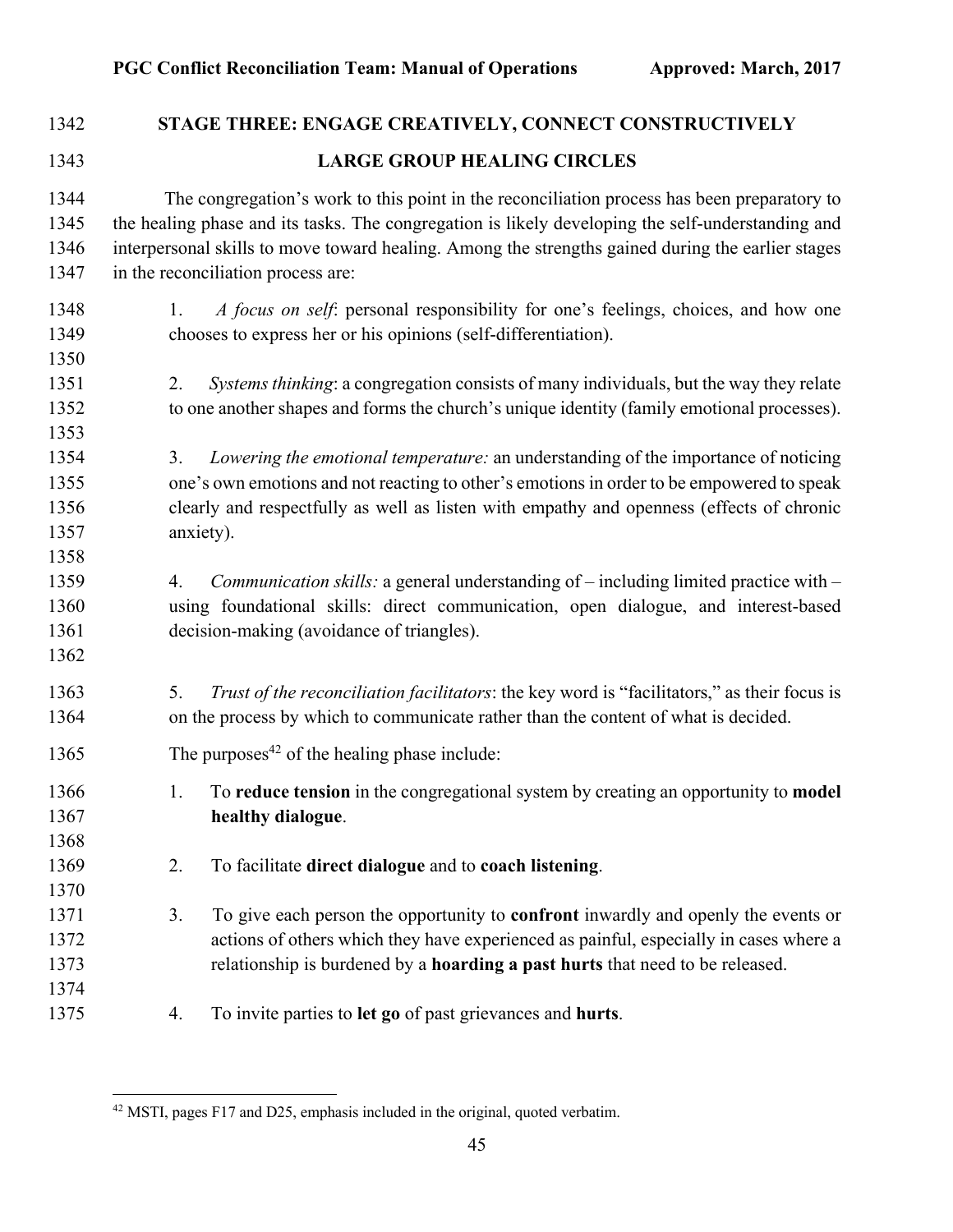| 1376<br>1377                         | 5.              | To facilitate a form of group catharsis; to clear away the past so that people can<br>focus on problem-solving for the future.                                                                                                                                                                                                                                                                                 |
|--------------------------------------|-----------------|----------------------------------------------------------------------------------------------------------------------------------------------------------------------------------------------------------------------------------------------------------------------------------------------------------------------------------------------------------------------------------------------------------------|
| 1378<br>1379<br>1380<br>1381<br>1382 | ministry it is. | The work of the healing phase is foundational Christian faith: the work of repentance and<br>forgiveness, the work of letting go and letting God bring healing among the Body of Christ. The<br>healing circle invites the entire congregation to gather to speak the truth in love to one another in<br>a spirit of humility, mercy and grace. As such, the healing circle should be treated as the spiritual |
| 1383                                 |                 | The agenda for conducting a healing circle is as follows:                                                                                                                                                                                                                                                                                                                                                      |
| 1384<br>1385<br>1386<br>1387<br>1388 | 1.              | <i>Prayer</i> : Begin the meeting in prayer, recognizing that a time of prayer, including<br>silence, may better serve the congregation than a perfunctory opening prayer common<br>to some congregational gatherings. Be authentic, make it real, and invite both the<br>Spirit's work and each person's active participation.                                                                                |
| 1389                                 | 2.              | Overview: Review the reconciliation process to date:                                                                                                                                                                                                                                                                                                                                                           |
| 1390                                 |                 |                                                                                                                                                                                                                                                                                                                                                                                                                |
| 1391                                 |                 | The congregation's covenant to take a journey of reconciliation.<br>a.                                                                                                                                                                                                                                                                                                                                         |
| 1392                                 |                 |                                                                                                                                                                                                                                                                                                                                                                                                                |
| 1393                                 |                 | Highlights of workshop material that connect with the congregation. <sup>43</sup><br>$\mathbf b$ .                                                                                                                                                                                                                                                                                                             |
| 1394                                 |                 |                                                                                                                                                                                                                                                                                                                                                                                                                |
| 1395                                 |                 | Highlights of the most significant themes heard in the pre-reconciliation<br>$\mathbf{c}$ .                                                                                                                                                                                                                                                                                                                    |
| 1396                                 |                 | survey, personal interviews and small group as discussed in the reconciliation                                                                                                                                                                                                                                                                                                                                 |
| 1397                                 |                 | facilitator's interim report.                                                                                                                                                                                                                                                                                                                                                                                  |
| 1398                                 |                 |                                                                                                                                                                                                                                                                                                                                                                                                                |
| 1399                                 |                 | d.<br>The faithfulness members are showing through their presence and                                                                                                                                                                                                                                                                                                                                          |
| 1400                                 |                 | participation.                                                                                                                                                                                                                                                                                                                                                                                                 |
| 1401                                 |                 |                                                                                                                                                                                                                                                                                                                                                                                                                |
| 1402                                 | 3.              | <i>Goals:</i> Articulate the following goals for the activity, understanding that not everyone                                                                                                                                                                                                                                                                                                                 |
| 1403                                 |                 | may share these goals but that they summarize the purpose of the healing circle: <sup>44</sup>                                                                                                                                                                                                                                                                                                                 |
| 1404                                 |                 |                                                                                                                                                                                                                                                                                                                                                                                                                |
| 1405                                 |                 | That people may express themselves clearly, fully, and appropriately and feel<br>a.                                                                                                                                                                                                                                                                                                                            |
| 1406                                 |                 | heard. A group does not need to agree on "what really happened" in order to respect                                                                                                                                                                                                                                                                                                                            |
| 1407                                 |                 | that another has a different perspective and to honor the other as a brother or sister                                                                                                                                                                                                                                                                                                                         |
| 1408                                 |                 | even in the midst of the disagreement.                                                                                                                                                                                                                                                                                                                                                                         |
|                                      |                 |                                                                                                                                                                                                                                                                                                                                                                                                                |

<sup>&</sup>lt;sup>43</sup> Each congregation will bear reminding of some portions of the teaching material more than other portions, and reconciliation facilitators will use their wisdom in highlighting what is most pertinent to a particular congregation. One reminded to note is to distinguish between internal identity versus external ability: between what we must learn about ourselves and our need to grow toward maturity (and all that maturity implies) versus the concepts or skills the reconciliation facilitators have taught, which are a form of tools existing outside oneself. Our identity (who we are and are becoming) is always more important than our ability (what skills we possess and are learning to use). MSTI, pages D25-26.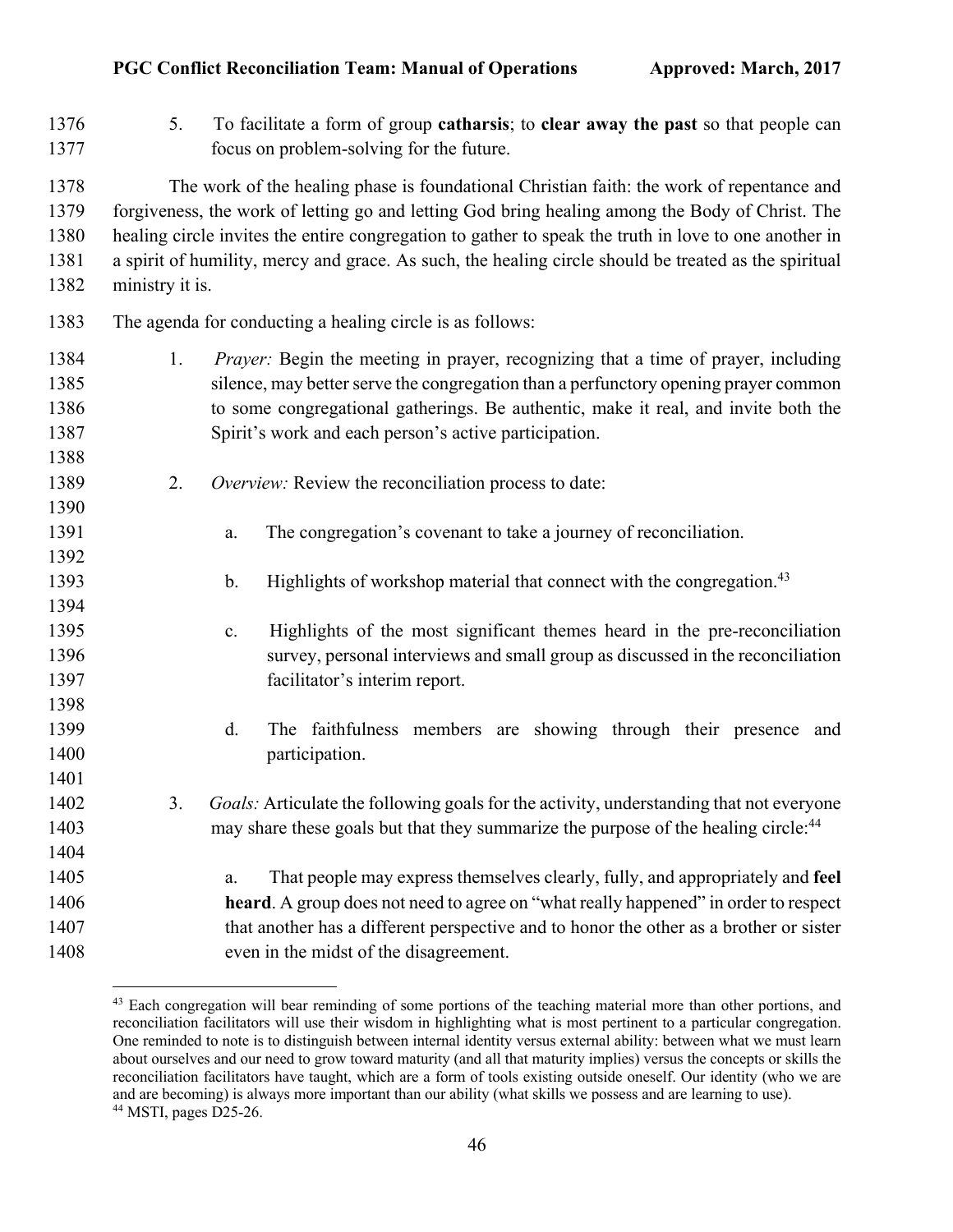b. That people may begin to express the way they **take personal responsibility** for their part in past or current situations, including being able to express regrets or ways they would have liked to have done something differently. c. That the group will share a consensus that, even if they do not agree on everything, there is sufficient good will and commitment that they **can work together** moving forward as they seek to brainstorm and evaluate solutions in the **problem-solving phase.**  Ask participants if there are any questions about the event's goals and respond as appropriate. These goals should be summarized on large print paper or a white board so everyone can see them. 4. *Rules of Engagement:* (Before the healing phase, reconciliation facilitators will choose the primary modality for engaging the congregation in healing conversation. These modalities are listed below, c.f., "Tools in the Tool Chest.") Reconciliation facilitators will explain the process to be used for the healing circle, as described below. 5. *Devotional:* Offer a devotional focused on the Biblical themes of repentance, forgiveness, mercy, grace, reconciliation, or healing. Reconciliation facilitators should feel at liberty to tailor their message to the particular group's needs, yet be cognizant the devotional is the launching point or invitation into the congregation's sharing. As such, the devotional is more inspirational than informational; this is the time to remind people of their baptismal identity in Christ not the time to teach new skills. 6. *Start with an Example*: Begin with a low-level, easier to deal with situation that involves 1435 someone with the skills to model the work of reconciliation: non-defensive mirroring, able to take personal responsibility for one's role in a situation of another's concern, able to express regret. *This situation and person should be invited prior to the event and prepared to serve in this capacity!* 7. *Thanksgiving:* At the conclusion of the healing circle, it is appropriate to remind the group of the original goals: a. That people may express themselves clearly, fully, and appropriately and **feel heard**. A group does not need to agree on "what really happened" in order to respect 1445 that another has a different perspective and to honor the other as a brother or sister even in the midst of the disagreement.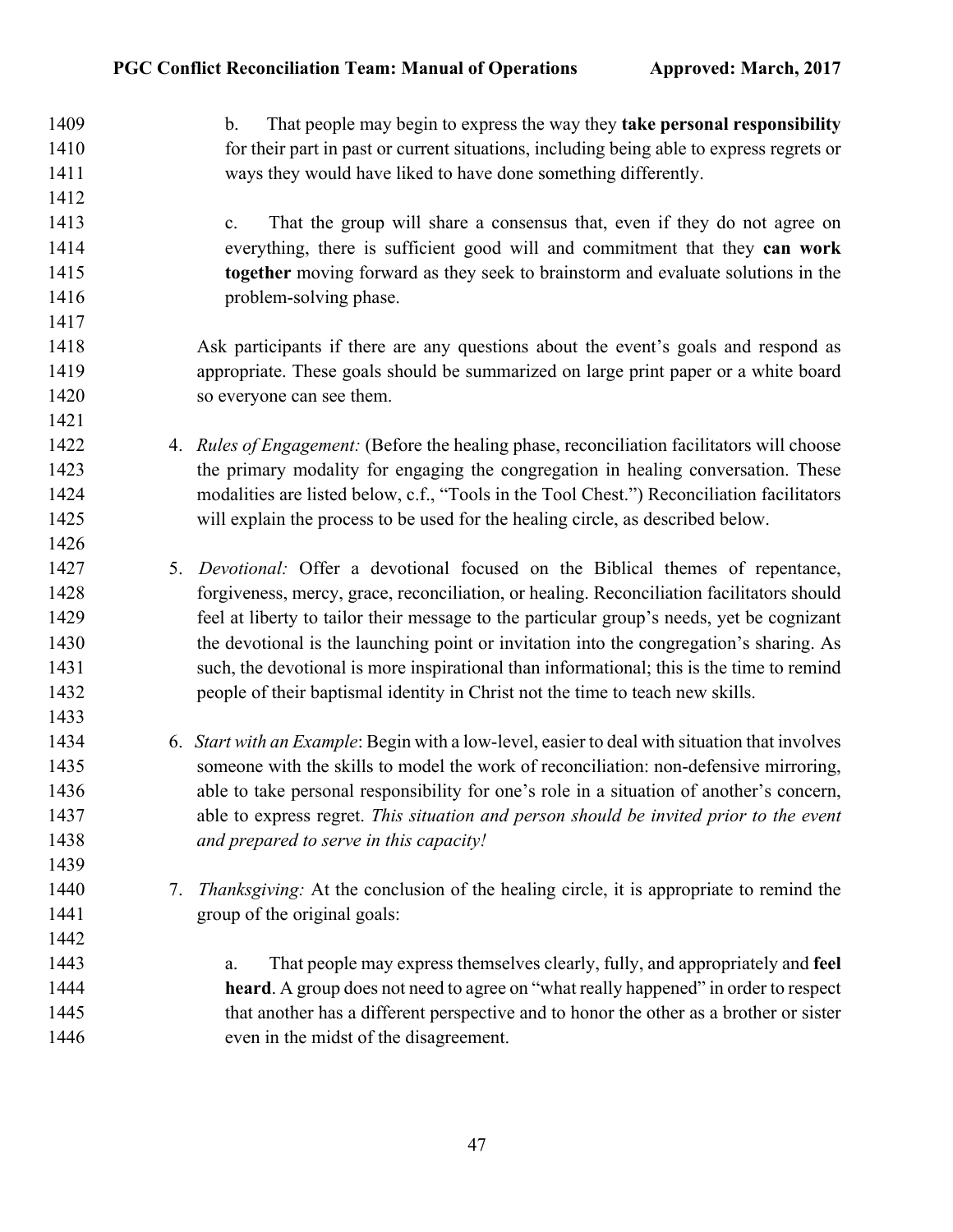| 1447 |                         | $\mathbf{b}$ . | That people may begin to express the way they take personal responsibility                          |
|------|-------------------------|----------------|-----------------------------------------------------------------------------------------------------|
| 1448 |                         |                | for their part in past or current situations, including being able to express regrets or            |
| 1449 |                         |                | ways they would have liked to have done something differently.                                      |
| 1450 |                         |                |                                                                                                     |
| 1451 |                         | $\mathbf{c}$ . | That the group will share a consensus that, even if they do not agree on                            |
| 1452 |                         |                | everything, there is sufficient good will and commitment that they can work                         |
| 1453 |                         |                | together moving forward as they seek to brainstorm and evaluate solutions in the                    |
| 1454 |                         |                | problem-solving phase.                                                                              |
| 1455 |                         |                |                                                                                                     |
| 1456 |                         |                | Facilitator's should point to signs that the group has progressed toward fulfilling these           |
| 1457 |                         |                | goals, even if there is more work that can be done toward them in the future. A healing             |
| 1458 |                         |                | circle exercise is ordinarily an emotionally draining event, and facilitators should both           |
| 1459 |                         |                | thank participants for their faithfulness and encourage them to continue their journey              |
| 1460 |                         |                | together. Though it is likely that the healing circle will have been experienced as sacred          |
| 1461 |                         |                | ground, participants may be encouraged to keep their shoes on as they leave. Close in               |
| 1462 | prayer.                 |                |                                                                                                     |
| 1463 |                         |                |                                                                                                     |
| 1464 | Tools in the Tool Chest |                |                                                                                                     |
| 1465 |                         |                | The following processes are each appropriate for large-group use as a healing circle. <sup>45</sup> |
| 1466 | 1.                      |                | Samoan Circle:46                                                                                    |
| 1467 |                         |                |                                                                                                     |
| 1468 |                         | a.             | Have the group sit in an outer circle of chairs. Place four to seven chairs                         |
| 1469 |                         |                | within an inner circle. Select a few people to represent each of the various                        |
| 1470 |                         |                | perspectives. These people come forward, sit in the inner circle, and discuss                       |
| 1471 |                         |                | the issues at hand. Anyone in the larger group who wishes to participate                            |
| 1472 |                         |                | may do so by coming forward and taking one of the empty chairs. If those                            |
| 1473 |                         |                | chairs are filled, others who come forward may stand until one of the chairs                        |
| 1474 |                         |                | becomes available. If the issues are volatile, one chair can be designated as                       |
| 1475 |                         |                | the listening chair. Stress that all communication must occur in the inner                          |
| 1476 |                         |                | circle, but all are welcome to participate.                                                         |
| 1477 |                         |                |                                                                                                     |
| 1478 |                         | b.             | Have each individual prepare a stack of $3 \times 5$ cards listing events, one on                   |
|      |                         |                |                                                                                                     |
| 1479 |                         |                | each card, that they can recall which were insulting, hurtful, or hard to                           |

Ibid., pages E9-10 and F18.

 Ibid., pages E10 and D25-26. This description of the Samoan Circle blends the description found in "Structuring Dialogue" (E10) with the process description for "Neutralizing History" (D25-26) and will be familiar to those who have attended the MSTI training as it mirrors the Samoan Circle exercise done on the fifth day of the training (usually held on Friday).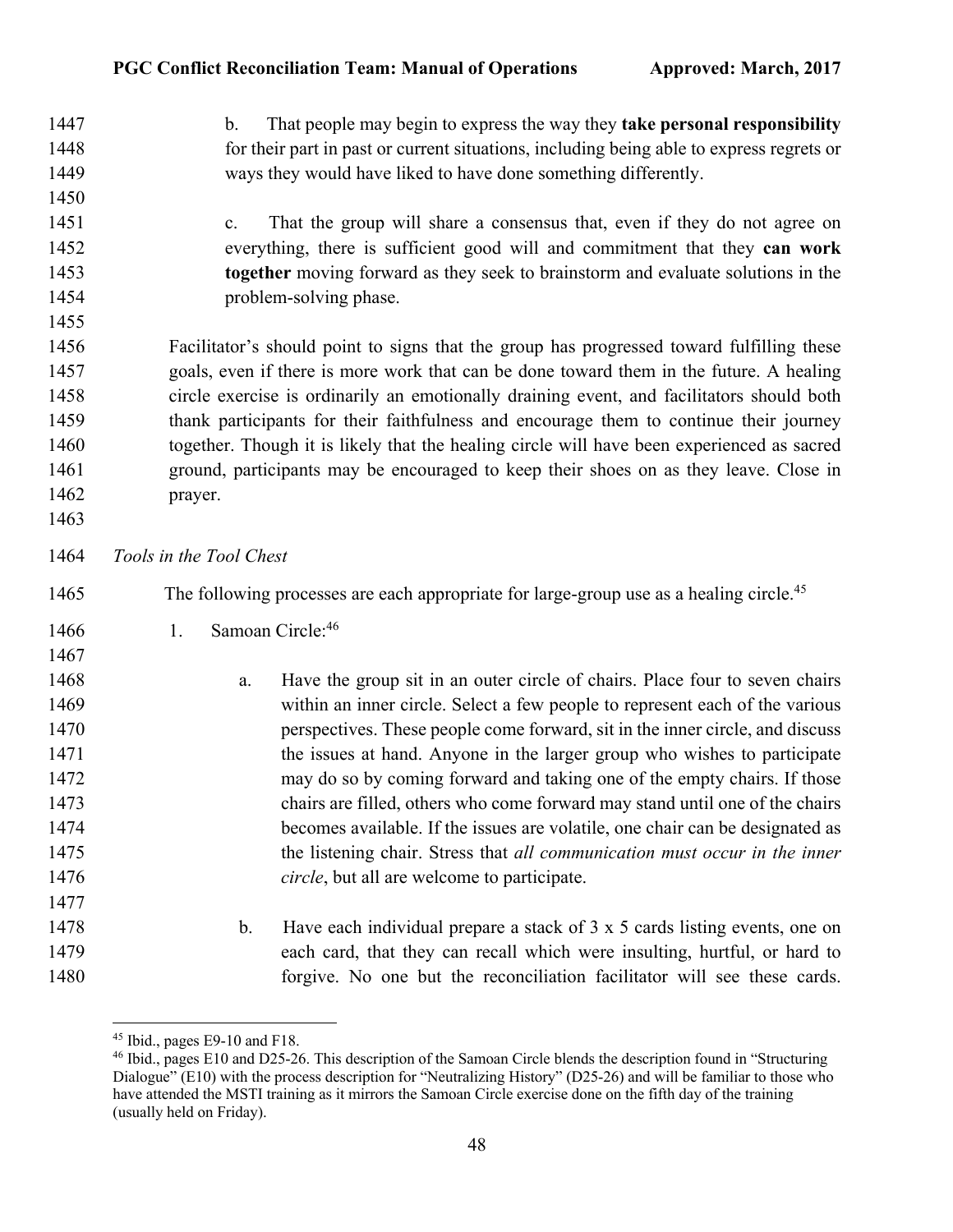| 1481<br>1482<br>1483 |                | Nothing is too trivial to include $-$ if the person has feelings about a<br>remembered incident, encourage them to include it. <sup>47</sup> On the card,<br>individuals should write the following: |
|----------------------|----------------|------------------------------------------------------------------------------------------------------------------------------------------------------------------------------------------------------|
| 1484                 |                |                                                                                                                                                                                                      |
| 1485                 | i.             | Their feelings related to the event.                                                                                                                                                                 |
| 1486                 |                |                                                                                                                                                                                                      |
| 1487                 | ii.            | Their own role and responsibility in the event.                                                                                                                                                      |
| 1488                 |                |                                                                                                                                                                                                      |
| 1489                 | 111.           | Express any appreciation of the other one may feel.                                                                                                                                                  |
| 1490                 |                |                                                                                                                                                                                                      |
| 1491                 | iv.            | Any regrets they may have about their role or something they would                                                                                                                                   |
| 1492                 |                | have liked to have done differently.                                                                                                                                                                 |
| 1493                 |                |                                                                                                                                                                                                      |
| 1494                 |                | Reconciliation facilitators should give people time to write cards at the                                                                                                                            |
| 1495                 |                | appropriate time.                                                                                                                                                                                    |
| 1496                 |                |                                                                                                                                                                                                      |
| 1497                 | c.             | The reconciliation facilitator will invite people forward to the inner circle of                                                                                                                     |
| 1498                 |                | chairs of the Samoan Circle by topic: chronologically, topically, easiest to                                                                                                                         |
| 1499                 |                | hardest, etc., but seeking to avoid starting with the most emotionally laden                                                                                                                         |
| 1500                 |                | topics. <sup>48</sup>                                                                                                                                                                                |
| 1501                 |                |                                                                                                                                                                                                      |
| 1502                 | d.             | Person A is invited to speak and encouraged to follow this model:                                                                                                                                    |
| 1503                 |                |                                                                                                                                                                                                      |
| 1504                 | $\mathbf{i}$ . | Address an individual or individuals (Person B) personally and a                                                                                                                                     |
| 1505                 |                | topic specifically rather than generally. That is, "I would like to                                                                                                                                  |
| 1506                 |                | express concern to Jennifer about the way I was treated when leading                                                                                                                                 |
| 1507                 |                | the stewardship campaign," rather than, "I want to talk about our                                                                                                                                    |
| 1508                 |                | stewardship."                                                                                                                                                                                        |
| 1509                 |                |                                                                                                                                                                                                      |
| 1510                 | ii.            | Person A tells Person B something she or he <b>appreciates</b> about them.                                                                                                                           |
| 1511                 |                | For example, "I appreciate your desire that our stewardship campaign                                                                                                                                 |
| 1512                 |                | be successful."                                                                                                                                                                                      |
| 1513                 |                |                                                                                                                                                                                                      |
| 1514                 | iii.           | Using I- language, especially I-Statements, Impact Statements, and                                                                                                                                   |
| 1515                 |                | Preference Statements, Person A expresses any hurt she or he may                                                                                                                                     |
| 1516                 |                | feel, any impact Person B's behavior had on him or her, and/or any                                                                                                                                   |
| 1517                 |                | preference for action in the future.                                                                                                                                                                 |
| 1518                 |                |                                                                                                                                                                                                      |

 $\frac{47 \text{ Ibid., page D25.}}{47 \text{ Ibid., page D25.}}$ 

Ibid.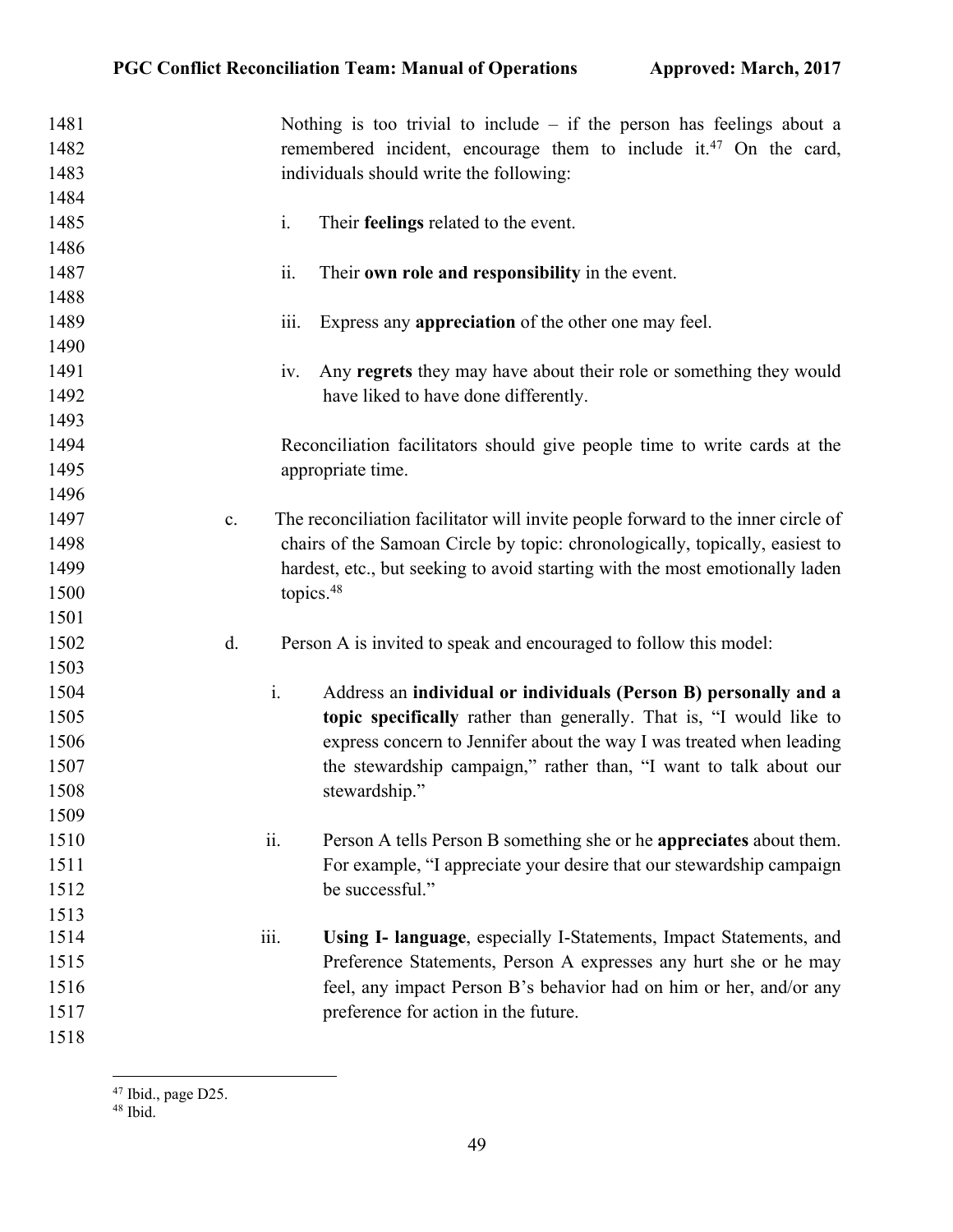| 1519 |    | iv.            | Using mirroring language, Person B reflects back to Person A that                              |
|------|----|----------------|------------------------------------------------------------------------------------------------|
| 1520 |    |                | they have been heard deeply. The ability to mirror back to another                             |
| 1521 |    |                | does not imply that one agrees with what the first person said and only                        |
| 1522 |    |                | that they have been heard. Therefore, there is no discussion, no back                          |
| 1523 |    |                | and forth, no defensive response but only a mirroring that indicates                           |
| 1524 |    |                | deep, active, empathic listening.                                                              |
| 1525 |    |                |                                                                                                |
| 1526 |    | $\mathbf{V}$ . | Person A is invited to express their own role in causing harm or                               |
| 1527 |    |                | difficulty related to the event and asked if she or he has any regrets                         |
| 1528 |    |                | or if there is something he or she would have liked to have done                               |
| 1529 |    |                | differently.                                                                                   |
| 1530 |    |                |                                                                                                |
| 1531 |    | vi.            | Person B is invited to express their own role in causing harm or                               |
| 1532 |    |                | difficulty related to the event and asked if she or he has any regrets                         |
| 1533 |    |                | or if there is something he or she would have liked to have done                               |
| 1534 |    |                | differently.                                                                                   |
| 1535 |    |                |                                                                                                |
| 1536 |    |                | A summary of these rules of engagement should be written on large-print paper or               |
| 1537 |    |                | a whiteboard so that everyone can see them. In addition, the reconciliations                   |
| 1538 |    |                | facilitator should convey to the group they reserve the right to interrupt people              |
| 1539 |    |                | (occasionally and politely) as needed to redirect them toward I-language or away               |
| 1540 |    |                | from defensive justifications of one's own behavior. The reconciliation facilitator            |
| 1541 |    |                | should teach the group the signal they will use to interrupt them, such as a time-out          |
| 1542 |    |                | signal with one's hands. (Such interruptions will help facilitators guide, direct and          |
| 1543 |    |                | encourage strong communication.)                                                               |
| 1544 |    |                |                                                                                                |
| 1545 | 2. |                | Interviews: <sup>49</sup> Select and interview 1 to 3 individuals from each perspective in the |
| 1546 |    |                | presence of the entire group. The tone of the interview is friendly, informal                  |
| 1547 |    |                | conversation with careful listening by the interviewer, lots of paraphrasing.                  |
| 1548 |    |                | Interviewers should be prepared to "launder the language" as necessary.[7] Begin               |
| 1549 |    |                | on a personal note; start slowly to ease into the interview to establish comfort and           |
| 1550 |    |                | rapport before asking about the issues at hand: "How do personally view these                  |
| 1551 |    |                | issues?" (Encourage people to speak only for themselves.) "Tell me what's been                 |
| 1552 |    |                | happening from your own perspective? In what ways have you personally felt                     |
| 1553 |    |                | misunderstood? What regrets do you have, if any? Is there anything you would have              |
| 1554 |    |                | liked to have done differently?"                                                               |
| 1555 |    |                |                                                                                                |

Ibid., page D26.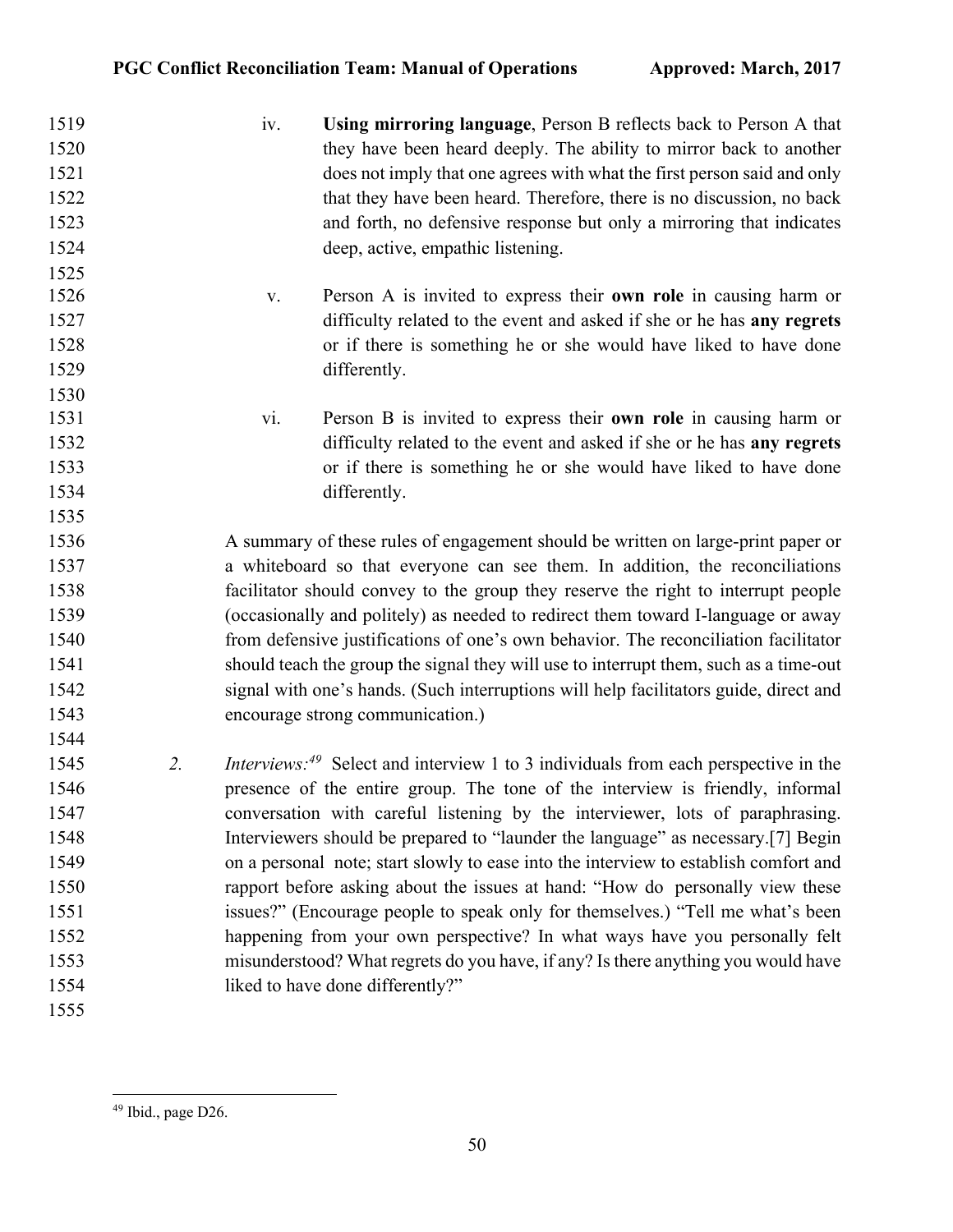1556 3. *Role Reversal Interviews*:<sup>50</sup> Same as above but each person is asked to pretend they are another person with a different perspective or view. Acknowledge how difficult it is to adopt someone else's perspective, and coach the interviewee before getting started: "I want to ask you to do something that's quite difficult; I really appreciate your willingness to come up here and do this. Mr. Miller, I'm going to ask you to pretend for a little that you're Mr. Smith over here and to speak in the first person as though you were him as I ask you questions. Are you ready to try it? Well, now 1563 that you have your Mr. Smith hat on, tell me a little about yourself, where are you from and what do you do, Mr. Smith?" (The interviewer should always begin with a few personal questions to help people get into the role.) "Now tell me a little about your views on the issue. Tell me what's been happening from your own perspective? In what ways have you personally felt misunderstood? What regrets do you have, if any? Is there anything you would have liked to have done differently?"

- 1571 4. *Role Reversal Presentations:<sup>51</sup>* Someone from each perspective is asked to spend time with people from another perspective and then give a presentation summarizing the views of the other perspective, in first or third person. Be sure to give all perspectives an opportunity to respond to what is spoken: was the presentation of their view an accurate one? Would they like to round it out in some way?
- 1578 5. *Conflict Spectrum*:<sup>52</sup> Identify one end of the room for people strongly convinced about one idea and the other end of the room for those strongly convinced of the opposite. Ask everyone to take a position somewhere between these two points. Then invite individuals to share why they chose the spot in which they are standing. This can be taken further by then dividing the spectrum into multiple groups, the two ends plus one or more middle groups. Give each group 15-20 minutes to do the following:
- (1) to prepare a list of strengths and weaknesses of their perspective,
- (2) to identify their core interests, and
- (3) to identify the strengths of other perspectives.

Ibid., quoted verbatim.

Ibid., quoted verbatim.

Ibid.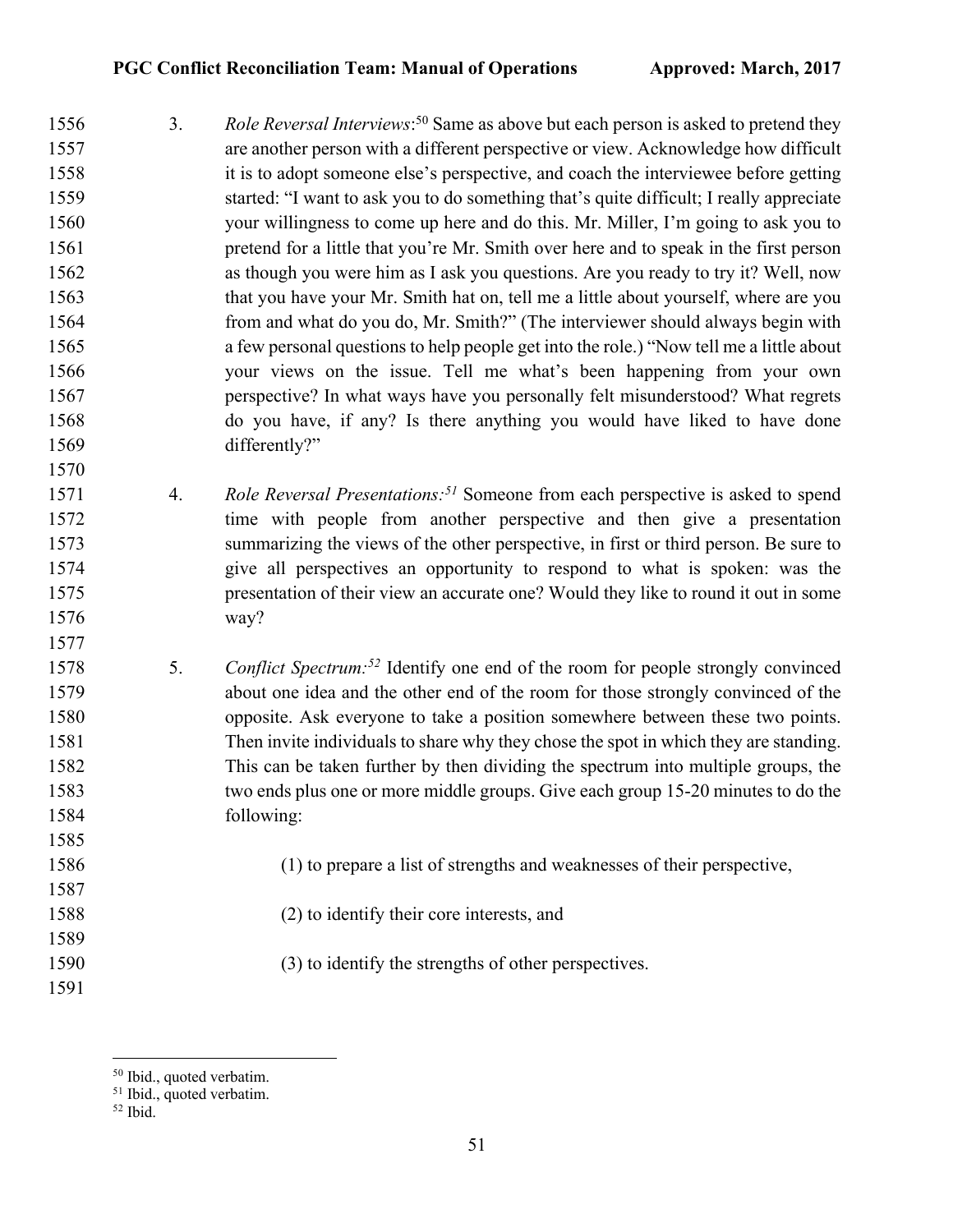| 1592<br>1593<br>1594<br>1595<br>1596<br>1597<br>1598 |    | Have each group report to the whole group. [Facilitator's note: If people are timid<br>to speak out in front of the group, the spectrum is good for disclosing viewpoints<br>en masse, and is often a good icebreaker because it reduces anxiety about what<br>others are thinking. Sometimes it can show that what people felt to be a highly<br>polarized situation with binary choices actually finds many, if not most, people<br>somewhere in the middle.] |
|------------------------------------------------------|----|-----------------------------------------------------------------------------------------------------------------------------------------------------------------------------------------------------------------------------------------------------------------------------------------------------------------------------------------------------------------------------------------------------------------------------------------------------------------|
| 1599                                                 | 6. | <i>Small Group Discussion</i> : <sup>53</sup> Assign people randomly to small groups with diverse                                                                                                                                                                                                                                                                                                                                                               |
| 1600                                                 |    | members. Give them 15-20 minutes to list the three to five most important issues                                                                                                                                                                                                                                                                                                                                                                                |
| 1601                                                 |    | facing the group. Have each group select a spokesperson to report to the larger                                                                                                                                                                                                                                                                                                                                                                                 |
| 1602                                                 |    | group – document the interests. This kind of exercise is helpful when the issues and                                                                                                                                                                                                                                                                                                                                                                            |
| 1603                                                 |    | factions are not well-defined.                                                                                                                                                                                                                                                                                                                                                                                                                                  |
| 1604                                                 |    |                                                                                                                                                                                                                                                                                                                                                                                                                                                                 |
| 1605                                                 | 7. | Alternative Small Group Procedure: <sup>54</sup> Assign people to small groups following a                                                                                                                                                                                                                                                                                                                                                                      |
| 1606                                                 |    | conflict spectrum exercise with the goal of creating diverse groups. Stress the goal                                                                                                                                                                                                                                                                                                                                                                            |
| 1607                                                 |    | is not consensus but for each group $(1)$ to identify the diversity of views, $(2)$ to                                                                                                                                                                                                                                                                                                                                                                          |
| 1608                                                 |    | document core interests, and (3) to identify areas of potential regret members are                                                                                                                                                                                                                                                                                                                                                                              |
| 1609                                                 |    | prepared to share with one another. If tension is high, ask each person in a group to                                                                                                                                                                                                                                                                                                                                                                           |
| 1610                                                 |    | share their views with no discussion until all have spoken.                                                                                                                                                                                                                                                                                                                                                                                                     |
| 1611                                                 |    |                                                                                                                                                                                                                                                                                                                                                                                                                                                                 |
| 1612                                                 | 8. | Interpersonal Mediation: During the small group structured dialogues or one of the                                                                                                                                                                                                                                                                                                                                                                              |
| 1613                                                 |    | large group exercises, it may become evident that one or more persons need to                                                                                                                                                                                                                                                                                                                                                                                   |
| 1614                                                 |    | reconcile on a more personal level. If this situation arises in the midst of the group                                                                                                                                                                                                                                                                                                                                                                          |
| 1615                                                 |    | exercises, reconciliation facilitator's may choose to request a time-out in order to                                                                                                                                                                                                                                                                                                                                                                            |
| 1616                                                 |    | confer with one another and then with the individuals involved. Facilitators may                                                                                                                                                                                                                                                                                                                                                                                |
| 1617                                                 |    | want to use the following tools to suggest a way forward to the individuals:                                                                                                                                                                                                                                                                                                                                                                                    |
| 1618                                                 |    |                                                                                                                                                                                                                                                                                                                                                                                                                                                                 |
| 1619                                                 |    | <i>Bracketing</i> : <sup>55</sup> set aside one's personal feelings for a time in order to<br>a.                                                                                                                                                                                                                                                                                                                                                                |
| 1620                                                 |    | participate in the exercise. Promise individuals that they are welcome to embrace                                                                                                                                                                                                                                                                                                                                                                               |
| 1621                                                 |    | their personal feelings again later, if they choose.                                                                                                                                                                                                                                                                                                                                                                                                            |
| 1622                                                 |    |                                                                                                                                                                                                                                                                                                                                                                                                                                                                 |
| 1623                                                 |    | <i>Neutralizing History</i> : <sup>56</sup> schedule an appointment with the individuals separate<br>b.                                                                                                                                                                                                                                                                                                                                                         |
| 1624                                                 |    | from the group dialogues. Use the steps described above under the Samoan Circle,                                                                                                                                                                                                                                                                                                                                                                                |
| 1625                                                 |    | sections $1b - 1d$ .iv.                                                                                                                                                                                                                                                                                                                                                                                                                                         |
| 1626                                                 |    |                                                                                                                                                                                                                                                                                                                                                                                                                                                                 |

Ibid., quoted verbatim.

Ibid.,, quoted verbatim.

<sup>&</sup>lt;sup>55</sup> Ibid., page C1.

Ibid., c.f. also pages D25-26.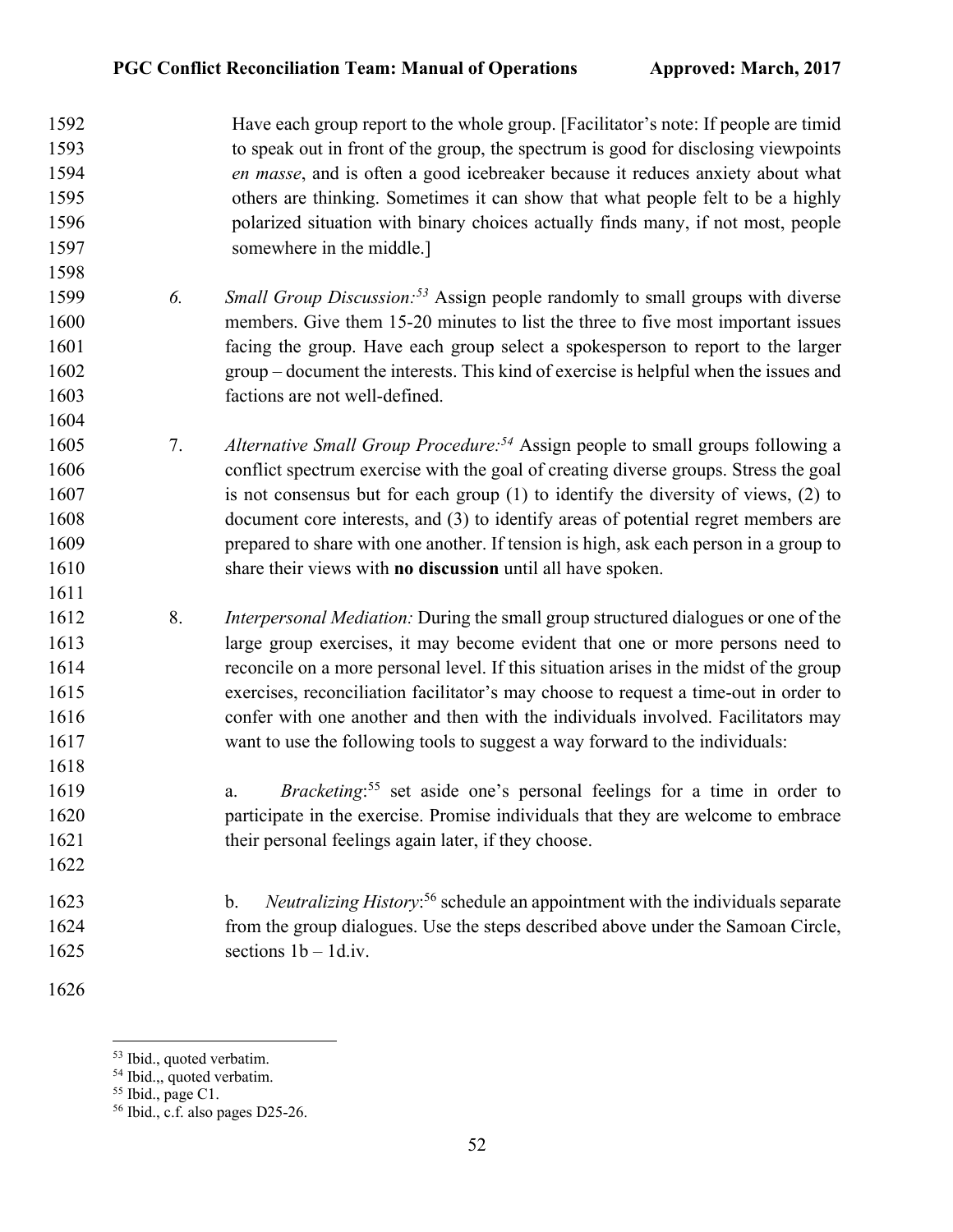# **STAGE THREE: ENGAGE CREATIVELY, CONNECT CONSTRUCTIVELY LARGE GROUP PROBLEM-SOLVING**

The congregation is now prepared to address specific issues, having "lowered the heat" of chronic anxiety through the educational and information gathering phases, especially the process of small group, structured dialogues in which people were heard and were invited to hear one another, and having begun the process of healing past hurts, sadness, and anger, even if such work will be a continuing ministry of the Holy Spirit at work through the Body of Christ living into its call to love one another. In recognition that the above sentence is Pauline in nature, simply put: it is now time to solve problems.

1636 One of the reasons for reminding the reconciliation process facilitators of the rhythm and flow of the reconciliation process is that virtually every congregation with whom the Reconciliation Team works will want to leap too quickly toward problem-solving. Indeed, it is a common, natural, and instinctive urge of *reconciliation facilitators* to desire to move toward problem-solving sooner rather than later. However, the desire to do so must be resisted, for if the congregation has not built a strong foundation of personal awareness, respect for one another, and affirmation – or at least willingness – of healthy communication and a commitment to practice healthy decision-making processes, no problem can be solved. Fortunately, the next phase will facilitate congregational problem-solving.

- 1645 The purposes of the problem-solving phase are:
- 1646 1. To build agreements on the various workable problem areas.
- 2. To find solutions to the most pressing issues.
- 3. To agree on a process for addressing those issues requiring a more long-term effort at problem-solving.
- 

4. To model collaborative problem-solving strategies.

 The process begins with the reconciliation facilitators distributing a problem-solving worksheet that lists the workable problem areas that arise out of the interests identified during the small-1656 group, structured dialogues.<sup>58</sup> Before discussing further the process for this problem-solving phase, it will be helpful to remind ourselves of the distinction between the kind of problems that can 1658 versus cannot be discussed:

### **Common Types of Negotiable Issues**

Ibid., page F19, quoted verbatim.

Ibid.

Ibid., page D30, quoted verbatim.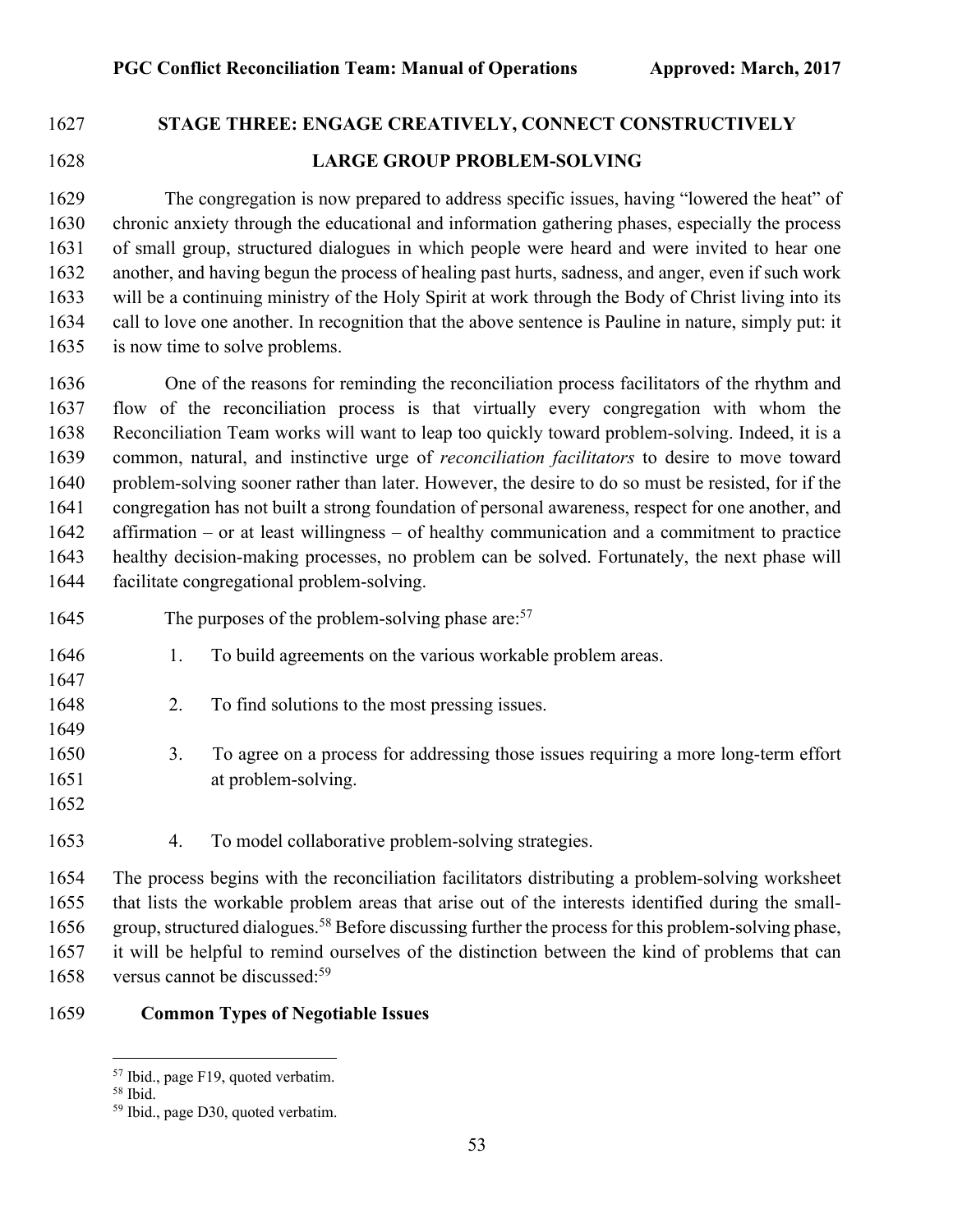| 1660 | 1. | <b>Behaviors</b> |                                                             |
|------|----|------------------|-------------------------------------------------------------|
| 1661 |    | a.               | How people treat each other.                                |
| 1662 |    | $\mathbf b$ .    | Sharing space.                                              |
| 1663 |    | c.               | Respecting boundaries.                                      |
| 1664 |    | d.               | Communicating about problems.                               |
| 1665 |    | e.               | Noise.                                                      |
| 1666 |    | f.               | Following through on promises and responsibilities.         |
| 1667 |    |                  |                                                             |
| 1668 | 2. | Things           |                                                             |
| 1669 |    | a.               | Property.                                                   |
| 1670 |    | b.               | Repairs, maintenance.                                       |
| 1671 |    | $\mathbf{c}$ .   | Loans.                                                      |
| 1672 |    | d.               | Reimbursement.                                              |
| 1673 |    | e.               | Arranging payments.                                         |
| 1674 |    |                  |                                                             |
| 1675 | 3. |                  | Structure and systems                                       |
| 1676 |    | a.               | How decisions are made.                                     |
| 1677 |    | $\mathbf b$ .    | Rules and regulations.                                      |
| 1678 |    | $\mathbf{c}$ .   | Procedures.                                                 |
| 1679 |    | d.               | Schedules.                                                  |
|      |    |                  |                                                             |
| 1680 |    | e.               | Job responsibilities.                                       |
| 1681 |    |                  | Concerns that Can Be Discussed but not Typically Negotiated |
| 1682 | 1. | <b>Beliefs</b>   |                                                             |
| 1683 |    | a.               | Principles, values.                                         |
| 1684 |    | $\mathbf b$ .    | Child-raising philosophy.                                   |
| 1685 |    | c.               | Prejudices.                                                 |
| 1686 |    |                  |                                                             |
| 1687 | 2. |                  | Personalities                                               |
| 1688 |    | a.               | Personal style.                                             |
| 1689 |    | b.               | Management style.                                           |
| 1690 |    | $\mathbf{c}$ .   | Attitudes.                                                  |
| 1691 |    |                  |                                                             |
| 1692 | 3. | Emotions         |                                                             |
| 1693 |    | a.               | Anger.                                                      |
| 1694 |    | b.               | Hurt feelings.                                              |
| 1695 |    | $\mathbf{c}$ .   | Trust.                                                      |
| 1696 |    | d.               | Blame, fault.                                               |
| 1697 |    |                  |                                                             |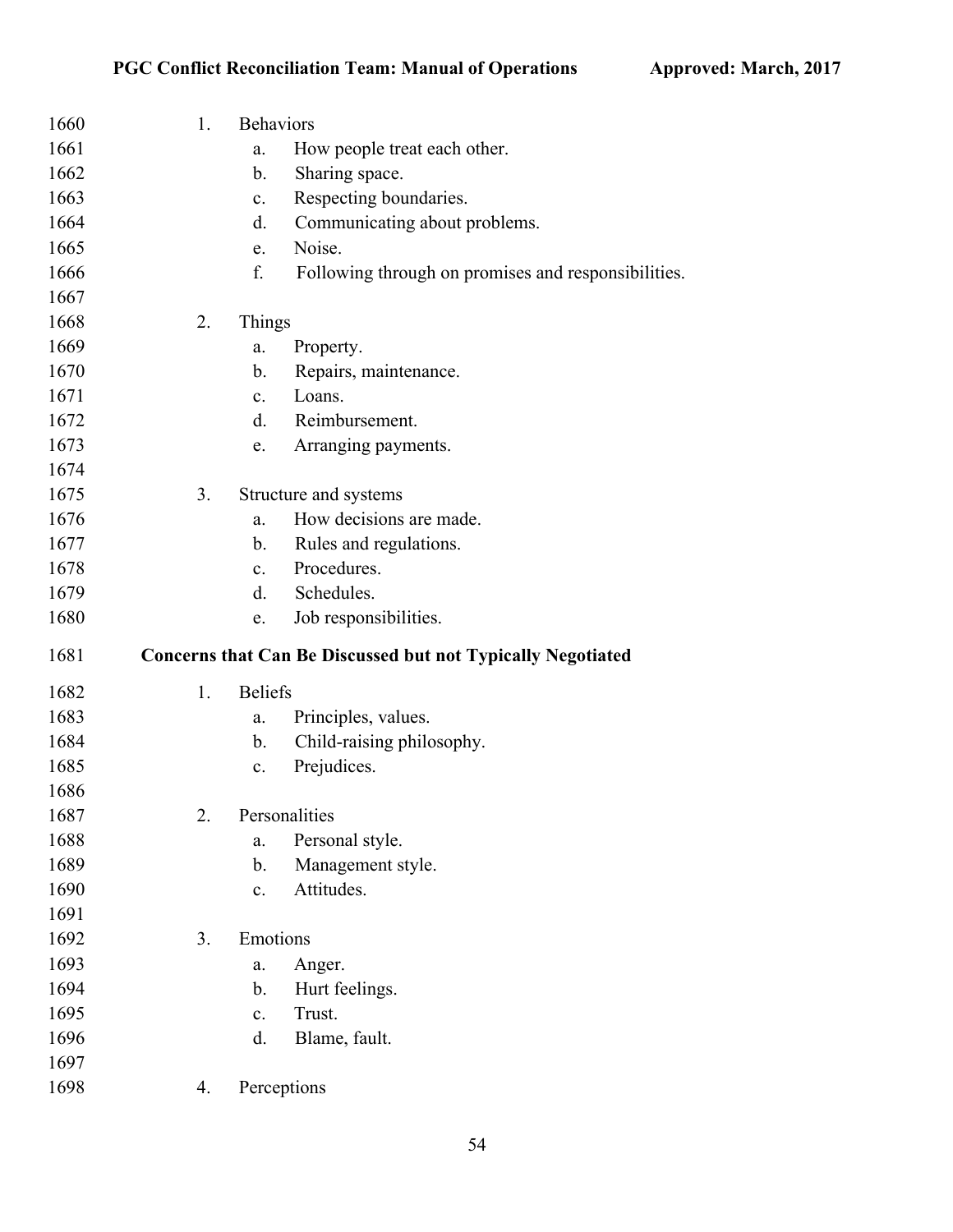| 1699 | What "really" happened.<br>a.                                                                             |
|------|-----------------------------------------------------------------------------------------------------------|
| 1700 | Interpretations.<br>b.                                                                                    |
| 1701 | Right from wrong.<br>$\mathbf{c}$ .                                                                       |
| 1702 | <b>Issues that Cannot Be Mediated</b>                                                                     |
| 1703 | Addictive behaviors.<br>1.                                                                                |
| 1704 |                                                                                                           |
| 1705 | 2.<br>Pathological or abusive behaviors.                                                                  |
| 1706 |                                                                                                           |
| 1707 | 3.<br>Wide gap in power between the parties.                                                              |
| 1708 |                                                                                                           |
| 1709 | Issues where the real decision-maker is not present $-$ or where people whose<br>4.                       |
| 1710 | cooperation is needed or who may be significantly impacted by a decision are not                          |
| 1711 | represented.                                                                                              |
| 1712 |                                                                                                           |
| 1713 | Issues requiring investigation and disclosure before fair negotiation can take place.<br>5.               |
| 1714 |                                                                                                           |
| 1715 | Aware of the above list of concerns that can be negotiated, discussed but not typically                   |
| 1716 | negotiated, and not able to be negotiated, the reconciliation facilitators will use the list of interests |
| 1717 | generated during the small group, structured dialogues to generate a list of workable problem areas.      |
| 1718 | The problems identified on this list should be defined as clearly and specifically as possible, as a      |
| 1719 | lack of clarity will create confusion. It is essential to identify each problem separately and not to     |
| 1720 | confuse or blend problems together, as this will befuddle the dialogue and decision-making                |
| 1721 | process. If there is not clarity and agreement on the problem, there cannot be agreement on the           |
| 1722 | solution.                                                                                                 |
| 1723 | One way to think about whether the problem has been defined clearly is this: if one were                  |
| 1724 | to create a Venn Diagram of the questions that seek to address the workable problem areas, how            |
| 1725 | much overlap would exist in the diagram? It may be impossible or impracticable to address                 |
| 1726 | questions or define problems such that one's Venn Diagram is two or more, completely distinct             |
| 1727 | circles. However, if the Venn Diagram has the circles display a significant amount of shared space,       |
| 1728 | this will lead to people confusing issues, which will muddy the waters of conversation.                   |
| 1729 | After the reconciliation facilitators have defined the workable problem areas, this list is               |
| 1730 | distributed to the congregation, along with an overview of the process to be used and an invitation       |
| 1731 | for congregants to jot down their ideas. The problem-solving phase then develops using five               |
| 1732 | steps: $60$                                                                                               |
| 1733 | Clarify the process to be used to address the problem.<br>1.                                              |
| 1734 |                                                                                                           |

 $\frac{60}{60}$  The material that follows is adapted from MSTI, page C10, D15-24, E5-6, E11-17, and F19-20.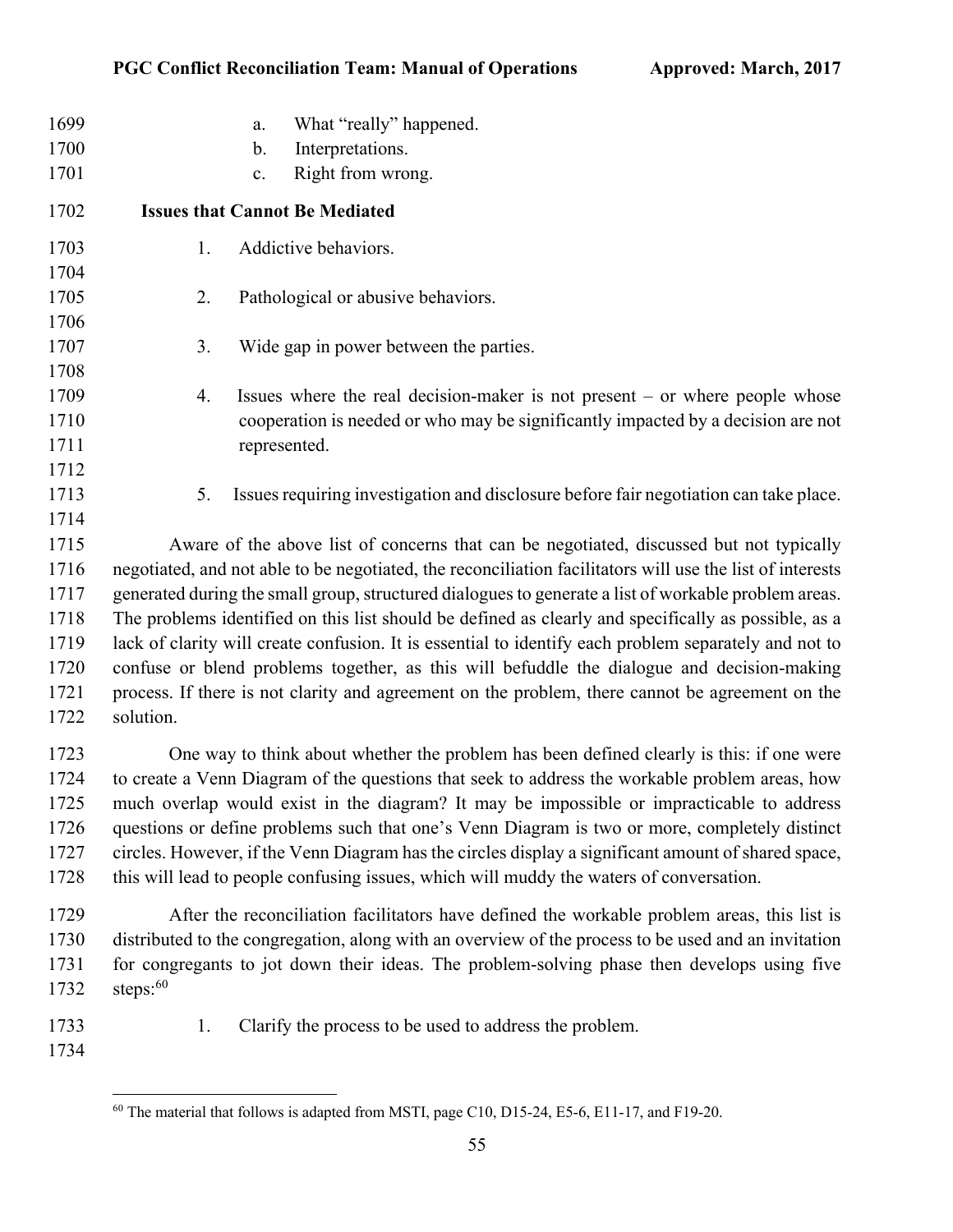|    | Brainstorm ideas for solving the problem.                                      |
|----|--------------------------------------------------------------------------------|
|    |                                                                                |
| 3. | Evaluate the ideas generated using interest-based criteria.                    |
|    |                                                                                |
| 4. | Negotiate specific, actionable proposals using interest-based decision-making. |
|    |                                                                                |
|    |                                                                                |

1741 5. Decide and agree on a plan.

 A description of the five steps in the problem-solving process are described below in prose form. However, aware of the difficulty of keeping in mind several pages of verbiage, reconciliation facilitators may find the five steps described below in bullet form in Appendix E: Problem-Solving Process Step-By-Step on pages 72. The authors strongly encourage reconciliation facilitators to bring a copy of these pages with them the day of the event.

*Step One: Clarify the process to be used to address the problem*

1748 It is necessary for the reconciliation facilitators to communicate the problem-solving process to the congregation both in advance of the problem-solving activity (e.g. in a newsletter or through a Sunday morning announcement) and at the beginning of the activity.

 Before the first problem-solving event, a letter should be sent to the congregation explaining the process. An example of such an announcement can be found in Appendix D: Sample Problem-Solving Letter on page 71.

 On the day of the problem-solving event, at the beginning of the activity, reconciliation facilitators should provide an overview of the process to be used, which may look something like this:

- 1. **Brainstorm** ideas
- 2. **Evaluate** ideas
- 3. **Build Consensus / Negotiate** ideas
- 4. Write a **Covenantal Agreement.**
- *Step Two: Brainstorm Ideas for Solving the Problem*

1762 Idea generation is a multi-step process that begins *before* the day of the problem-solving activity and *continues* on the day of the event. The letter reconciliation facilitators send to the congregation that clarifies the process to be used, should also include the following:

1765 1. A description of the workable problem areas. These workable problem areas should be posed as questions to be addressed.

2. An invitation for congregants to jot down their ideas for each problem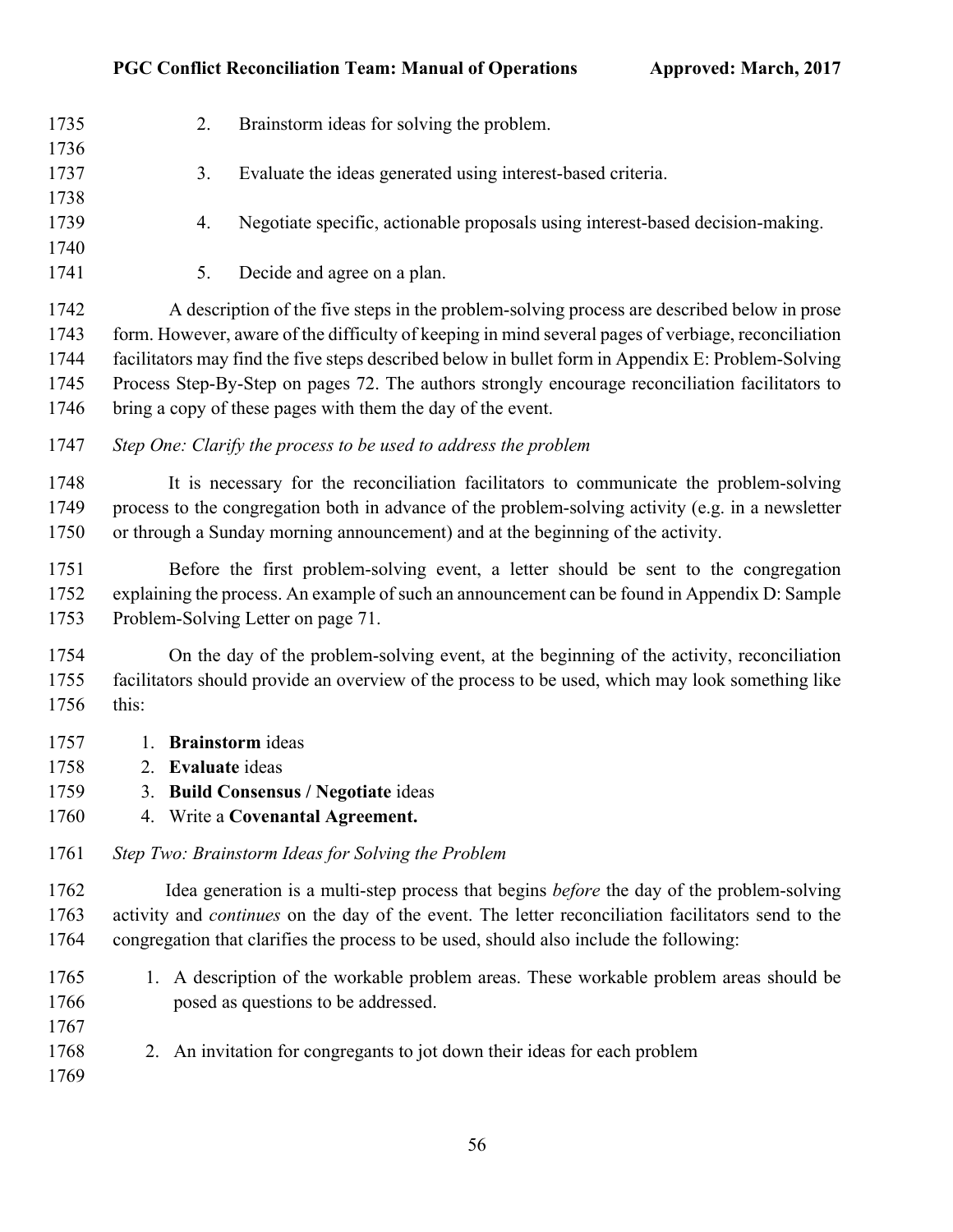- 1770 3. A request that congregants evaluate their own ideas from an interest-based perspective.<sup>61</sup> A description of the differences between position-based bargaining and interest-based bargaining is found in Appendix H, page 76. This or another description of the differences between position-based and interest-based decision-making should be included in any announcement to the congregation as possible and practicable.
- 4. A reminder that problem-solving is a collaborative exercise. Even at this early stage in the problem-solving process, it is helpful for reconciliation facilitators to frame the forthcoming dialogue as collaboration. Such collaboration can be invited both
- a. By a specific request that those who participate understand that their ideas will be one of many, and that all ideas will be honored, affirmed, and heard, and
- b. By specifically requesting people to write an accompanying list of concerns or interests their idea addresses; that is, ask people to create a list of ways their idea will lead to health and wellness for the congregation.

1786 On the day of the problem-solving event, at the beginning of the brainstorming ideas step, reconciliation facilitators should provide a brief overview of the above requests, especially an overview of the difference between position-based and interest-based decision-making. Following this brief overview, participants can be invited to jot down their ideas on large pieces of paper scattered throughout the room, connecting their idea to a specific problem. (Each sheet of paper should have the workable problem area identified in some form.) This is an individual activity, with each participant writing their own ideas.

 Once all participants have written their ideas on the large paper, reconciliation facilitators should choose the first topic to be discussed in more detail. The reconciliation facilitators may have a decent idea of the order in which they want to discuss the workable problem areas but often starting with an easier problem is best as it gives the group an early, easy "win." From the easy win, reconciliation facilitators may choose to address workable problem areas according to their importance or by distinguishing between what problem, if it is solved first, will lead to more easily 1799 solving other problems.<sup>62</sup>

 After all ideas have been written on the papers and a topic chosen, the reconciliation facilitators should review the ideas with the entire group. It is inappropriate at this point in the process for the reconciliation facilitators to offer their opinion on the relative merits of the ideas generated; this is work to be done by the congregants during the evaluation step! However, it is

Again, c.f. Appendix  $\_\_$ , page  $\_\_$  for appropriate verbiage.

For a brief discussion of the issue, c.f. ibid., p. D17.II.A.1-3.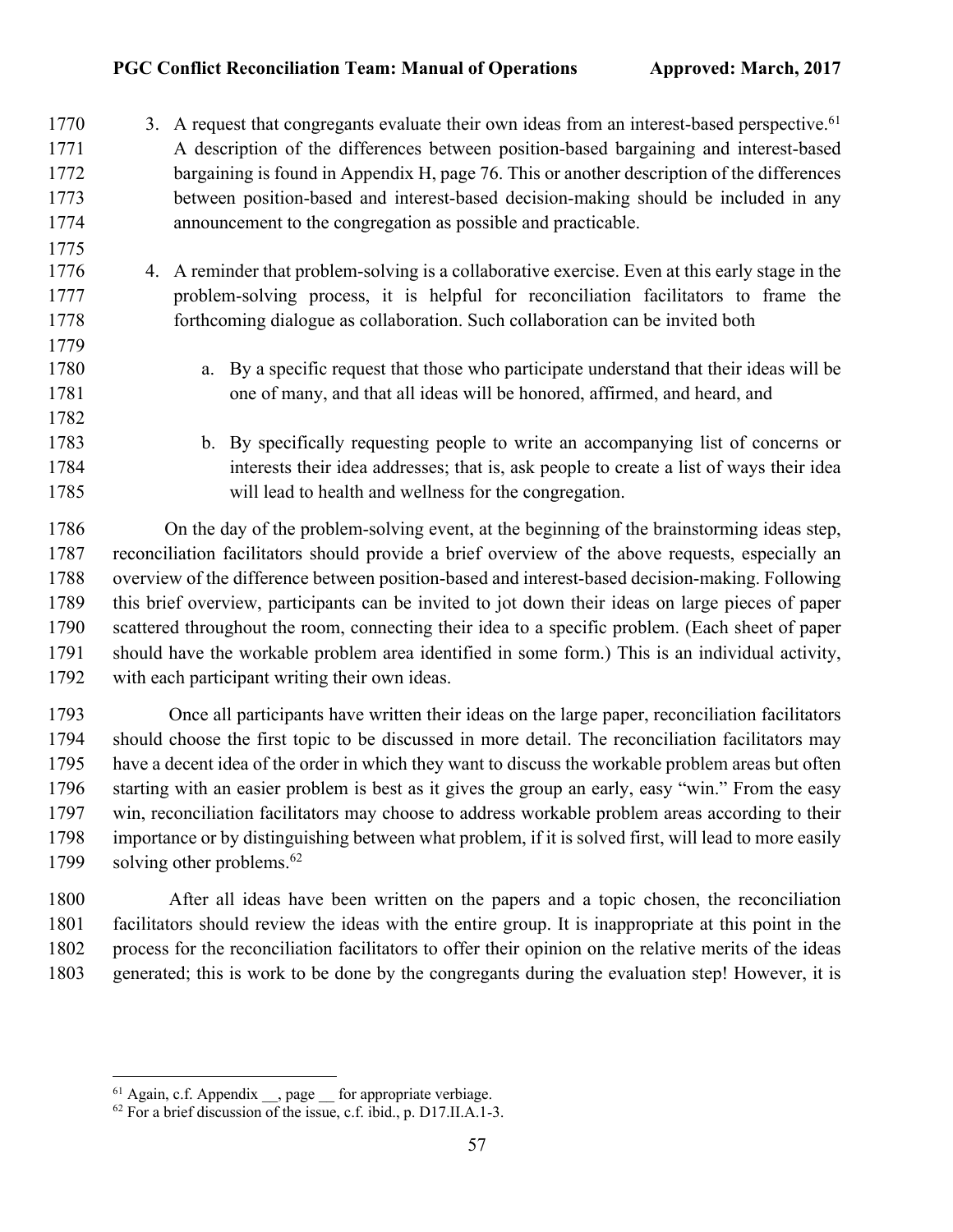appropriate for reconciliation facilitators to comment on any diversity of viewpoints, ideas or 1805 interests being expressed, yet without judgment or assessment, merely with interest and curiosity.<sup>63</sup>

 Once reconciliation facilitators have read all the written ideas, give the gathered large group an opportunity to brainstorm additional ideas; write these additional ideas on the paper. Again, encourage participants to withhold the urge to express their opinion on the relative merits of the ideas – essentially, the reconciliation facilitators are asking participants to "bracket" their conversation; one step at a time! Yet, reconciliation facilitators are encouraged to document the diversity being expressed.

 Following the brainstorming of ideas, it is necessary to give the group a break in order to allow time for the reconciliation facilitators to sort the ideas into categories. Generally speaking, groups may generate 15 – 20 ideas, yet many of these ideas use different verbiage to convey the 1815 same concept. Time will not allow a group to evaluate 20 distinct ideas! However, these  $15 - 20$ 1816 ideas will usually express only  $4 - 5$  basic concepts; that is, even if different verbiage is used, several ideas can be lumped together as they share significant similarities. It is necessary to allow 1818 reconciliation facilitators sufficient time to sort through all of the ideas to gather the  $4 - 5$  basic 1819 concepts the group is expressing; it is these  $4 - 5$  that will be evaluated in the next step.

*Step Three: Evaluate the Ideas Generated Using Interest-Based Criteria*

1821 Several issues present themselves for facilitators' awareness during the evaluation of ideas step, including the following:

- 1. The tendency in American *institutions* to want to vote: the idea that gets the most votes is not necessarily the healthiest choice; therefore, the evaluation process will discuss issues not merely tally the idea with the most "likes."
- 2. The tendency in American *churches* to want to vote in order to avoid discussion: voting is an excellent way to avoid conflict and the difficult work of respectful speaking, humble listening, and collaborative decision-making; therefore, the evaluation process will encourage people to speak and listen using all the skills taught and practiced to this point in the reconciliation process.
- 3. The tendency in both American institutions generally and American churches specifically to *form coalitions*: coalition building is a necessary function of the voting process but limits the creative, other-affirming, Spirit-seeking openness required for spiritual discernment by the Body of Christ; therefore, the evaluation process will create groups that include people from differing perspectives in conversation with one another.

For a helpful discussion on documenting the diversity, c.f. ibid., page E5.II.A.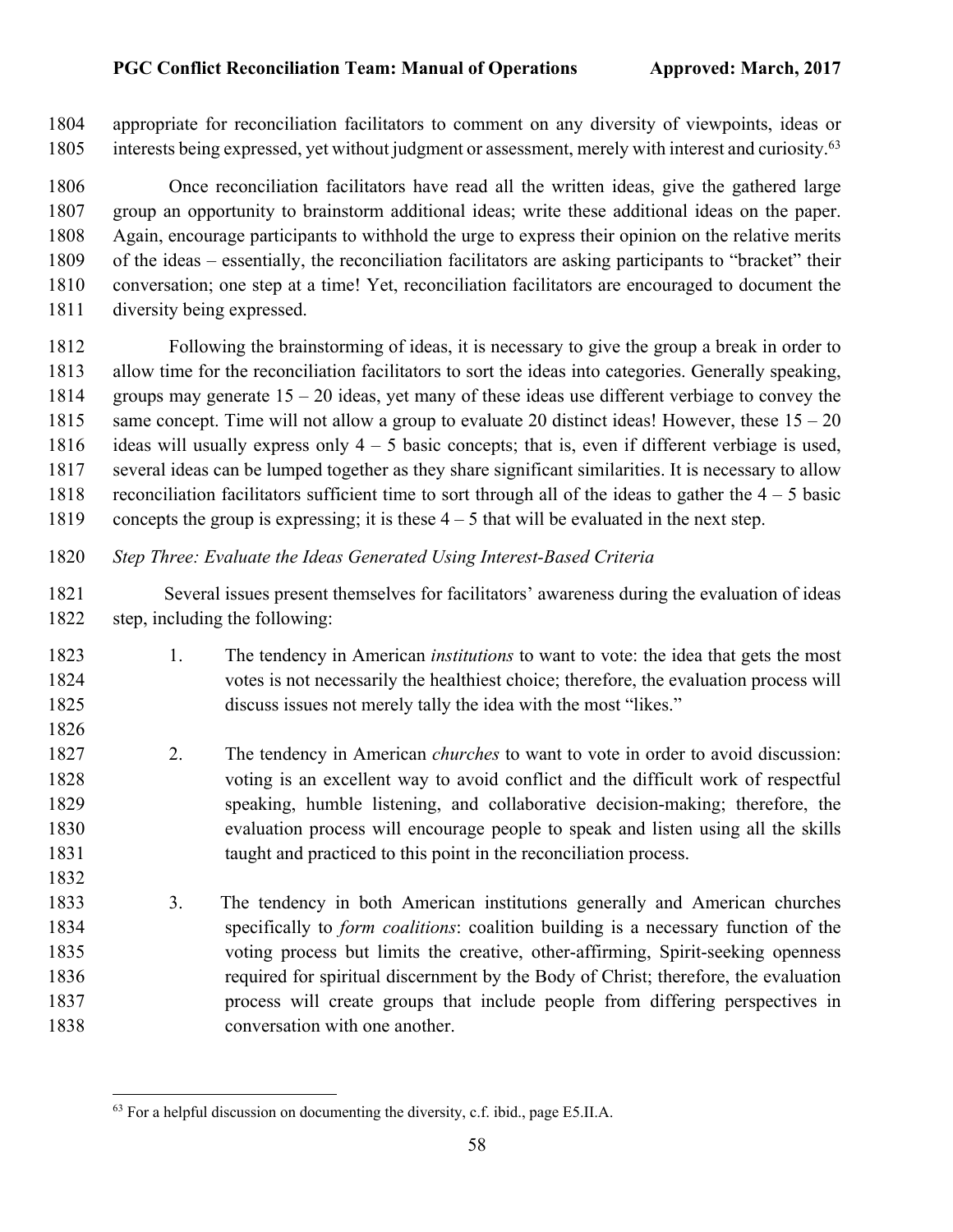- 4. The tendency in both American institutions generally and American churches specifically to *tolerate demagoguery*: hopefully, by this point in the reconciliation process, individuals in the congregation are self-aware and the congregation has developed sufficient group norms to discourage the practice of "the loudest, most insistent voice gets her or his way," which is common in some churches; therefore, 1844 the reconciliation facilitators will monitor the small group dialogues to encourage healthy communication!
- 

 To counter these above tendencies, and to provide a healthy forum to evaluate the ideas, the evaluation step will divide the whole group into smaller groups that express a diversity of opinion. The smaller groups may be chosen in one of several ways, two of which are described 1850 below: <sup>64</sup>

- 1. *Conflict spectrum exercise*: describe the two most polarized ideas and have people line up along the spectrum. Divide participants into groups that include individuals from the entire length of the spectrum.
- 2. *"Four" corners exercise*: ask individuals to choose their favorite idea and stand 1856 together. (It may be there are more or less than four ideas; adjust accordingly.) Divide participants into groups that include individuals from multiple perspectives.
- Each small group will be assigned one of the 4 5 ideas to evaluate. It is appropriate to give the groups a specific timeframe for this discussion, with the amount of time allotted dependent on the complexity and sensitivity of the concern. In this step of the process, participants should be encouraged to *evaluate* ideas using interest-based conversation rather than position-based conversation. Facilitators should suggest the following practices as useful for interest-based 1864 conversations:<sup>65</sup>
- 1. *Plus / Minus Chart*: this is the traditional, line down the middle, pros and cons list (also known as an advantages and disadvantages list). 2. *Helping / Hindering Chart*: this is a variation on the above but focuses the group's attention on the ways an idea may help the congregation move toward healthy, faithful practice or way an idea may hinder the same. 3. *Interest Chart*: this seeks to document all the interests or concerns a given idea addresses.

 If reconciliation facilitators have an idea for dividing groups while maintaining group diversity, they should feel permission to lead accordingly. The above ideas are illustrative, not exhaustive.

<sup>&</sup>lt;sup>65</sup> Ibid., page D20.VI.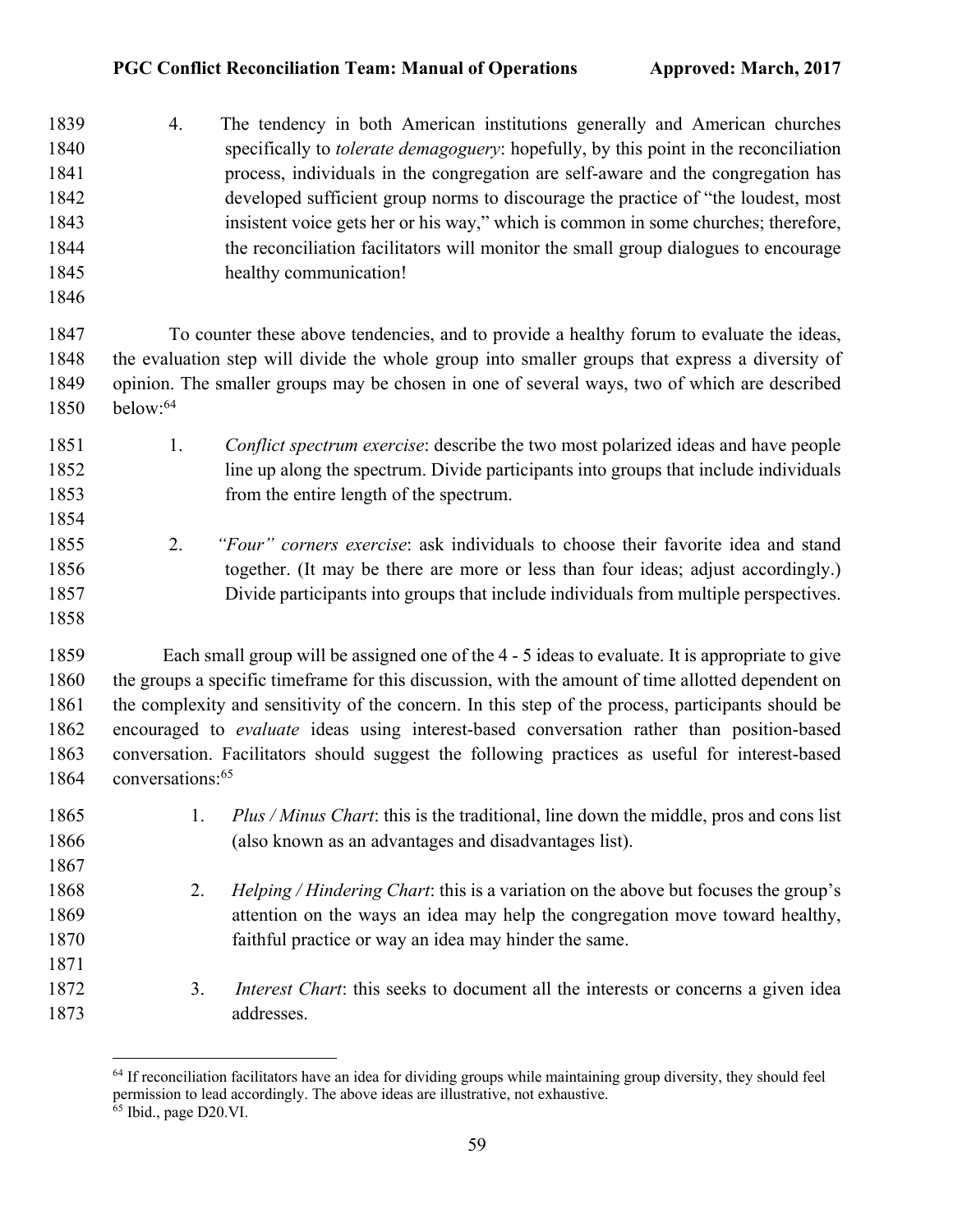| 1874         |                                                                                                                                                                                                                  |
|--------------|------------------------------------------------------------------------------------------------------------------------------------------------------------------------------------------------------------------|
| 1875         | <i>Impact Chart</i> : this seeks to document the impact(s) a given idea will have on the<br>4.                                                                                                                   |
| 1876         | congregation.                                                                                                                                                                                                    |
| 1877         |                                                                                                                                                                                                                  |
| 1878         | Criteria for Solutions (Principles Chart): for complex situations, it may be<br>5.                                                                                                                               |
| 1879         | necessary for groups first to identify or list the criteria that defines a "good"                                                                                                                                |
| 1880         | solution; that is, what constitutes healthy, faithful practice? In most instances,                                                                                                                               |
| 1881         | confusion on these "first principles" leads to division on how to evaluate an idea.                                                                                                                              |
| 1882         |                                                                                                                                                                                                                  |
| 1883         | After each small group has an opportunity to evaluate an idea, have a member of the group                                                                                                                        |
| 1884         | share their assessments with the entire gathering. The group's assessments should be discussed as                                                                                                                |
| 1885         | either an appreciation or a concern:                                                                                                                                                                             |
|              |                                                                                                                                                                                                                  |
| 1886         | We appreciate this idea because<br>$\bullet$                                                                                                                                                                     |
| 1887         | We appreciate that this idea<br>٠                                                                                                                                                                                |
| 1888         | We have concerns about this idea because<br>$\bullet$                                                                                                                                                            |
| 1889         | We are concerned that this idea                                                                                                                                                                                  |
| 1890         | The other groups listen to the original group's appreciations and concerns and then are                                                                                                                          |
| 1891         | invited to add their own perspectives, again using an interest-based focus that expresses itself as                                                                                                              |
| 1892         | an appreciation or concern.                                                                                                                                                                                      |
| 1893         | Step Four: Negotiate specific, actionable proposals using interest-based decision-making                                                                                                                         |
| 1894         | In this next step, a specific, actionable proposal will be crafted. Once again using a conflict                                                                                                                  |
| 1895         | spectrum exercise, four corners exercise, or some other variant, divide into small groups. This                                                                                                                  |
| 1896         | negotiating step will be an iterative process of ever-growing group conversation, starting small                                                                                                                 |
| 1897         | and getting progressively larger. At each point in this negotiating step, the groups are asked to                                                                                                                |
| 1898         | create a consensus idea. Their idea will not usually be complete, whole, and fully detailed but                                                                                                                  |
| 1899         | should convey at least a general solution with one or two actionable steps.                                                                                                                                      |
| 1900         | Please note that "consensus" does not mean "unanimity" but that there exists enough                                                                                                                              |
| 1901         | agreement that most everyone can agree to an idea and those who cannot agree with an idea can                                                                                                                    |
| 1902         | still live with it knowing they have been heard and respected by the group. <sup>66</sup>                                                                                                                        |
| 1903         | The consensus-building conversations, as an iterative process leading from smaller to                                                                                                                            |
| 1904         | larger groups, should proceed according to the following guidelines:                                                                                                                                             |
| 1905<br>1906 | 1. Round $1 -$ start with (a) small groups of four;                                                                                                                                                              |
| 1907         | 2. Round $2$ – combine groups of four into groups of eight;                                                                                                                                                      |
|              | <sup>66</sup> Ibid., page E6.III.B. See also page F20.4.e: "If isolated dissent continues, ask whether the person can 'live with<br>the proposal' or agree to give it a try," emphasis included in the original. |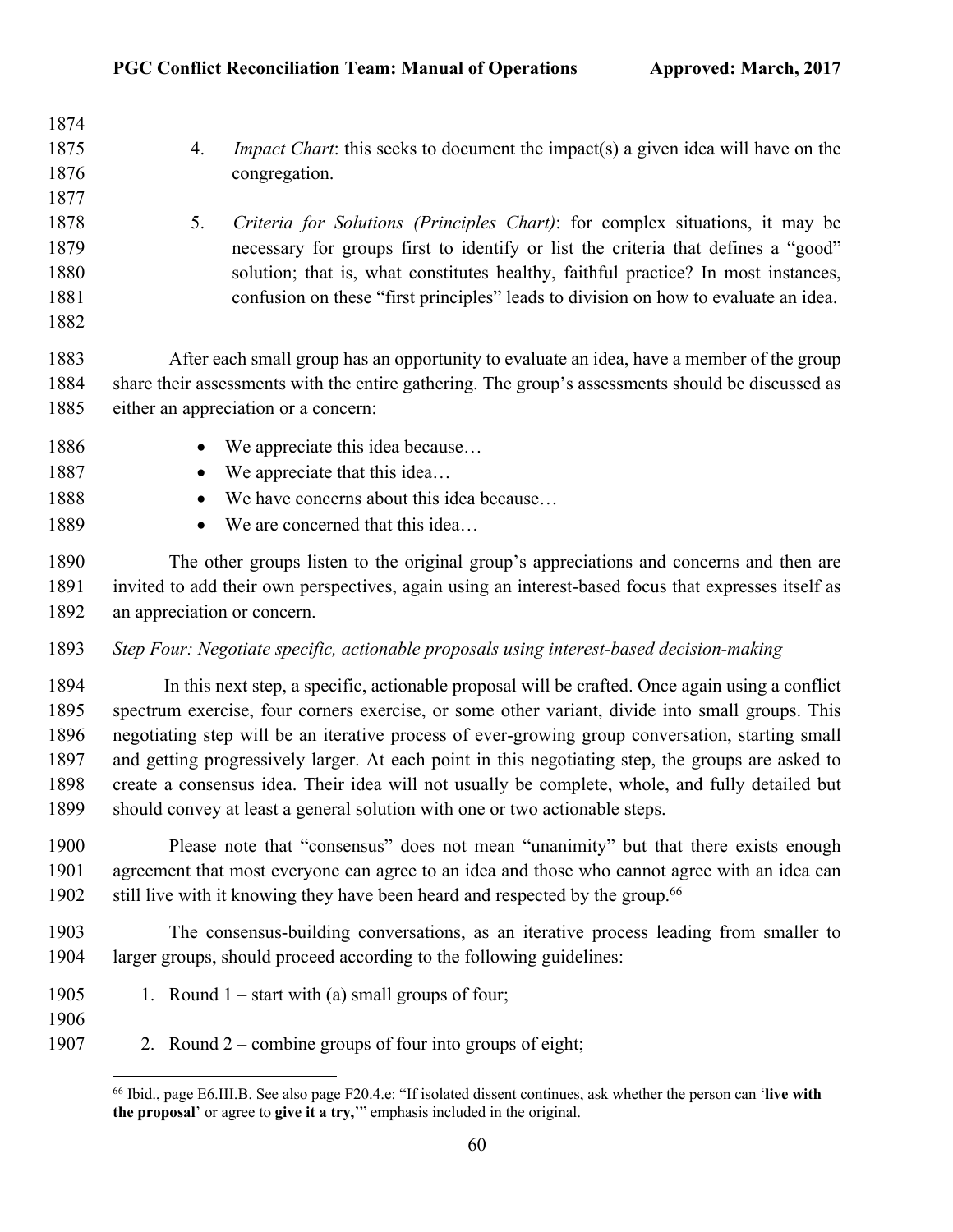| 1908 |                                                                                                  |
|------|--------------------------------------------------------------------------------------------------|
| 1909 | 3. Round $3$ – select one person from each group of eight to form a (c) "public" group that sits |
| 1910 | in the center of the room while everyone else sits in a circle around them to observe their      |
| 1911 | conversation;                                                                                    |
| 1912 |                                                                                                  |
| 1913 | 4. Round $4$ – the entire group dialogues.                                                       |
| 1914 |                                                                                                  |
| 1915 | For each of rounds 1-3, the groups seek to create a consensus idea among themselves and          |
| 1916 | then share their idea with the larger gathering as follows:                                      |
| 1917 |                                                                                                  |
| 1918 | Communicate their group's consensus idea to the entire gathering,<br>1.                          |
| 1919 |                                                                                                  |
| 1920 | 2. Listen while members of the entire gathering express appreciation of what they like           |
| 1921 | about the idea (that is, the positive, helpful, interests and impacts suggested by the           |
| 1922 | idea), and                                                                                       |
| 1923 |                                                                                                  |
| 1924 | 3. Listen while members of the entire gathering express respectful, compassionate                |
| 1925 | concerns about their idea (using, of course, their very best I-statements).                      |
| 1926 |                                                                                                  |
| 1927 | 4. Reconciliation facilitators should document each group's idea on large paper.                 |
| 1928 |                                                                                                  |
| 1929 | Round 4 leads into the fifth and final step of the problem-solving phase as described below.     |
| 1930 | Step Five: Decide and agree on a plan <sup>67</sup>                                              |
| 1931 | The group is now ready to craft an agreement. The agreement should state clearly who is          |
| 1932 | agreeing to what, where, when, and how. You can use the disputant's wording whenever possible.   |
| 1933 | An effective agreement should:                                                                   |
| 1934 | 1. Be Specific                                                                                   |
| 1935 | Avoid ambiguous words such as "soon," "reasonable," "cooperative," "neighborly,"                 |
| 1936 | "frequent," and "quite," since they can mean different things to different people. Use           |
| 1937 | specific words and dates that will more likely mean the same thing to both parties. For          |
| 1938 | example, "Mrs. Wrangle and the McBickers agree to build a 5' high board fence along the          |
| 1939 | property line between their houses. Mrs. Wrangle agrees to buy the building materials by         |
|      |                                                                                                  |

 June 1, and the McBickers agree to build the fence by July 1. Both agree to paint their own 1941 side of the fence by August 1."

# **2. Be Clear about Deadlines**

<sup>&</sup>lt;sup>67</sup> Ibid., pages D23-24. This section cited verbatim from "The Agreement Stage."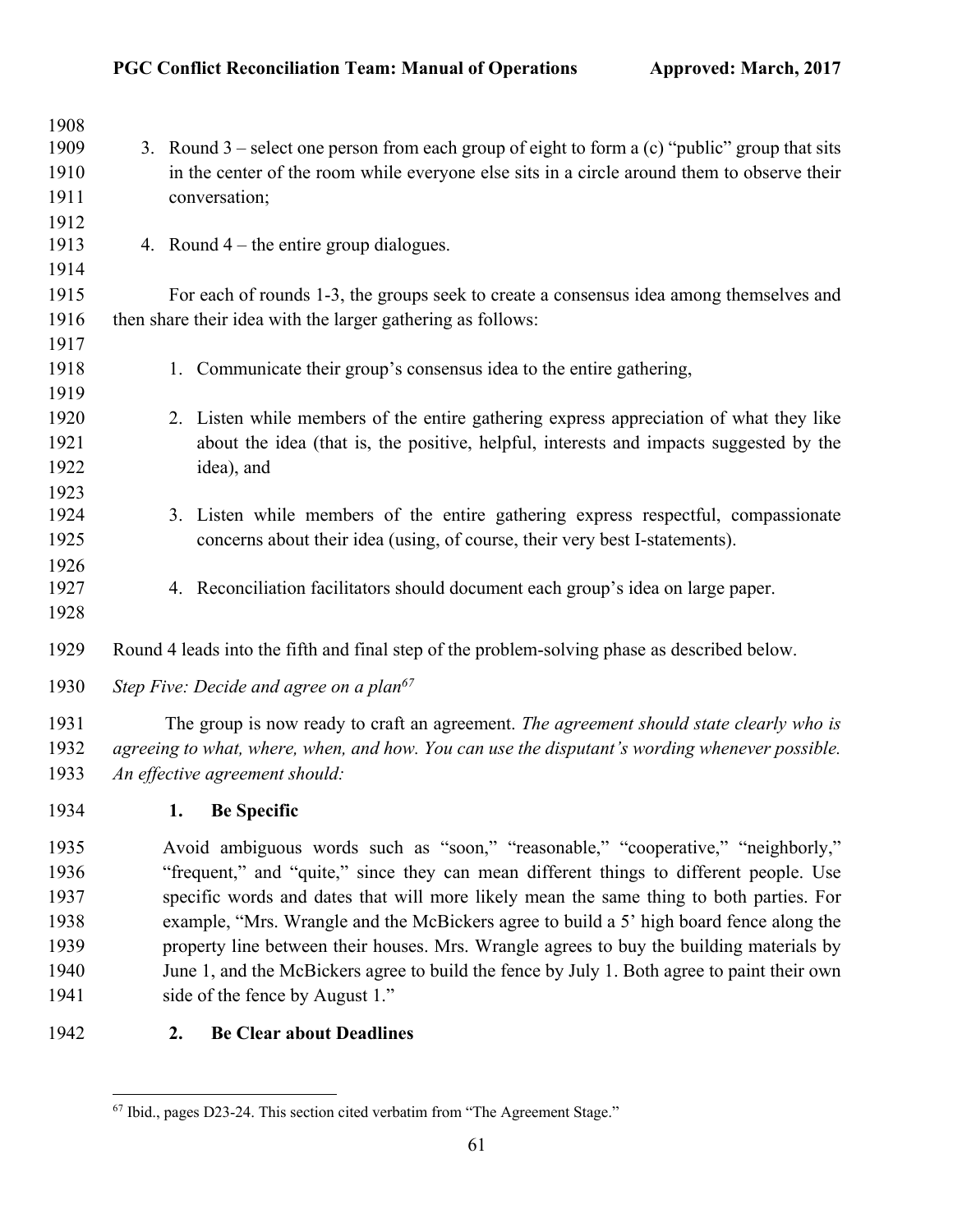| 1943 |    | State all times and deadlines clearly, as in the previous example.                                |
|------|----|---------------------------------------------------------------------------------------------------|
| 1944 | 3. | <b>Be Balanced</b>                                                                                |
| 1945 |    | Everyone should win something, and agree to do or not do something. For example, "Mrs.            |
| 1946 |    | Jones agrees to" "Mr. Smith agrees to"                                                            |
| 1947 | 4. | <b>Be Positive</b>                                                                                |
| 1948 |    | Encourage the disputants to state positively what they will do in the future.                     |
| 1949 | 5. | <b>Be Realistic</b>                                                                               |
| 1950 |    | Can they live up to their agreement? It works best if they agree to actions they can control.     |
| 1951 | 6. | <b>Be Clear and Simple</b>                                                                        |
| 1952 |    | Avoid legal language. Use the disputants' language if you can.                                    |
| 1953 | 7. | <b>Be Signed by Everyone Present</b>                                                              |
| 1954 |    | After you are finished writing the agreement, read it to the parties to get their response.       |
| 1955 |    | Does it cover all the issues? Do they pledge to live up to it? Is there a way to review progress  |
| 1956 |    | in the near future? Sign and date the agreement, giving a copy to both parties.                   |
| 1957 |    | For an example written agreement, see Appendix F, page 74.68                                      |
| 1958 |    | And Don't Forget to Speak from the Heart                                                          |
| 1959 |    | An additional section to include that is not a part the example written agreement in              |
| 1960 |    | Appendix __, is to ask participants' to discuss their purpose and motivation in covenanting to an |
| 1961 |    | agreement. To discuss one's purpose and motivation is to speak from the heart; it moves beyond    |
| 1962 |    | the who, what, when and how to speak to the why an agreement is important.                        |
| 1963 |    | Simon Sinek, in his book Start with Why, expresses the compelling nature of "Why                  |
| 1964 |    | Statements," and their persuasive power to invite, encourage and entice a positive response. The  |
| 1965 |    | agreement needs to convey with realism and specificity that to which congregants will be asked to |
| 1966 |    | covenant, and the agreement must communicate why such a covenant is important. Often the why      |
| 1967 |    | statements will be embedded in much of what people say as part of the problem-solving activity.   |
| 1968 |    | Two examples of the distinction between what versus why are found below:                          |

 **What:** We will publish an overview of Session actions on the website, in the bulletins, and as part of the newsletter.

 Ibid., D24. Used with permission of LMPC for use by the Presbytery of Grand Canyon Reconciliation Team. May not be reproduced otherwise. For information on obtaining copies, contact LMPC.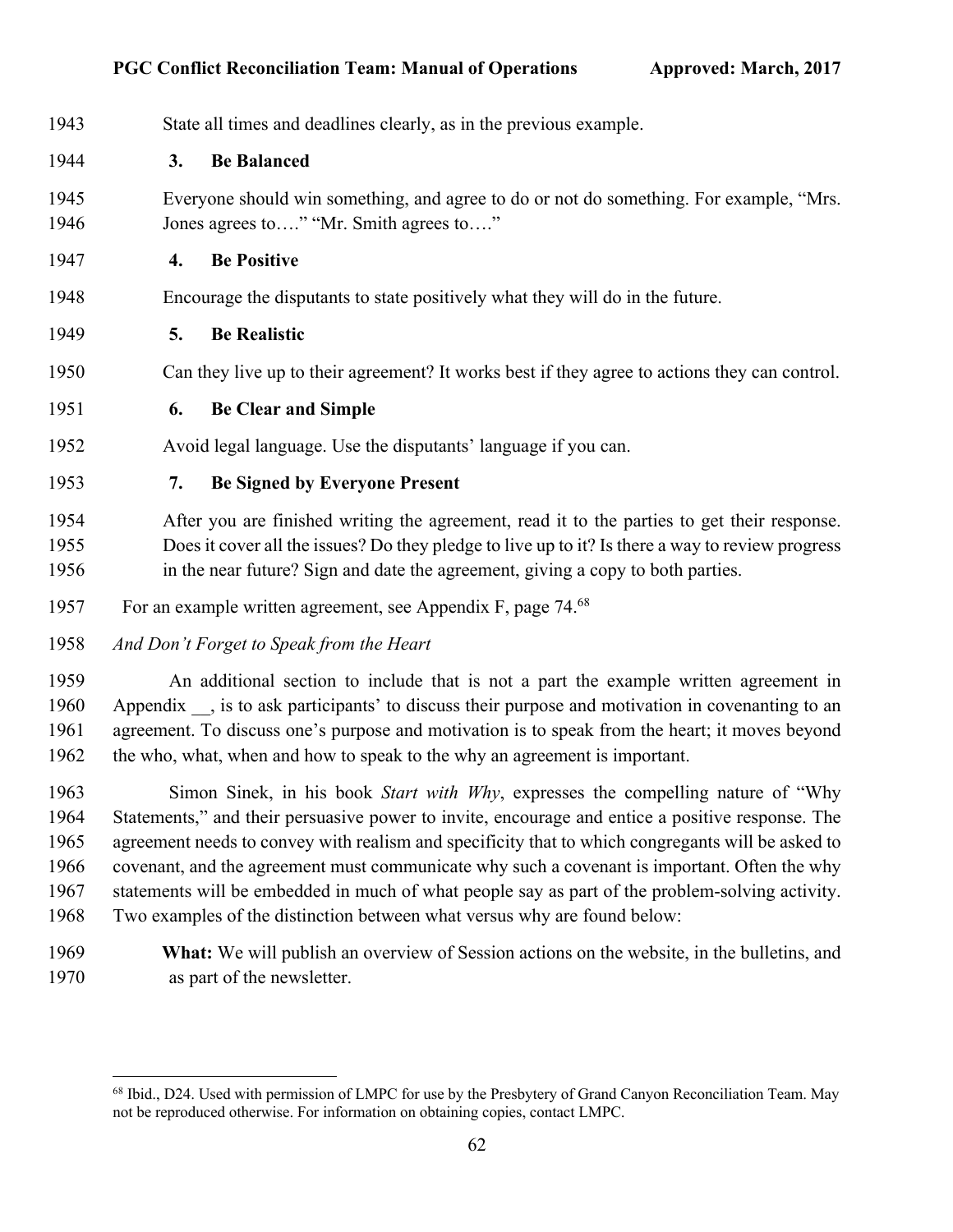- **Why:** Because we are a family of faith, the Session desires to act with transparency through communications that help others know what Session is doing and our rationale for taking certain actions.
- **What:** We will use I-Statement and interest-based decision-making in committee, commission, deacon and Session meetings.
- **Why:** Because we all are God's beloved and we desire to convey that love in how we communicate with one another, we will use the following tools to create respectful dialogue.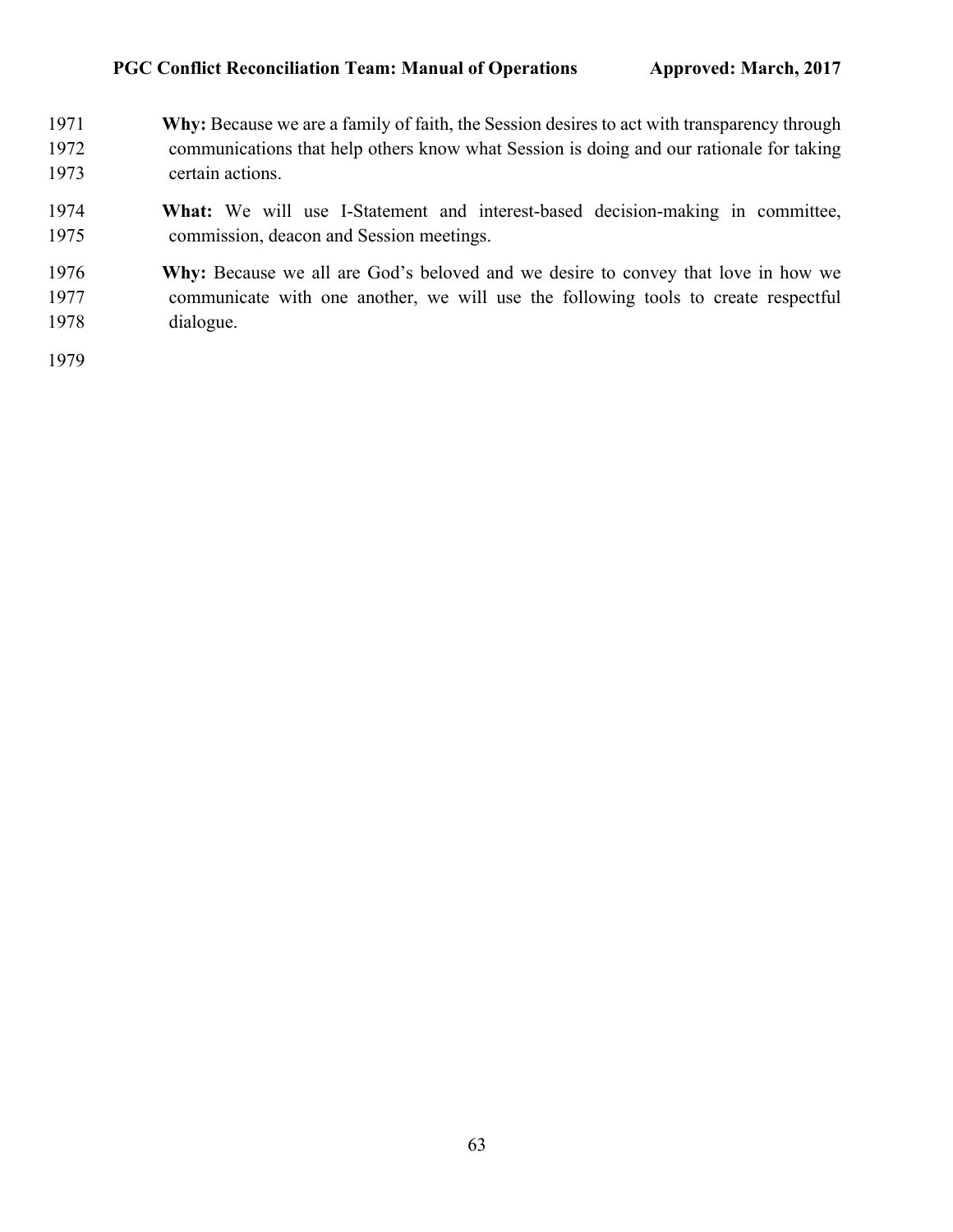## **STAGE THREE: Engage Creatively, Connect Constructively**

## **Closing Worship and Final Report**

 The Reconciliation process requires closure of the *formal* activities involved in reconciliation that invite, encourage, and facilitate the *informal* work of living as a reconciled Body of Christ. There are four, formal closure activities: (1) an exhaustive written report to the congregation, (2) a closing service of worship, (3) distribution and receipt of an evaluation form, 1986 and (4) follow-up monitoring with the Session and pastoral leadership.<sup>69</sup>

 The formal activities signal an end to the reconciliation process and set a clear boundary with the congregation that directs members toward their pastor(s), elders, and each other for ongoing communication, consultation, and decision-making. As such the end of the formal activities discourage the temptation for members to triangle the reconciliation facilitators in congregational life.

 The formal activities also invite, encourage, and facilitate the informal – and much more significant – work of the congregation: to move forward together, living into their unity of purpose, sharing common practices, as they seek to express in word and deed that they are a reconciled Body of Christ. The formal work is necessary; the informal work is life-giving. The formal work will occur over a matter of weeks; the informal work continues indefinitely.

*The Written Report*

 A draft version of the written report will be submitted to the Session, and the Session given the opportunity to review and respond to it. It is expected the Session will have questions, comments, requests for clarification or modification, and may also offer other input. It is essential that the report express accurately the situation at the church and what occurred during the reconciliation process, and all agreements moving forward. Items to include in the report are as follows:<sup>70</sup>

| 2004 | Overview                                                                             |
|------|--------------------------------------------------------------------------------------|
| 2005 |                                                                                      |
| 2006 | (1) A brief description of the presenting issues that led to the reconciliation team |
| 2007 | working with the congregation.                                                       |
| 2008 |                                                                                      |
| 2009 | (2) A brief description of the reconciliation process.                               |
| 2010 |                                                                                      |
| 2011 | 2. Results of the Information Gathering Activities                                   |
| 2012 |                                                                                      |
| 2013 | (1) List statistically all pertinent information from the questionnaires.            |
| 2014 |                                                                                      |

For a complete description of the "Closure of Process," c.f. MSTI, pages F21-24.

Ibid., pages F21-22, quoted with slight modification, emphasis included in the original.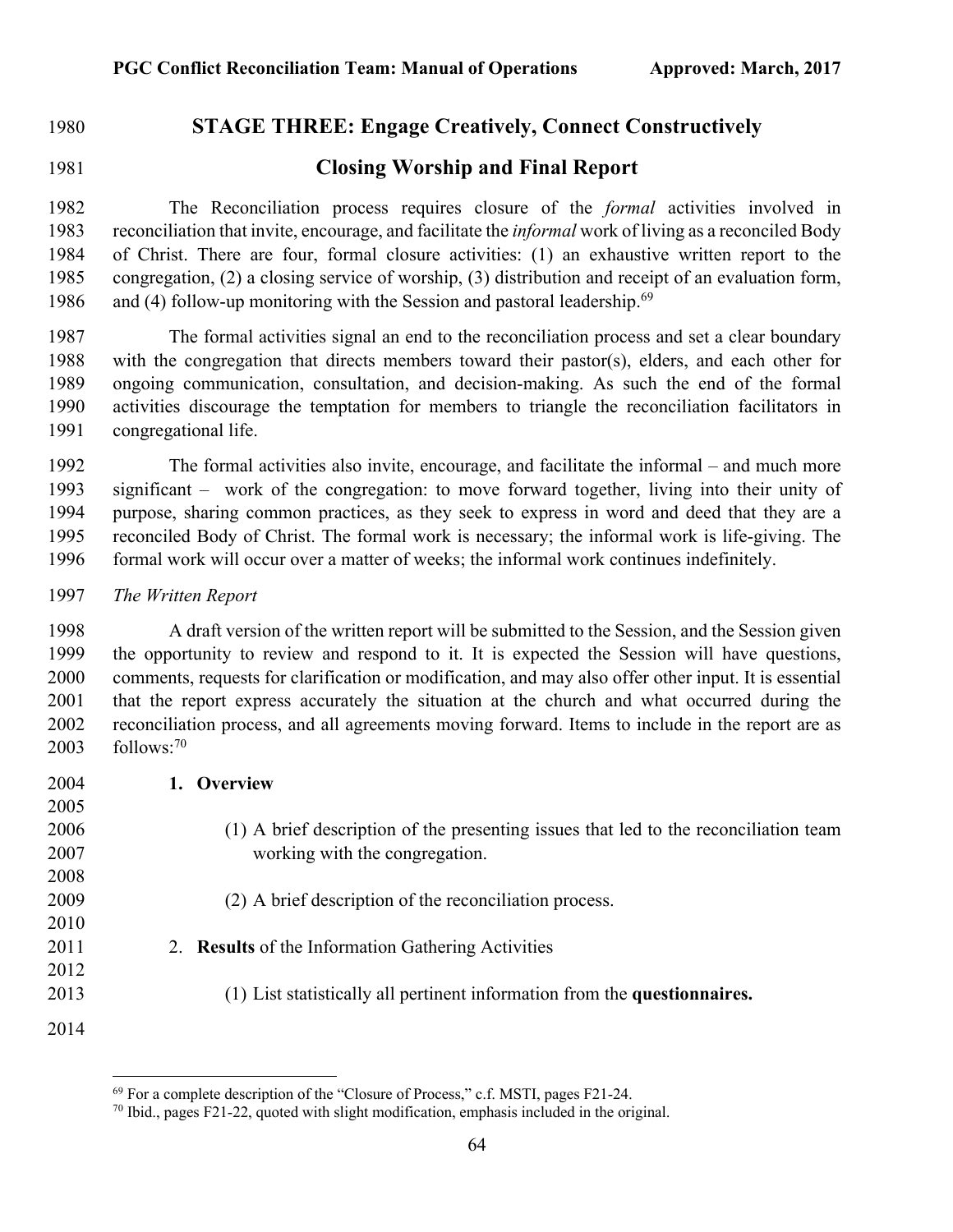| 2015 |                                                                                                          |
|------|----------------------------------------------------------------------------------------------------------|
| 2016 | (2) List the minimal and maximal goals of the intervention process as defined by                         |
| 2017 | the Session.                                                                                             |
| 2018 |                                                                                                          |
| 2019 | (3) List the <b>destructive habits</b> identified by the congregation.                                   |
| 2020 |                                                                                                          |
| 2021 | (4) List any statements concerning feelings of powerlessness made by members of                          |
| 2022 | the congregation that are representative of issues and difficulties.                                     |
| 2023 |                                                                                                          |
| 2024 | (5) Summarize the needs/interests compiled during the small group sessions.                              |
| 2025 |                                                                                                          |
| 2026 | (6) Summarize the <b>process</b> used for any interpersonal mediation, though do not                     |
| 2027 | name the individuals nor the specific hurts.                                                             |
| 2028 |                                                                                                          |
| 2029 | <b>Agreements and Findings</b><br>3.                                                                     |
| 2030 |                                                                                                          |
| 2031 | (1) List the workable problem areas addressed in the problem-solving sessions.                           |
| 2032 |                                                                                                          |
| 2033 | (2) List the <b>agreements</b> affirmed by the congregation.                                             |
| 2034 |                                                                                                          |
| 2035 | reconciliation facilitators'<br>findings,<br>(3) Summarize<br>the<br>including<br>the                    |
| 2036 | congregation's strengths and any recommendations the facilitators have.                                  |
| 2037 | Upon completion of the report to the mutual satisfaction of the reconciliation facilitators              |
| 2038 | and the Session, both the Session and the Commission on Ministry shall be asked to receive the           |
| 2039 | report and include it in their minutes. The report should be considered a historical document. If        |
| 2040 | there is a pastoral transition within three years of the report, COM shall take steps to ensure pastoral |
| 2041 | candidates have access to it upon request.                                                               |
| 2042 |                                                                                                          |
|      | Closing Service of Worship                                                                               |
| 2043 | The closing service of worship is an opportunity to celebrate with the congregation the                  |
| 2044 | progress they have made as well as point them forward for the continuing work of living into the         |
| 2045 | fullness of reconciliation in Christ Jesus. The congregation's ordinary worship style should be          |
| 2046 | affirmed and followed whenever possible. However, in preparing the liturgy reconciliation                |
| 2047 | facilitators should consider inclusion of one or more of the following:                                  |
| 2048 | 1. Appreciation of each other and/or the congregation. What have members learned                         |
| 2049 | about each other that can be celebrated?                                                                 |
| 2050 |                                                                                                          |
| 2051 | 2. Confession for one's own role in any unrest, conflict, or disunity. What regrets do                   |
| 2052 | members have that can be expressed publicly?                                                             |
| 2053 |                                                                                                          |
|      |                                                                                                          |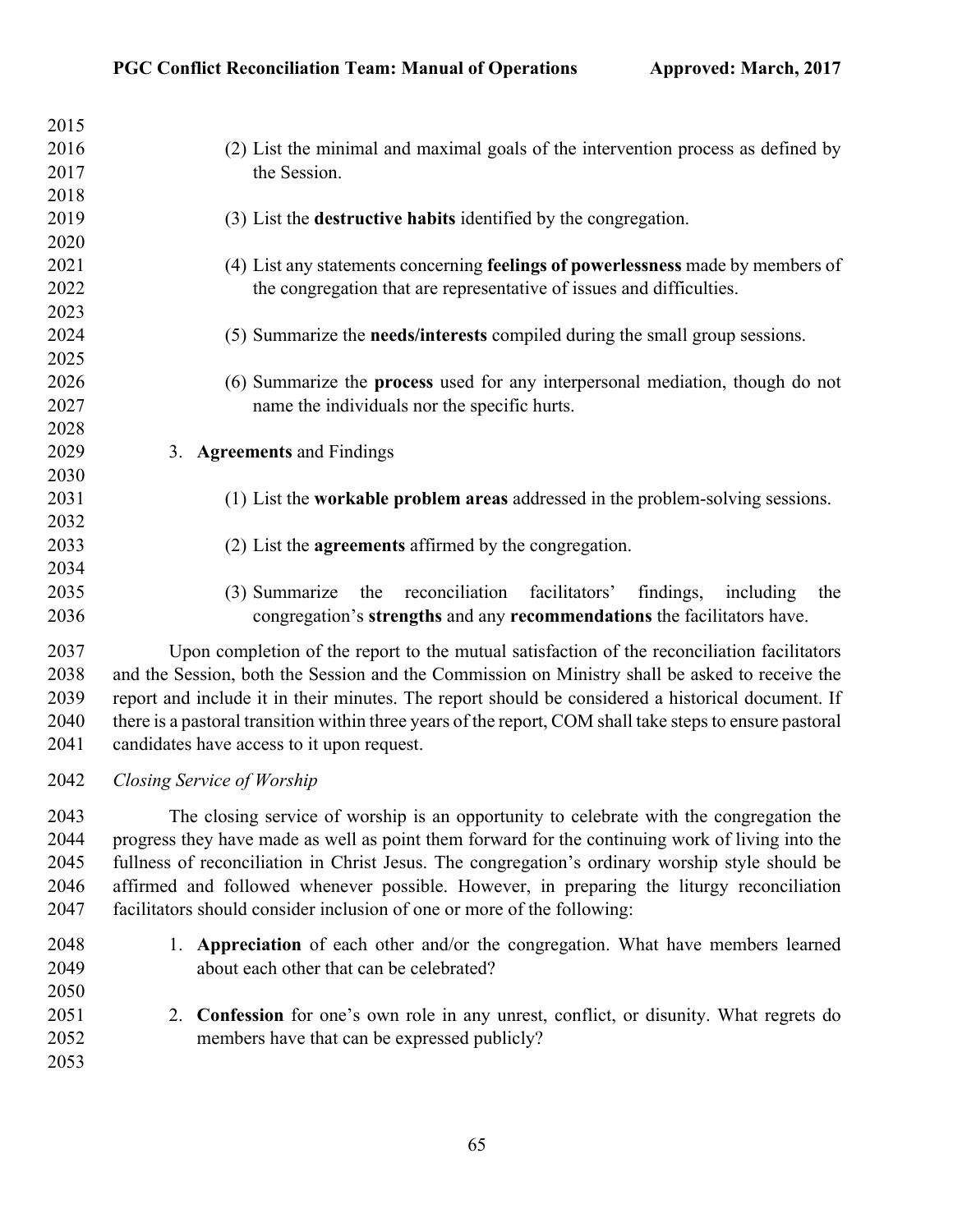| 2054 | 3. Covenantal Commitments can be invited. Especially as the closing worship frames                       |
|------|----------------------------------------------------------------------------------------------------------|
| 2055 | the end of the reconciliation process and points the congregation forward, it is                         |
| 2056 | appropriate to invite members to covenant to any agreements that have been created.                      |
| 2057 | Reconciliation facilitators are encouraged to craft creative liturgies that incorporate both traditional |
| 2058 | and non-traditional elements. Reconciliation facilitators should consult with the pastor, musicians      |
| 2059 | and other liturgical leaders within the congregation in crafting the worship service. However, some      |
| 2060 | possibilities for the closing worship include the following:                                             |

#### 1. **Written responses**, including call to worship, prayers, and litanies.

- 2. **Passing the Peace** using a different format from the congregation's ordinary practice.
- 3. **Creative arts** or other expressions that may convey the poetry and power of God's reconciling work in, upon, and through the congregation.
- 4. **Physical movement**, including such things as coming forward to sign the covenant, standing to affirm it, lighting candles – the possibilities are limited only by one's imagination!
- *Distribution and Receipts of an Evaluation Form*

 The week after the closing service of worship, an evaluation form should be sent to all pastors, elders, and members who participated in the reconciliation process, with a request the form be returned to the presbytery office. The evaluation form is found as Appendix G on page  $75.71$ 

*Follow-up Monitoring with the Session and Pastoral Leadership*

 Although the closing service of worship has conveyed a clear boundary that the reconciliation process has ended, it is appropriate for the reconciliation facilitators to remain in contact with the pastor(s) and Session for the next six months to a year. Periodic contact may support the congregation's leadership to continue in the agreements for which they have made a covenant and to facilitate continued healthy interactions, communication, and decision-making.

- 
- 
- 
- 

Ibid., pages F25-26, quoted with slight modifications.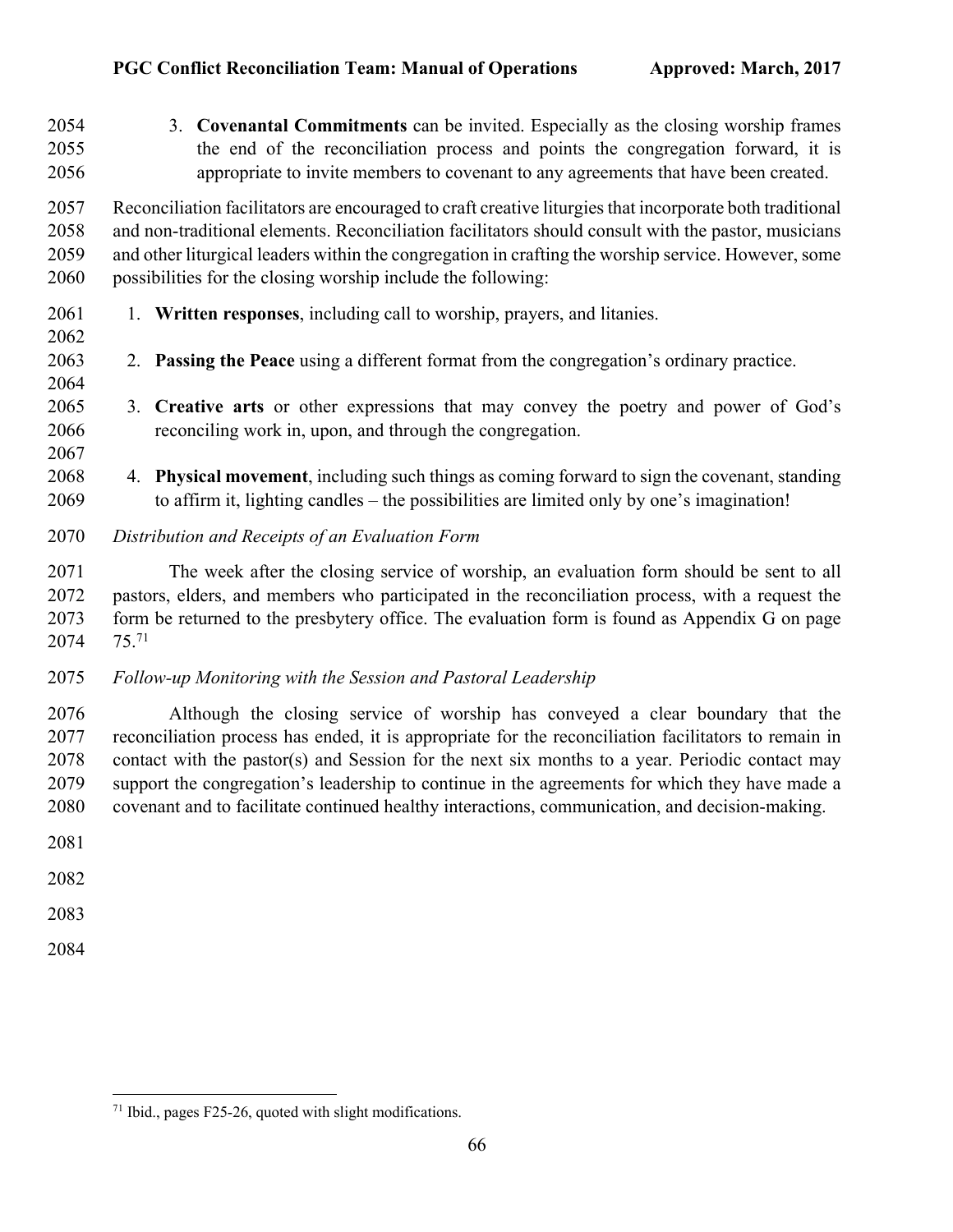| 2085 | <b>Appendix A: Pre-Reconciliation Survey</b>                                                     |               |
|------|--------------------------------------------------------------------------------------------------|---------------|
| 2086 | Please be entirely open in sharing your perceptions of what has happened in this church.         |               |
| 2087 | Your information will be given to the reconciliation facilitators and is for their use only.     |               |
| 2088 | Information in this survey will be <b>held in confidence</b> by the reconciliation facilitators. |               |
| 2089 | Please return to: <b>bradmunroe1963@gmail.com</b> or 4141 E. Thomas Rd., Phoenix, AZ 85018       |               |
| 2090 |                                                                                                  | Age: Under 20 |
| 2091 |                                                                                                  |               |
| 2092 |                                                                                                  |               |
| 2093 | How many years have you been attending?                                                          |               |
| 2094 | How frequently do you attend Sunday services?                                                    |               |
| 2095 |                                                                                                  |               |
| 2096 | About once a month                                                                               |               |
| 2097 | Less than once a month _______                                                                   | $80 +$        |
| 2098 | List five current strengths of this church?                                                      |               |
| 2099 | 1.                                                                                               |               |
| 2100 | 2.                                                                                               |               |
| 2101 | 3.                                                                                               |               |
| 2102 | 4.                                                                                               |               |
| 2103 | 5.                                                                                               |               |
| 2104 | List five current challenges being faced by this church?                                         |               |
| 2105 | 1.                                                                                               |               |
| 2106 | 2.                                                                                               |               |
| 2107 | 3.                                                                                               |               |
| 2108 | 4.                                                                                               |               |
|      |                                                                                                  |               |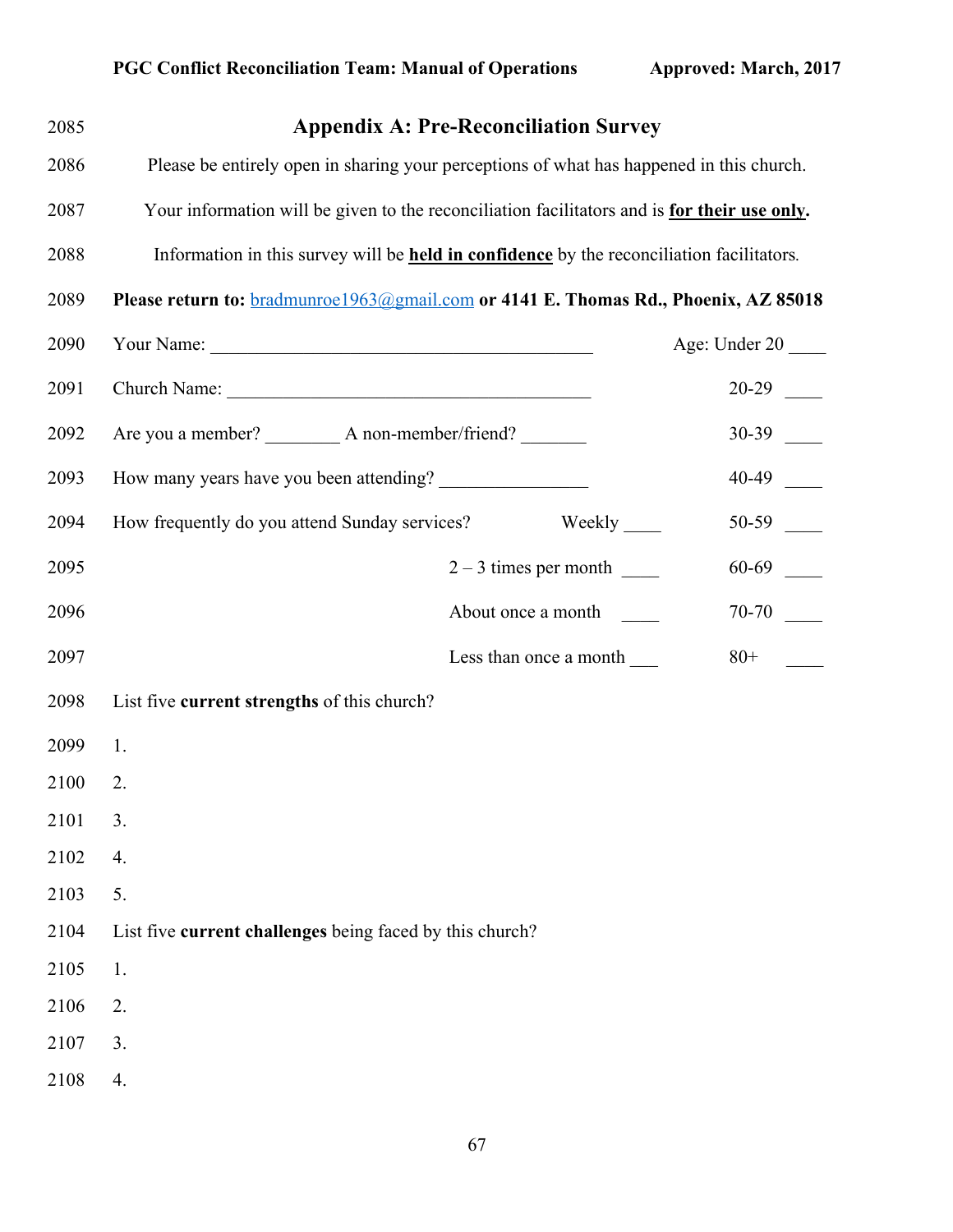| 2109                                                 | 5.                                                                                                                                                                                                                                                                                                                                                                                                                                                                                                                                                                                                                                                                              |  |  |  |  |  |
|------------------------------------------------------|---------------------------------------------------------------------------------------------------------------------------------------------------------------------------------------------------------------------------------------------------------------------------------------------------------------------------------------------------------------------------------------------------------------------------------------------------------------------------------------------------------------------------------------------------------------------------------------------------------------------------------------------------------------------------------|--|--|--|--|--|
| 2110<br>2111                                         | In terms of stress and intensity, circle the number that represents your opinion of the situation<br>presently existing at the church:                                                                                                                                                                                                                                                                                                                                                                                                                                                                                                                                          |  |  |  |  |  |
| 2112                                                 |                                                                                                                                                                                                                                                                                                                                                                                                                                                                                                                                                                                                                                                                                 |  |  |  |  |  |
| 2113                                                 | $\overline{3}$<br>$\overline{2}$<br>$\overline{4}$<br>5<br>6<br>$\tau$<br>$\mathbf{1}$                                                                                                                                                                                                                                                                                                                                                                                                                                                                                                                                                                                          |  |  |  |  |  |
| 2114                                                 | harmonious, happy<br>crisis, chaos                                                                                                                                                                                                                                                                                                                                                                                                                                                                                                                                                                                                                                              |  |  |  |  |  |
| 2115<br>2116<br>2117                                 | Are there historical factors, secrets or repeating patterns that might shed light on recent<br>tensions? Were there previous times in the past when the congregation experienced intense<br>conflict? If so, indicate the issues, approximate dates, and how well each situation was resolved?                                                                                                                                                                                                                                                                                                                                                                                  |  |  |  |  |  |
| 2118                                                 |                                                                                                                                                                                                                                                                                                                                                                                                                                                                                                                                                                                                                                                                                 |  |  |  |  |  |
| 2119<br>2120                                         | A. Historical factors:                                                                                                                                                                                                                                                                                                                                                                                                                                                                                                                                                                                                                                                          |  |  |  |  |  |
| 2121<br>2122                                         | B. Secrets:                                                                                                                                                                                                                                                                                                                                                                                                                                                                                                                                                                                                                                                                     |  |  |  |  |  |
| 2123<br>2124                                         | C. Repeating Patterns:                                                                                                                                                                                                                                                                                                                                                                                                                                                                                                                                                                                                                                                          |  |  |  |  |  |
| 2125<br>2126                                         | D. Past Conflicts:                                                                                                                                                                                                                                                                                                                                                                                                                                                                                                                                                                                                                                                              |  |  |  |  |  |
| 2127<br>2128                                         | Are there any persons in the church with whom you think you may have a <b>broken</b> or <b>injured</b><br>relationship:                                                                                                                                                                                                                                                                                                                                                                                                                                                                                                                                                         |  |  |  |  |  |
| 2129<br>2130                                         | Yes or No ? If yes, would you like the opportunity to be reconciled to that person or<br>?<br>those persons? Yes<br>or No                                                                                                                                                                                                                                                                                                                                                                                                                                                                                                                                                       |  |  |  |  |  |
| 2131<br>2132<br>2133<br>2134<br>2135<br>2136<br>2137 | A key element that leads to success in mediation is the capacity of all parties to move beyond<br>blame, to do serious self-examination, and to acknowledge ways that all contribute to the anxiety<br>whenever there is a conflict in our relationships. When all are willing to engage in the<br>reconciliation process in a spirit of mutual confession, genuine healing can occur, thus launching<br>the church into a new beginning. Are you open to exploring ways that you may have contributed<br>- knowingly or unknowingly - to the anxiety in the church system, whether by things you may<br>have done (commission) or left undone (omission), said or left unsaid: |  |  |  |  |  |

2138 Yes \_\_\_\_\_ or No \_\_\_\_?

 Make any brief, additional comments you wish to express to the reconciliation facilitators that were not previously a part of this survey and which might give light to understanding the situation

at the church: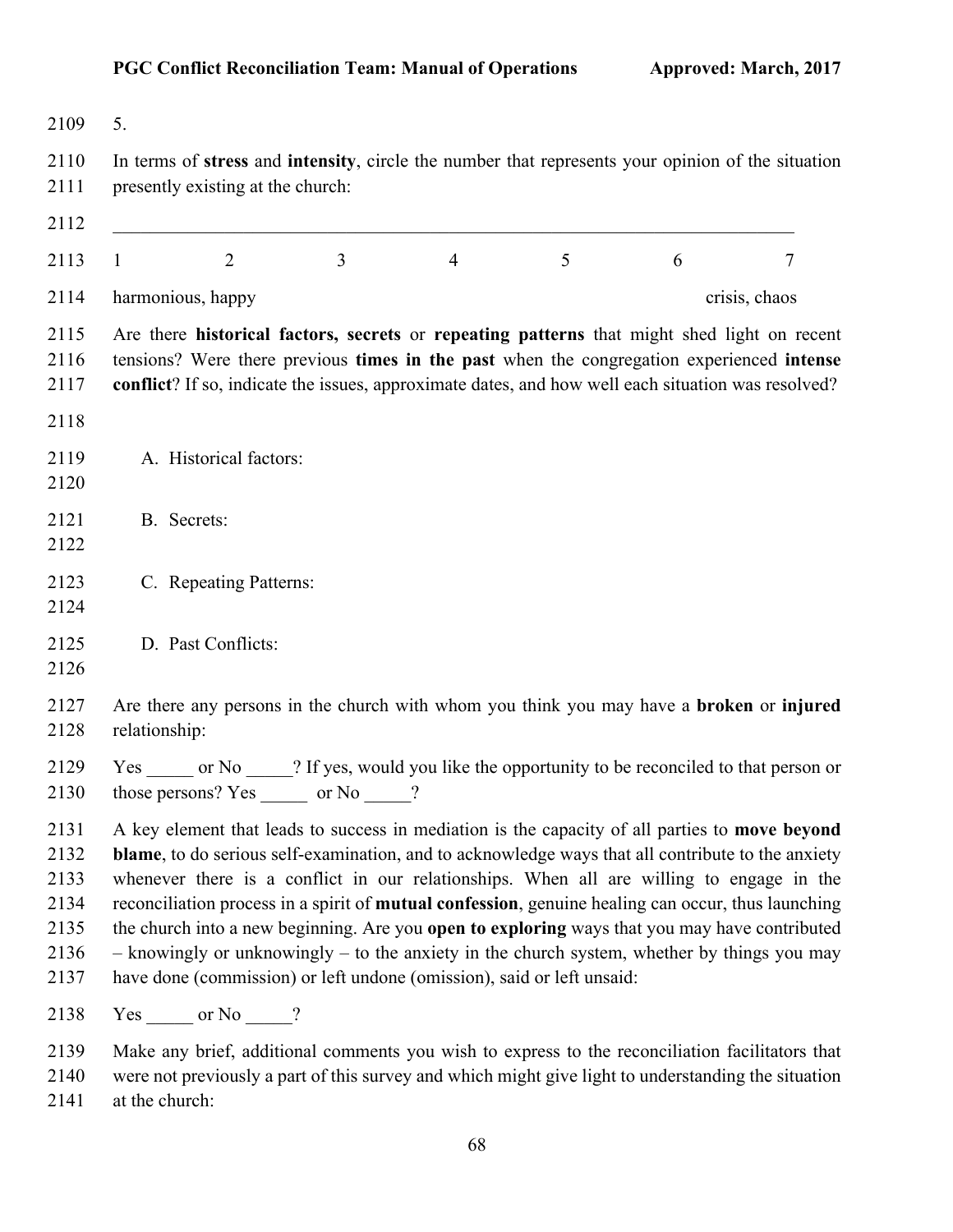|                                                       |      | <b>Appendix B: Reconciliation Waiver and Consent Form</b>                                                                                                                                                                                                            |      |
|-------------------------------------------------------|------|----------------------------------------------------------------------------------------------------------------------------------------------------------------------------------------------------------------------------------------------------------------------|------|
| We, the Session of                                    |      | Church, having invited the<br>Reconciliation Team of the Presbytery of Grand Canyon to lead our congregation in                                                                                                                                                      |      |
| leadership, and the Reconciliation Team facilitators. |      | a reconciliation process, agree to hold harmless the Presbytery, its paid and elected                                                                                                                                                                                |      |
| possible.                                             |      | We consent to the reconciliation process and have been informed of what to expect<br>in the process, what role the facilitators will play, and what expectations are placed<br>upon the Session and congregation for the reconciliation process to be as fruitful as |      |
| participate to the best of our abilities.             |      | We understand no promises have been made nor can be made regarding the outcome<br>of the reconciliation process and trust God's Spirit to speak as we listen, pray, and                                                                                              |      |
| Clerk of Session                                      | Date | Name                                                                                                                                                                                                                                                                 | Date |
| Name                                                  | Date |                                                                                                                                                                                                                                                                      |      |
|                                                       |      | Name                                                                                                                                                                                                                                                                 | Date |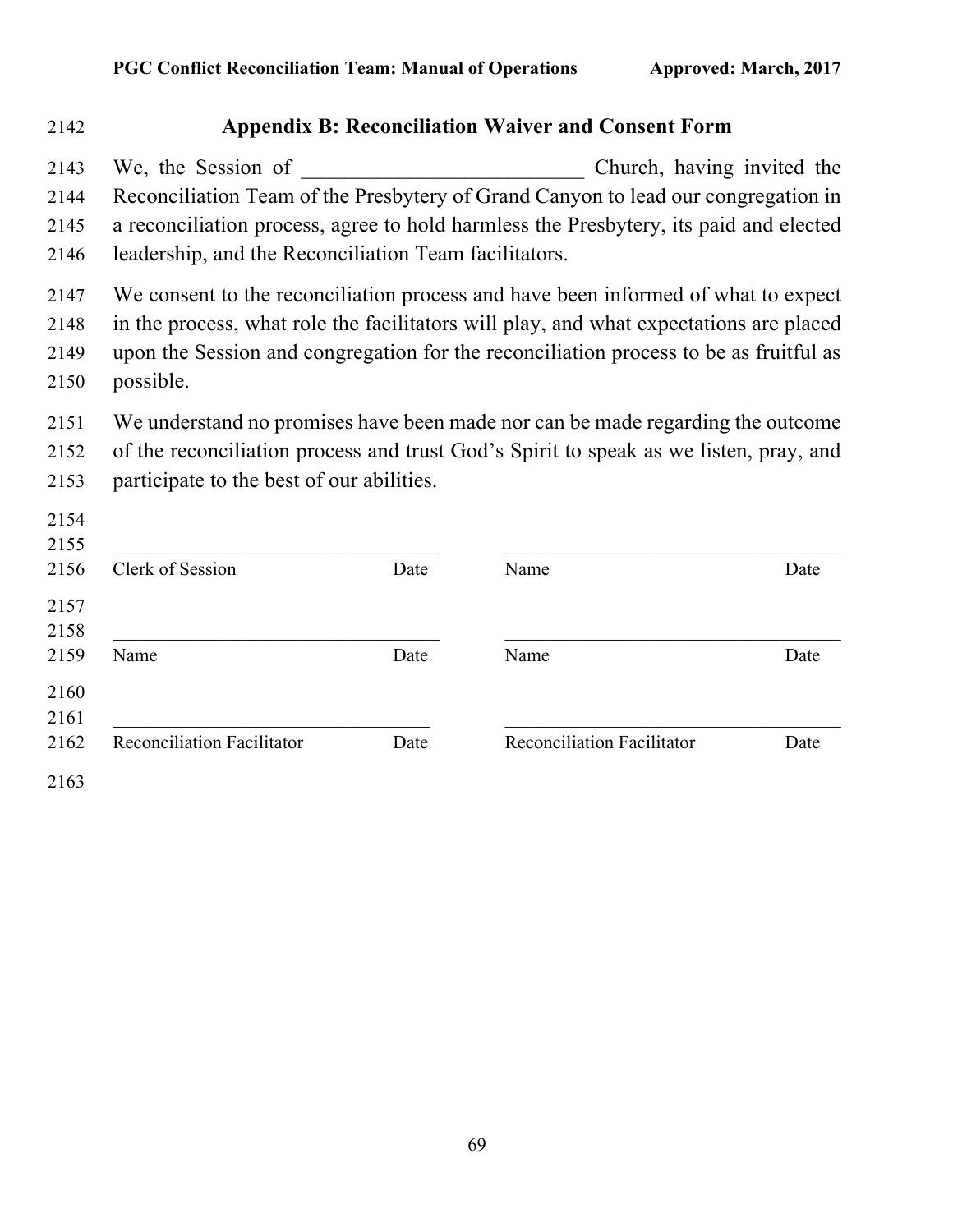# **Appendix C: Agreement to Enlist Reconciliation Services**

 We, the undersigned, hereby agree to have the Presbytery of Grand Canyon Reconciliation Team (RT) provide reconciliation services to us. The parties agree to refrain from initiating court proceedings against each other for issues related to those in the reconciliation process while sessions are in progress or until an impasse is declared.

 It is the intention of the parties that any controversy or claim between them shall be settled in a responsible and mutually satisfactory manner. Therefore, both parties agree voluntarily to cooperate with the reconciliation process by reducing poor communication patterns and by staying with the issues at hand. Both will actively participate in the search for fair and workable solutions. If successful, the process will result in a signed covenant that describes the commitments made by all parties.

- Costs for the reconciliation services will be charged as follows:
- Educational workshop materials approximately \$10 per person plus food
	-

 • Facilitation costs during the information gatherings, healing and problem-solving phases: refreshments, copy costs, if needed.

 Reconciliation services will begin upon receipt of a signed agreement and will be held regularly until a mediated agreement is signed or until an impasse is declared. The reconciliation process will be determined to be at an impasse if the facilitators declare it to be such because of: (1) lack of good faith participation by either party; (2) lack of substantial progress after several sessions; (3) the decision of either participant to withdraw in writing, after consulting with the facilitators.

 Because of the extensive participant review and revision, we agree to hold the facilitators harmless against errors, omissions, or future negative consequences stemming from the provision of the process and/or the implementation of the covenant. We understand that the facilitators cannot guarantee the outcome or success of the agreement and, therefore, agree to the above terms:

 \_\_\_\_\_\_\_\_\_\_\_\_\_\_\_\_\_\_\_\_\_\_\_\_\_\_\_\_\_\_\_\_\_\_\_ \_\_\_\_\_\_\_\_\_\_\_\_\_\_\_\_\_\_\_\_\_\_\_\_\_\_\_\_\_\_\_\_\_\_\_\_ 2190 Clerk of Session Date Name Name Date \_\_\_\_\_\_\_\_\_\_\_\_\_\_\_\_\_\_\_\_\_\_\_\_\_\_\_\_\_\_\_\_\_\_\_ \_\_\_\_\_\_\_\_\_\_\_\_\_\_\_\_\_\_\_\_\_\_\_\_\_\_\_\_\_\_\_\_\_\_\_\_ 2192 Name Date Name Date Name Reconciliation Facilitator Date Reconciliation Facilitator Date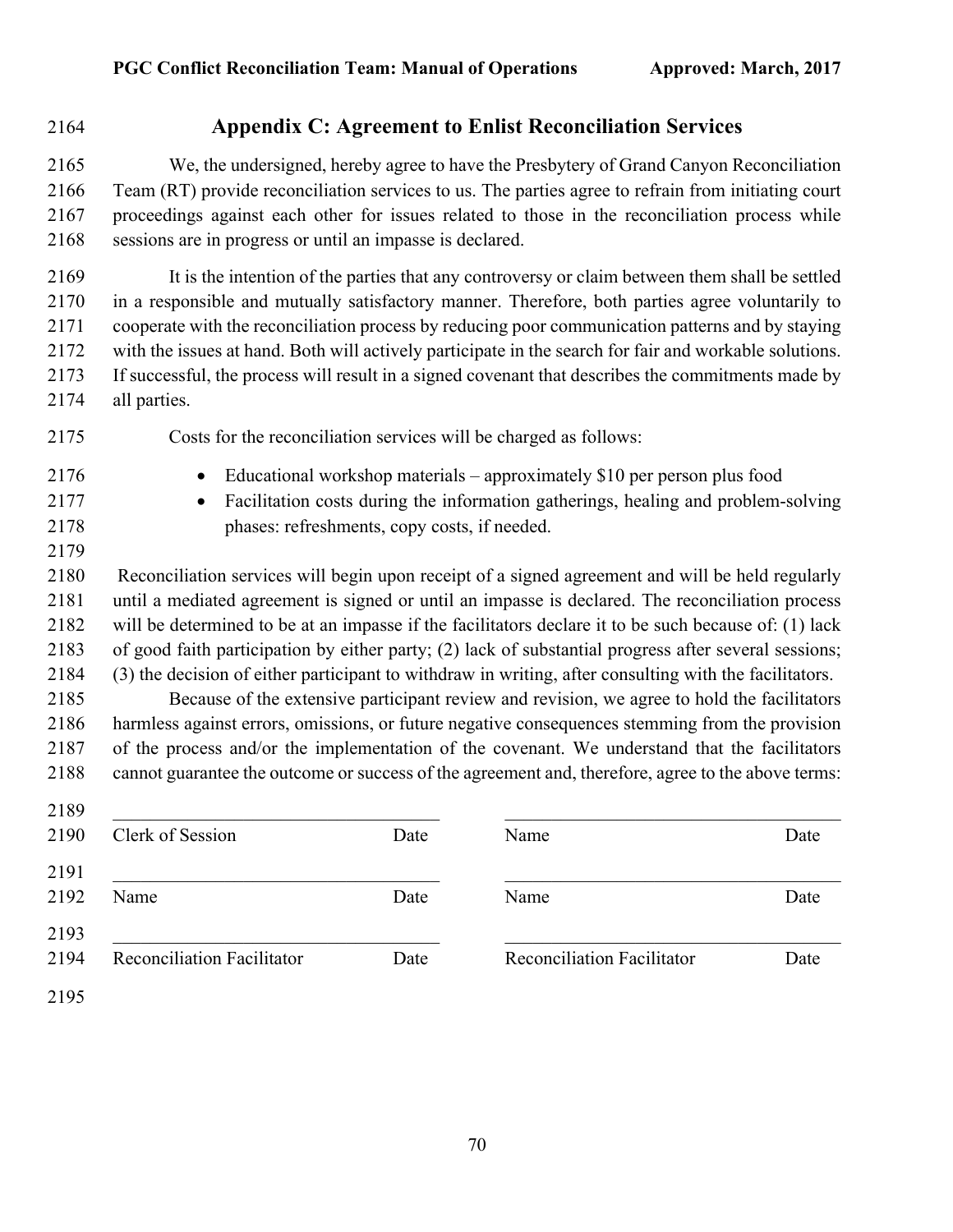| 2196                                         | <b>Appendix D: Sample Problem-Solving Letter</b>                                                                                                                                                                                                                                                                                                                                                                                                                                                                                                                                                            |
|----------------------------------------------|-------------------------------------------------------------------------------------------------------------------------------------------------------------------------------------------------------------------------------------------------------------------------------------------------------------------------------------------------------------------------------------------------------------------------------------------------------------------------------------------------------------------------------------------------------------------------------------------------------------|
| 2197<br>2198<br>2199<br>2200                 | To: Reconciling Presbyterian Church<br>From: Reconciliation Facilitators<br>Re: This Saturday's Reconciliation Problem-Solving                                                                                                                                                                                                                                                                                                                                                                                                                                                                              |
| 2201<br>2202<br>2203<br>2204<br>2205         | Listed below are the "workable problem areas" we have defined as expressed in the<br>interests people brought to the small group dialogues. We present these to you as questions we<br>will seek to address on Saturday. In preparation for Saturday, we invite you to come with your<br>own ideas about how to address these questions. However, we ask the following of you as you<br>prepare your own, personal responses:                                                                                                                                                                               |
| 2206<br>2207<br>2208<br>2209<br>2210         | Please remember this is a <b>collaborative exercise</b> and your voice is but one voice among<br>$\bullet$<br>many, yet all voices will be heard.<br>Your ideas should move the congregation toward health and wellness.<br>$\bullet$<br>We especially encourage you to consider ideas that respond to "interests" that may lead to<br>$\bullet$<br>creative, broadly embraced, unifying solutions (c.f. the accompanying PDF).                                                                                                                                                                             |
| 2211<br>2212                                 | The process on Saturday will unfold as a "structured dialogue," (which is to say there will<br>be rules), that will unfold in four stages:                                                                                                                                                                                                                                                                                                                                                                                                                                                                  |
| 2213<br>2214<br>2215<br>2216<br>2217         | Step One: we will BRAINSTORM ideas, (including hearing the ideas you bring with you),<br>$\bullet$<br>Step Two: we will EVALUATE ideas, (using interest-based evaluations),<br>$\bullet$<br>Step Three: we will BUILD CONSENSUS, (using interest-based decision-making),<br>$\bullet$<br>Step Four: we will write a COVENANTAL AGREEMENT regarding how we want to<br>be the church together.                                                                                                                                                                                                                |
| 2218                                         | Here are the two questions we will address on Saturday:                                                                                                                                                                                                                                                                                                                                                                                                                                                                                                                                                     |
| 2219<br>2220<br>2221<br>2222                 | 1. What expectations do we have for one another – for ourselves, our pastors, our elders<br>and our fellow church members – when we experience a time of disagreement/crisis?<br>2. How do we create an appropriate (Reformed) process that allows for congregational                                                                                                                                                                                                                                                                                                                                       |
| 2223<br>2224                                 | input to Session on issues that affect the life of the church and also allows Session to<br>communicate to the congregation the hows, whys and whens behind their decisions?                                                                                                                                                                                                                                                                                                                                                                                                                                |
| 2225<br>2226<br>2227<br>2228<br>2229<br>2230 | We wish to acknowledge the reconciliation process can be difficult work, and we are<br>amazed by the willingness of many to be honest with one another and to seek true, spiritual, and<br>authentic reconciliation. This is the Way of Jesus, folks. We invite all members to participate on<br>Saturday regardless of one's prior participation in the reconciliation process. Saturday is the<br>proverbial place where "the rubber meets the road." Please come speak the truth in love, listen to<br>others with humility and respect, and be prepared to allow God to do a "new thing" in the life of |

your church.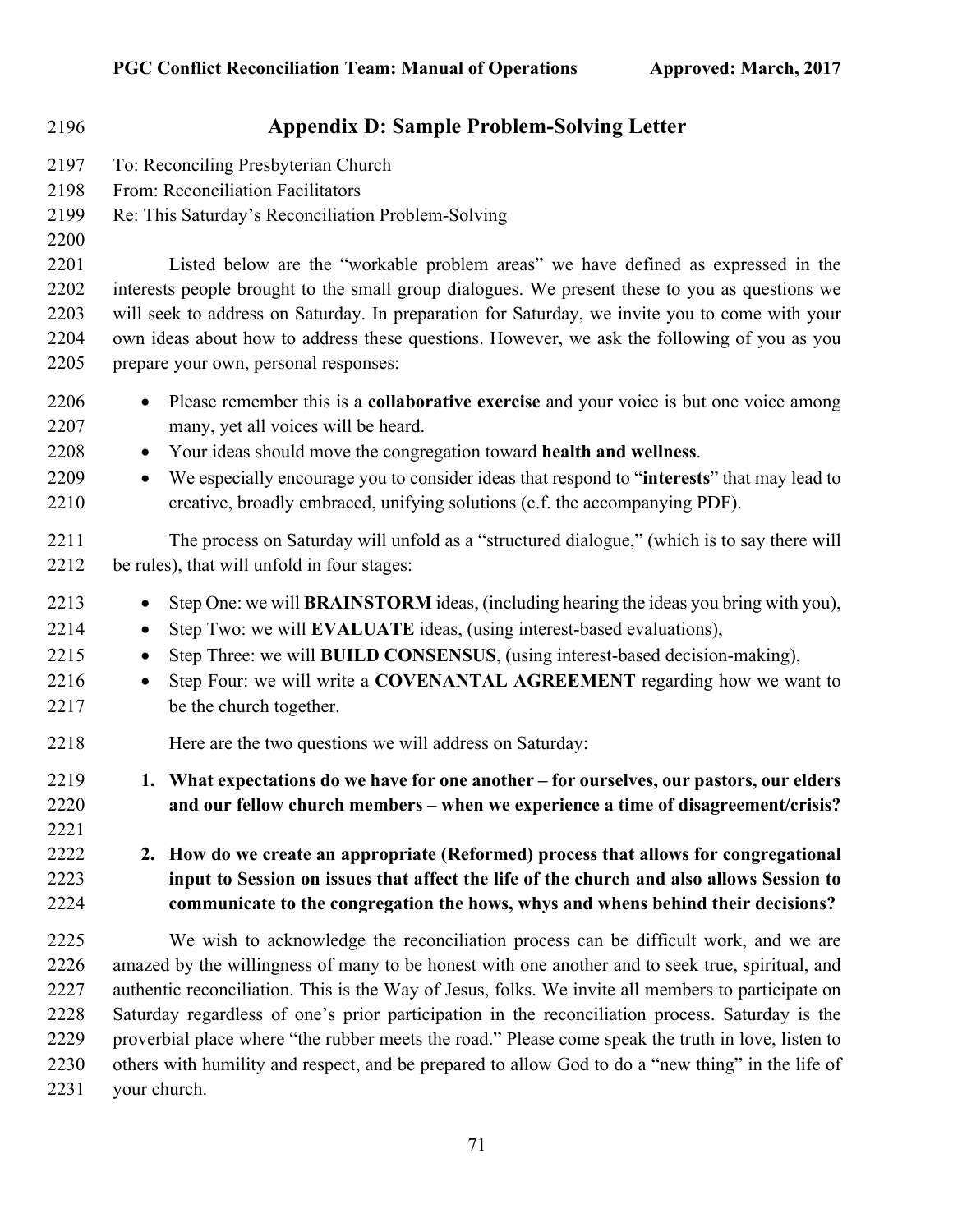| 2232                                                                                 | <b>Appendix E: Problem-Solving Process Step-By-Step</b>                                                                                                                                                                                                                                                                                                                                                                                                                                                                                                                                                                                                                                                        |
|--------------------------------------------------------------------------------------|----------------------------------------------------------------------------------------------------------------------------------------------------------------------------------------------------------------------------------------------------------------------------------------------------------------------------------------------------------------------------------------------------------------------------------------------------------------------------------------------------------------------------------------------------------------------------------------------------------------------------------------------------------------------------------------------------------------|
| 2233                                                                                 | <b>Step 1: Preparation</b>                                                                                                                                                                                                                                                                                                                                                                                                                                                                                                                                                                                                                                                                                     |
| 2234<br>2235<br>2236<br>2237<br>2238<br>2239<br>2240                                 | Send letter to the congregation<br><b>Explanation of the Process</b><br>$\circ$<br>Description of the Workable Problem Areas (WPA)<br>$\circ$<br>Invite congregants to list ideas to address each WPA<br>$\bullet$<br>Frame invitation as a part of a collaborative exercise (not all ideas will be instituted<br>$\circ$<br>but they will be heard)<br>Ideas should move the congregation toward health and wellness<br>$\circ$                                                                                                                                                                                                                                                                               |
| 2241                                                                                 | Step 2: Brain Storming (large newsprint paper hung on wall for each WPA)                                                                                                                                                                                                                                                                                                                                                                                                                                                                                                                                                                                                                                       |
| 2242<br>2243<br>2244<br>2245<br>2246<br>2247<br>2248<br>2249<br>2250<br>2251<br>2252 | Explain the process again<br>Position based vs. Interest based<br>Participants write their ideas on a large post-it and stick on corresponding newsprint<br>$\bullet$<br>Review ideas as a large group (do not evaluate at this point)<br>$\bullet$<br>Add additional ideas as they arise (do not elicit nor discourage)<br>$\bullet$<br>Note diversity of ideas<br>$\bullet$<br>Merge similar ideas<br>There should be 3 to 4 ideas per WPA<br>$\circ$<br>If anxiety emerges during the process of elimination starts, let people express<br>$\circ$<br>their concerns through "I" statements, impact statements, and preference<br>statements (have examples of these written on newsprint, hanging on wall) |
| 2253                                                                                 | <b>Step 3: Initial Evaluation</b>                                                                                                                                                                                                                                                                                                                                                                                                                                                                                                                                                                                                                                                                              |
| 2254<br>2255<br>2256<br>2257<br>2258<br>2259<br>2260<br>2261                         | Evaluate one WPA at a time<br>$\bullet$<br>Divide into small groups<br>$\bullet$<br>Incorporate diversity through Spectrum exercise or Four Corners exercise<br>$\circ$<br>Each small group evaluates one single idea<br>Introduce practices on page 52 (have them written out on newsprint, hanging on<br>$\circ$<br>wall)<br>Representative from each group will present evaluation of idea to whole group<br>Present in the form of Appreciations/Concerns<br>$\circ$                                                                                                                                                                                                                                       |
| 2262                                                                                 | <b>Step 4: Final Evaluation</b>                                                                                                                                                                                                                                                                                                                                                                                                                                                                                                                                                                                                                                                                                |
| 2263<br>2264<br>2265<br>2266                                                         | After each small group has presented on their assigned idea the groups reforms to come<br>up with a fully formed solution to the WPA<br>The small groups presents their solution to the large group<br>٠<br>The large group offers feedback in the form of Appreciation/Concerns<br>٠                                                                                                                                                                                                                                                                                                                                                                                                                          |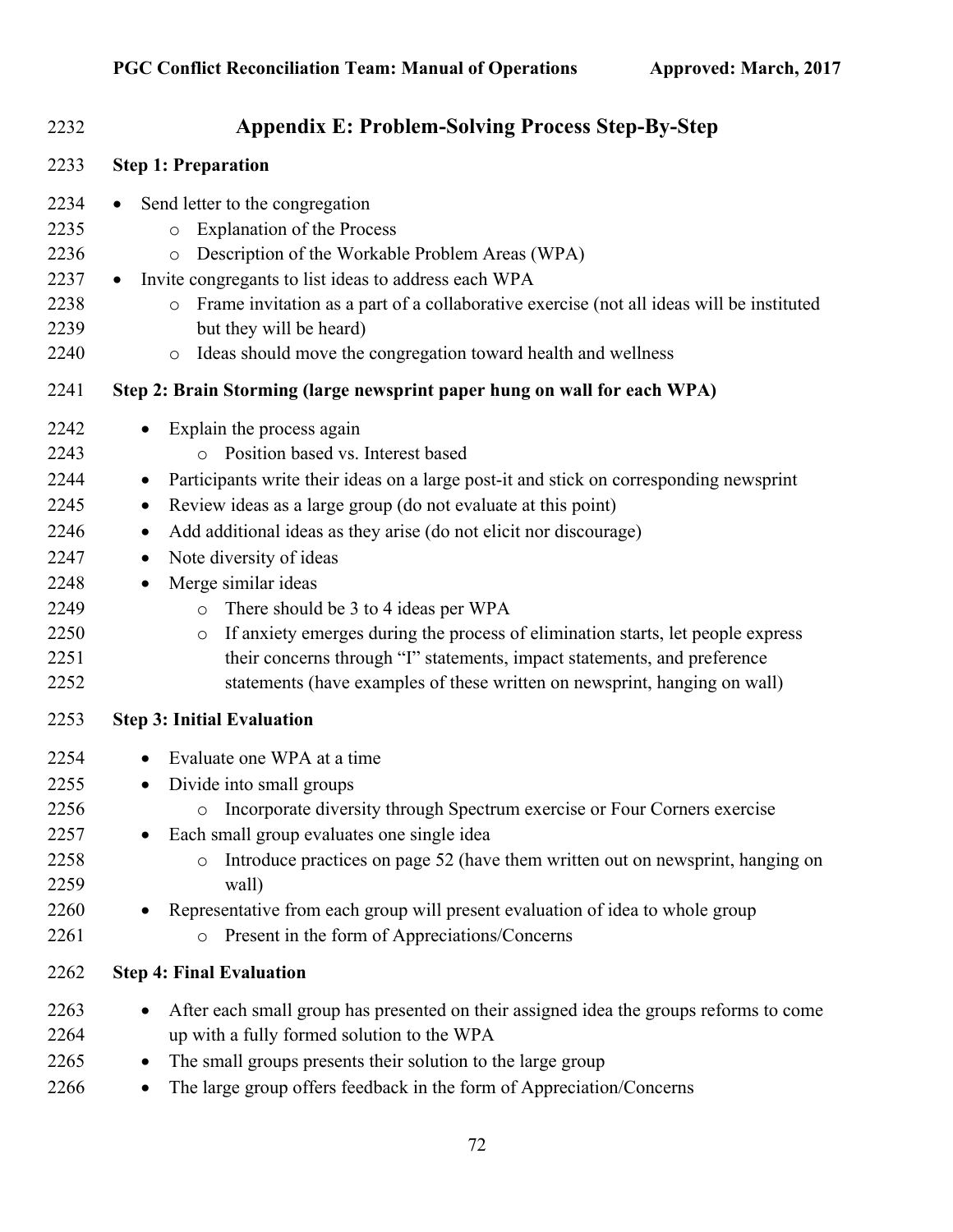| 2267<br>2268<br>2269<br>2270<br>2271 | • Two small groups then join and come up with one consensus solution to the WPA and<br>present to the larger group<br>Larger group offers feedback in the form of Appreciation/Concerns<br>$\bullet$<br>Finally, the whole group meets together to come up with a consensus solution to the<br>$\bullet$<br><b>WPA</b> |
|--------------------------------------|------------------------------------------------------------------------------------------------------------------------------------------------------------------------------------------------------------------------------------------------------------------------------------------------------------------------|
| 2272                                 | <b>Step 5: Writing the Agreement</b>                                                                                                                                                                                                                                                                                   |
| 2273                                 | The participants craft the agreement; facilitators act as scribes and coaches<br>$\bullet$                                                                                                                                                                                                                             |
| 2274                                 | The final agreement should follow all the guidelines laid out in the manual under Step 5                                                                                                                                                                                                                               |
| 2275                                 |                                                                                                                                                                                                                                                                                                                        |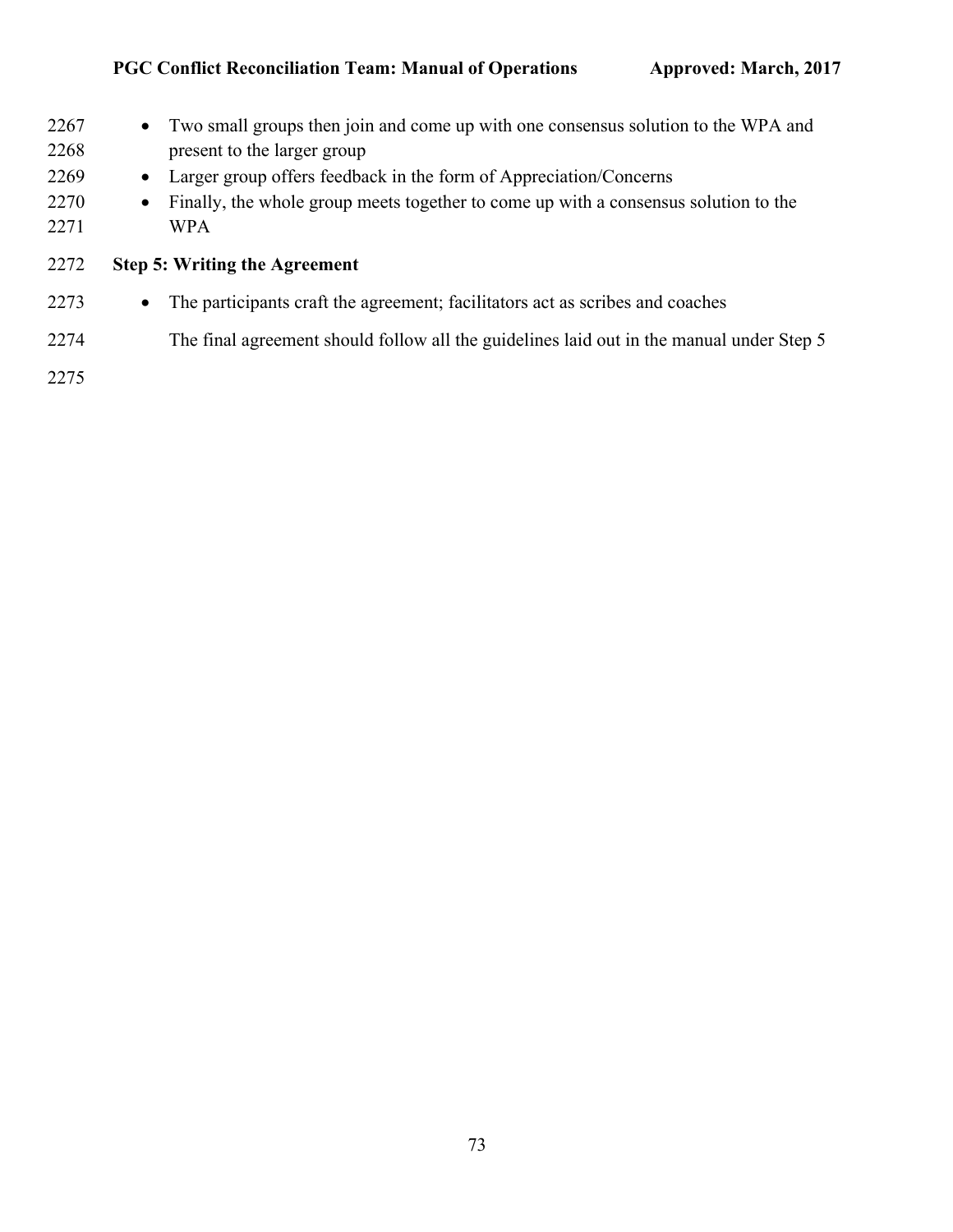| 2276                                                                                 | <b>Appendix F: Sample Written Agreement</b>                                                                                                                                                                                                                                                                                                                                                                                                                                                                                                                                                                                                                                                                                                   |
|--------------------------------------------------------------------------------------|-----------------------------------------------------------------------------------------------------------------------------------------------------------------------------------------------------------------------------------------------------------------------------------------------------------------------------------------------------------------------------------------------------------------------------------------------------------------------------------------------------------------------------------------------------------------------------------------------------------------------------------------------------------------------------------------------------------------------------------------------|
| 2277<br>2278<br>2279                                                                 | Trusting in God's love known through Jesus Christ and reliant on the wisdom and courage of the<br>Holy Spirit, we covenant to practice the following behaviors for the sake of the peace, unity, and<br>purity of the Church:                                                                                                                                                                                                                                                                                                                                                                                                                                                                                                                 |
| 2280<br>2281<br>2282                                                                 | To begin every meeting of Session, Deacons, or their committees with the practice of<br>Word, Share, Prayer in order to nurture the spiritual bonds between us,                                                                                                                                                                                                                                                                                                                                                                                                                                                                                                                                                                               |
| 2283<br>2284<br>2285<br>2286                                                         | To allow any member participating in one of the above meetings to have permission to<br>"call time-out" and request a period of prayerful reflection as a reminder of our<br>commitment to be guided by God's Word and Spirit.                                                                                                                                                                                                                                                                                                                                                                                                                                                                                                                |
| 2287<br>2288<br>2289<br>2290<br>2291<br>2292<br>2293<br>2294                         | To teach and practice the habits of interest-based conversations, particularly when seeking<br>$\bullet$<br>to discern God's guidance for the healthy practice of ministry and mission. Specifically,<br>we will invite one another and commit ourselves to the following:<br>Express concerns with respect: "I wonder about," "I am concerned about,"<br>$\circ$<br>Express preferences that are values based,<br>$\circ$<br>List concerns and preferences (interests) of all present<br>$\circ$<br>before seeking a solution,<br>$\circ$<br>Practice B.E.N.D. - Brainstorm, Evaluate, Negotiate, Decide.<br>$\circ$                                                                                                                         |
| 2295<br>2296<br>2297<br>2298<br>2299                                                 | To teach and practice the habits of making "I statements" - "I think," "I believe," "I<br>$\bullet$<br>prefer," "I notice that," "I wonder about," "The impact this has had on me is,"<br>"What you can expect from me is"                                                                                                                                                                                                                                                                                                                                                                                                                                                                                                                    |
| 2300<br>2301<br>2302<br>2303<br>2304<br>2305<br>2306<br>2307<br>2308<br>2309<br>2310 | To be mindful to speak directly to those with whom we have a concern. In order to<br>encourage direct communication, we commit ourselves to the following:<br>Request a time and place when all/both parties can discuss with openness and<br>$\circ$<br>emotional safety<br>Use I-language to express areas of agreement and appreciation,<br>$\circ$<br>Use I-language to express areas of concern and/or request for change,<br>$\circ$<br>Always allow others the opportunity to respond and be prepared to listen,<br>$\circ$<br>Seek constructive agreement whenever possible and respectful disagreement<br>$\circ$<br>whenever necessary.<br>At least once a year, we will celebrate a "Reconciliation Sunday" as part of the worship |
| 2311                                                                                 | calendar.                                                                                                                                                                                                                                                                                                                                                                                                                                                                                                                                                                                                                                                                                                                                     |
| 2312                                                                                 | Church                                                                                                                                                                                                                                                                                                                                                                                                                                                                                                                                                                                                                                                                                                                                        |
| 2313                                                                                 | Date: $\frac{1}{\sqrt{1-\frac{1}{2}}}$                                                                                                                                                                                                                                                                                                                                                                                                                                                                                                                                                                                                                                                                                                        |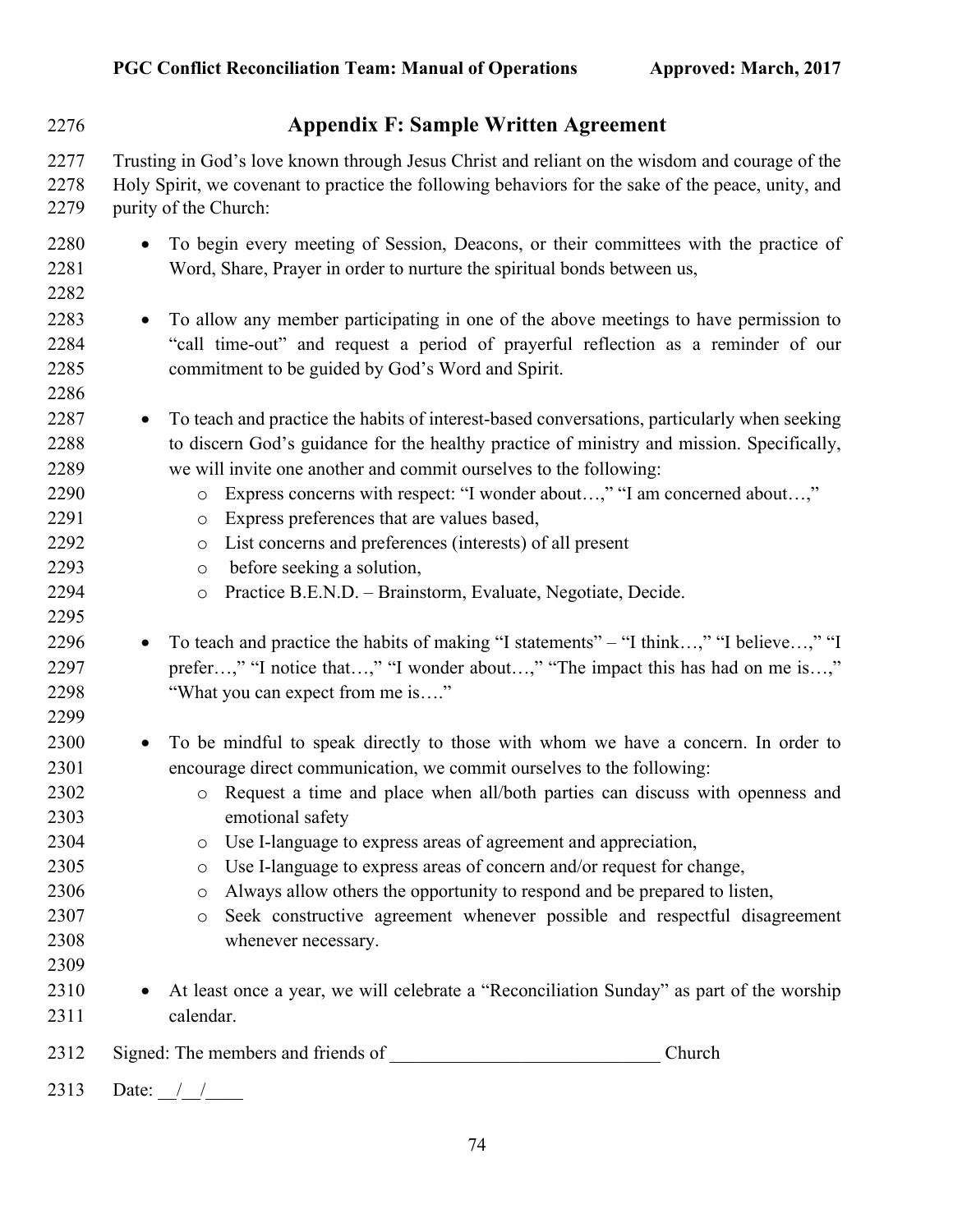## **Appendix G: Reconciliation Evaluation Form**

 Presbytery reconciliation facilitators recently worked with your congregation for the purpose of conflict reconciliation. As a Presbytery Reconciliation Team, we are committed to providing quality ministry and need your feedback to evaluate and improve our service. Please complete this evaluation form within one week. We encourage you to include your name so that we can contact you if needed for more information. Thank you for taking the time to share your evaluation with us.

- 1. In what activities did you participate? Mark all that apply:
- \_\_\_ I did not participate
- **Educational workshop #1**
- 2325 Educational workshop #2
- 2326 I was interviewed one-to-one by a reconciliation facilitator
- 2327 \_\_\_ Small group, structured dialogues
- \_\_\_ Large group, healing circle
- 2329 Large group, problem-solving
- 2330 I am on Session
- 2331 \_\_ I am on staff
- 

 2. Rank the overall helpfulness of the reconciliation process in working through the issues involved in your conflict.

| 2335 |    | 1            | $\overline{2}$                                           | 3 | $\overline{4}$ | 5                  | 6 | 7            | 8 | 9          | 10 |
|------|----|--------------|----------------------------------------------------------|---|----------------|--------------------|---|--------------|---|------------|----|
| 2336 |    | Not helpful  |                                                          |   |                | moderately helpful |   | very helpful |   |            |    |
| 2337 |    | Comments:    |                                                          |   |                |                    |   |              |   |            |    |
| 2338 |    |              |                                                          |   |                |                    |   |              |   |            |    |
| 2339 | 3. |              | Were all relevant issues between parties actually aired? |   |                |                    |   |              |   |            |    |
| 2340 |    | 1            | 2                                                        | 3 | $\overline{4}$ | 5                  | 6 | 7            | 8 | 9          | 10 |
| 2341 |    | Many unaired |                                                          |   | mostly aired   |                    |   |              |   | well aired |    |
| 2342 |    |              |                                                          |   |                |                    |   |              |   |            |    |
| 2343 |    | Comments:    |                                                          |   |                |                    |   |              |   |            |    |
| 2344 |    |              |                                                          |   |                |                    |   |              |   |            |    |
| 2345 |    |              |                                                          |   |                |                    |   |              |   |            |    |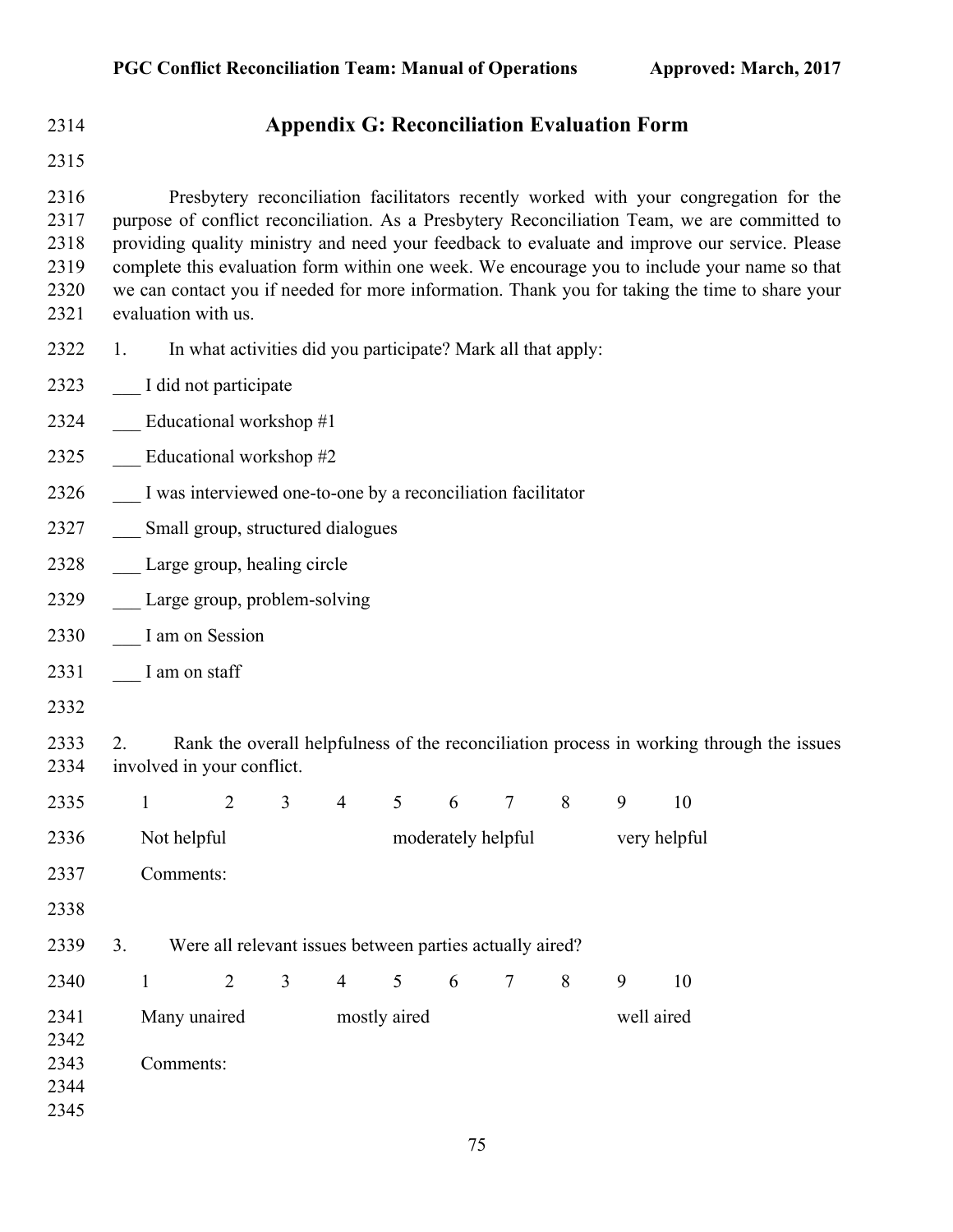## PGC Conflict Reconciliation Team: Manual of Operations **Approved: March, 2017**

| 2346                  | 4.           |                  |                |                             |                 |                    |                | Evaluate the skill and competence of ________ in leading the process. |                |                |                                                                                             |  |
|-----------------------|--------------|------------------|----------------|-----------------------------|-----------------|--------------------|----------------|-----------------------------------------------------------------------|----------------|----------------|---------------------------------------------------------------------------------------------|--|
| 2347                  | $\mathbf{1}$ |                  | $\overline{2}$ | 3 <sup>1</sup>              | $4\overline{ }$ | 5 <sup>5</sup>     | 6              | $7\phantom{.0}$                                                       | 8              | 9              | 10                                                                                          |  |
| 2348                  |              | Unskilled        |                |                             |                 | moderately skilled |                |                                                                       | highly skilled |                |                                                                                             |  |
| 2349                  |              | Comments:        |                |                             |                 |                    |                |                                                                       |                |                |                                                                                             |  |
| 2350                  |              |                  |                |                             |                 |                    |                |                                                                       |                |                |                                                                                             |  |
| 2351                  | 5.           |                  |                |                             |                 |                    |                | Evaluate the skill and competence of ______ in leading the process.   |                |                |                                                                                             |  |
| 2352                  | $\mathbf{1}$ |                  | $\overline{2}$ | $\overline{3}$              | $4\overline{ }$ | 5 <sup>5</sup>     | 6              | $\tau$                                                                | $\,8\,$        | 9              | 10                                                                                          |  |
| 2353                  |              | Unskilled        |                |                             |                 | moderately skilled |                |                                                                       |                | highly skilled |                                                                                             |  |
| 2354                  |              | Comments:        |                |                             |                 |                    |                |                                                                       |                |                |                                                                                             |  |
| 2355                  |              |                  |                |                             |                 |                    |                |                                                                       |                |                |                                                                                             |  |
| 2356<br>2357          | 6.           | viewpoints?      |                |                             |                 |                    |                |                                                                       |                |                | How fair and impartial were the reconciliation facilitators in eliciting and addressing all |  |
| 2358<br>2359          | 1.           |                  | $\overline{2}$ | $\mathfrak{Z}$              | $\overline{4}$  | 5 <sup>5</sup>     | 6              | $\tau$                                                                | $8\,$          | 9              | 10                                                                                          |  |
| 2360                  |              | Unfair           |                |                             |                 |                    | mostly helpful |                                                                       |                | very fair      |                                                                                             |  |
| 2361                  |              | Comments:        |                |                             |                 |                    |                |                                                                       |                |                |                                                                                             |  |
| 2362                  |              |                  |                |                             |                 |                    |                |                                                                       |                |                |                                                                                             |  |
| 2363                  | 7.           |                  |                |                             |                 |                    |                |                                                                       |                |                | How helpful was the process personally to you in learning new ways to deal with conflict?   |  |
| 2364<br>2365          |              | $\mathbf{1}$     | $\overline{2}$ | $\mathfrak{Z}$              | $\overline{4}$  | $5\overline{)}$    | 6              | $\tau$                                                                | 8              | 9              | 10                                                                                          |  |
| 2366                  |              | Not at all       |                |                             |                 | somewhat helpful   |                |                                                                       |                |                | very educational                                                                            |  |
| 2367                  |              | Comments:        |                |                             |                 |                    |                |                                                                       |                |                |                                                                                             |  |
| 2368                  |              |                  |                |                             |                 |                    |                |                                                                       |                |                |                                                                                             |  |
| 236%.<br>2370<br>2371 | a.           | Self-evaluation: |                | spirit of self-examination. |                 |                    |                |                                                                       |                |                | I was able to participate in the mediation process in a way that moved beyond blame, in a   |  |
| 2372                  | $\mathbf{1}$ |                  | $\overline{2}$ | 3                           | $\overline{4}$  | $5\overline{)}$    | 6              | $\tau$                                                                | 8              | 9              | 10                                                                                          |  |
| 2373                  |              | Not at all       |                |                             |                 | somewhat able      |                |                                                                       |                | very able      |                                                                                             |  |
| 2374                  |              | Comments:        |                |                             |                 |                    |                |                                                                       |                |                |                                                                                             |  |
| 2375                  |              |                  |                |                             |                 |                    |                |                                                                       |                |                |                                                                                             |  |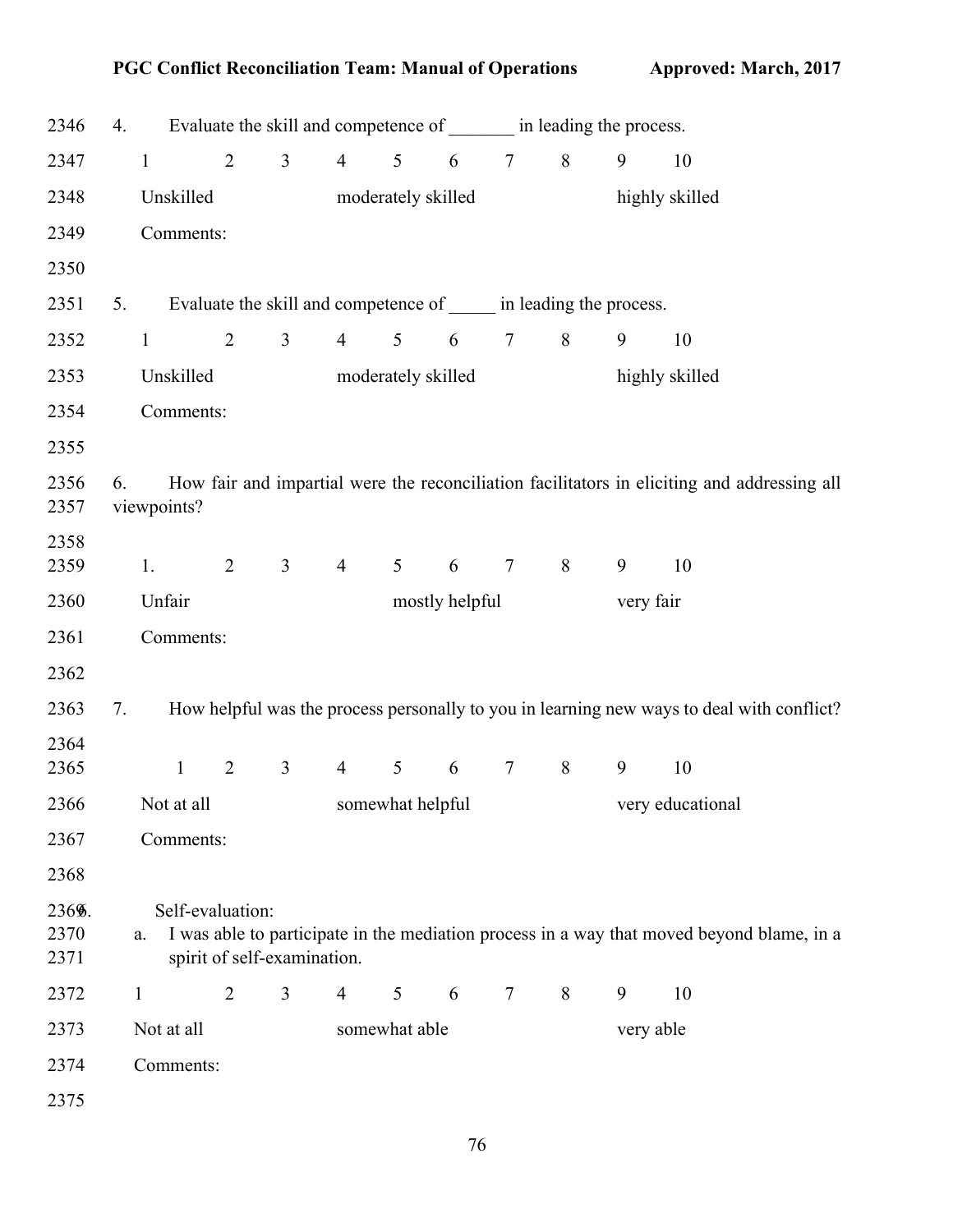## PGC Conflict Reconciliation Team: Manual of Operations **Approved: March, 2017**

| 2376<br>2377<br>2378 | I was able to see elements in my own behavior that contributed to the stress present in our<br>b.<br>relationship system (e.g. triangling, taking on the hurts of others, blaming, distancing, win-<br>lose behaviors, etc.) |            |                |                |                |               |   |                |           |   |    |
|----------------------|------------------------------------------------------------------------------------------------------------------------------------------------------------------------------------------------------------------------------|------------|----------------|----------------|----------------|---------------|---|----------------|-----------|---|----|
| 2379                 | $\mathbf{1}$                                                                                                                                                                                                                 |            | $\overline{2}$ | 3              | 4              | 5             | 6 | $\overline{7}$ | 8         | 9 | 10 |
| 2380                 |                                                                                                                                                                                                                              | Not at all |                |                |                | somewhat able |   |                | very able |   |    |
| 2381                 |                                                                                                                                                                                                                              | Comments:  |                |                |                |               |   |                |           |   |    |
| 2382                 |                                                                                                                                                                                                                              |            |                |                |                |               |   |                |           |   |    |
| 2383<br>2384<br>2385 | I was able to take advantage of the opportunity afforded by the reconciliation process to<br>c.<br>express regret or confess to others the elements in my own behavior that contributed to the<br>conflict.                  |            |                |                |                |               |   |                |           |   |    |
| 2386                 | $\mathbf{1}$                                                                                                                                                                                                                 |            | $\overline{2}$ | 3              | $\overline{4}$ | 5             | 6 | $\tau$         | 8         | 9 | 10 |
| 2387                 | Not at all                                                                                                                                                                                                                   |            |                |                |                | somewhat able |   |                | very able |   |    |
| 2388                 |                                                                                                                                                                                                                              | Comments:  |                |                |                |               |   |                |           |   |    |
| 2389                 |                                                                                                                                                                                                                              |            |                |                |                |               |   |                |           |   |    |
| 2390<br>2391         | I continue to reflect on my own behavior and I want to continue to try to manage my own<br>d.<br>stress and any resulting reactivity better in the future.                                                                   |            |                |                |                |               |   |                |           |   |    |
| 2392                 | $\mathbf{1}$                                                                                                                                                                                                                 |            | $\overline{2}$ | $\mathfrak{Z}$ | $\overline{4}$ | 5             | 6 | $\tau$         | 8         | 9 | 10 |
| 2393                 |                                                                                                                                                                                                                              | Not at all |                |                |                | somewhat able |   |                | very able |   |    |
| 2394                 |                                                                                                                                                                                                                              | Comments:  |                |                |                |               |   |                |           |   |    |
| 2395                 |                                                                                                                                                                                                                              |            |                |                |                |               |   |                |           |   |    |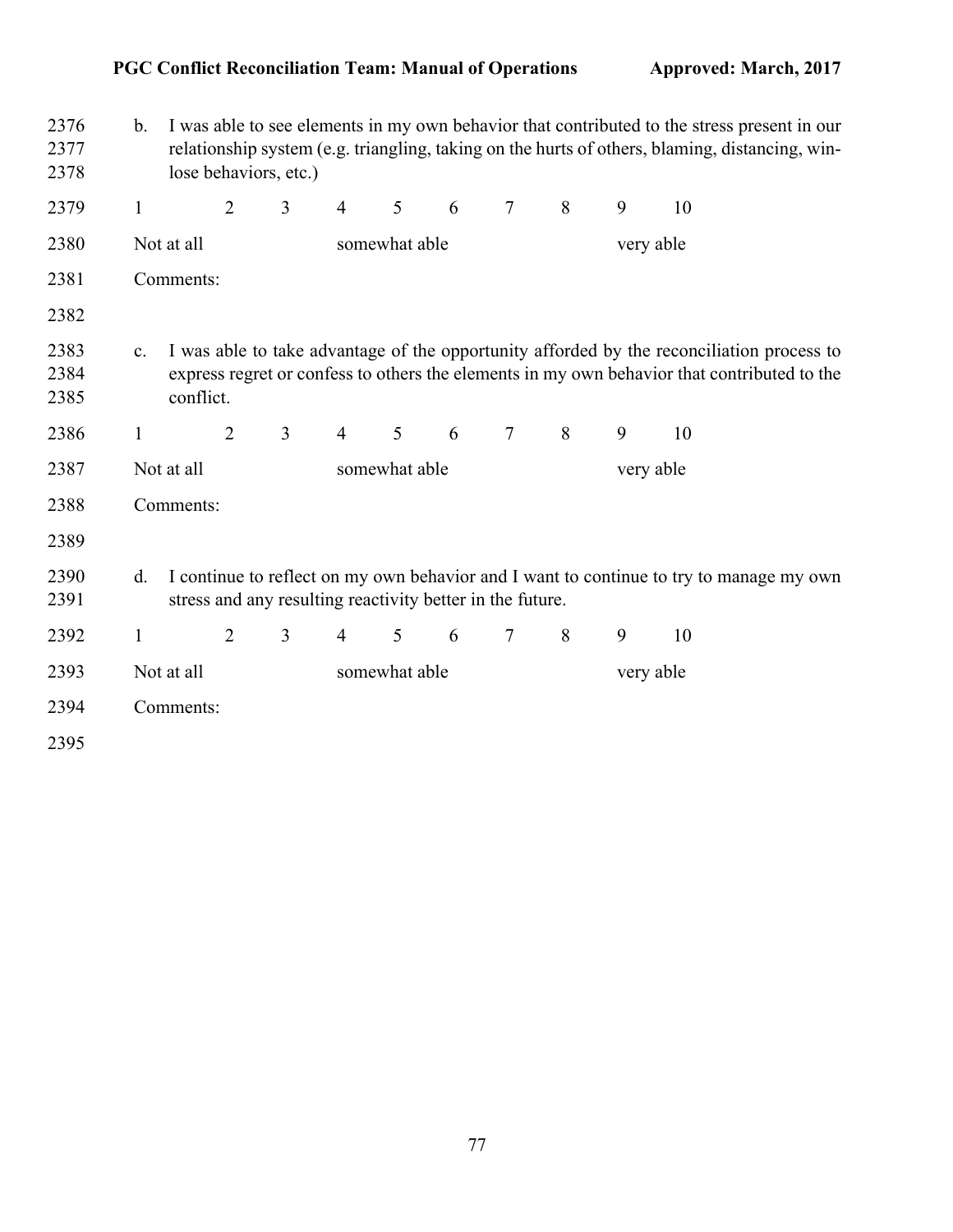| 2396                 | <b>Appendix H: Interest-Based Negotiating</b>                                                                                                                                                                                          |
|----------------------|----------------------------------------------------------------------------------------------------------------------------------------------------------------------------------------------------------------------------------------|
| 2397                 | <b>Interest-Based Negotiating</b>                                                                                                                                                                                                      |
| 2398<br>2399<br>2400 | Parable of the Two Sisters with One Orange<br>a.<br>Two sisters spent a rainy day arguing over one orange. Back and forth the sisters<br>1.<br>bickered until mom and dad stepped in to demand quiet. After listening to both sisters, |
| 2401<br>2402         | it became clear to mom the sisters held incompatible <i>positions</i> (i.e. they each wanted<br>the orange) but compatible <i>interests</i> . Can you guess their compatible interests?                                                |
| 2403<br>2404         | Older sister wanted the peel for baking, while younger sister wanted the fruit for eating!<br>i.                                                                                                                                       |
| 2405                 | b. Position-based argumentation is the norm for our conflicts:                                                                                                                                                                         |
| 2406                 | Goal is victory<br>$\mathbf{i}$ .                                                                                                                                                                                                      |
| 2407                 | Reactive to others<br>$\overline{11}$ .                                                                                                                                                                                                |
| 2408                 | Do most (all?) the talking<br>iii.                                                                                                                                                                                                     |
| 2409                 | iv. Insist on your rightness                                                                                                                                                                                                           |
| 2410                 | Insist on your position<br>V.                                                                                                                                                                                                          |
| 2411                 | vi. Refuse to consider alternatives                                                                                                                                                                                                    |
| 2412                 | vii. A contest of wills                                                                                                                                                                                                                |
| 2413                 |                                                                                                                                                                                                                                        |
| 2414                 | Interest-based negotiation creates opportunities for creative, win-win scenarios:<br>c.                                                                                                                                                |
| 2415                 | Parties are problem solvers<br>i.                                                                                                                                                                                                      |
| 2416                 | ii.<br>Listen actively                                                                                                                                                                                                                 |
| 2417                 | Clarify, clarify, clarify concerns<br><i>iii.</i>                                                                                                                                                                                      |
| 2418                 | Explore interests<br>iv.                                                                                                                                                                                                               |
| 2419                 | Highlight shared interests<br>V.                                                                                                                                                                                                       |
| 2420                 | Brainstorm and use creativity<br>$\overline{vi}$ .                                                                                                                                                                                     |
| 2421                 | Agreement satisfies each interest<br>vii.                                                                                                                                                                                              |
| 2422                 |                                                                                                                                                                                                                                        |
| 2423                 | d. Self-reflection questions:                                                                                                                                                                                                          |
| 2424                 | Do you listen both at the surface level and "between the lines"?<br>1.                                                                                                                                                                 |
| 2425                 | Do you seek to enter into the other's perspective, to listen from their point of view?<br>ii.                                                                                                                                          |
| 2426                 | iii.<br>Do you ask yourself, "What do I really want here? What are my actual hopes,                                                                                                                                                    |
| 2427                 | concerns, and needs in this situation?"                                                                                                                                                                                                |
| 2428                 |                                                                                                                                                                                                                                        |
| 2429                 | e. B.E.N.D.                                                                                                                                                                                                                            |
| 2430                 | Brainstorm, Evaluate, Negotiate, Decide<br>1.                                                                                                                                                                                          |
| 2431                 |                                                                                                                                                                                                                                        |
| 2432                 |                                                                                                                                                                                                                                        |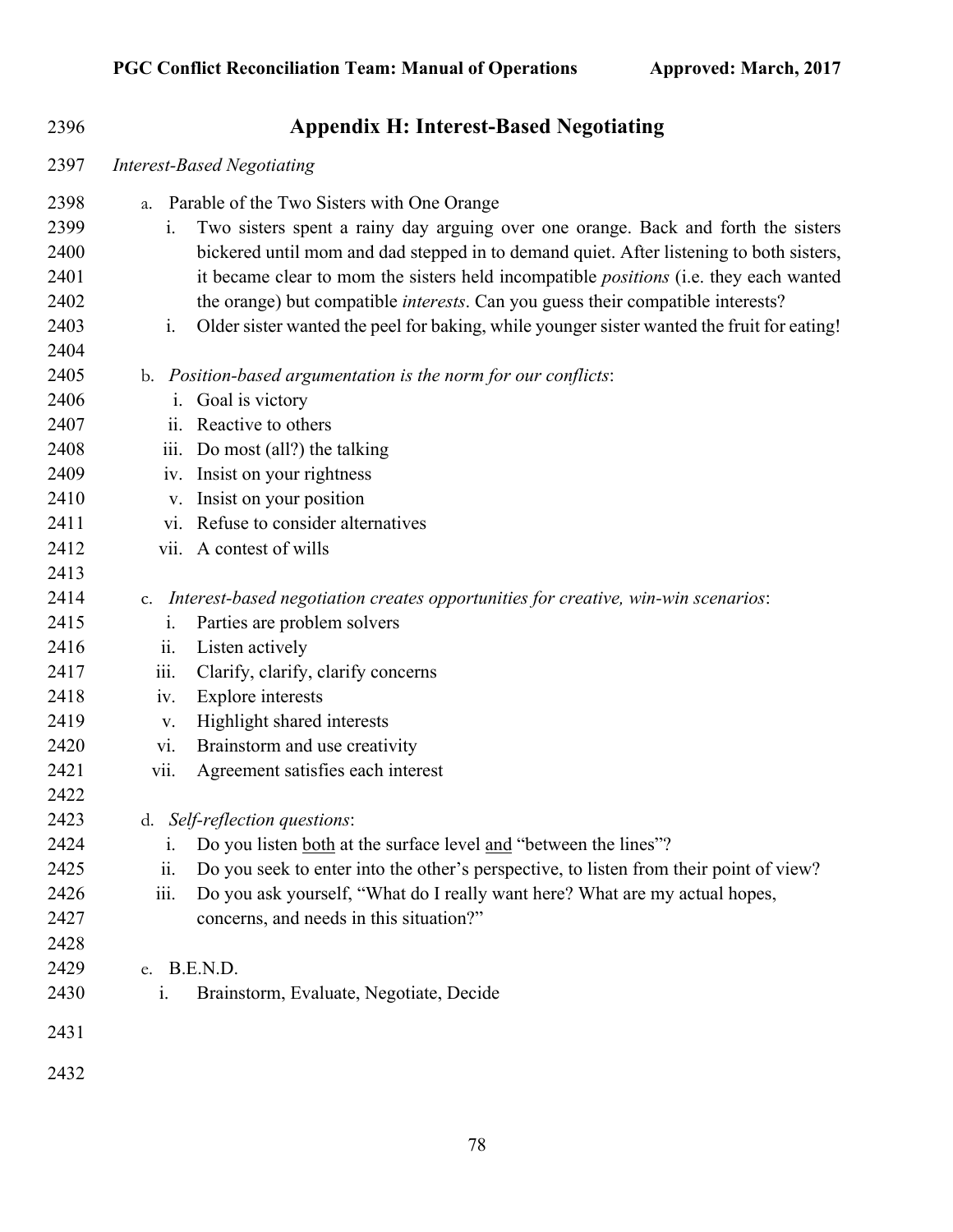| 2433 | <b>Appendix I: Bibliography</b>                                                                  |
|------|--------------------------------------------------------------------------------------------------|
| 2434 | <b>Books on Conflict Transformation Skills</b>                                                   |
| 2435 | Arbinger Institute. The Anatomy of Peace: Resolving the Heart of Conflict. Berrett Koehler       |
| 2436 | Publishers: San Francisco, 2015, pp. 288.                                                        |
| 2437 | Arbinger Institute. Leadership and Self-Deception. Berrett Koehler Publishers: San Francisco,    |
| 2438 | 2015, pp. 240.                                                                                   |
| 2439 | Augsburger, David. Helping People Forgive. Louisville, KY: Westminster/John Knox Press,          |
| 2440 | 1996, pp. 192.                                                                                   |
| 2441 | Bartel, Barry. Let's Talk: Communication Skills and Conflict Transformation. Newton, KS: Faith   |
| 2442 | and Life Press, 1999, pp. 80.                                                                    |
| 2443 | Fisher, Roger and Ury, William. Getting to Yes: Negotiating Agreement Without Giving In. Rev.    |
| 2444 | ed. New York: Penguin Books, 2011, pp. 240.                                                      |
| 2445 | Grenny, J., et. al. Crucial Conversations: Tools for Talking When Stakes Are High. 2nd ed.       |
| 2446 | Columbus, OH: McGraw-Hill, 2011, pp. 273.                                                        |
| 2447 | Kraybill, Ronald, Evans, R. and Frazer Evans, A. Peace Skills: Manual for Community Mediators.   |
| 2448 | San Francisco: Jossey-Bass, 2001, pp. 160.                                                       |
| 2449 | Lederach, John Paul. Reconcile: Conflict Transformation for Ordinary Christians. Scottsdale, PA: |
| 2450 | Herald Press, 2014, pp. 194.                                                                     |
| 2451 | Lederach, John Paul. The Little Book of Conflict Transformation. Intercourse, PA: Good Books,    |
| 2452 | 2003, pp. 7.                                                                                     |
| 2453 | Munroe, Brad. Waging Peace: Developing Interpersonal Skills for Conflict Transformation. Way     |
| 2454 | of Jesus Press: Tucson, pp. 192.                                                                 |
| 2455 | Smith, Kathleen. Stilling the Storm: Worship and Congregational Leadership in Difficult Times.   |
| 2456 | Herndon, VA: Alban Institute, 2006, pp. 229.                                                     |
| 2457 | Van Deusen Hunsinger, Deborah and Latini, Theresa. Transforming Church Conflict:                 |
| 2458 | Compassionate Leadership in Action. Louisville, KY: Westminster/John Knox Press, 2013, pp.       |
| 2459 | 249.                                                                                             |
| 2460 | <b>Books on Family Systems Theory</b>                                                            |
| 2461 | Boers, Arthur. Never Call Them Jerks: Healthy Responses to Difficult Behavior. Washington D.C.:  |
| 2462 | Alban Institute, 1999, pp. 147.                                                                  |
| 2463 | Bowen, Murray. Family Therapy in Clinical Practice. Northvale, NJ: Jason Aronson, Inc., 1985,    |
| 2464 | pp. 566.                                                                                         |